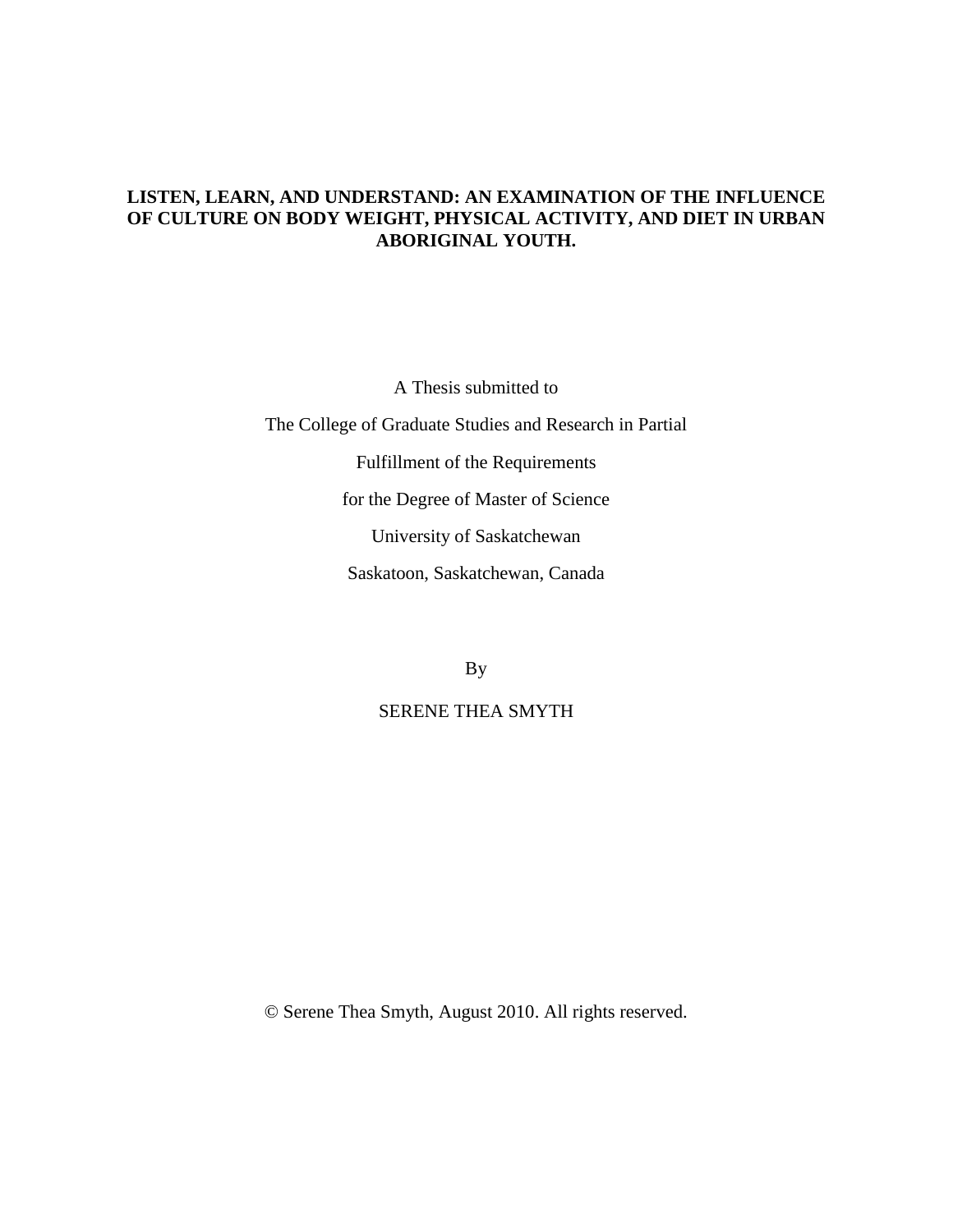## **PERMISSION TO USE**

In presenting this thesis in partial fulfillment of the requirements for a Postgraduate degree from the University of Saskatchewan, I agree that the Libraries of this University may make it freely available for inspection. I further agree that permission for copying of this thesis in any manner, in whole or in part, for scholarly purposes may be granted by the professor who supervised my thesis work or, in their absence, by the Head of the Department or the Dean of the College in which my thesis work was done. It is understood that any copying or publication or use of this thesis or parts there of for financial gain shall not be allowed without my written permission. It is also understood that due recognition shall be given to me and to the University of Saskatchewan in any scholarly use which may be made of any material in my thesis.

Requests for permission to copy or to make other uses of materials in this thesis in whole or part should be addressed to:

Dean of the College of Kinesiology University of Saskatchewan Saskatoon, Saskatchewan S7N 5B2

i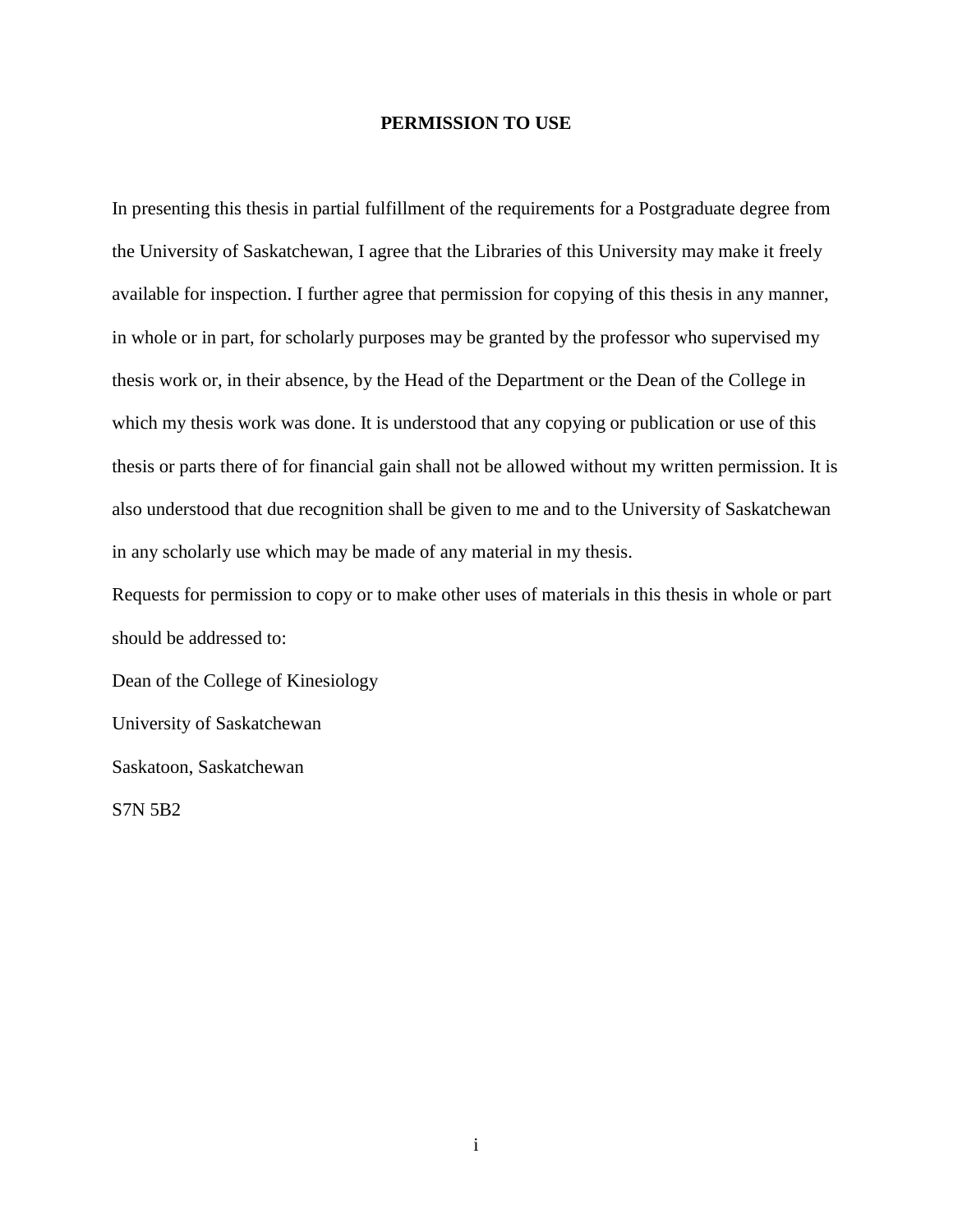## **ABSTRACT**

Urban Aboriginal youth are one of the fastest growing populations in Canada (Statistics Canada, 2008). There is growing concern with the increasing rate of overweight and obesity among Aboriginal youth (Reading, 2009). Although this unique group is quickly growing, and possibly experiencing more ill health than non-Aboriginal youth their voices are currently absent in Aboriginal health literature. Drawing on the voices of urban Aboriginal youth to understand their perspectives is important for the promotion and enhancement of overall health (RCAP, 1996). One specific topic absent from the literature is the influence of culture on body weight, physical activity, and diet for urban Aboriginal youth. (Gittelsohn et al., 1996; Kumanyika, 1993; Marchessault, 1999; Thompson, Gifford, & Thorpe, 2000; Willows, 2005). Culture is seen as the beliefs, behaviours, norms, attitudes, and social arrangements that form patterns in the lives of members (LeCompte & Shensul, 1999, pg 21). The purpose of this study was to examine the influence of culture on body weight, physical activity, and diet for urban Aboriginal youth.

This study used the qualitative methodology of focused ethnography. The study setting was an urban Aboriginal high school in Saskatoon, Saskatchewan, Canada. Fifteen participants (11 females, 4 males) took part in this study. Participants were between the ages of 14-21, with a mean age of 16.73. Methods of data collection included semi-structured interviews, informal conversations, talking circles, and participant observation. The researcher spent 10-15 hours a week for eight months on site in the research setting.

In this study four themes describe the influence of culture on body weight, diet, and physical activity. These themes were: (i) acceptance of our bodies, (ii) playing together, past and present, (iii) traditions and sharing, and (iv) the struggle. The young urban Aboriginal participants in this study believed that a healthy body weight comes in a variety of sizes. There

ii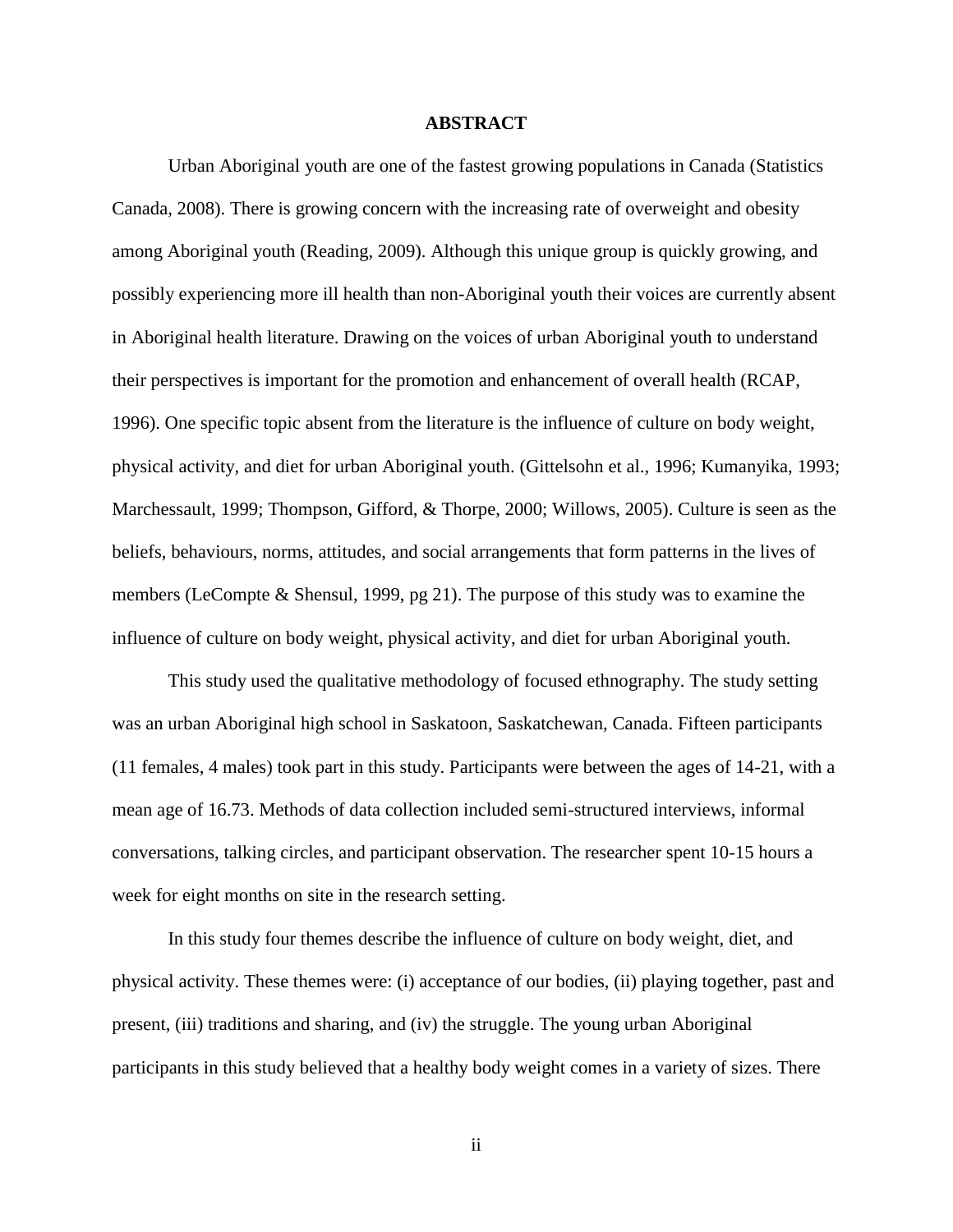was a general acceptance in the diversity of healthy body weights and sizes. Group physical activity and competitive activity was favoured among participants. Traditional physical activities such as dancing, hunting, and fishing were cited as important by all participants. Participants believed traditional foods to be healthy and desirable, and those who reported eating traditional foods less frequently desired to eat them more often. Food sharing networks consisting of friends and family were reported as a way to address food insecurity and acquire traditional foods from the participants' home reserves. In this study barriers to physical activity and diet for urban Aboriginal youth were income, location or residence, and transportation. Participants attempted to overcome them when it was possible, which highlights a resiliency among urban Aboriginal youth.

In conclusion, this study offers valuable information on the influence of culture on body weight, physical activity, and diet for urban Aboriginal youth. Participants in this study engaged in a variety of traditional and cultural activities. These activities increased the healthy eating habits and physical activity levels of the participants. Thus, cultural engagement may be a health enhancing mechanism for urban Aboriginal youth in Canada.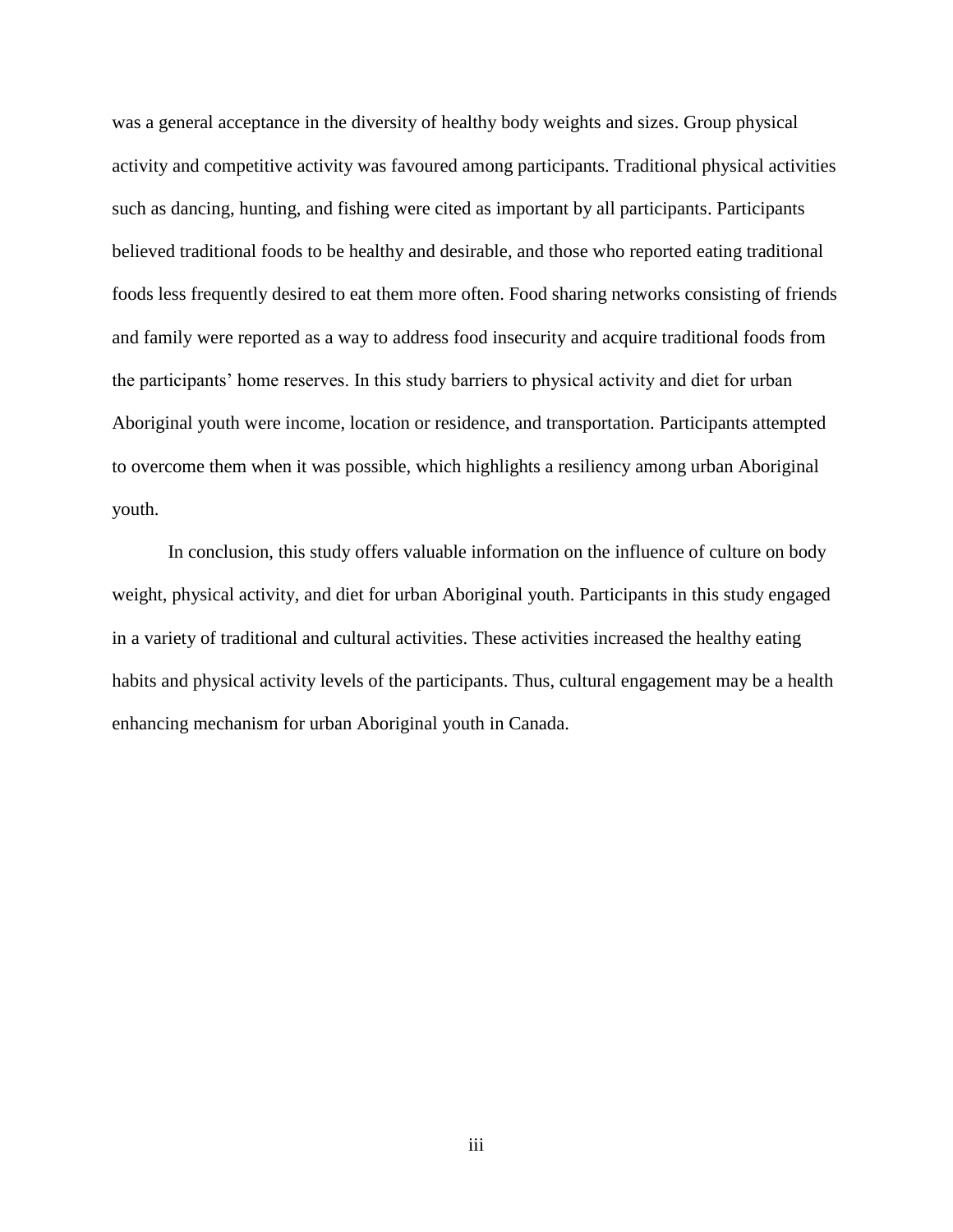# **ACKNOWLEDGEMENTS**

―A small group of thoughtful people can change the world. Indeed, it's the only thing that ever has", said Margaret Mead, a founder of ethnography. Over the past two years I have been fortunate to work with many people who dedicate their time to making positive changes in our community through their research, teaching, and volunteer work. These thoughtful individuals have helped me develop my ability to contribute to our community, and supported my growth both professionally and personally.

The most influential person in my journey has been my supervisor, Dr. Louise Humbert. Thank you for the patience, honesty, guidance, and encouragement you have shown me. The time you dedicated to mentoring me has helped me become a better student and teacher. I would also like to thank members of my committee, Dr. Karen Chad, Dr. Carol Henry, and Dr. Kent Kowalski who have offered insightful comments and helpful criticism. Thank you also to my external examiner, Dr. Sylvia Abonyi, who offered fresh perspectives to my work. I would also like to extend my gratitude to the University of Saskatchewan and the Canadian Institute of Health Research for the funding I received.

Finally, I would like to thank Oskayak High School and the Greater Saskatoon Catholic School Division for supporting this research project. Oskayak High School welcomed me into their wonderful school and made this project enjoyable and memorable. In particular, I would like to thank the 15 young men and women who shared their knowledge and experiences with me. Lastly, I would like to express my gratitude to the teachers, staff, and administrators who facilitated this project.

iv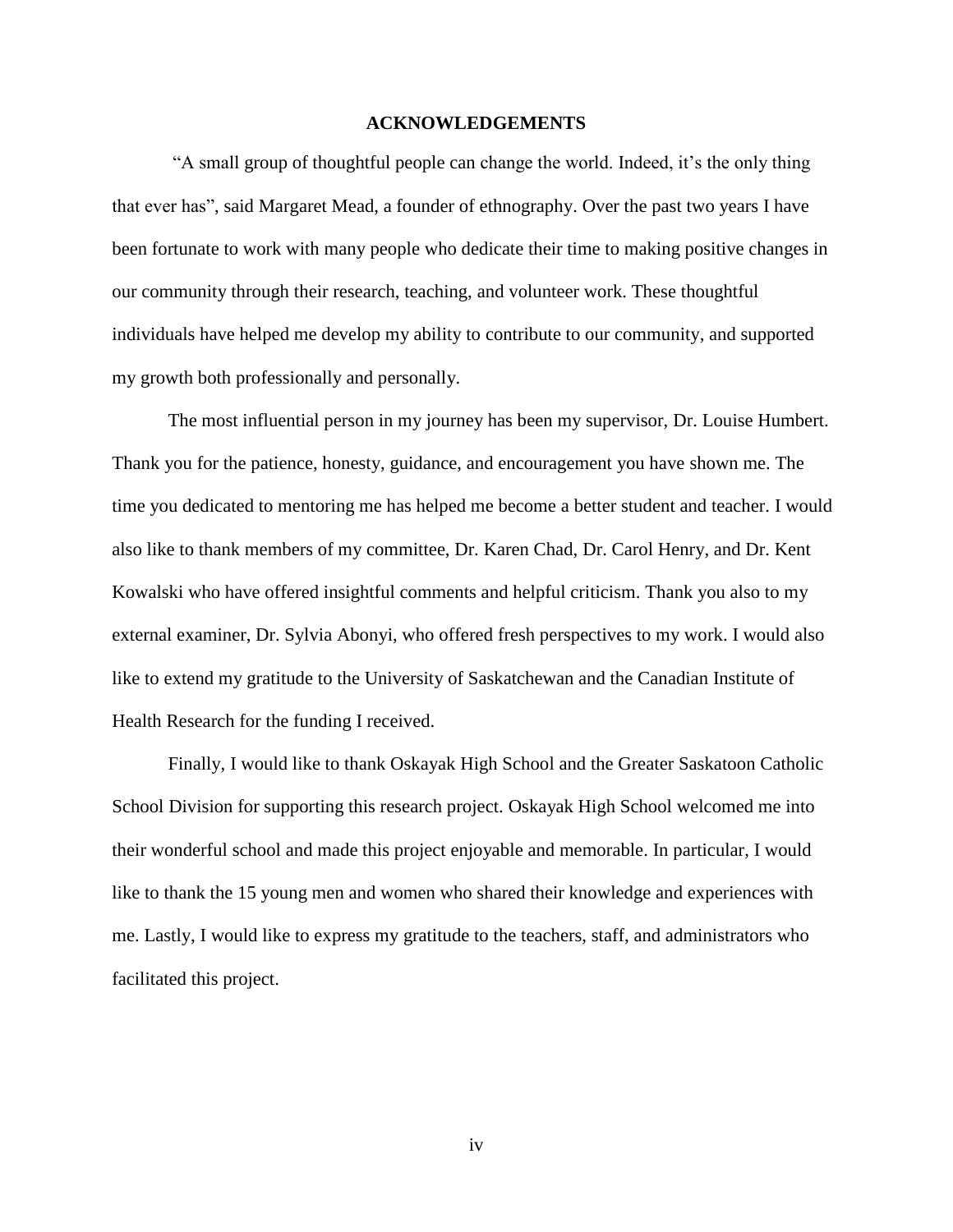# **DEDICATION**

I would like to dedicate this thesis to my grandfather, George Bloor, for instilling a love of learning in me at a young age. Your dedication to education and lifelong learning are an inspiration. Your constant affirmation continues to help me reach my goals.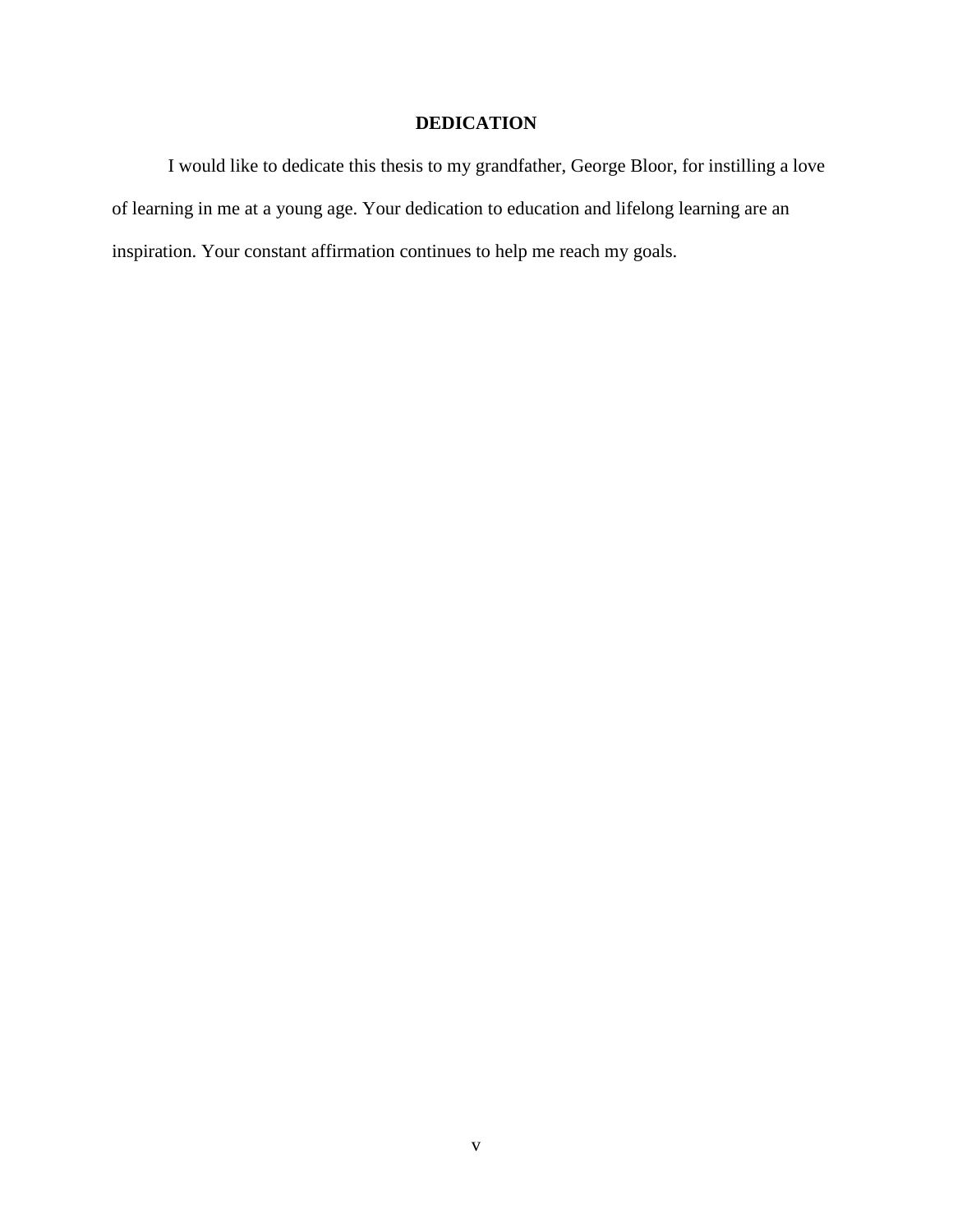# **TABLE OF CONTENTS**

| <b>Permission to Use</b>                                                      | i                |
|-------------------------------------------------------------------------------|------------------|
| <b>Abstract</b>                                                               | ii               |
| <b>Acknowledgements</b>                                                       | iv               |
| <b>Dedication</b>                                                             | V                |
| <b>Table of Contents</b>                                                      | vi               |
| <b>List of Appendices</b>                                                     | viii             |
| <b>Definition of Terms</b>                                                    | ix               |
| <b>Introduction</b>                                                           | 1                |
| 1.1.1 Statement of the Purpose & Research Questions                           | $\boldsymbol{2}$ |
| 1.2 Genesis of the Study                                                      | 3                |
| 1.2.1 Description of the Setting                                              | 5                |
| <b>1.3 Literature Review</b>                                                  | 7                |
| 1.3.1 Culture and Diversity within Aboriginal People                          | 7                |
| 1.3.2 Prevalence and Associated Health Implications of Overweight and Obesity | 8                |
| 1.3.3 Aboriginal Youth Beliefs Pertaining to Body Weight and Shape            | 9                |
| 1.3.4 Aboriginal Youth Behaviors and Beliefs Pertaining to Physical Activity  | 13               |
| 1.3.5 Aboriginal Youth Behaviors and Beliefs Pertaining to Diet               | 17               |
| 2.1 Methodology                                                               | 22               |
| 2.1.1 Research with Aboriginal People                                         | 22               |
| 2.1.2 Qualitative Methodology                                                 | 25               |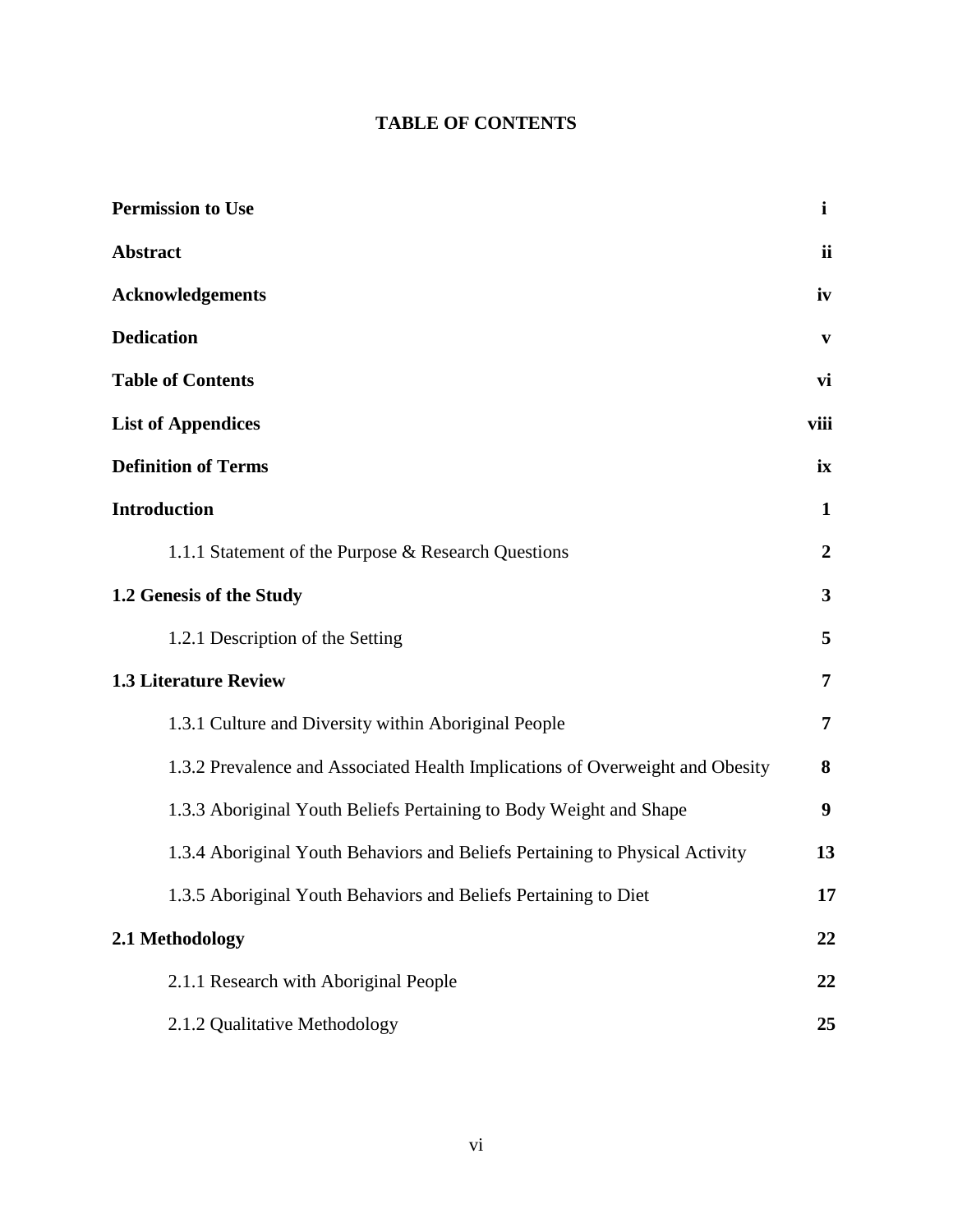| 2.1.3 Ethnography                            | 25 |
|----------------------------------------------|----|
| <b>2.2 Procedures</b>                        | 27 |
| 2.3 Participants                             | 29 |
| <b>2.4 Data Collection</b>                   | 31 |
| 2.4.1 Interviews                             | 31 |
| 2.4.2 Participant Observation                | 33 |
| 2.5 Data Analysis                            | 34 |
| 3.1 Results                                  | 38 |
| 3.1.1 Acceptance of Our Body                 | 39 |
| 3.1.2 Playing Together, Past and Present     | 42 |
| 3.1.3 Traditions and Sharing                 | 48 |
| 3.1.4 The Struggle                           | 53 |
| <b>4.1 Discussion</b>                        | 59 |
| 4.1.1 On the use of Focused Ethnography      | 59 |
| 4.1.2 Main Findings                          | 61 |
| 4.1.3 Aboriginal Worldview and Enculturation | 75 |
| 5.1 Summary and Conclusion                   | 80 |
| 5.1.1 Strengths and Limitations              | 81 |
| 5.1.2 Recommendations for Future Research    | 84 |
| 5.1.3 Personal Impact                        | 88 |
| <b>References</b>                            | 90 |
| <b>Appendices</b>                            | 97 |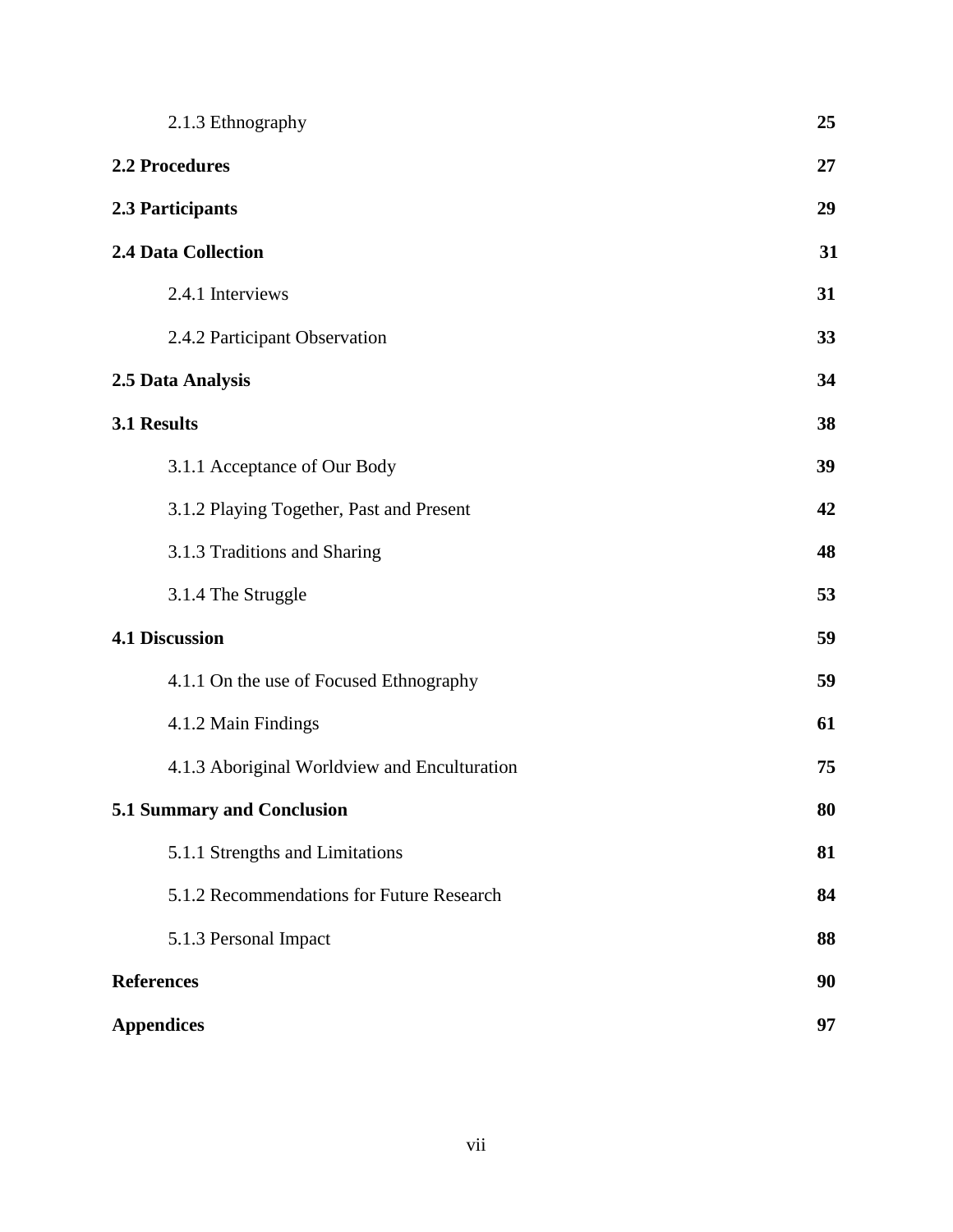# **LIST OF APPENDICES**

**Appendix A** Thesis Procedures Timeline

**Appendix B** Ethical Approval

**Appendix C** Student Interest and Contact Information

**Appendix D** Assent and Consent Forms

**Appendix E** Interview Guide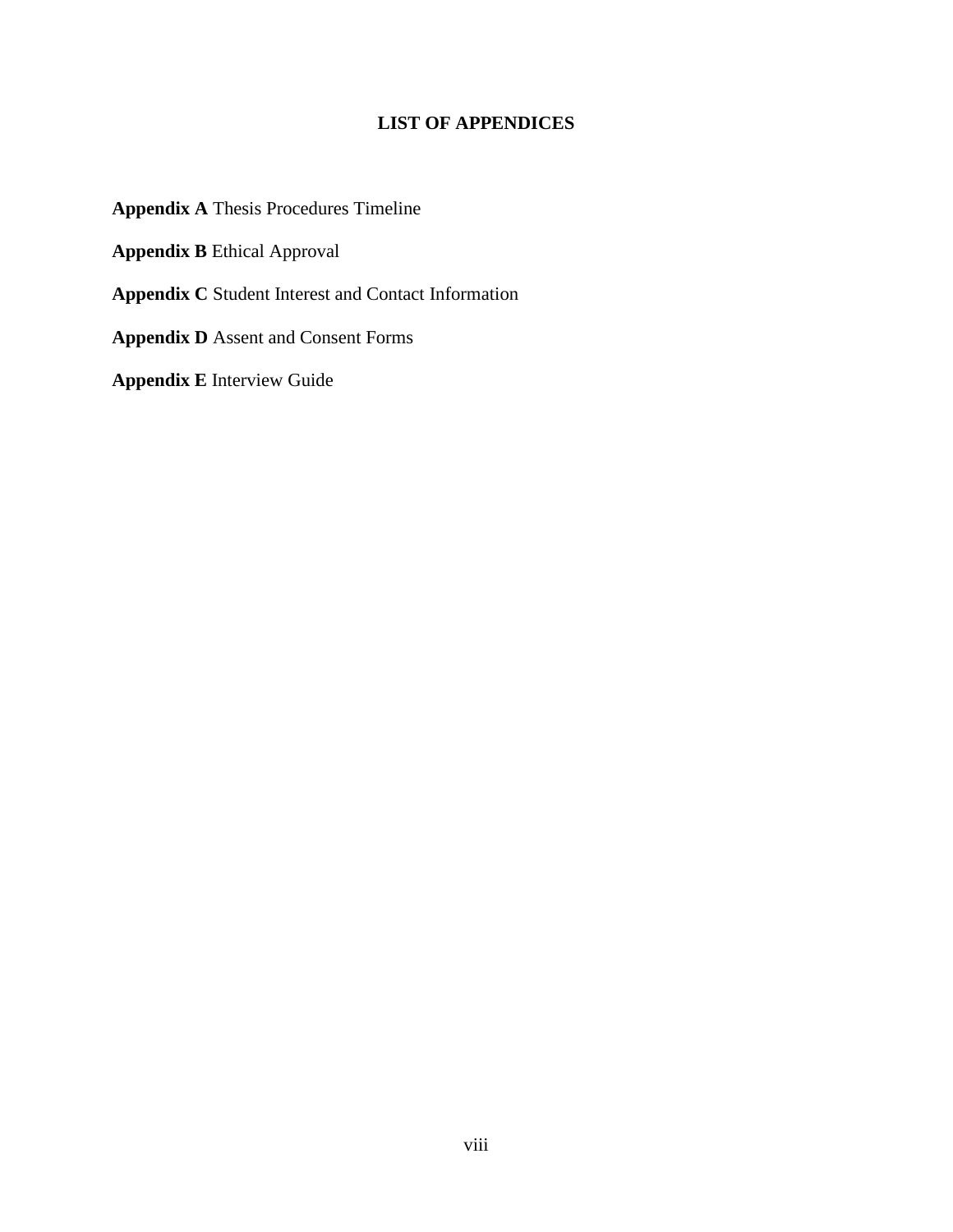### **DEFINITIONS**

**Aboriginal:** Aboriginal people in Canada comprise the First Nations, Inuit and Métis people. These distinct groups have unique heritages, languages and cultures. (Statistics Canada, 2008).

**Community:** Represents a sense of belonging together or a group of individuals who have particular characteristics in common (Canadian Institute of Health Research, 2005). A school may be a community (Harrison, 2001).

**Culture:** Culture is seen as the beliefs, behaviors, norms, attitudes, social arrangements, that form patterns in the lives of members (LeCompte & Shensul, 1999, pg. 21).

**Poverty:** In Canada poverty is defined and measured by income and basic needs. Statistics Canada has always measured poverty by low income cut off, which has changed over time and continues to change as wages and income change (Statistics Canada, 2010). Human Resources Development Canada has added a measure of poverty to the wages and income measure. This method based on the cost of basic supplies and services. If income is below the low-income cut off and/or if basic needs are not being met than an individual or family is in poverty (Statistics Canada, 2010).

**Reserve:** The term reserve refers to lands owned by the Crown and held in trust for the use and benefit of First Nations, for which they were set apart (Assembly of First Nations, 2007).

**Traditional Activities:** Traditional activities refer to the activities and events participated in and established by Aboriginal people. Common traditional activities are feasts, pipe ceremonies, powwows, round dances, smudges, and customary arts and crafts.

ix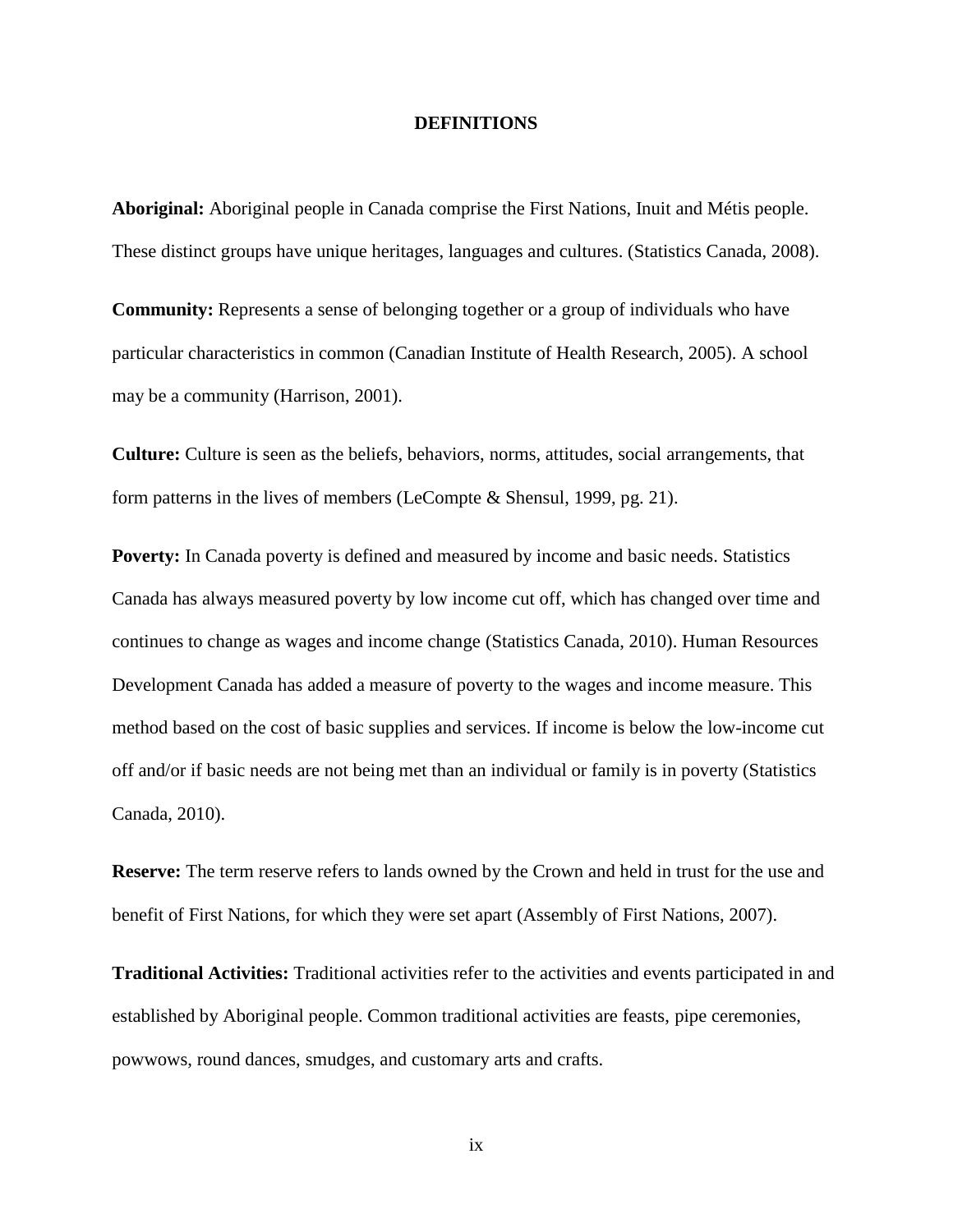**Traditional Physical Activity:** Common traditional physical activities include dancing, drumming, hunting, and gathering. Traditional games such as bone games, high kick, snowsnake, lacrosse, and archery are also traditional forms of physical activity.

**Traditional Food:** The general category used to describe all of organic plant and animal nutrients that ensure and maintain the health of Aboriginal people. In Canada, common traditional foods are fish, wild game, berries, and other gathered vegetables, fruits, and grains (Reading, 2009)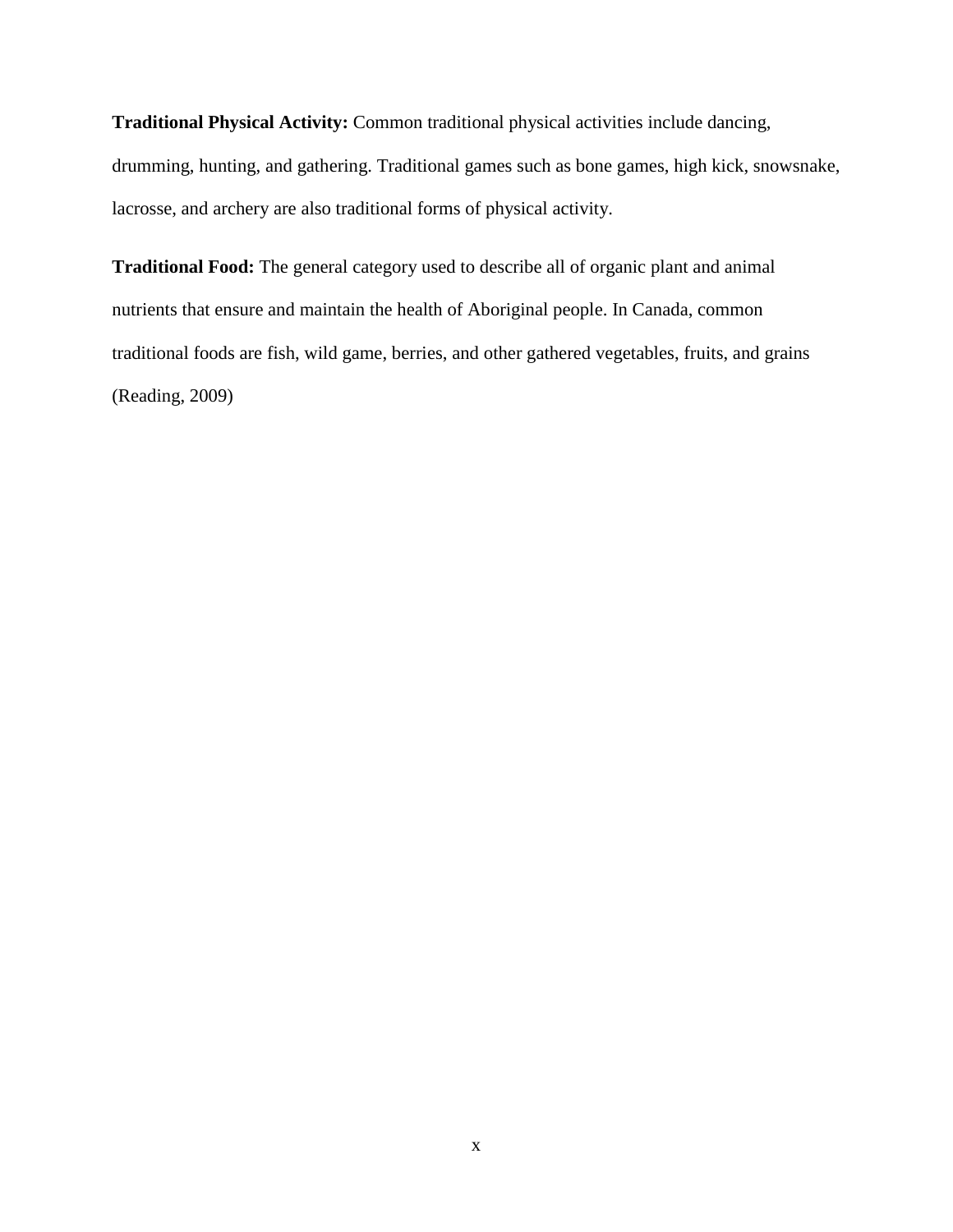## **CHAPTER ONE**

# **1.1 Introduction**

Urban Aboriginal youth are the fastest growing population in Canada (Statistics Canada, 2008); however, they are a relatively under studied group (Waldram, Herring, & Young, 2006; Willows, 2005). The voices of urban Aboriginal youth and the perspectives and views they have regarding health issues are currently absent from the literature examining Aboriginal health (Urban Aboriginal Peoples Study, 2010; Fleming, 2006). Specifically, there is a gap in the literature on the influence of culture on body weight, diet, and physical activity in urban Aboriginal youth (Gittelsohn et al., 1996; Kumanyika, 1993; Marchessault, 1999; Thompson, Gifford, & Thorpe, 2000; Willows, 2005). Drawing on the voices of urban Aboriginal youth to understand these beliefs and behaviours is important for the promotion and enhancement of overall health and healthy body weights (RCAP, 1996).

In order to understand the beliefs and behaviours of this unique cultural group it is necessary to use a method that is guided by the concept of culture (Mueke, 1994). Previous studies exploring culture and different aspects of health, such as diet and physical activity, have used ethnographic methodology (Gittelsohn et al., 1996; Hunter, Logan, Goulet, & Barton, 2006; Thompson et al., 2000). Ethnography is a qualitative method that generates rich and detailed data that describes a culture and how a cultural system influences behaviours and beliefs (Bernard, 1994; Thompson, 2000). Peoples' understandings of health issues are embedded within personal experience and culture based meanings, and ethnographic methods help unlock these meanings and gain insight into relevant strategies to address health issues (Gittelsohn et al., 1996). Another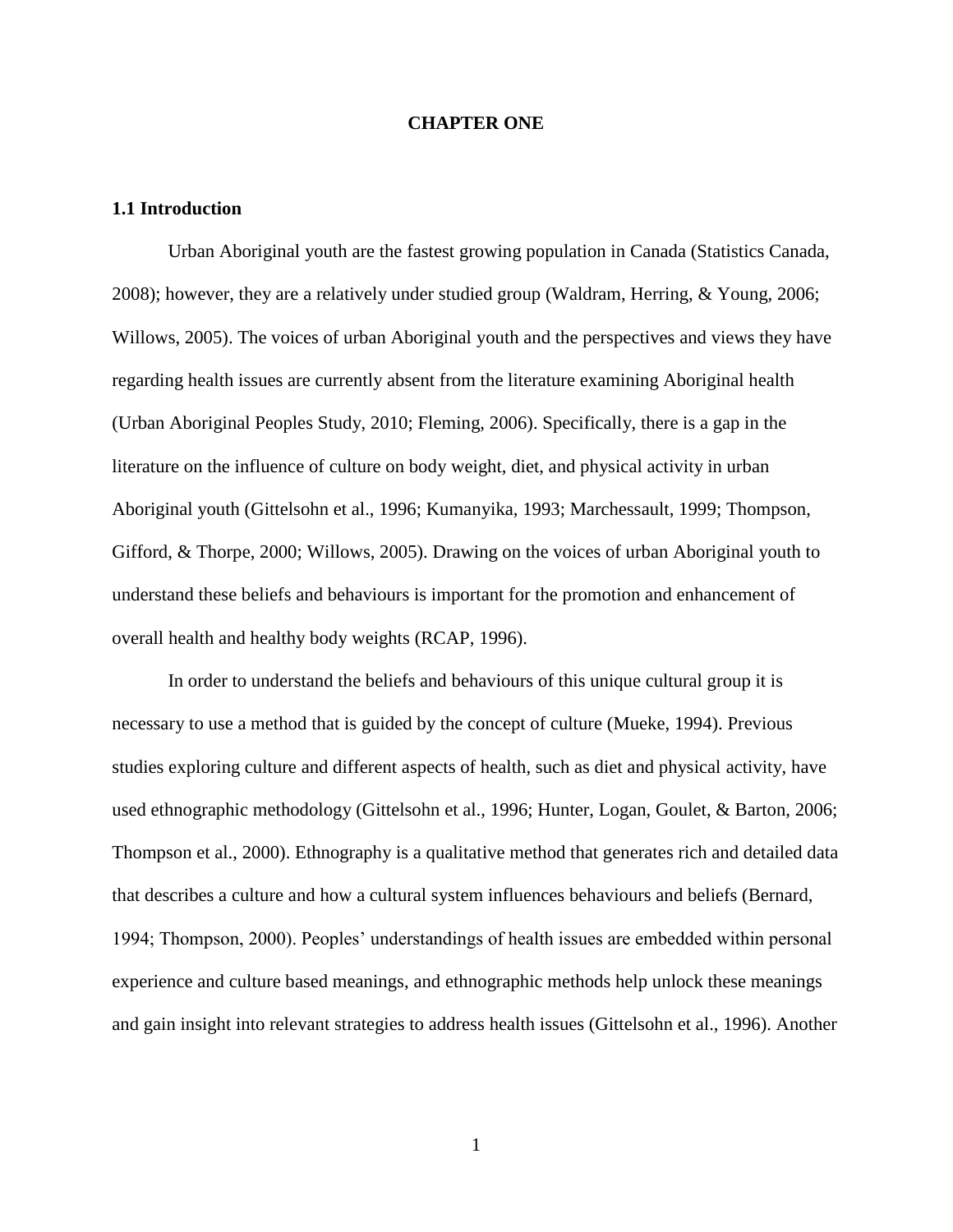important attribute of ethnography is that it is a method that is seen as acceptable by Aboriginal people, as it seeks to respect and understand lived experience (Clark, 1997).

Since ethnography studies culture and cultural influences it is necessary to understand what culture is. There are many different definitions of culture, but for the purpose of this study I have chosen to use LeCompte and Shensul's (1999, pg 21) definition, "culture is seen as the beliefs, behaviors, norms, attitudes, social arrangements, that form patterns in the lives of members". In this study culture was viewed at as beliefs and behaviors, which persist over time. Beliefs have been formed by the participants' feelings, thoughts and what they believe to be true; whereas, behaviors have been determined by their actions. Research that describes the beliefs and behaviours of specific populations allows for the development of strategies for health promotion that are tailored to the group's needs and preferences and to the setting in which they live (Gittelsohn et al., 2010).

# **1.1.1 Statement of Purpose & Research Questions**

The purpose of this study was to explore the influence of culture on body weight, diet, and physical activity for urban Aboriginal youth. The research questions that framed the study were:

- 1) What influence does culture have on healthy body weight?
- 2) What influence does culture have on physical activity?
- 3) What influence does culture have on diet?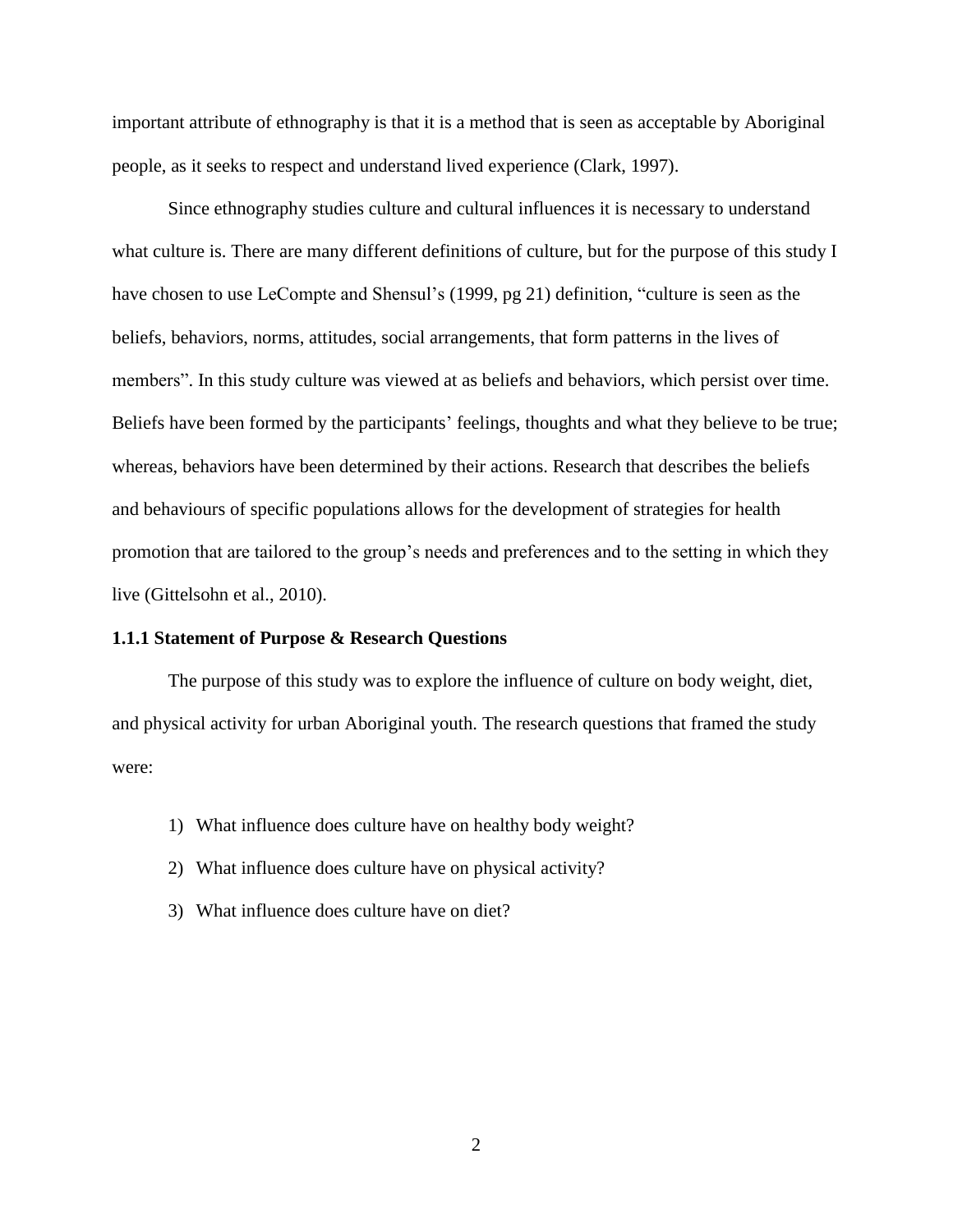# **1.2 Genesis of the Study**



*Figures 1 and 2. Oskayak High School*

I walked up the sidewalk, alongside the busy Saskatoon street, to Oskayak High School. Aside from the sign in front that had a medicine wheel and the aphorism "Listen, Learn, and Understand To the Grandmothers and Grandfathers" it looked, from the outside, like a typical Canadian urban high school. It was a sunny autumn day, and the school's Canadian flag was swaying out front. I nervously opened the door, and inside was a small hallway with stairs leading up to the foyer of the school.

As my eyes adjusted from the bright light outside to the dimly lit hall it became obvious that I was not in a typical high school. The walls were painted with Aboriginal art, tee-pees, and medicine wheels. On one wall were the cultural values that the school promoted: faith, family, humility, thankfulness, sharing, and respect. As I climbed the short staircase I came into a well lit communal area. Everywhere my eyes wandered—up, down, and left to right, I saw representations of First Nations and Métis culture. On the floor inlayed in the linoleum was a large circle with four quadrants of different colors. The glass cases above proudly presented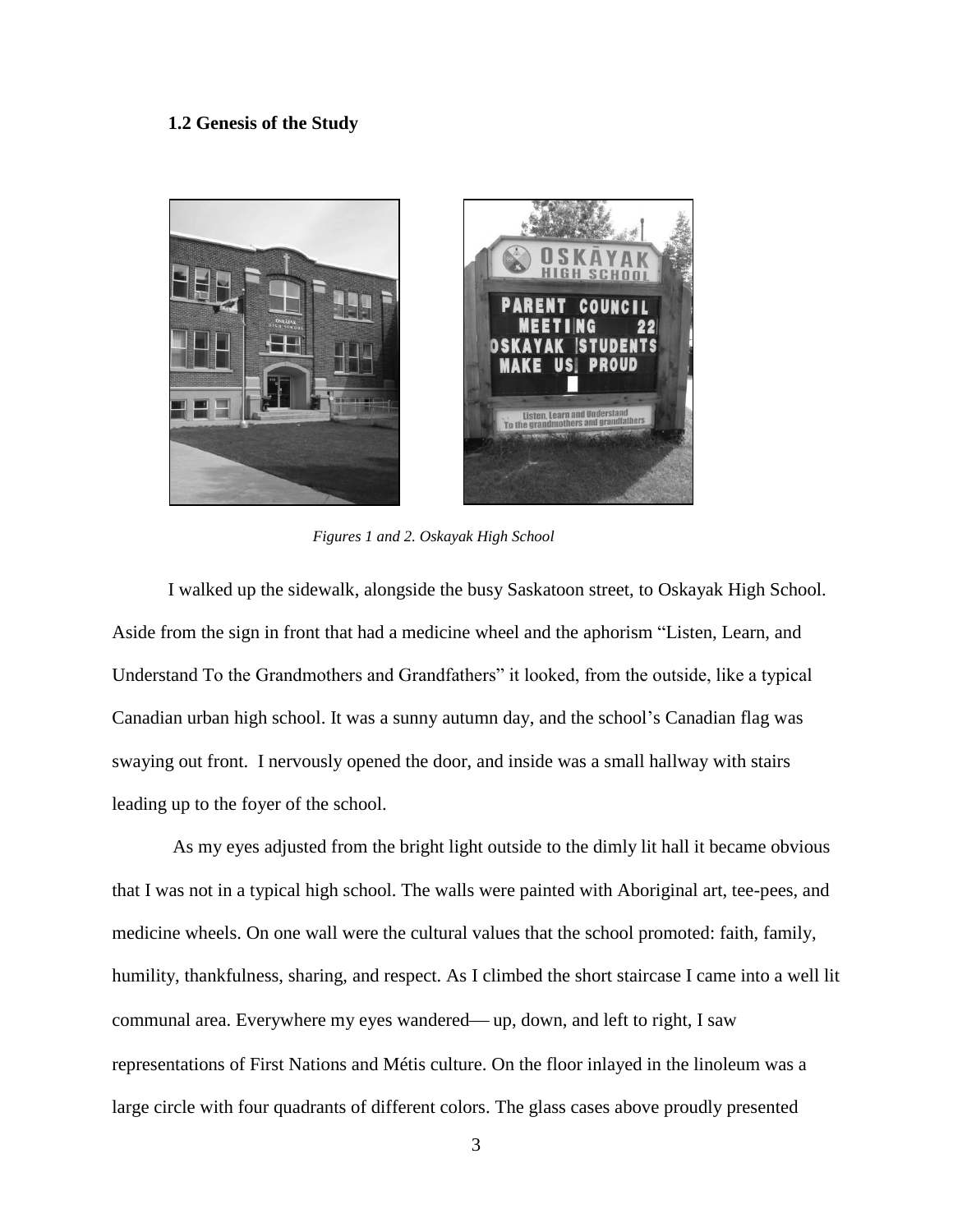pipes, art, and pictures of elders. To the left was a wall size monthly calendar reminding the students of when the fall powwow was, and what time they leave for sweat lodge. To the right was the office with sleepy teenagers waiting to sign in late, as they had not made the adjustment from the lazy days of summer to the early mornings of school quite yet.

I felt out of place. I was in a new city, at a school I was not familiar with, and I was white. Although I had worked comfortably alongside Aboriginal youth for the past three years with Aboriginal Sports and Recreation B.C., it was apparent that I was not at the Friendship Center in Nanaimo, at a gym on Cowichan Reserve, or on a soccer field with Tseshaht youth. Nor were there the familiar faces that I knew and relied on when working with Aboriginal peoples back home. It might have been at that moment, feeling completely out of place, that I first grasped the value of community and relationships when working with Aboriginal peoples.

I then proceeded to navigate the halls in search of the gym, a place that I had always felt comfortable in, to find a teacher named Jacqueline Lavallee. I had been put in touch with Jacquie because she was the physical education teacher at Oskayak, and an award winning Aboriginal athlete and coach. I had wanted to start working with Aboriginal youth in my new community, and possibly work with Aboriginal youth for my Master's thesis. I recall that my nervousness increased as the sounds of bouncing balls and music came closer; an opposite effect than I was used to. I was about to meet a woman who had eminent status among the Aboriginal and basketball community in Saskatchewan. Thankfully, within minutes of meeting and talking with Jacqui the trepidation that I had felt melted away. We easily conversed about the many commonalities we shared including our passions, basketball and working with youth.

Jacquie told me about *Team Spirit*, an Aboriginal girls basketball program she coached. I was very interested in this program, and she invited me out to coach with her in the spring. I then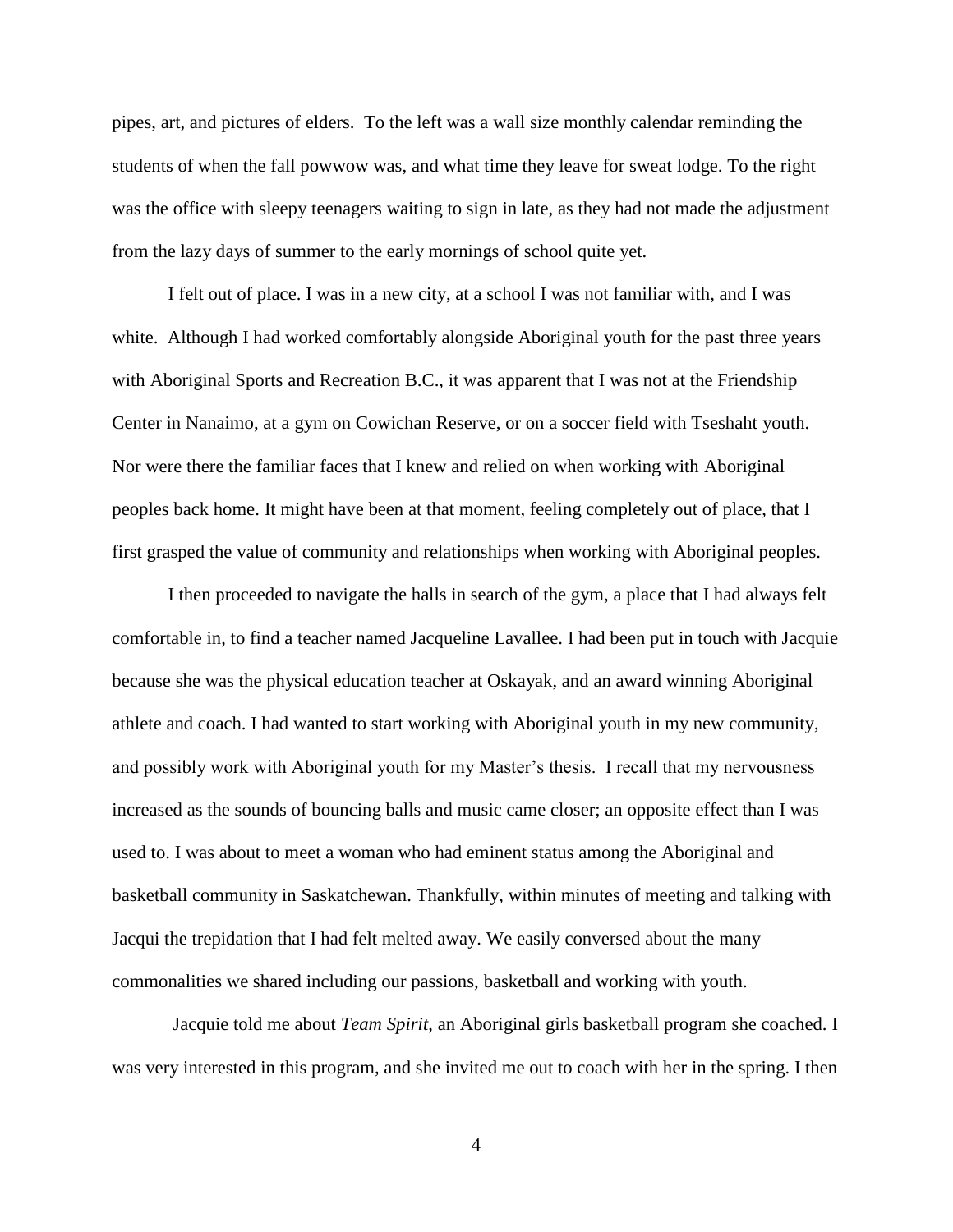inquired about the after school programming they had at Oskayak, wondering if there was any way to get involved that fall. She explained that many of the students liked volleyball, and it would be nice to have someone come in and run a volleyball program. The following week I started an afterschool volleyball program at Oskayak. From that week onward I became a regular at Oskayak.

The following spring I began to formulate some potential questions that I might like to investigate for my thesis based on my observations and experiences at Oskayak. During my time coaching and volunteering I became curious about how culture influenced the young people I worked with. The students lived in a large city, but it was evident that many had strong cultural ties. I wondered if they thought about physical activity, diet, and body weight similarly to other youth who lived in the city? Did they have similar patterns of thought as Aboriginal youth who lived on-reserve? Or was it more complex, did they have their own unique culture? It was these questions that led me to begin examining the literature around urban Aboriginal youth and culture.

# **1.2.1 Description of the Setting**

Oskayak is a relatively small urban high school, with about 200 students. Like many other high schools that have a predominantly Aboriginal student body attendance and drop out rates are the greatest challenges teachers and administrators face. In an effort to address these challenges Oskayak runs on a system that provides four opportunities for students to register each year. This gives the students multiple chances each year at successfully attaining credits. In addition to having typical high school age students, Oskayak enrolls students who may be older or younger in an effort to provide as many urban Aboriginal youth a high school education as possible.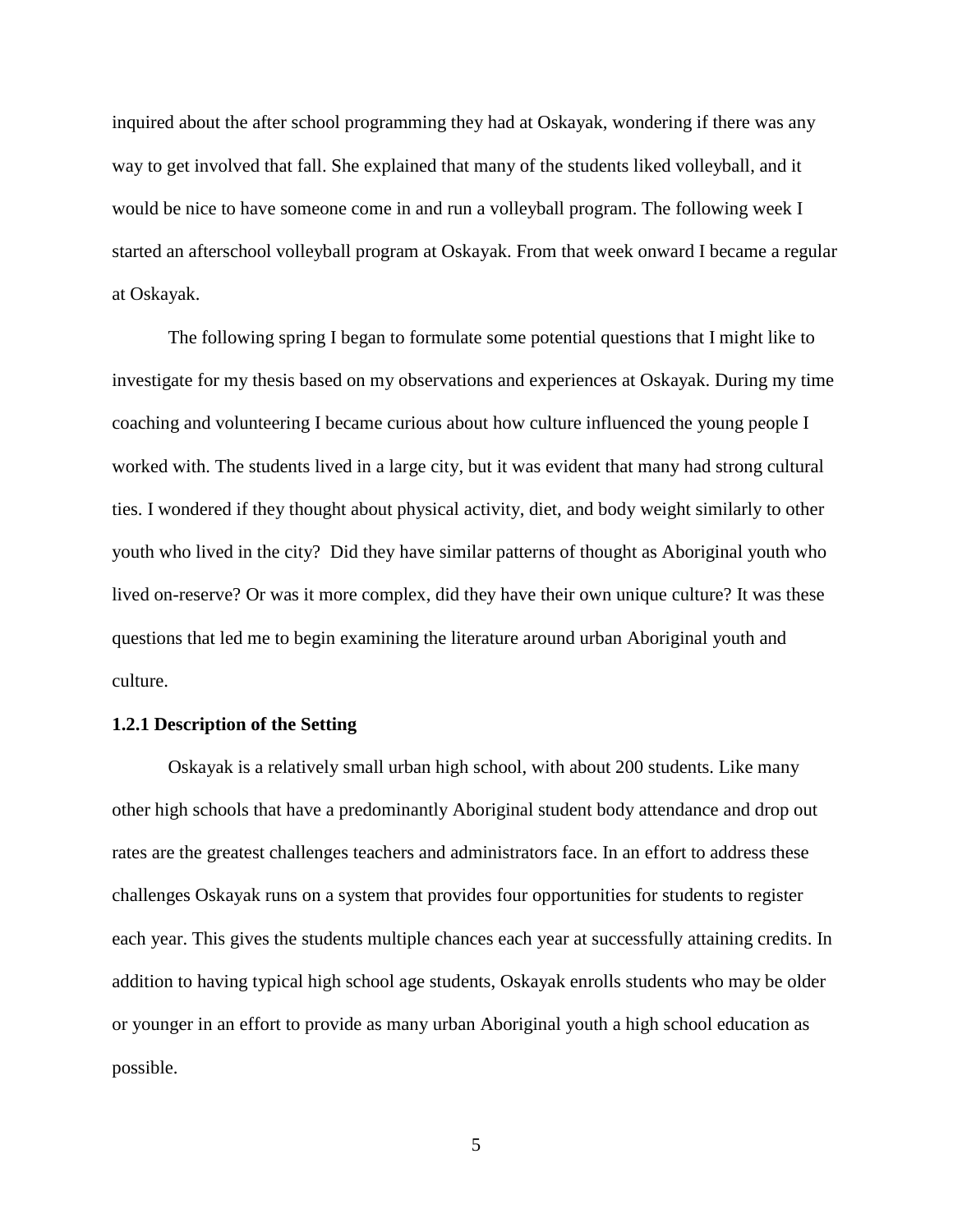The school stresses personal growth and accomplishment by enabling to the students to experience academic success, personal development, and healing. Students who attend Oskayak value culture and realize its importance in the learning process. This is achieved by engaging students in a variety of activities that focus on historical and cultural aspects of the Plains Cree people. For example, students can participate in smudging, feasts, sweat lodges, and powwows. Oskayak also encourages cultural engagement by teaching students about maintaining balance in all aspects of life: mind, body, emotion, and spirit.

In addition to providing cultural learning opportunities, Oskayak also offers a daycare for the children of students, two meals a day, and a variety of physical activity options. The school daycare ensures that young Aboriginal parents have the same opportunity to complete high school as their peers. The school cook prepares a cost free nutritious breakfast and lunch for all students each day. This allows the students to focus on their academics rather than food attainment. The cafeteria is also a gathering place, where all grades get together each day to enjoy their meals with one another. Oskayak has volleyball teams, soccer teams, a running club, a hockey academy and a weight room with new high quality equipment and machines. The hockey academy offers students the opportunity to learn hockey skills, leadership, teamwork and fitness in a cultural setting. The gym is open every day before school, at lunch, and afterschool so that students can get together and play in a safe environment.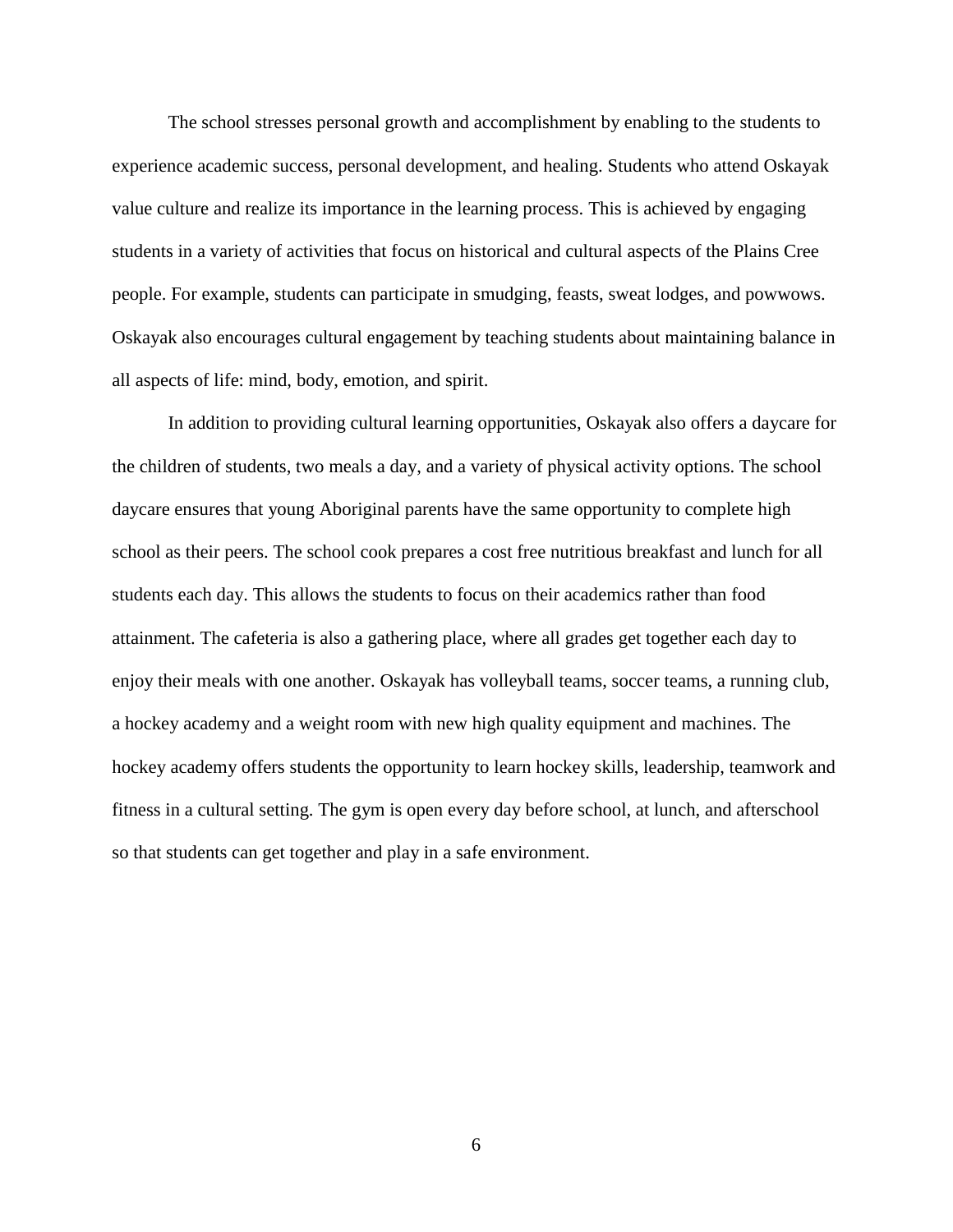# **1.3 Literature Review**

The following review of literature begins with a section highlighting the diversity within Aboriginal peoples in Canada; this serves to illustrate the importance of local and culturally specific knowledge. Next, the prevalence and associated health implications of overweight and obesity will be examined. This section's purpose is to reveal how immediate the need is for information that can help enhance healthy body weights. The following sections discuss the key studies examining the behaviors and beliefs of Aboriginal youth on body weight, physical activity, and diet.

### **1.3.1 Culture and Diversity within Aboriginal People**

Cultural differences within Canadian Aboriginal peoples are related to Aboriginal ethnicity (First Nations, Métis, Inuit and those with or without registered treaty status), geography (remote, rural, on-reserve, urban), and jurisdiction (federal, provincial, tribe, band) (Smylie & Anderson, 2006). When research on Aboriginal people's health is generalized it masks the rich diversity of social, economic, political, and environmental circumstances that form important variance in health and healing strategies in Aboriginal communities (Waldram et al., 2006). These distinctions between Aboriginal people need to be considered when conducting ‗Aboriginal health' research, as often the term ‗Aboriginal health' is overused due to convenience (Waldram et al., 2006).

In Canada, more Aboriginal people now live in urban centers than on reserves; the urbanization of Aboriginal people is especially apparent in Western Canada (Hanselmann, 2001). Saskatoon has the second highest concentration of Aboriginal peoples in Canada (Statistics Canada, 2008). The 2006 census showed that 15% of the population in Saskatchewan is Aboriginal (Statistics Canada, 2008). Additionally, the 2006 census showed that half of the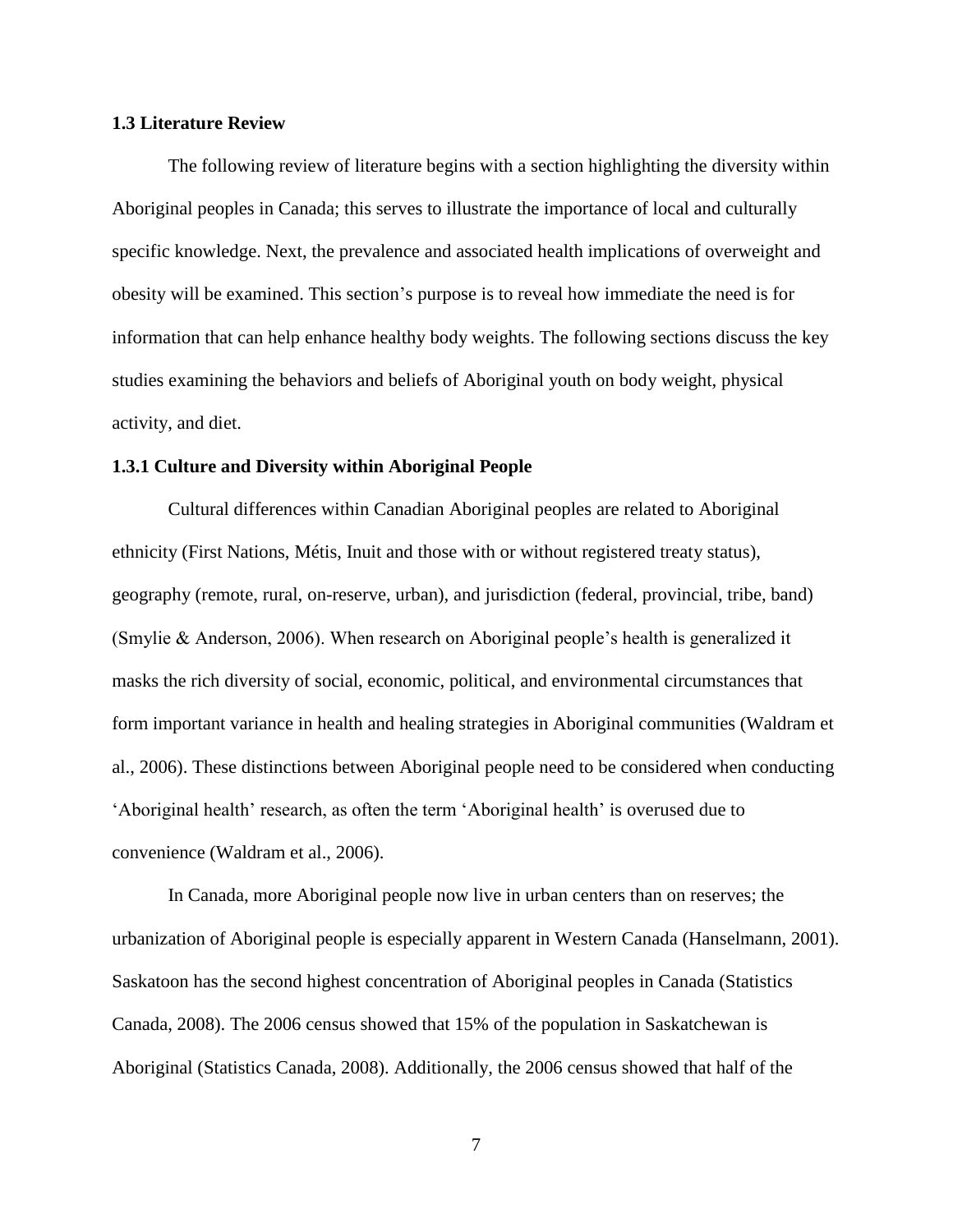Aboriginal population in Saskatoon is under the age of 24 (Statistics Canada, 2008). Due to this large and young urban Aboriginal population in Canada there are unique health challenges emerging and an increased need in cities, such as Saskatoon, for culturally appropriate services and programs (Waldram et al., 2006). Health data of all types shows that the least is known about non-status Aboriginal people and Métis people living in urban areas (Young, 2003). This lack of information greatly affects the development of health enhancing, culturally appropriate programs and opportunities.

#### **1.3.2 Prevalence and Associated Health Implications of Overweight and Obesity**

There is growing concern with the increasing rates of overweight and obesity in all Canadians; however, the concern is higher for Canada's Aboriginal population (Tremblay, Perez, Ardern, Bryan, & Katzmarzyk, 2005). High overweight and obesity rates among Aboriginal people are not unique to Canada: the same patterns are seen in the U.S.A, Australia, New Zealand, and the Pacific Islands (Garriguet, 2008).

In Canada all children and youth, regardless of ethnicity, are becoming increasingly overweight and obese (Davis et al. 2007; Rhodes & Ludwig, 2007; Shields, 2006; Willlows, 2005). However, Aboriginal children and youth are more overweight and obese than their non-Aboriginal counterparts (Assembly of First Nations, 2007). Willows (2005) examined the prevalence of obesity and overweight in Aboriginal children and youth by reviewing the studies available and determined that up to one third of Aboriginal children and youth are at risk for obesity. More recently two larger national studies published data on levels of overweight and obesity in Aboriginal children and youth. In 2007, the First Nation Regional Longitudinal Health Survey was conducted. It surveyed both rural and reserve First Nations communities across Canada and found that 28% of First Nations adolescents were overweight and 14% were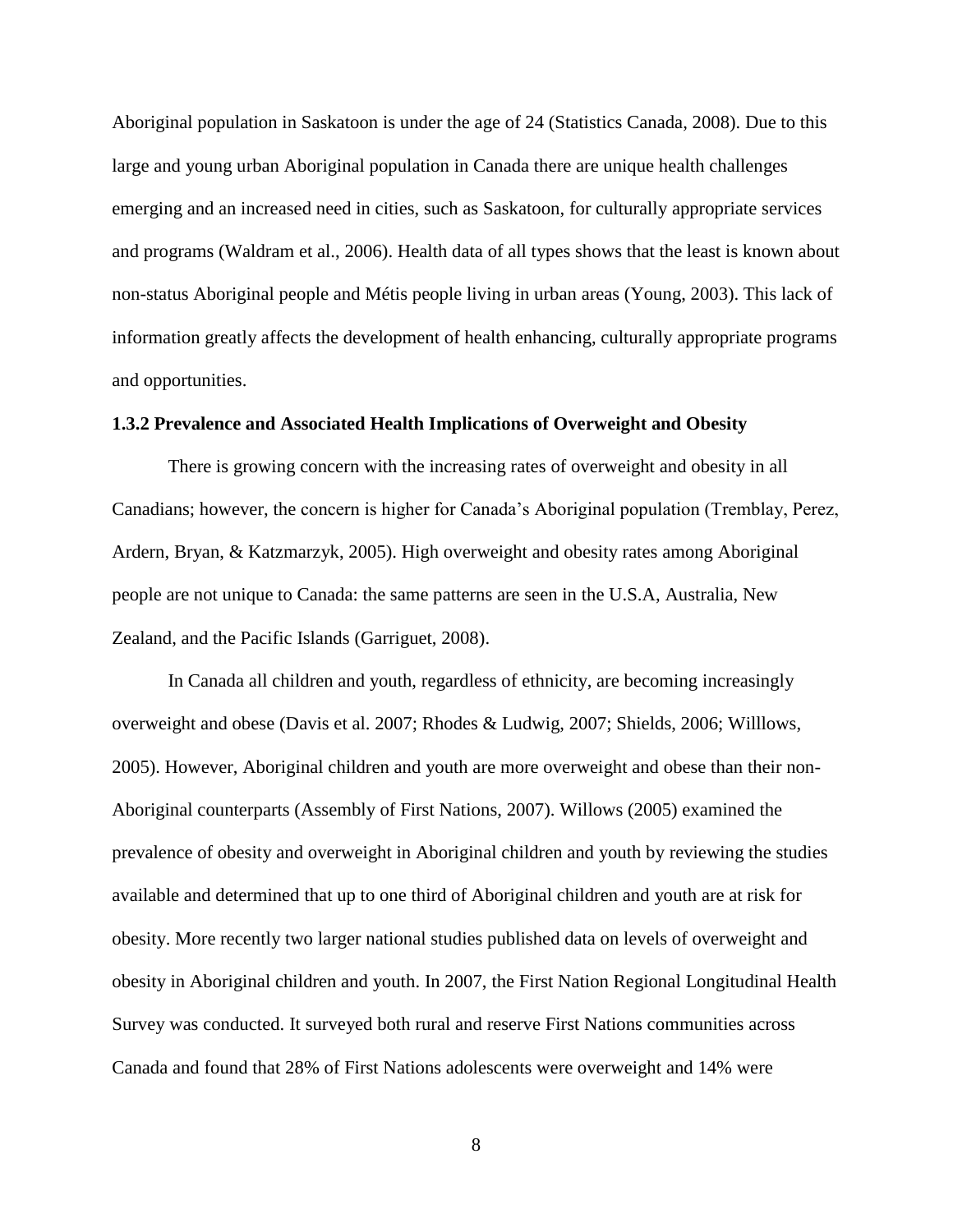classified as obese (Assembly of First Nations, 2007). The second large national study, the Canadian Community Health Survey found that 16% of off-reserve Aboriginal youth were obese (Statistics Canada, 2004).

Obesity and overweight in young Aboriginal peoples is a relatively new health problem that has been linked to the change in diet and activity level over the past two generations (Young, Sevenhuysen, Ling & Moffat, 1990). The prevalence of obesity and overweight in Aboriginal youth is especially distressing considering the associated health implications. The catalog of diseases that correlate with childhood obesity include: cardiovascular disease, respiratory disorders, osteoarthritis, stroke, type-two diabetes mellitus, and certain cancers (Schwimmer, Burwinke, & Varni, 2003). Type-two diabetes mellitus is strongly related to obesity within the Aboriginal population in Canada (Waldram et al., 2006). The prevalence of type-two-diabetes in the urban Aboriginal population is double that of the non-Aboriginal population (Tjepkema, 2002). As age increases so does the risk of type-two-diabetes in Aboriginal peoples, especially for individuals who are overweight or obese (Bobet & Health Canada, 1998). By better understanding the predictors for obesity in Aboriginal peoples it is likely that reductions in childhood and adolescent obesity can be attained earlier, resulting in positive health changes later in life (Reading, 2009). Thus, it is important to work with Aboriginal youth to gain a greater understanding about their beliefs on healthy body weight.

#### **1.3.3 Aboriginal Youth Beliefs Pertaining to Body Weight and Shape**

Understanding the beliefs held by Aboriginal peoples regarding body weight and shape is an essential first step in enhancing healthy body weights (Davis, Northington, & Kolar, 2000; Gittelsohn et al., 1996; Kumanyika, 1993; Marchessault, 1999; Poudrier & Kennedy, 2008; Willows, 2005). When these beliefs are understood, strategies to enhance healthy body weights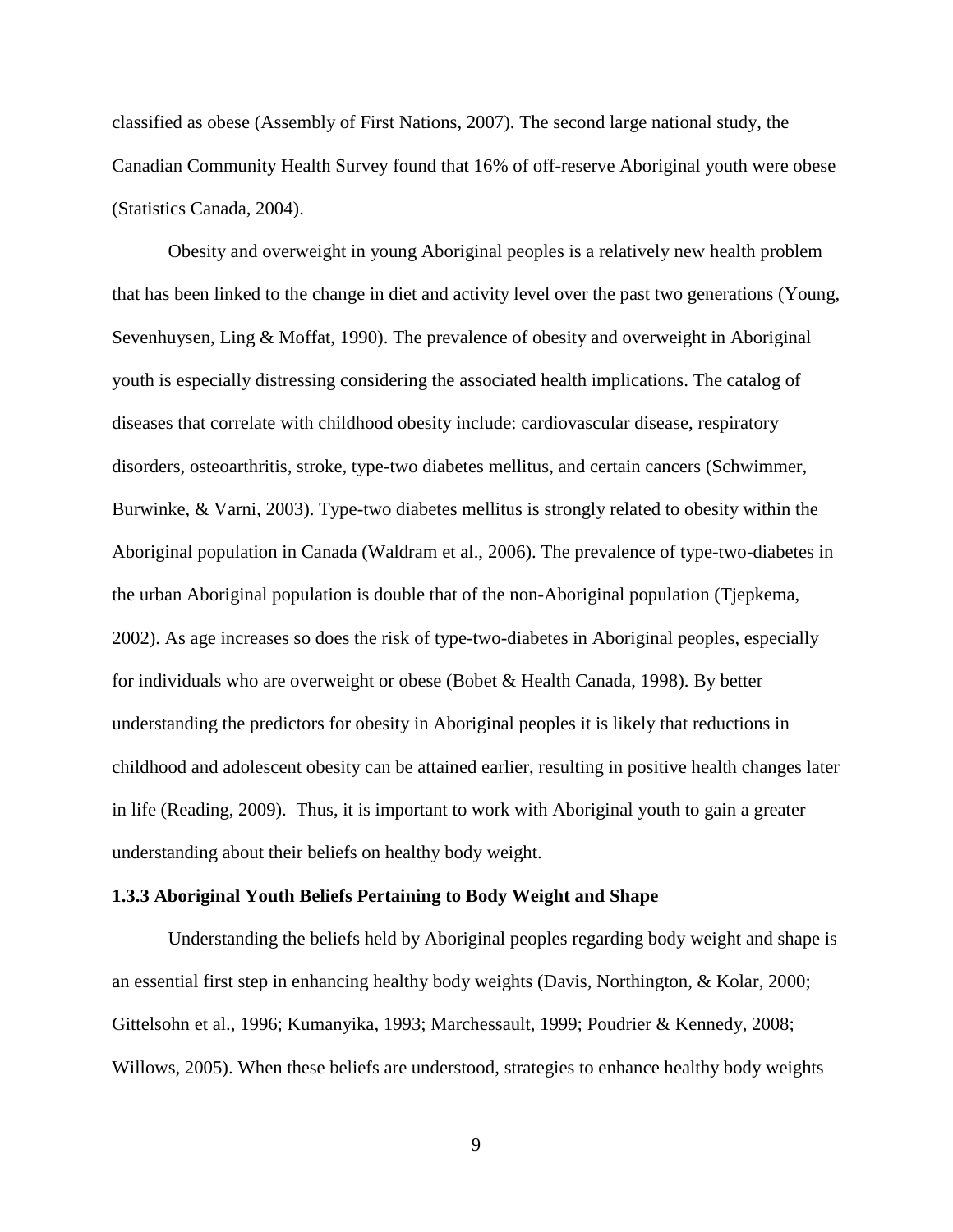can be developed. Yet, there are few studies that have investigated the beliefs and behaviors of Aboriginal youth on body weight and shape.

In regards to Canadian studies, Gittelsohn et al. (1996) studied the body shape perceptions of Aboriginal youth in an Ojibway-Cree community in Northern Canada. A set of figure outline drawings ranging from very thin to very obese were used to examine perceived body shape, body shape satisfaction, and ideals of healthiness across sex and age groups. This study had over 700 participants aged 10-19. The researchers found only 16% of the participants were satisfied with their current body shape and participants with a higher body mass index score were less satisfied and felt less healthy than people with lower body mass index score. Male ratings of healthy female body shape did not significantly differ from female ratings. However, the oldest age group chose significantly larger healthy male and female body shapes than the younger age groups. Interestingly, when compared to the non-Aboriginal population the Ojibway-Cree participants felt that larger body shapes were ideal, even though they were unhappy with their own body shape.

Hanley et al. (2000) also studied a rural First Nations community in Northern Canada. This study surveyed 450 Canadian Aboriginal youth aged 12-19 to determine the prevalence of obesity and its associated behavioral factors. One of the associated factors the researchers examined was body image. They found an inverse relationship between overweight status and the heaviness of the healthy female body image selected. The heavier female participants felt that a larger body was healthy. This finding might suggest that overweight Aboriginal females may have a skewed perception of a healthy body weight. Females may be more susceptible to negative body image, which highlights the need for research in this population.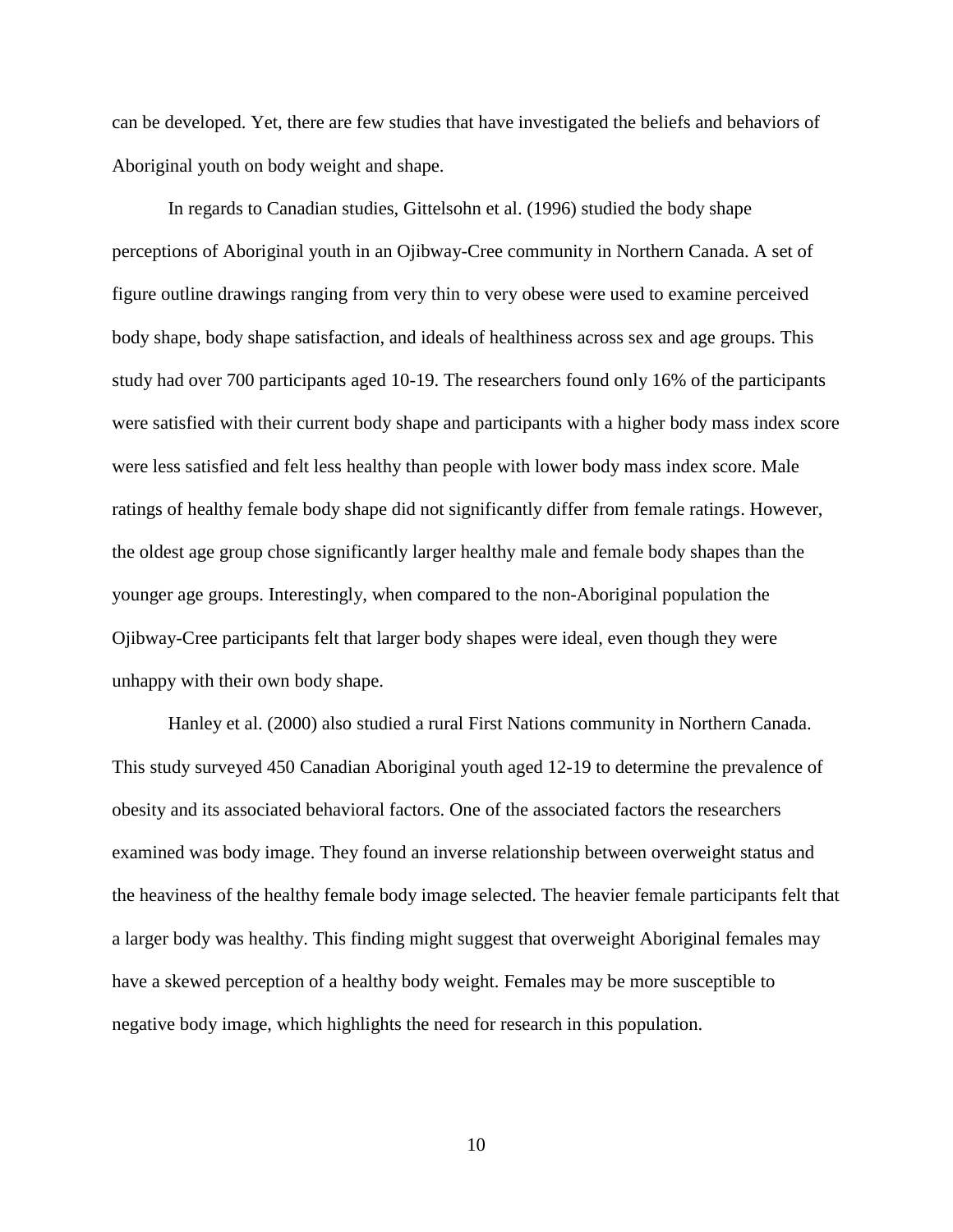Marchessault (2004) examined body shape perceptions and preferences in both urban and rural Aboriginal and non-Aboriginal girls and women in Manitoba. A total of 163 females (80 girls and 83 women) participated in the study; the mean age of the girls was 13.5 and the women's mean age was 38.9. Aboriginal participants (girls and women) chose drawings of larger body shapes to represent their current shape than non-Aboriginal participants. A higher proportion of Aboriginal girls than non-Aboriginal girls wanted to be thinner; there were no other significant differences between Aboriginal and non-Aboriginal girls. There were also no significant differences between geographic locations (rural and urban) regarding the participants' choices of the most attractive or healthiest body shape. The findings based on the girls' results suggest that there may be no differences between urban and rural Aboriginal female youth in body size preference and perception, but that Aboriginal girls from both geographical locations may be concerned about their current weight. There was a non-significant trend for the Aboriginal women to select heavier body shapes as most attractive for girls and healthiest for girls. This particular finding may suggest that Aboriginal women have a preference or acceptance of heavier body shapes for girls.

Fleming et al., (2006) investigated the body-related emotional experiences of young Aboriginal women in Saskatoon and found a general level of body satisfaction. Participants in this study also described how their culture held different beliefs on body size compared to mainstream White culture. Participants felt that their culture was more accepting of higher body weights, and in some cases discouraged them from being "skinny". Because of this difference in beliefs the young women experienced body image differently depending on if they were living in the city or on the reserve. When the participants were at their urban based school in a non-Aboriginal setting they felt heavier, however, when they were on the reserve they felt thinner.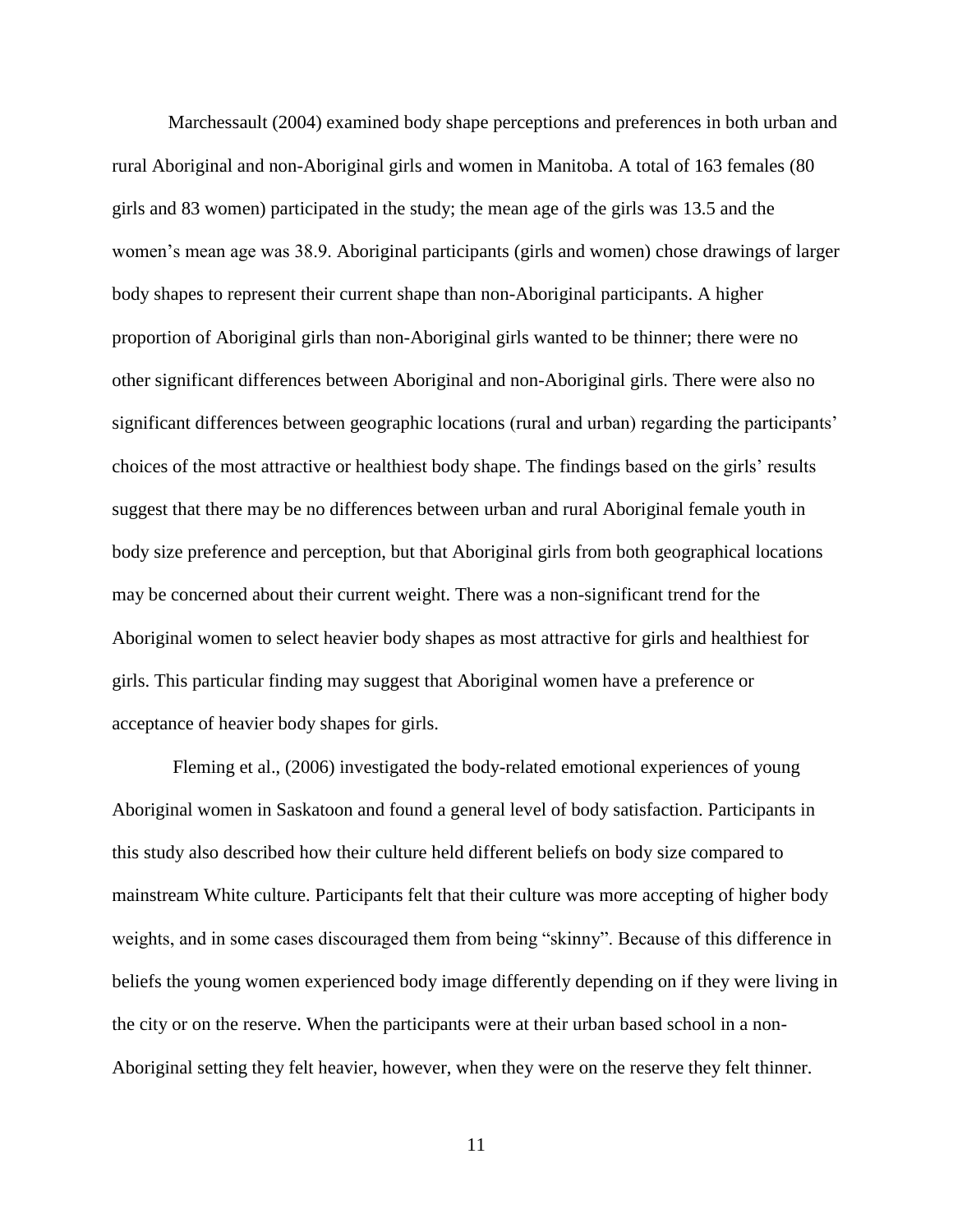Thus, conflicting culture emerged as a theme. This study illustrated that there are possible environmental and socio-cultural influences of body weight perception. One of the most important findings from this study was that the body-related emotional experiences of young urban Aboriginal women can be positive.

With regards to American studies, Rinderknecht and Smith (2002) looked at body-image perceptions in Native American youth age 5-18. When asked to identify their ideal body figure, younger children selected thinner figures than adolescents. Overweight youth and normal weight youth chose similar ideal figures. Results revealed that 41% of the boys and 61% of the girls expressed a desire to be thinner. Those expressing the greatest dissatisfaction were overweight girls, which is consistent with the literature. Weight dissatisfaction has been shown to increase with overweight status among ethnic groups and non-ethnic groups (Rinderknecht & Smith, 2002).

One of the largest studies on weight perception and practices was an American school based study with 13,000 participants (Story et al,, 1994). Participants were First Nations youth living near or on a reservation in the United States. Forty-one percent of the adolescent girls reported feeling overweight, 50% were dissatisfied with their weight, and 44% worried about being overweight. Of the boys 68% were satisfied with their weight, but 22% worried about being overweight. When these groups were compared with similar populations of non-Aboriginal youth both Aboriginal males and females had greater body weight dissatisfaction.

All but one of the studies reviewed found that significant proportions of Aboriginal youth, especially overweight females, experience body size and shape dissatisfaction and a desire to be thinner. With the exception of one study, the findings on desired weight or shape showed that Aboriginal youth have similar desired shapes and weights as non-Aboriginal youth. It is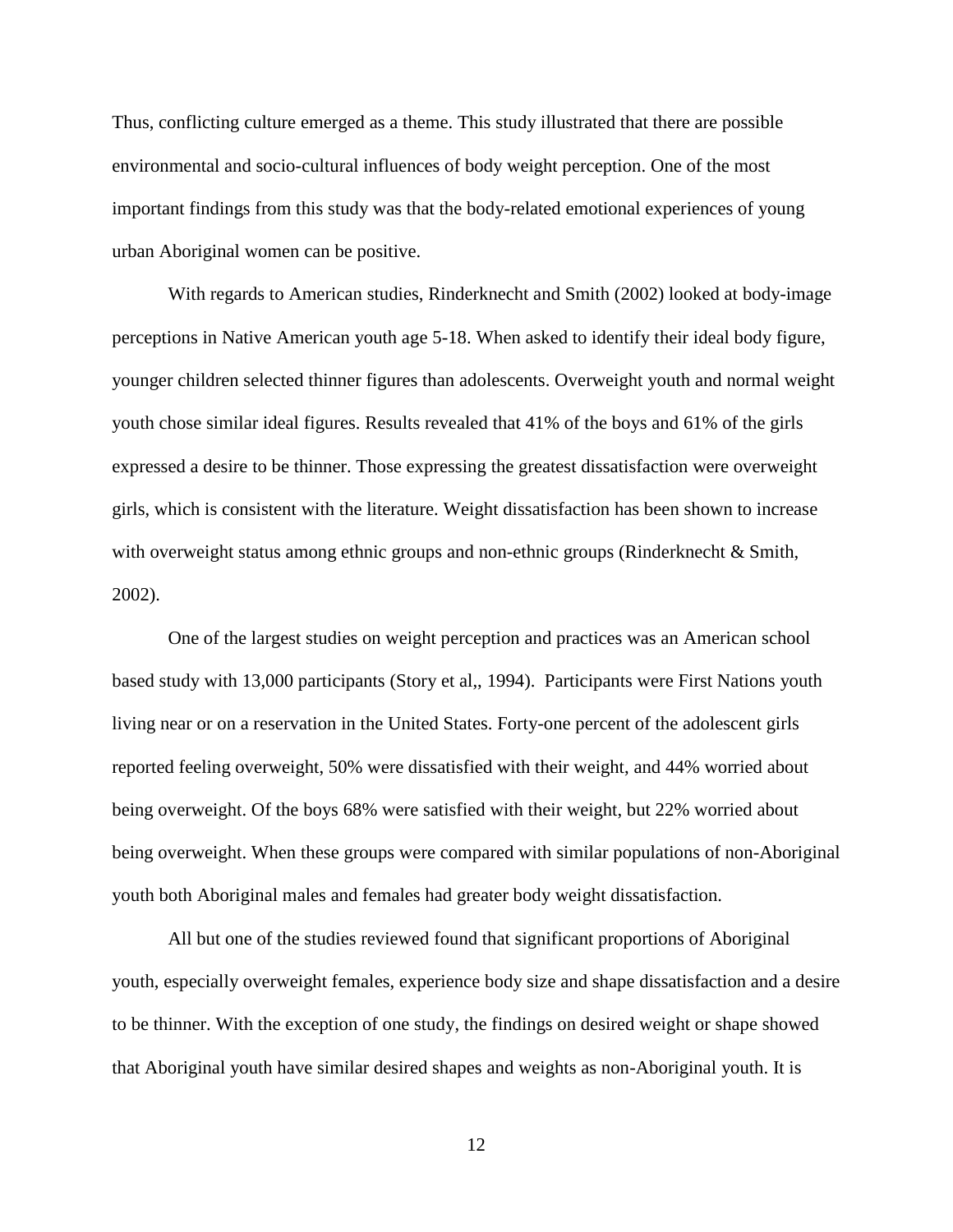important to note that only two Canadian studies researching body image and body-related emotional experiences involved urban Aboriginal participants (Fleming, 2006; Marchessault, 2004). Fleming's study looked at girls' body-related emotional experiences and found a general level of satisfaction, while Marchessault found that urban female youth had higher levels of body size dissatisfaction when compared to non-Aboriginal participants. This inconsistency highlights the need for more research with urban Aboriginal youth. Furthermore, there are no Canadian studies that look at male urban Aboriginal youth and body weight or size satisfaction.

#### **1.3.4 Aboriginal Youth Behaviors and Beliefs Pertaining to Physical Activity**

A limited number of Canadian studies have investigated physical activity beliefs and behaviors of Aboriginal youth; two were large national surveys and others were community based studies. The national surveys tended to involve few intensive interview questions on type and frequency of physical activity, and do not look in depth at the complex reasons for physical activity behaviors. The community based studies usually employed more intensive methods, which provided a more detailed picture of beliefs and behaviors on specific Canadian Aboriginal communities (Young & Katzmarzyk, 2007). These community based studies are valuable, but their findings may not be transferable to a Canadian urban Aboriginal population because most were conducted in remote or rural communities.

A recent ethnographic study done in Northern Saskatchewan with Aboriginal women showed that the female participants valued physical activity and understood the role that physical activity played in health (Bruner, 2008). Four different age cohorts participated in this study: 15- 24 years, 25-39 years, 40-54 years, and over 55 years. Many of the young women (15-24) stated that they were physically active and physical activity was fun. Half the young women (15-24) identified various sports such as volleyball, baseball, and swimming as physical activity, whereas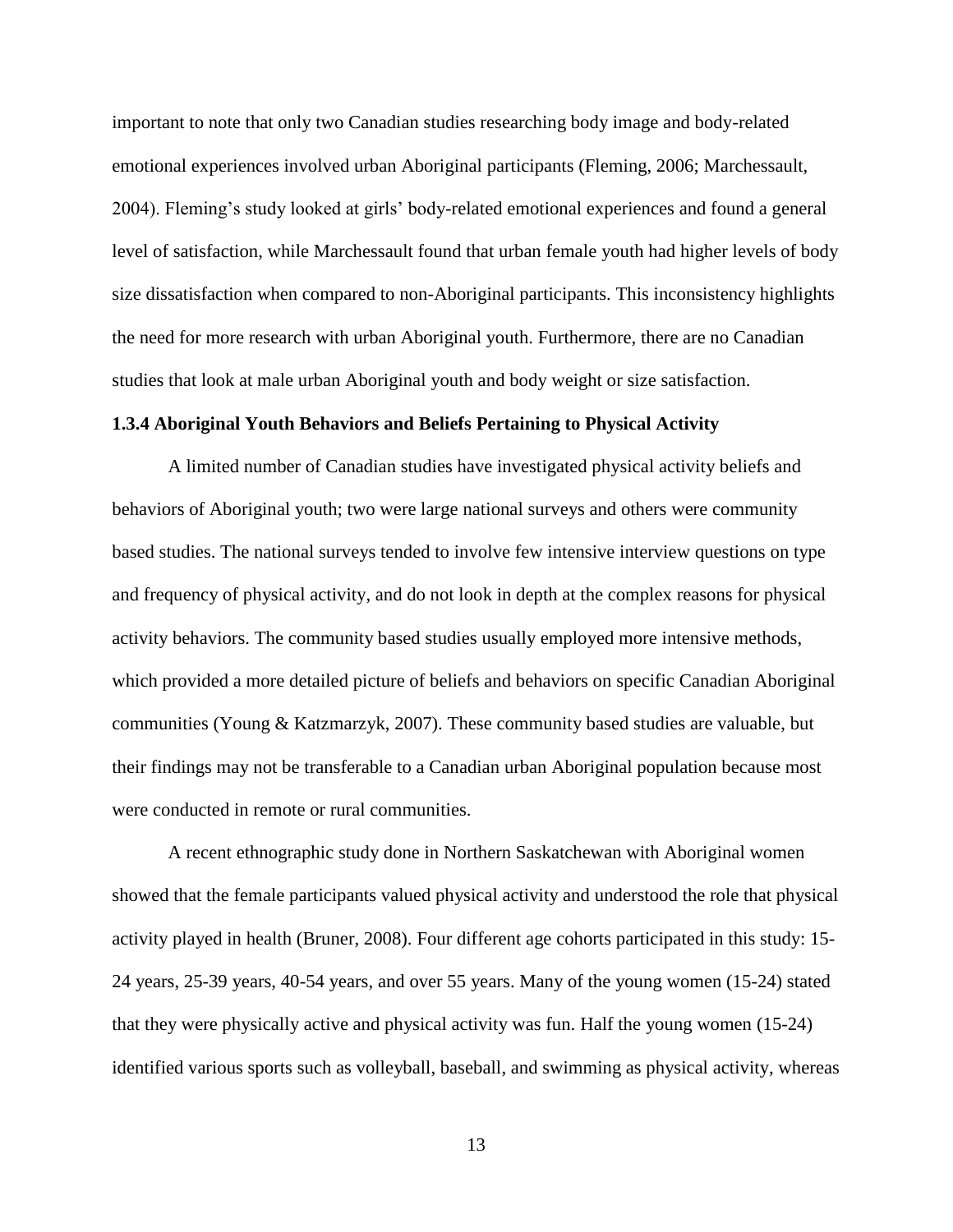others described home-related activities such as cooking and cleaning. Reported barriers to physical activity for the youngest age cohort (15-24) were the lack of personal time to engage in exercise and childcare responsibilities. When asked what would get more people in the community active participants of all ages suggested team sports and other physical activities that could be done individually or in a group.

Another Saskatchewan based study was conducted by the City of Saskatoon (2004). The overall purpose of the study was to determine how to increase physical activity levels in the Aboriginal population. In this study Aboriginal community leaders participated in one-on-one interviews to gain information for the development of an Aboriginal program plan for community development and leisure services (Fast Consulting, 2004). A small piece of this study looked at culture and its influence on physical activity for Aboriginal people. The results showed that the socialization aspect of sports and recreation was very important to all participants. There were a variety of opinions regarding the desire to incorporate cultural components into physical activities. Some participants felt that programs should be designed with a holistic approach, while others felt that it was unnecessary to incorporate Aboriginal culture in contemporary sport activities. This discrepancy illustrated the different beliefs of Aboriginal people living in the same geographic location. Nonetheless, this study does provide insight to Aboriginal peoples in Saskatoon and the value they place on physical activity. However, it is important to note that this study did not ask youth their opinion of culture and physical activity; only Aboriginal leaders were interviewed. Additionally, detail was not given on who these Aboriginal leaders were, and only a small component of this study was dedicated to investigating the role of culture in physical activity for Aboriginal peoples in Saskatoon. Aside from the smaller Canadian studies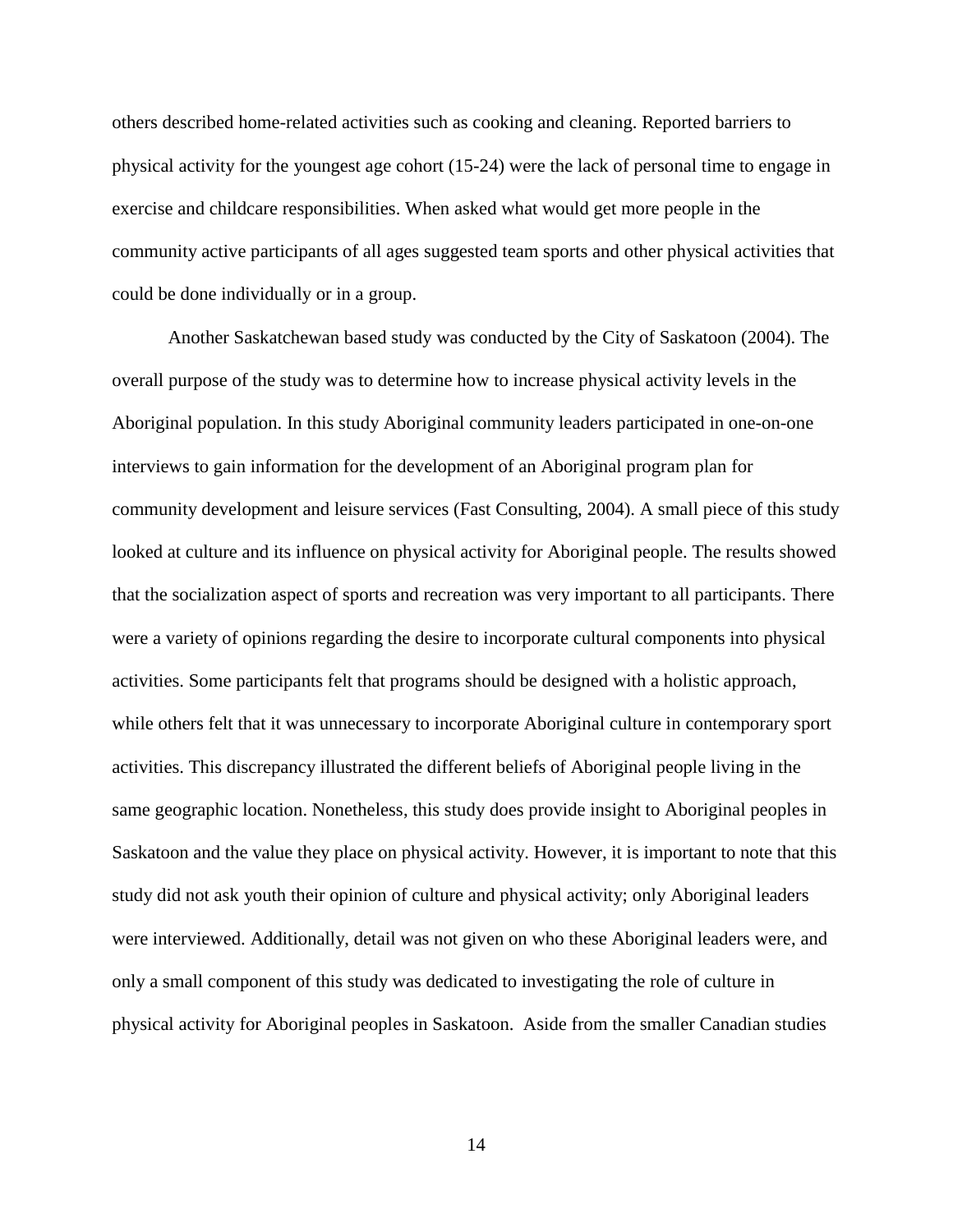discussed, some larger national surveys are available on the physical activity habits of Aboriginal peoples.

The First Nations Regional Longitudinal Health Survey (Assembly of First Nations, 2007) surveyed over 22,000 Aboriginal people living on-reserve across Canada on various aspects of health. The youth (age 12-17) reported that they participated in traditional physical activities, outdoor activities, and team sports. Activities of greater intensity were prevalent among First Nations boys (12-17). Girls (12-17) in this study preferred individual activities of moderate intensity. This study also compared physical activity participation with the general population and found that physical activity in Aboriginal youth tends to decrease with age at the same rate as non-Aboriginal youth (RHS, 2007).

In 2001, the second Aboriginal Peoples Survey was conducted by Statistics Canada. This study involved 123 First Nations reserves, 53 Inuit communities, eight Métis settlements, 35 other communities with a high Aboriginal population, and nine urban areas. Among Aboriginal children (age 6-14) living in non-reserve areas, 71% participated in sports activities at least once per week (Statistics Canada, 2004). However, the survey did not examine what types of physical activity and sports were preferred, or the intensity in which they were played. But the survey did show that youth who participate in organized extra-curricular activities such as sport, were more likely to possess greater self-esteem, to enjoy better social interactions with their friends, and to achieve relatively higher scholastic results (Statistics Canada, 2004).

Physical activity perceptions, beliefs, and behaviors have also been examined in Australian Aboriginal youth. An urban based ethnographic study in Melbourne Australia looked at the social and cultural context of physical activity for urban Aboriginal people (Thompson et al., 2000). These researchers found that some types of physical activities assist individuals in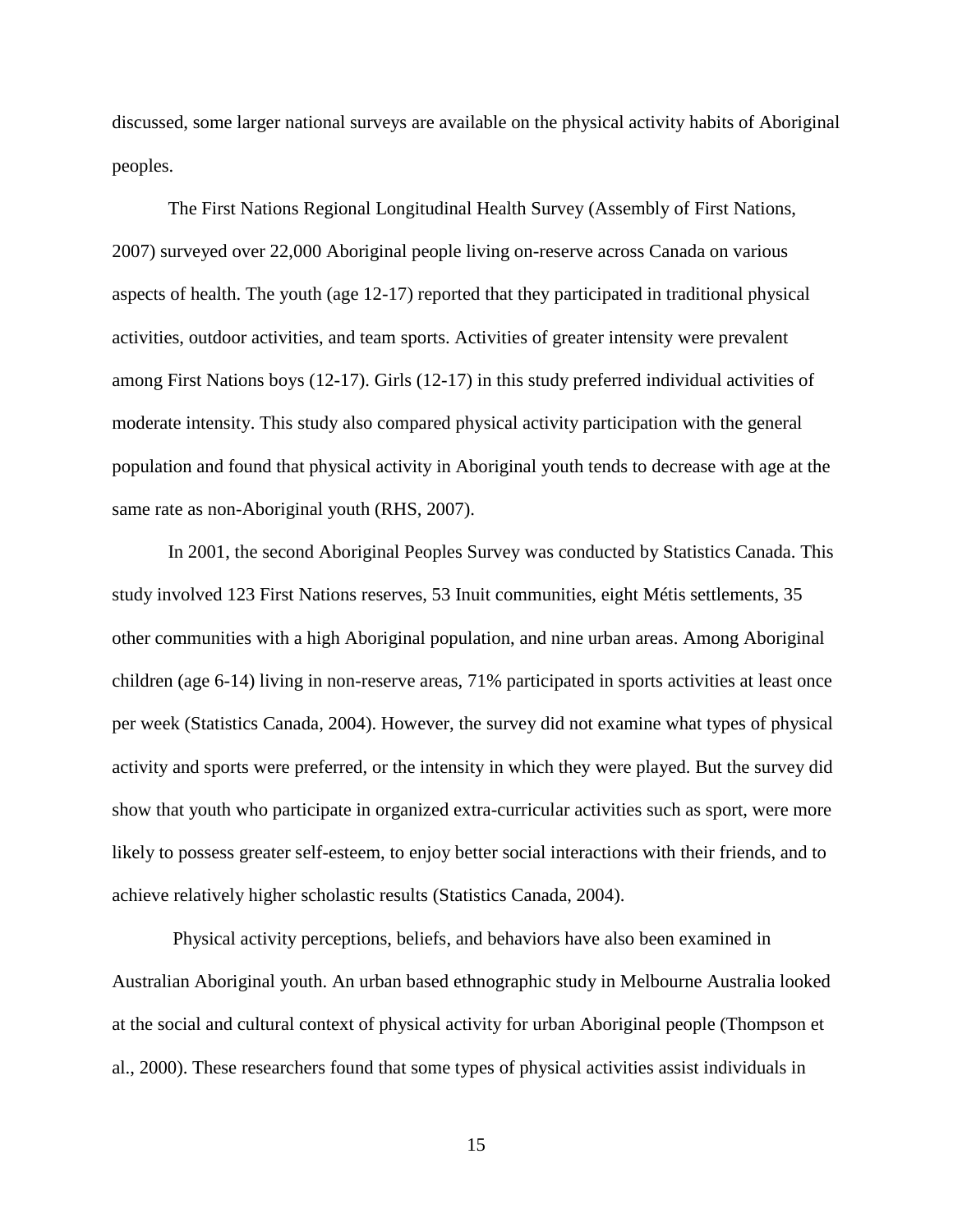balancing and maintaining their important social connections, and other types of activities had a negative effect. Exercise for fitness and for personal health negatively affected the balance because the focus was on the individual, not the community. Sport and everyday activities that are socially oriented positively affected the balance (Thompson et al., 2008).

A similar study in Brisbane, Australia built on the above mentioned study and explored the meaning of, the barriers to, and potential strategies for promoting physical activity among adult (18 and older) urban Indigenous Australians (Hunt, Marshall & Jenkins, 2008). The results of this study indicated that the participants understood the relationship between physical activity and health. Frequently reported physical activities done by participants included walking, domestic chores, and specific sports. Barriers to activity included being judged by others when in public spaces, cost, and accessibility. Family engagement and group-based activities were strong motivators for participation.

Recently, Nelson (2009) conducted a qualitative study with 14 urban Aboriginal young people (11-13) in Australia to explore Aboriginal young peoples' perceptions of sport and physical activity. Overall, the findings suggested great diversity in the young peoples' engagement with sport and physical activity. All participants in this study participated in sport or other physical activities. These activities and sports were played in and out of school, and were classified as competitive or "just for fun" with friends and family. Participants engaged in both group activities and solitary physical activities. Many of the participants felt that physical activity connected them with their family, friends, and community. Dancing was seen by many young women as a connection to culture and different than other physical activities or sports. Family appeared to heavily influence participation in both organized sport and physical activity.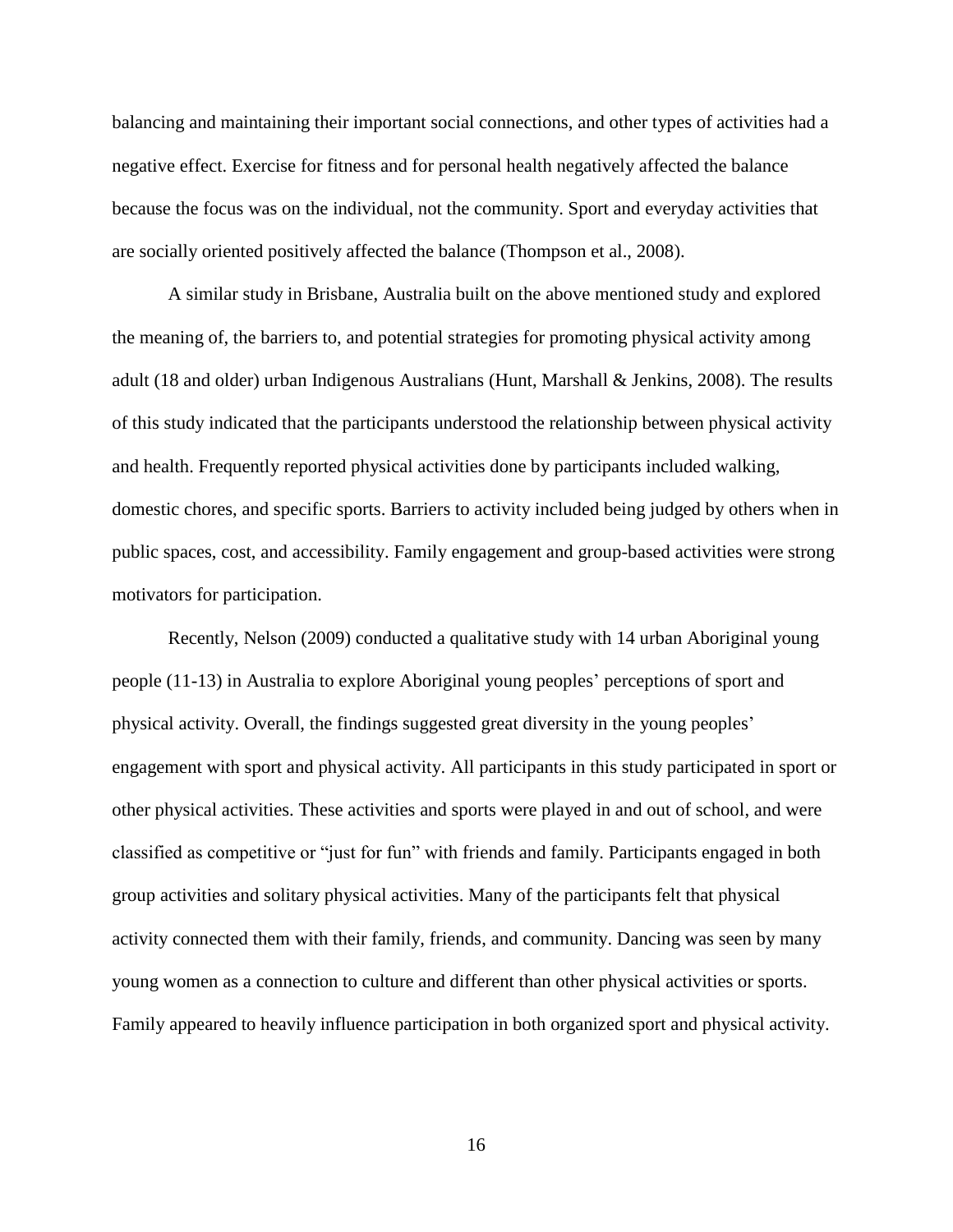Some participants enjoyed organized sports because of the competition. Many young people spoke of winning as both a motivation for, and reward from, playing sport.

When examining the literature on the beliefs and behaviors of Aboriginal youth on physical activity it was clear that Aboriginal youth believe that group physical activity and sports are important and enjoyable. All reviewed literature demonstrated that Aboriginal youth were active and engaged in a variety of sports and physical activities. Two studies, Nelson (2009) and the First Nations Regional Longitudinal Health Survey (Assembly of First Nations, 2007) found that Aboriginal youth participated in traditional physical activities such as dancing, hunting and fishing. One of these studies looked at on-reserve Aboriginal youth and the other had Australian participants. There were no Canadian studies that looked at traditional physical activities in urban Aboriginal youth. The only group specific studies that involved more intensive methods focusing on urban Aboriginal youth participants of both sexes were conducted in Australia. The information gained from the Australian studies mentioned above might not be transferable to a Canadian urban center because of cultural, political, and economic differences between urban Aboriginal Australians and urban Aboriginal Canadians.

#### **1.3.5 Aboriginal Youth Behaviors and Beliefs Pertaining to Diet**

There is a need for a more comprehensive understanding of beliefs that urban Aboriginal peoples have about food (Willows, 2005). For example, what do they believe to be healthy and what do they think about traditional foods? It is also necessary to gain a more comprehensive understanding of the eating behaviors of urban Aboriginal people (Willows, 2005). Although there are studies on both the eating habits and determinants of healthy eating in Aboriginal youth, these studies predominantly involve on-reserve-youth (Wilson & Young, 2008).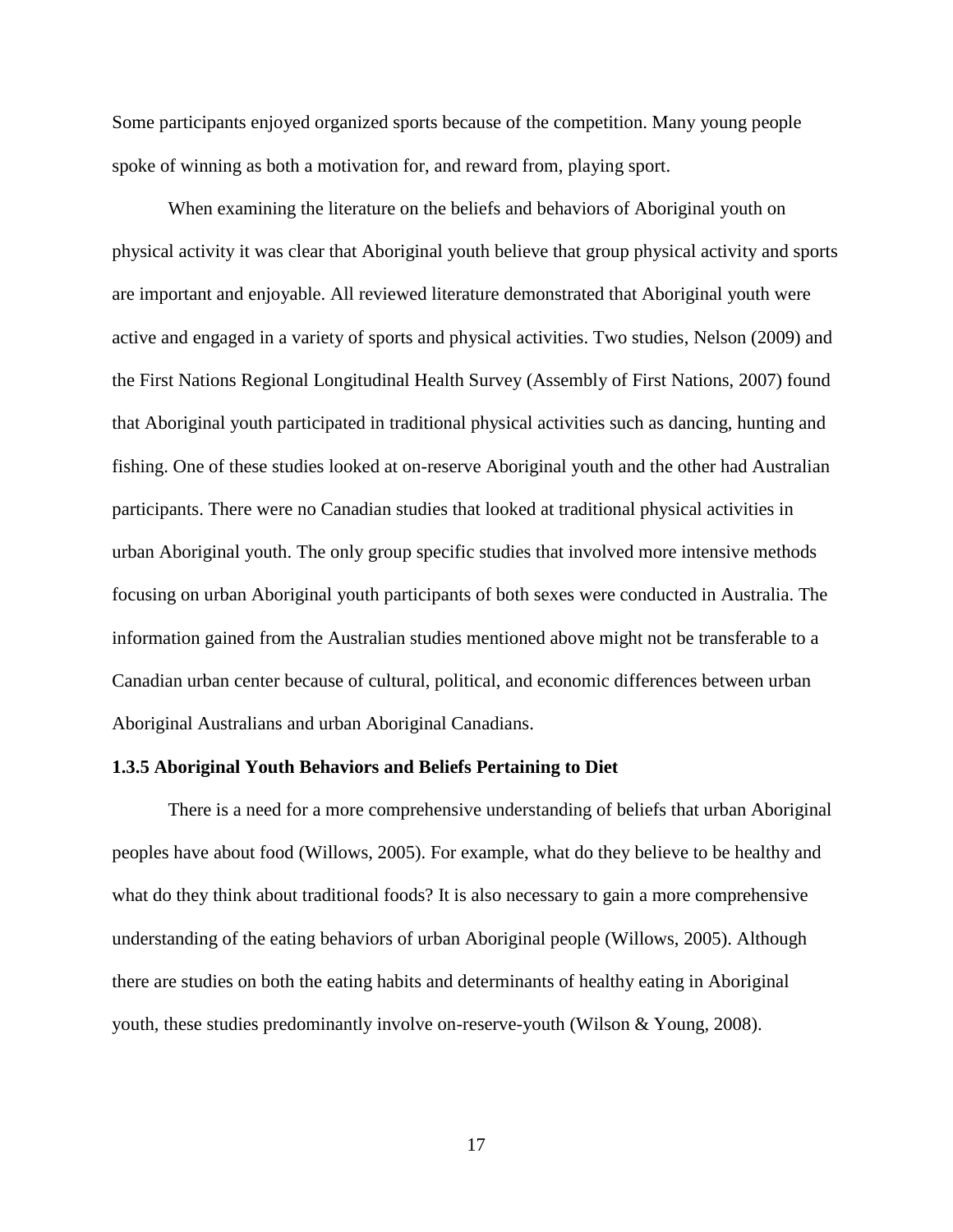The First Nations Regional Longitudinal Health Survey (2007) surveyed approximately 5,000 youth aged 12-17 living on-reserve in Canada. Questions regarding nutrition, such as frequency of traditional food consumption, were included in this survey. The questionnaire asked the participants if they ate a nutritious balanced diet and then asked about specific unhealthy foods (e.g. chips, pop, fries) and traditional foods (e.g. land game, fish, bannock). The results showed that only 20% of Aboriginal youth believed they always or almost always ate a nutritious meal, compared to 62% who said they sometimes do. This survey showed no significant differences between males and females in terms of dietary habits. However, boys consumed more fast food and soft drinks than girls and the girls consumed more sweets (cake, pie, etc) than the boys. In regards to traditional foods 14% of youth stated that traditional food was never consumed in their home, and 35% said that they had eaten traditional protein based meat such as game or fish at some point in the last year. Although this study involved thousands of Canadian Aboriginal youth, it is important to remember the participants lived on-reserve. Food procurement can be very different in an urban setting, especially for traditional foods.

A recent review of the determinants of healthy eating in on-reserve and off-reserve Aboriginal peoples in Canada was conducted by Willows (2005). In Willows' review many influences on diet in Aboriginal peoples were highlighted, including food insecurity, physical environment, individual, and societal level influences. This work determined that one of the main societal influences on diet for Aboriginal peoples was culture; cultural influences can determine what food is acceptable and preferable, when and how to eat, and the foods considered ideal or improper (Willows, 2005). Taste preference was also a determinant that affected Aboriginal diet. In some First Nations cultures having a preference for traditional foods is seen as important and sophisticated (Willows, 2005). Taste preference for traditional food was found in multiple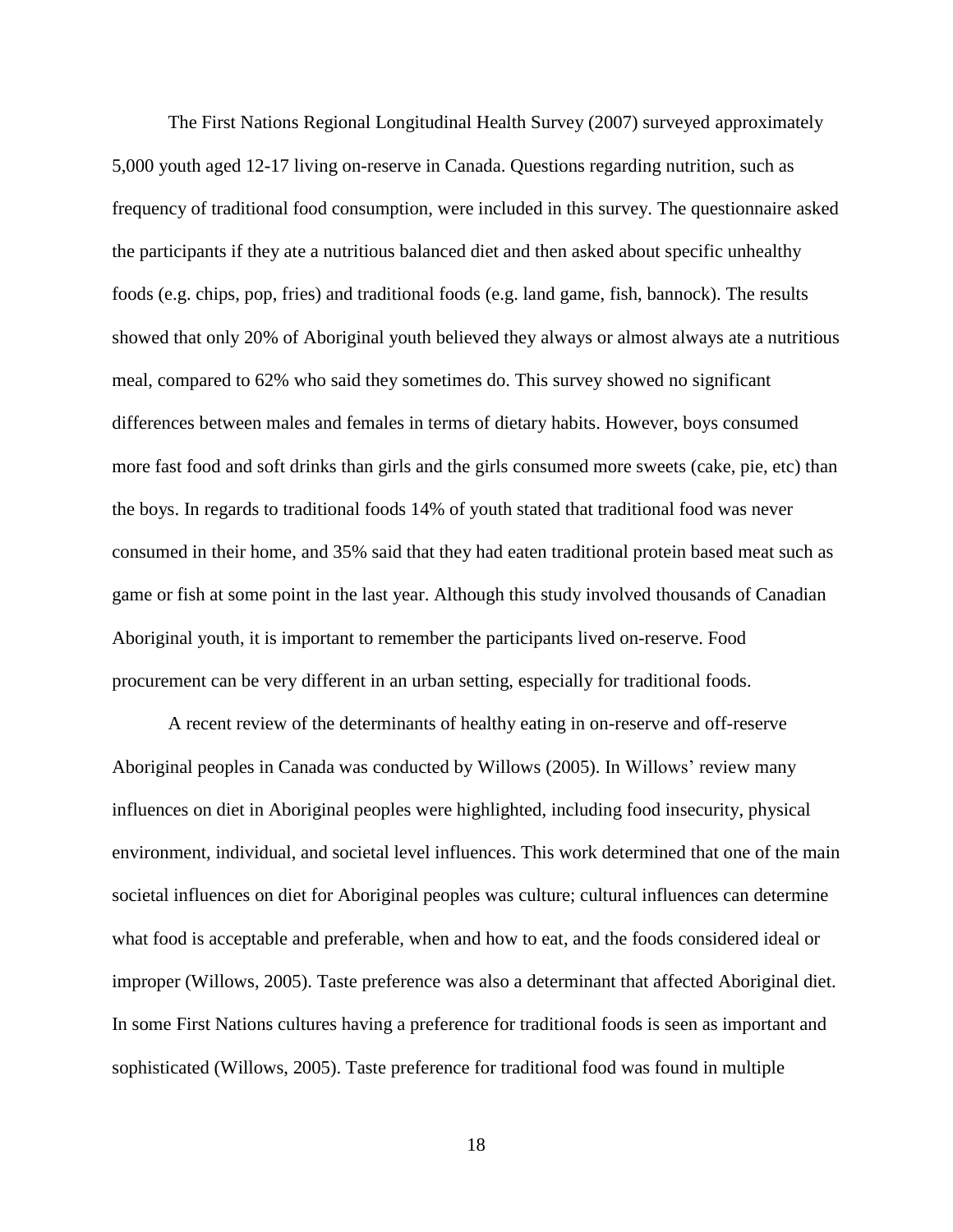studies with children and youth (Willows, 2005). However, these taste preferences did not always translate in to consumption of those foods. A study with Cree children showed that they preferred traditional foods, but due to circumstances they ate store bought food most of the time (Bernard, Lavallee, Gray-Donald, & Delisle, 1995). Willows also found that there was a strong association between eating traditional food and feeling healthy. Another important determinant highlighted was food insecurity; Aboriginal peoples were over represented among those experiencing food insecurity. Thus, food cost was a determinant of healthy eating for many Aboriginal families. Interestingly, this review illustrated that some Aboriginal communities used food sharing networks as a strategy against food insecurity.

In addition to Willows' review, which identified many determinants to Aboriginal peoples diets, some smaller studies have examined the beliefs that affect dietary behaviors in specific Aboriginal communities. Gittelsohn et al. (1996) conducted an ethnographic study in an Ojibway-Cree community in Northern Ontario. This study sought to understand the beliefs, perceptions, and behaviors concerning diabetes and related cultural features. This study's findings on diet indicated that the participants dichotomized food into "Indian" and "White Mans" groupings. "Indian food" was perceived as healthy, while "White Mans" food was seen as unhealthy. Some participants felt that eating traditional Indian food such as moose, beaver, and duck could prevent disease.

A subsequent study by Gittelsohn et al. (2010) investigated dietary beliefs and behaviors using formative research with Inuit people in Nunavut. This study was designed to develop a chronic disease prevention program. Gittelsohn's study used the methods of interviews (n=45), dietary recalls (n=42), community workshops, group feedback, and implementation training. Participants were aged 19-87 years. The authors identified three key cultural themes, food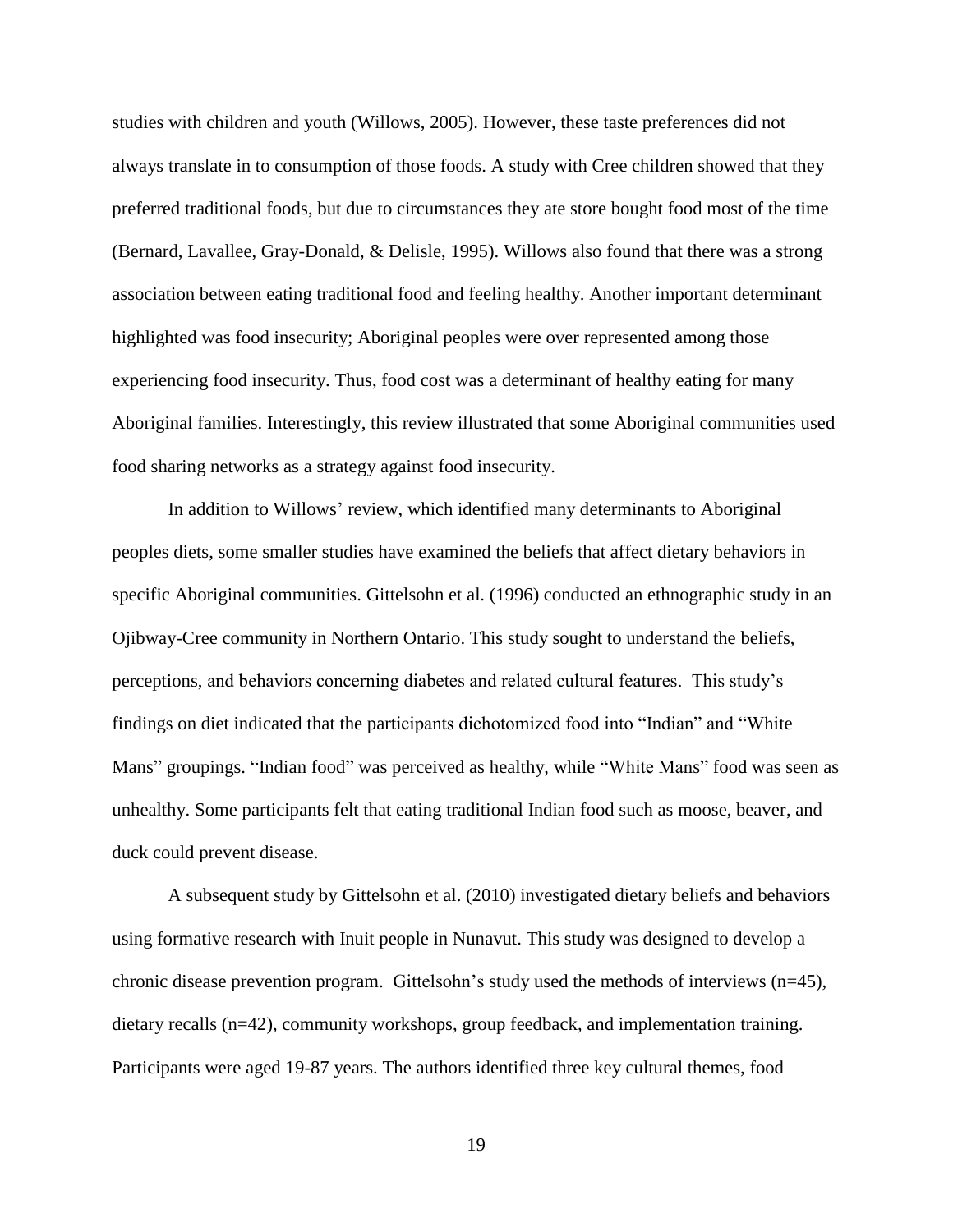sharing, perceived healthiness of country foods (traditional foods), and importance of family. Another notable finding was that the younger respondents consumed less country foods (traditional foods) and had a lack of familiarity with their preparation.

Aside from the above mentioned Canadian studies, an Australian study looked at the social and cultural context of food in an urban Aboriginal population (Thompson et al., 2000). In this study an ethnographic approach showed that there were beliefs that tied people to their family and community through dietary behaviors. The authors noted that three types of food exist in the participants' culture; fast food, diet food, and family food. Fast food had little social value; it was eaten just for hunger. Diet foods were isolating and connected to the medical world. Family foods were rooted deeply in past and were symbolic to family and culture. Family foods were conceptualized as slow meals; slow meals took a long time to prepare.

There are some apparent themes in the literature on dietary habits and food related beliefs; these include the perceived healthiness of traditional food and the importance of family and community. However, the comprehensive review by Willows (2005) and the accompanying studies in this literature review reveal that there is a lack of information on the dietary beliefs and behaviors of urban Aboriginal youth.

This review has presented the available studies on the beliefs and behaviors of Aboriginal youth on body weight, physical activities, and diet. Most of the literature has typically examined only one of these three aspects, and furthermore, there have been some conflicting results in each respected area. The majority of the studies reviewed were based in rural or reserve communities, in the U.S.A. or Australia, and thus the data may not be transferable to an urban Aboriginal population in Canada. Lastly, there has been a lack of literature that uses qualitative methods to present the voices of urban Aboriginal youth. Therefore, there is a need for a richer and more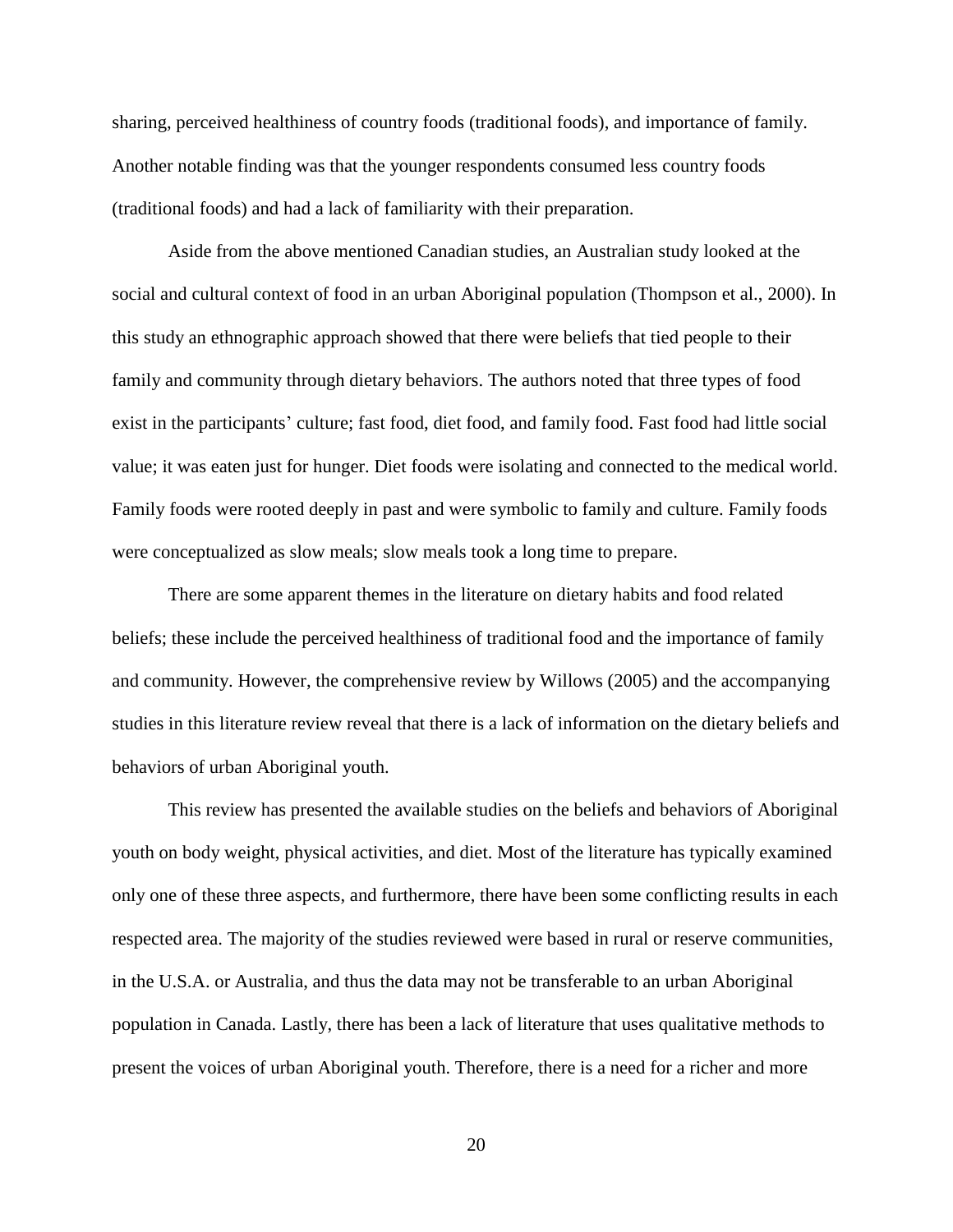descriptive understanding of the beliefs and behaviors of urban Aboriginal youth regarding body weight, physical activity and diet. When these beliefs and behaviors are understood, health promotion programs and materials can be tailored to meet the needs of urban Aboriginal young people.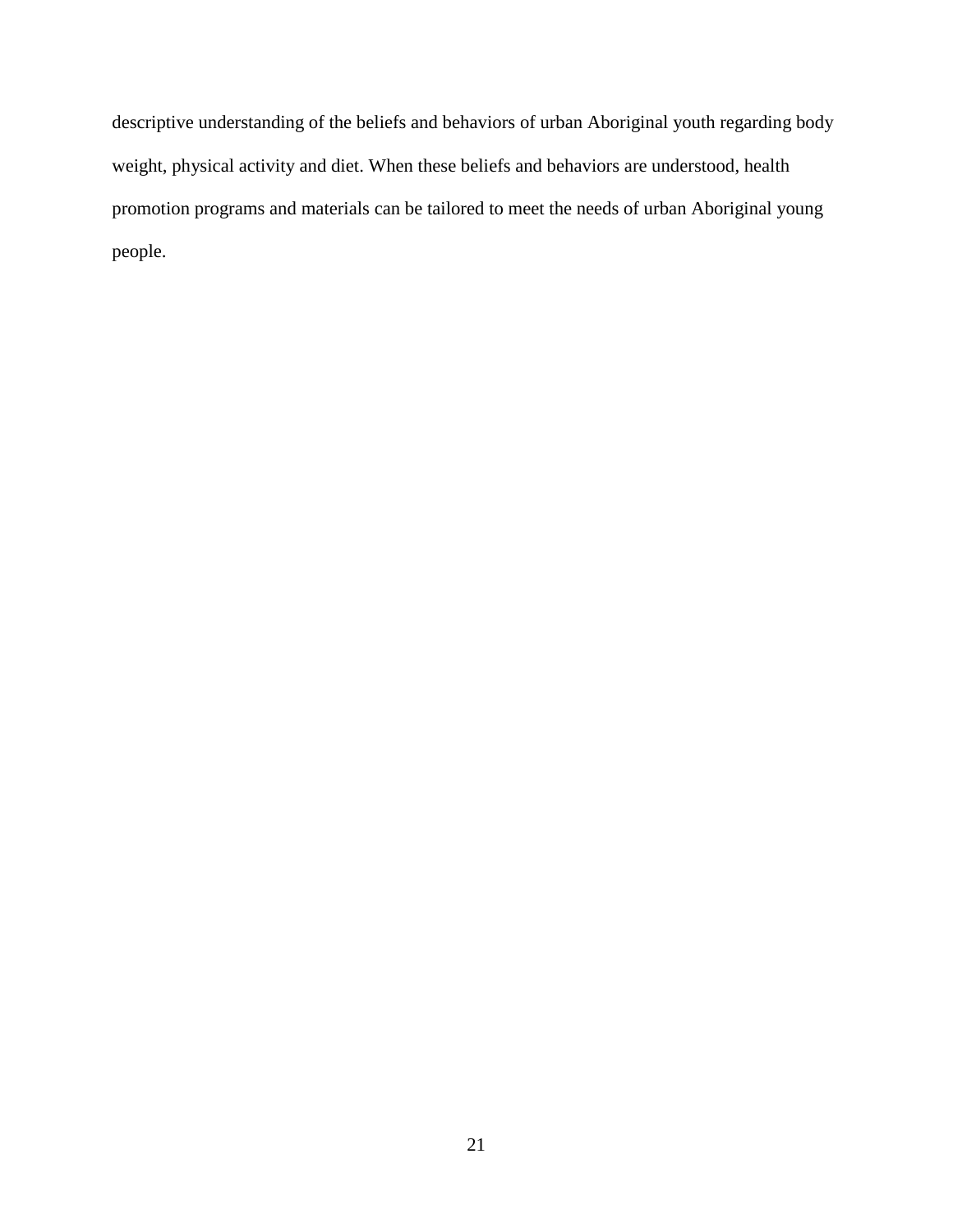## **CHAPTER TWO**

# **2.1 Methodology**

# **2.1.1 Research with Aboriginal people**

Historically there has been distrust and resistance on the part of Aboriginal groups in relation to university based researchers (Henderson, Simmons, Bourke, & Muir, 2002). This is because of a fear that they will be stereotyped due to misinterpretation and misapplied results (Marshal & Rotimi, 2001). Another reason for distrust is the "helicopter approach", where researchers fly in and get there data and then fly out, all with little interaction with those who they are researching (Macaulay et al., 2004).

Many of today's guides on research with Aboriginal peoples have come from Aboriginal worldviews and community ethics. For example, many Aboriginal groups in North America value reciprocal relationships and collective validation in research (Costellano, 2004). For that reason, research that seeks objectivity by maintaining distance between the investigator and the informants violates Aboriginal ethics (Castellano, 2004). Furthermore, information should not be gathered in brief encounters with Aboriginal participants. Attempts to gain an understanding of Aboriginal life and concerns from an objective, short-term, outsider vantage point have produced much of the research that Aboriginal peoples reject as distortions of their reality (Castellano, 2004). From these Aboriginal ethics has come the need for participatory research that is founded on reciprocity and longer term engagement.

These Aboriginal ethics have informed the development of the Canadian Institute for Health Research (CIHR) Guidelines for Health Research Involving Aboriginal Peoples (2008), which the University of Saskatchewan recommends. The CIHR guidelines stress the importance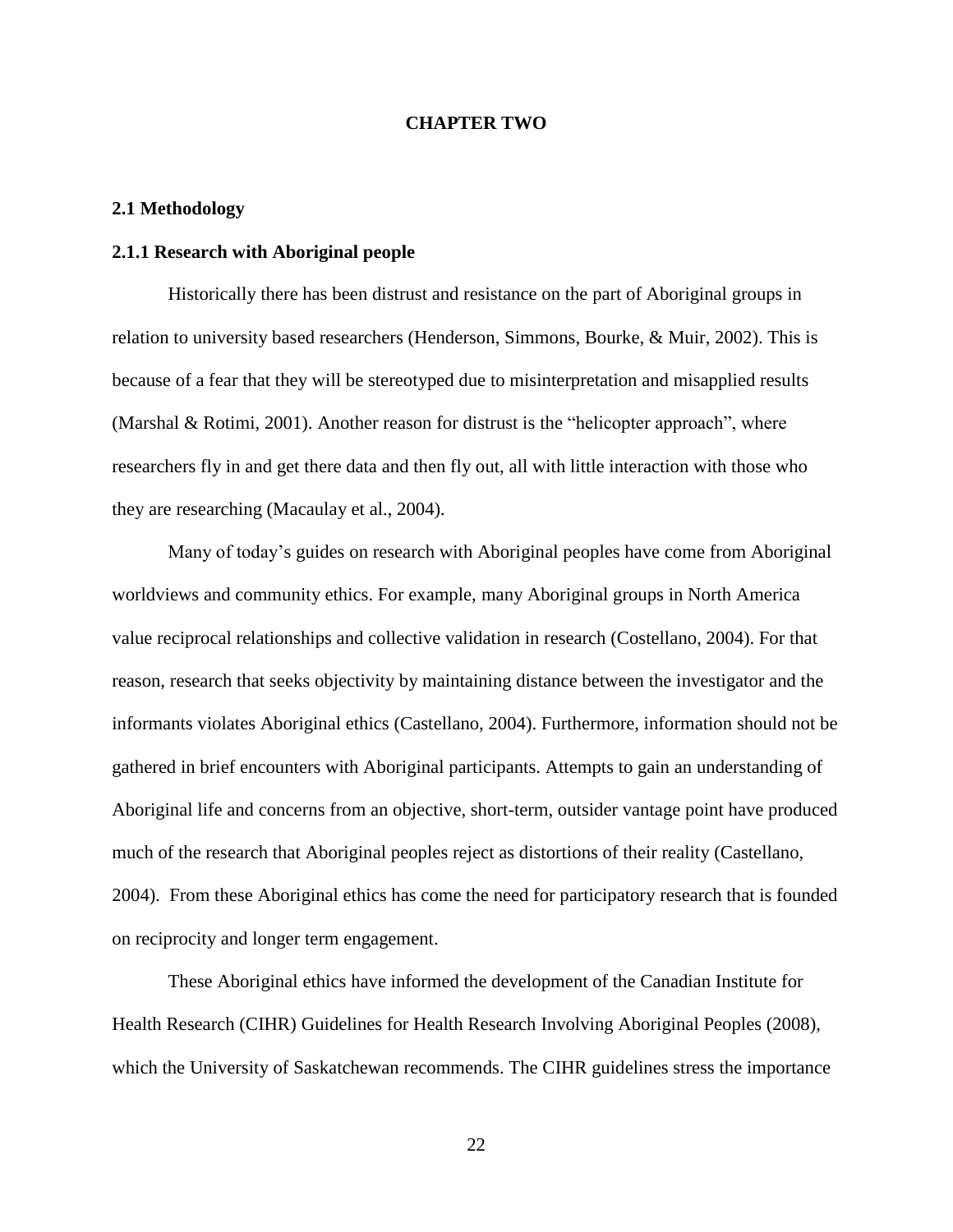of relationships, collaboration, and reciprocity. This study follows all the CIHR guidelines for conducting research with Aboriginal peoples. I have built relationships by coaching and volunteering with Oskayak students for the past two years. During this time I have gotten to know many students and educators. I have collaborated with teachers, coaches, and administrators on multiple occasions when working together on reports and grants. I have also engaged in reciprocity by teaching lessons and running after school sports programming.

The CIHR Guidelines stress the need for participatory research. Participatory research can facilitate community participation, shared power, and decision making (CIHR, 2008). CIHR notes that one challenge is that there is no standard way of obtaining community input. However, early involvement in the community (the school) lays the groundwork for the partnership between the researcher and the community (Weijer et al., 1999). In this study I had a relationship with school leaders prior to starting this study, thus, I have been able to gain feedback on my study throughout the duration of this project. This constant feedback aligns with another CIHR Guideline that insists that there is ongoing and accessible communication with the community.

Communication during any research study is important; however, what happens after data is collected is also important. The community should benefit from the project in some way, whether it is tangible or intangible. In this study, the benefit has been specific knowledge about the students whom the teachers and staff work with. By sharing my findings with the teachers and staff at Oskayak they have gained a stronger understanding of their students' knowledge, attitudes, and beliefs on healthy eating, physical activity, and healthy body weight. I provided the Principal at Oskayak with a summary report that highlights the key findings from this project. Upon looking through the report the Principal informed me that it was very timely, and she could use it in the near future.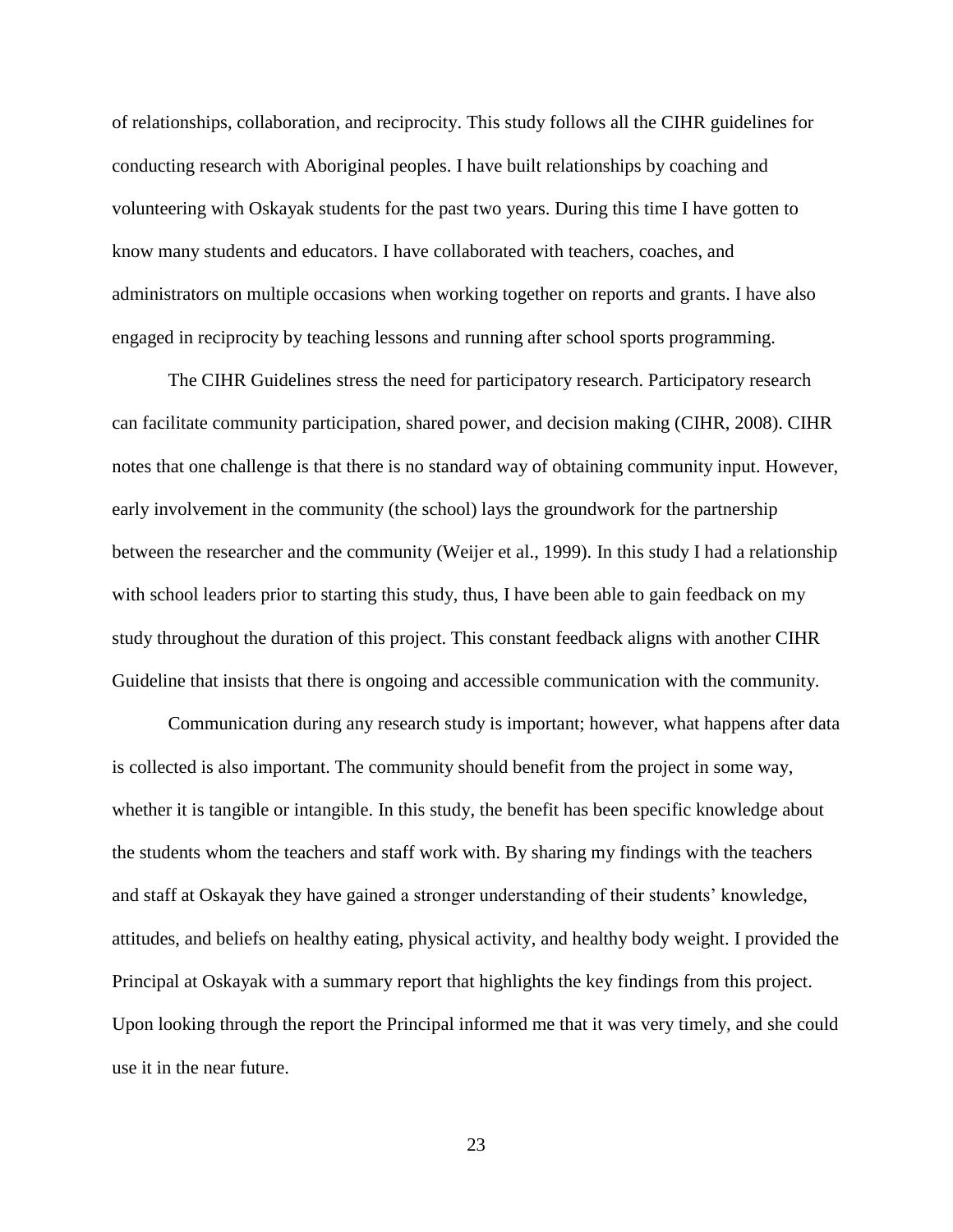Although rules and guidelines for best practice are crucial to ensuring that past wrongdoings are not repeated, a researcher should also examine ethics from a solely Aboriginal standpoint. In Aboriginal knowledge, ethics cannot be reduced to a set of guidelines. Ethics are closely related to who you are, the deep values you subscribe to, and your understanding of your role in the spiritual order of reality (Castellano, 2004). Throughout the processes of this project I have used this description of ethics to guide my work. I have been cognizant of who I am and what experiences led me to do this research. Reflecting on the virtues that guide the choices I made everyday such as compassion, idealism, and integrity have also assisted me in research that is ethical from an Aboriginal worldview.

In recent years there has also been a call for health research centered on the voices of Aboriginal youth to gain their perspective on their own health. Aboriginal youth want their knowledge and visions to be recognized; they desire to be more involved in solving the issues they face and highlighting their strengths (RCAP, 1996). By engaging Aboriginal youth in health research we can apply their knowledge and enthusiasm for making positive change within their culture to find strategies to address some of the health issues they face. This study has shared the voices of urban Aboriginal youth to highlight the important perspectives they have. Another important shift in Aboriginal Health Research is the need for research that does not focus solely on ill health. Previous studies have tended to view urban Aboriginal Canadians through a "problem lens" and often have not highlighted the positive health behaviours and beliefs that exist (Urban Aboriginal Peoples Study, 2010). This study sought to examine all beliefs and behaviours among urban Aboriginal youth. This effort has assisted in the understanding of what makes this group healthy, not just ill.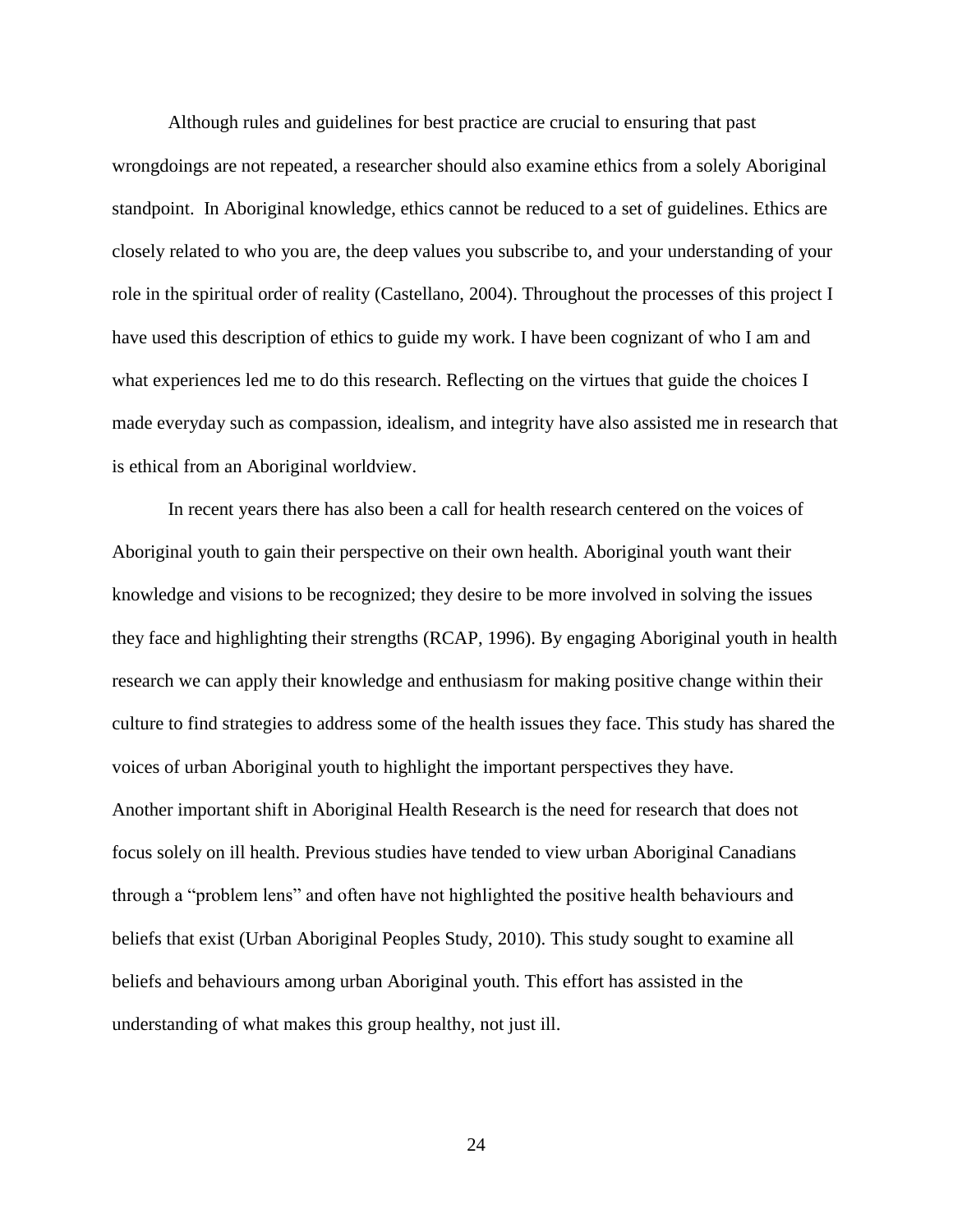# **2.1.2 Qualitative Methodology**

Qualitative methods offer an opportunity to gain a deep understanding of why people behave a certain way and what factors influence their behaviors (Creswell, 2003). The qualitative approach to research is utilized with the intent to gather and collect rich, meaningful, and textured data (Creswell, 2003). Qualitative research asks questions that are broad and allow the participants to explain their ideas (Creswell, 2003). Allowing participants to explain their thoughts and ideas is important in Aboriginal research because it shows respect for the knowledge that Aboriginal people have about their own lives.

Quantitative research has measured health status by quantifiable indicators such as mortality rate, causes of death, and incidence and prevalence of certain conditions. However, this quantitative data does little to increase our understanding of underlying factors such as the cultural influence on health (Meadows, Lagendyk, Thurston, & Eisener, 2003). At present there is a lack of research using qualitative methods to understand factors that influence body weight in Aboriginal peoples (Willows, 2005). Furthermore, qualitative research stresses the intimate relationship between the researcher and what is being studied (Denzin, & Lincoln, 2005). Relationships are vital in Aboriginal health research because they foster communication and empowerment (CIHR, 2008).

### **2.1.3 Ethnography**

This study employed the qualitative method of focused ethnography (Gittelsohn et al., 1996; Thompson et al., 1996). Ethnography provides a means for exploring a unique cultural group because of the relationships formed between the researcher and members of the community (Morse & Richards, 2002). An ethnographic study describes how a cultural system influences human behavior (Bernard, 1994). In ethnography, researchers can draw upon their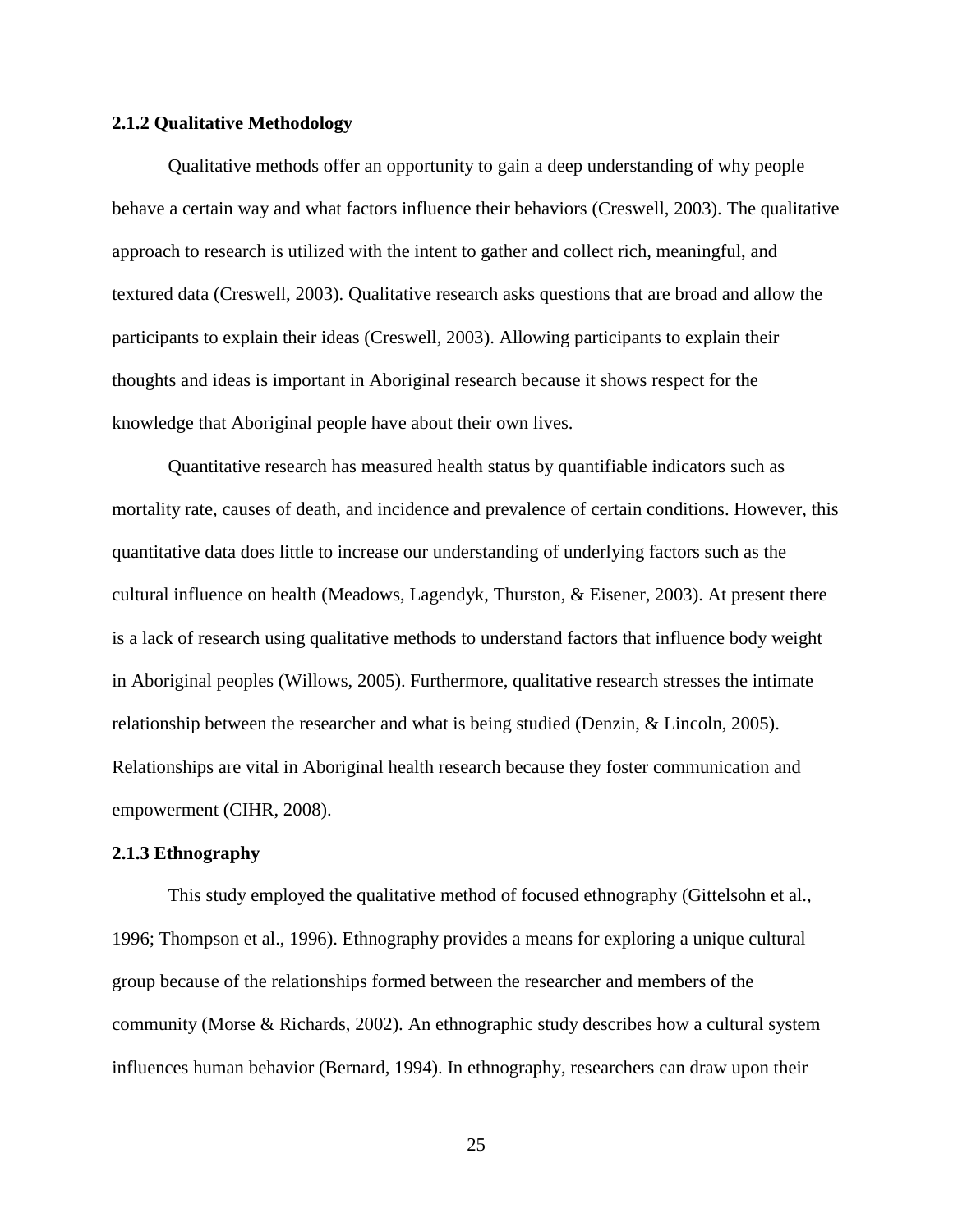own skills and strengths to increase the efficacy of themselves as the primary research tool (Denzin & Lincoln, 2005). Ethnography can also lead to the development of a theory (Mueke, 1994). A theory can provide a basis for hypothesis, hunches, or interpretations, even in other settings (Lecompte & Schensul, 1999). Studies that only describe behaviours literally and report what was explicit are not ethnographic but simply case descriptions (Mueke, 1994). In health sciences, ethnography is a means of gaining access to health beliefs and practices of a culture (Morse & Field, 1995). In the last 15 years there has been a growth in ethnographic studies involving Canadian Aboriginal peoples; specifically, research on Aboriginal cultural understanding of diabetes (Waldram et al., 2006).

Focused ethnography is based on the same principles as traditional ethnography (Mueke, 1994). The strategy of focused ethnography has been predominantly used in the investigation of contemporary cultures that are highly differentiated from other cultures (Knoblauch, 2005). Both types of ethnography use interviews and participant observation. Similarities between focused and traditional ethnography are that data is collected in the community, interviews are the primary source of data gathering, and there is an emphasis on describing the perspective of the participant (Creswell, 2003).

In traditional ethnography, prolonged time is spent in the day-to-day lives of the cultural group observing behaviors, customs, and ways of life (Creswell, 2003). Focused ethnography is content specific and issue focused, which helps reduce the large amount of time it takes to collect data (Mueck, 1994). Focused ethnography is characterized by shorter field visits compared to the extended time in the field that is necessary in traditional ethnography. The shorter duration of field visits in focused ethnography is enhanced by the use of audiovisual technologies such as voice recorders (Knoblauch, 2005). A key precursor to successful focused ethnography is prior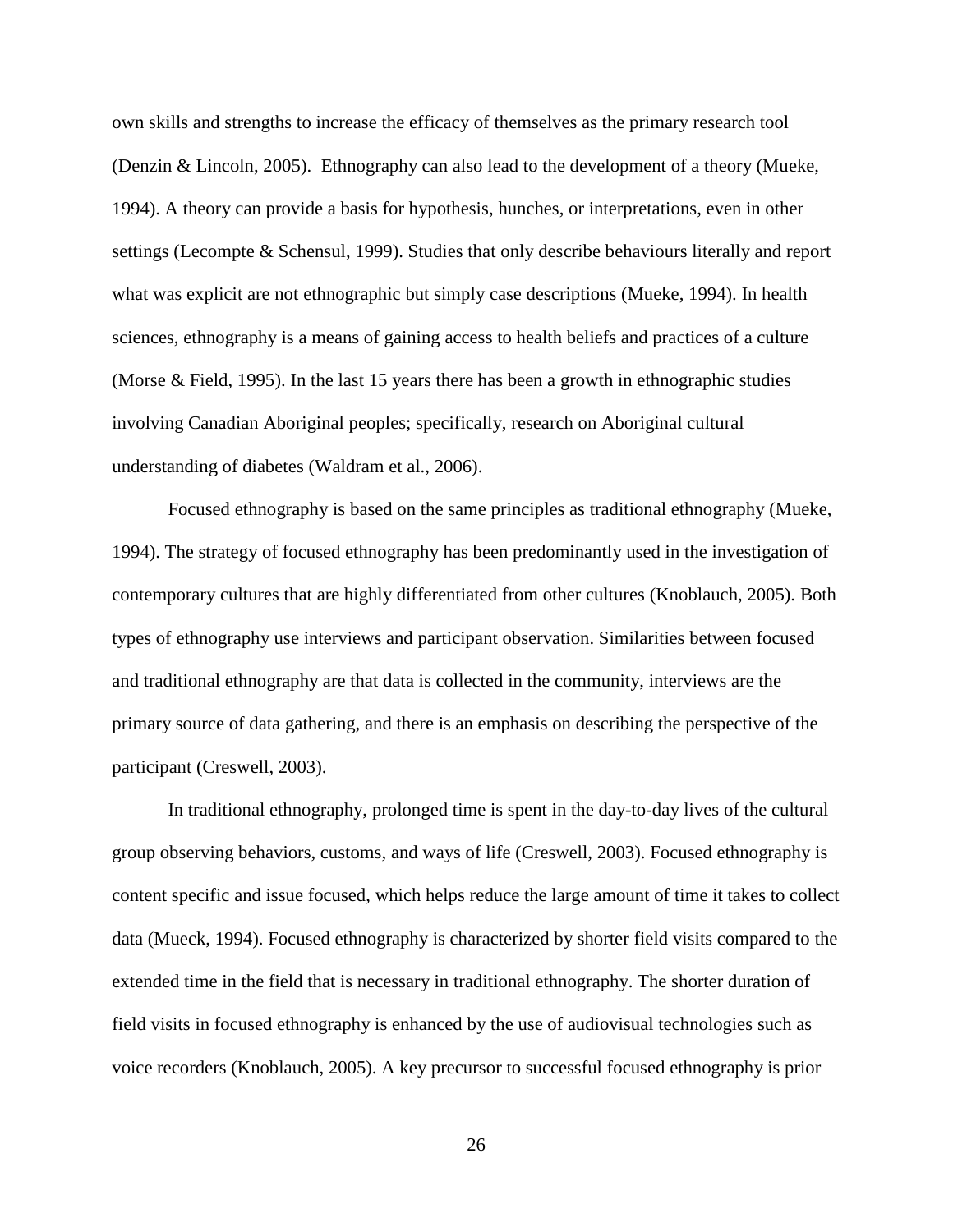familiarity with the setting (Knoblauch, 2005). Because I have developed relationships at Oskayak prior to starting this project I was familiar with the research setting. The time I spent at Oskayak during my study allowed me to build and nurture strong relationships with participants in my study. Such relationships are essential in focused ethnography; if participants trust you they will answer questions truthfully, with insight and rich descriptions.

### **2.2 Procedures**

A timeline of the procedures for this study in included in the appendices (Appendix A). Ethical approval from the University of Saskatchewan and permission to conduct research from the Superintendent of the Saskatoon Catholic School Division was obtained prior to the initiation of the study (Appendix B). My first contact was a known sponsor whom I knew prior to starting the current study. According to Patton (2002) a known sponsor is a person who has a legitimate relationship with the particular group of interest. My known sponsor invited me into their class to volunteer and get to know students. Before I began participant recruitment I wanted to find another teacher who would allow me to volunteer in their classroom to build relationships with other potential participants. I wanted to get to know potential participants who were not in my known sponsor's classes for two reasons: I wanted to work with younger students (at that time my known sponsor only had grade 10-12) and I also wanted to get to know students outside of physical education class. My known sponsor suggested another teacher that they thought might be interested in working with me on this project. At that time this other teacher was teaching grade nine math, social studies, and language arts. I was fortunate that the other teacher was enthusiastic about working with me on the project and quickly I had two known sponsors working with me.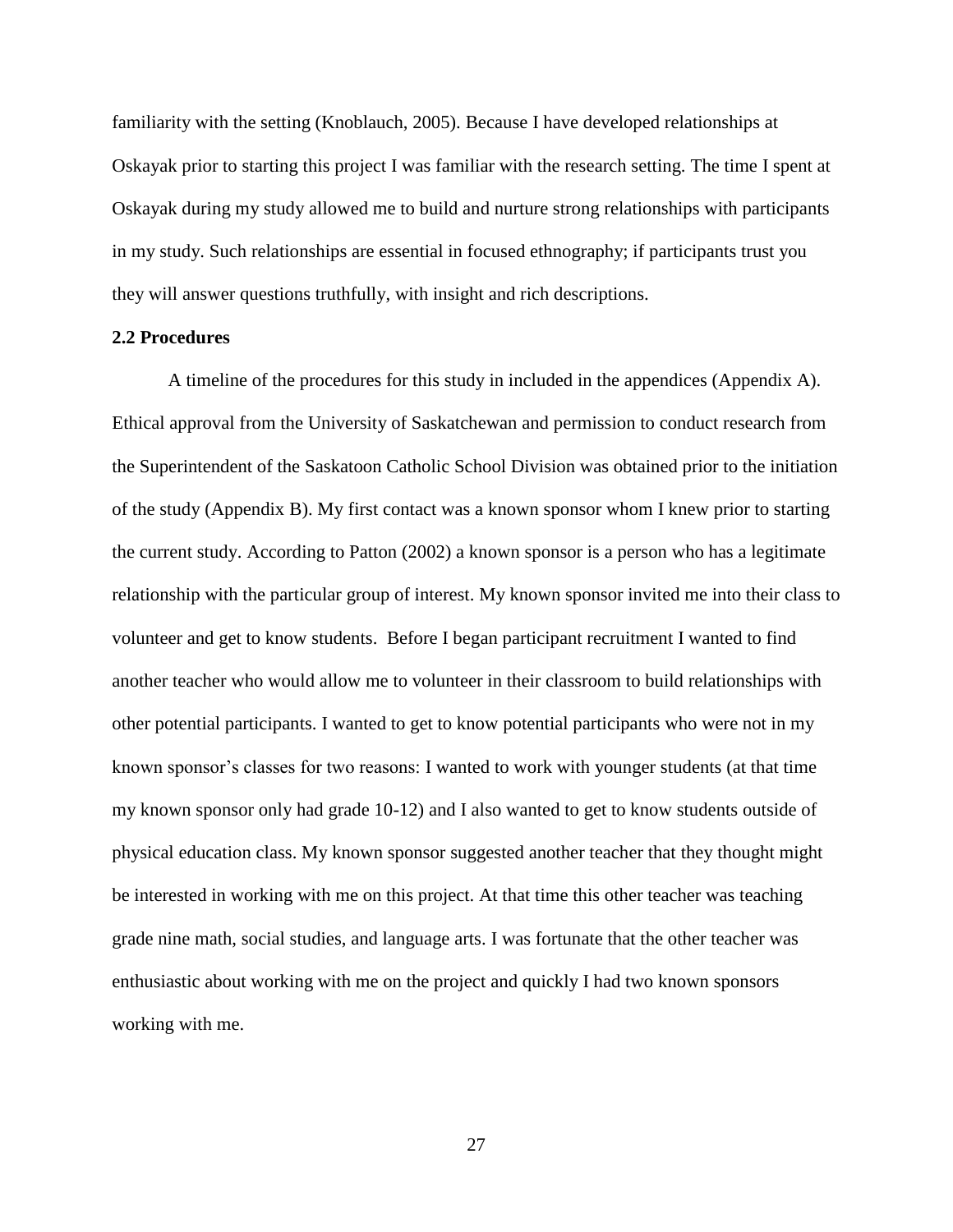For the next month I volunteered in both my known sponsors' classes assisting students in math, language arts, social studies, and physical education. Within a month I felt that the students were comfortable with me and I began participant recruitment in grade nine math, language arts, and social studies, in addition to grade 10, 11, and 12 physical education. I introduced my research to the students and then handed out a form that asked if the student was interested or not interested in participating (Appendix C). If the student indicated they were interested in participating they were asked to give me their name, contact information, and their choice of participating in a focus group interview or one-on-one interview. Once I determined who was interested in participating I asked those students to complete assent forms and have all consent forms signed by their parents or guardians (Appendix D). I distributed the forms, and if I was not at the school when a student brought it back the school office staff collected them for me.

I was fortunate that 9 students were interested in participating in my study right after my initial introduction. The other participants were recruited through snowball sampling. This approach is used for locating participants who might be information rich (Patton, 2002). The first participants or a key informant introduces the researcher to other informed individuals (Patton, 2002). In my study I used my sponsor teachers and my first interview participants to connect me with other potential participants. This method was successful; 6 final participants were recruited by snowball sampling. Participant interviewing and recruitment stopped when the point of redundancy was reached. Redundancy is when enough data is collected that patterns and relationships are emerging and new themes are not surfacing (Patton, 2002).

Students who volunteered for the interviews were informed that they could withdraw at any time without prejudice or penalty. Anonymity and the protection of the participants'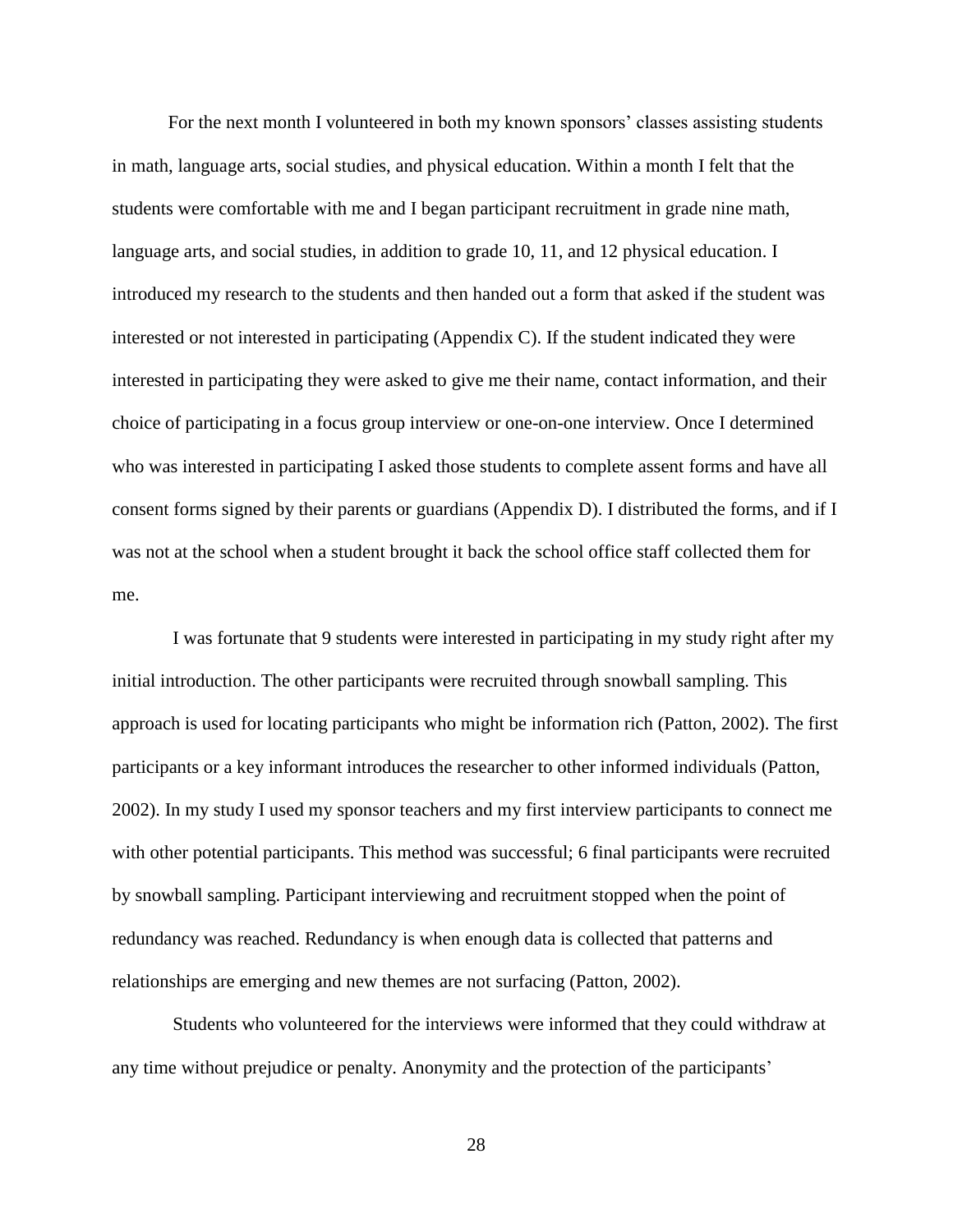identities were assured. Confidentiality of all data provided was also assured. No names or other means of identification have been used in this thesis. Students were also informed that there would be no academic penalty or benefit for participation.

Each interview lasted approximately 45 minutes. After the interview each participant received a ten dollar gift card for Subway or Booster Juice. Giving gift cards was suggested to me by the school Principal. She informed me that when you seek knowledge from an Aboriginal person, it is customary to give a gift in return. After the interview was transcribed and analyzed I met a second time with the participants to go over the data and possible themes.

## **2.3 Participants**

Participants who volunteered for this study were in grades 9 through 12. Oskayak was selected as the site for this study because I wanted to work with urban Aboriginal youth, due to the lack of research with this sub-population. Oskayak is the only Aboriginal High School in the city, and thus it provided me with an opportunity to work with a number of urban Aboriginal youth.

The participants who did not initially volunteer for the study were recruited and selected based on snowball sampling and key informant recommendations, as described in the previous section. When asking the sponsor teachers and other participants for recommendations of future participants I inquired about students with varying physical activity levels, different socioeconomic backgrounds, and both sexes. I attempted to interview equal numbers of males and females; however, I did not achieve this. The unequal ratio of males to females is discussed in the limitations section.

Fifteen participants took part in the interviews for this study. Eleven of the participants were females and four were male. They were between the ages of 14 and 21, with a mean age of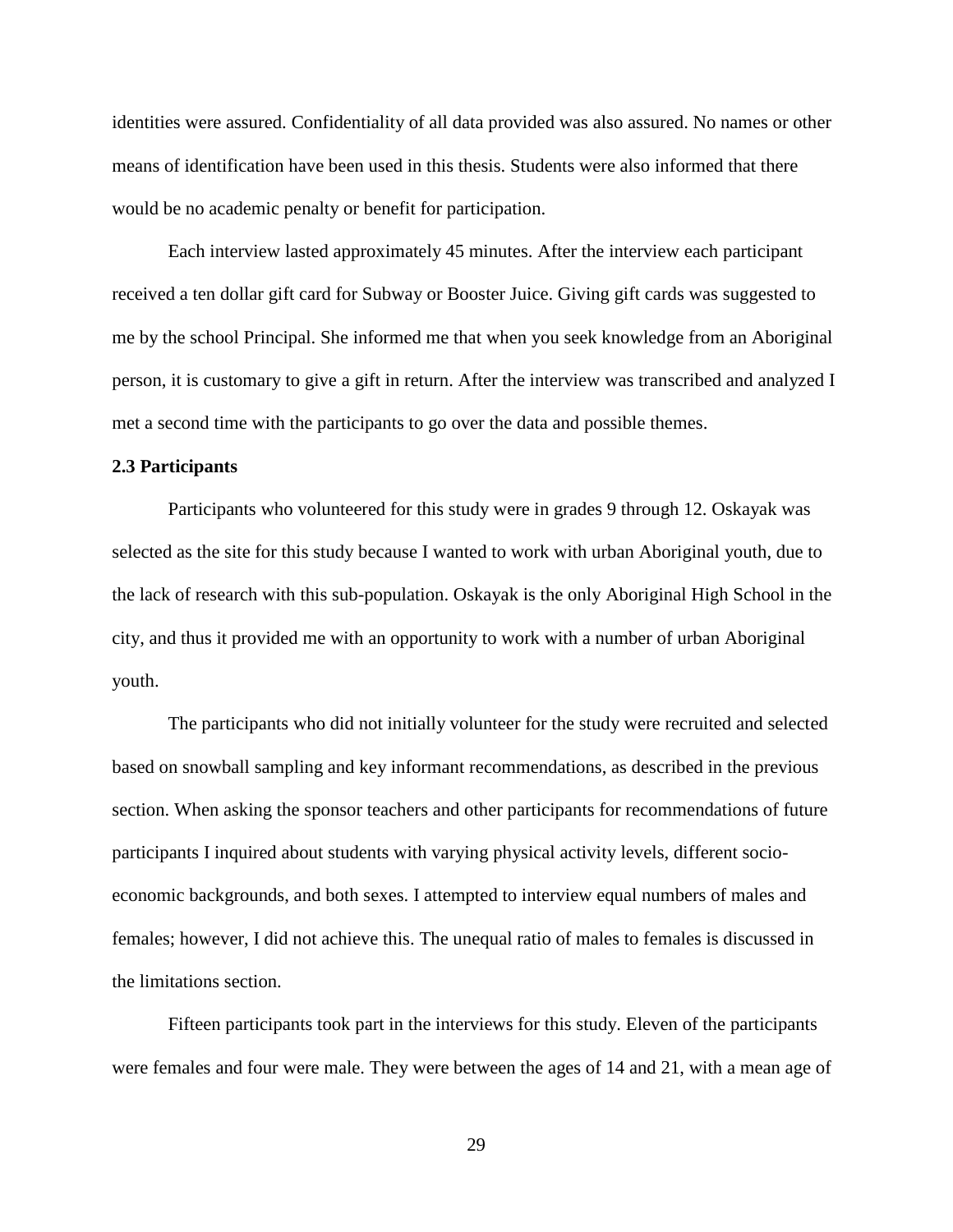16.73. Based on observational data, 10 of the participants had healthy body weights, and five may have been overweight.

Most participants (13) lived on the West-Side of Saskatoon. Five participants lived on their own without a parent or guardian. Of those five, one participant was a young mother who lived with her husband and two-year-old twins. Another participant had the option to live at home with her mother, but since she was going away to University the next year her mother felt it was good for her to live on her own to "try it out" before leaving. Two of the participants who lived on their own worked part time at a convenience store and a fast food restaurant to help support themselves. Participants who did not live on their own resided with mothers, fathers, aunts, and older siblings. In most cases there was one parent or guardian caring for the participant. Only one participant lived with both their mother and father, while another lived in a blended family with his father and step-mother. Over half of the participants discussed living on-reserve at some time in their life. Almost all of the participants had spent time on their family's reserve for visits, including longer stays over summer holidays or Christmas break.

All participants, aside from one, had been at the school for less than a year, and over half had attended Oskayak for less than six months. At Oskayak there was a strong emphasis on attendance, as it was the largest problem teachers encountered. Thus, a "good student" may not be the student getting high grades, but it may be the student with high attendance. Eleven of the 15 participants in this study attended school every day. All 11 of these participants took pride in their attendance. In regards to academic performance over half of the students interviewed were able to do their school work with relative ease and achieved good marks. Two of the grade nine participants were exceptional students who always handed in high quality work and finished inclass-assignments quickly.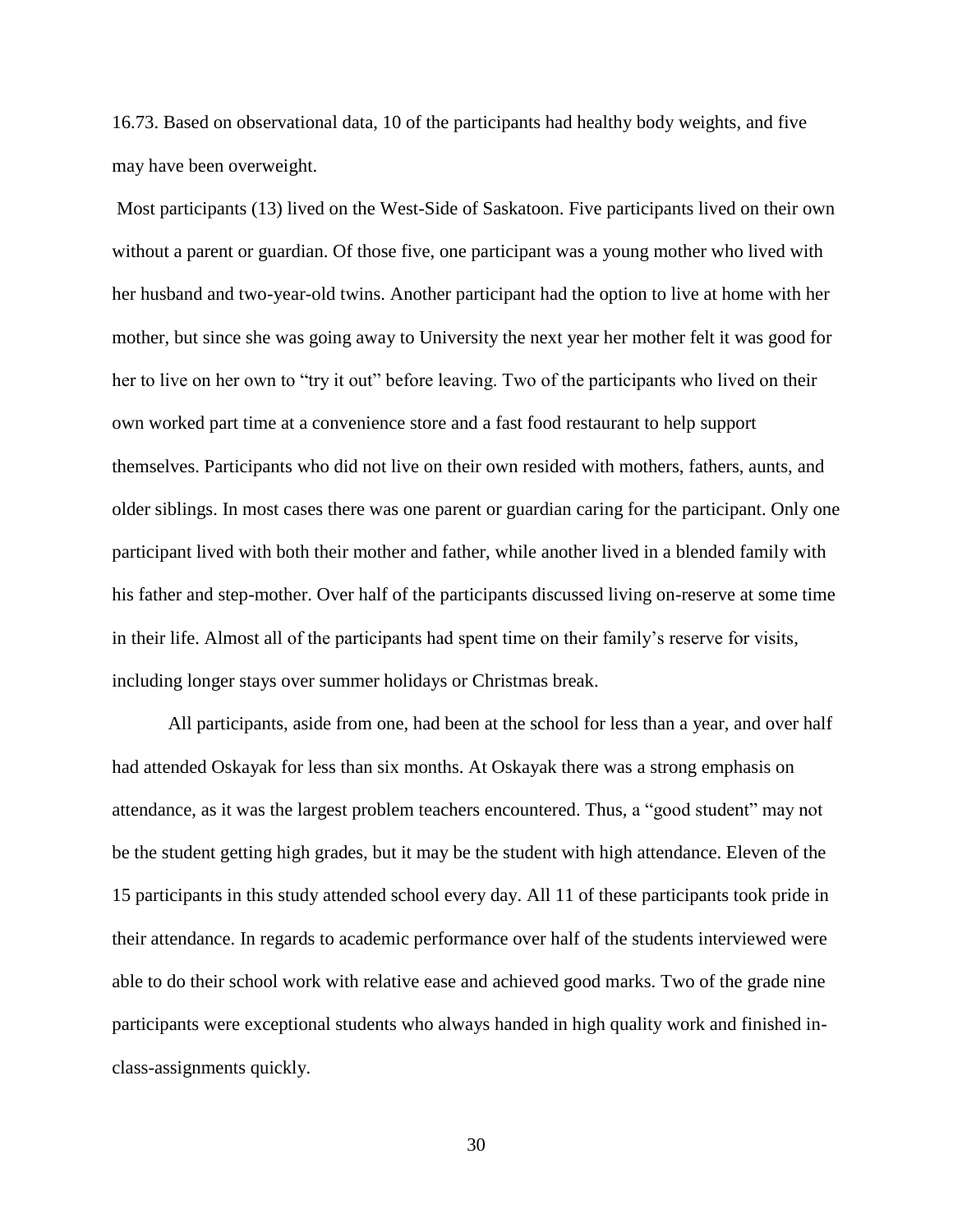There were five participants who participated in competitive team or individual sports at the school or in the community. All participants with the exception of one engaged in some type of group physical activity at the school.

## **2.4 Data Collection**

### **2.4.1 Interviews**

Students who volunteered to participate in the study were given a choice to participate in focus group discussions or one-on-one interviews. This option was offered because some students may have been more comfortable and confident sharing in a group setting, while others may have preferred one-on-one interviews.

Focus group interviews are an excellent technique to gather information from several people in one session (Thomas, Nelson, & Silverman, 2005). Focus groups are advantageous when interaction among interviewees will likely yield the best information (Creswell, 2003). Patton (2002) suggested that focus group interviews can provide quality control because participants tend to provide checks and balances on one another that can serve to curb false or extreme views. Although there are benefits to focus groups with young people, there is one key downfall to them. Some young people feel focus groups do not facilitate a sense of comfort when sharing information. The main strength of one-on-one interviews is that they offer confidentiality that may result in the participant giving more truthful answers, which are not influenced by any other person. Given that body weight can be a sensitive topic for many adolescents it is important to ensure that participants have an option to have their thoughts be confidential from other students. Thus, one-on-one interviews were offered as an option to participants.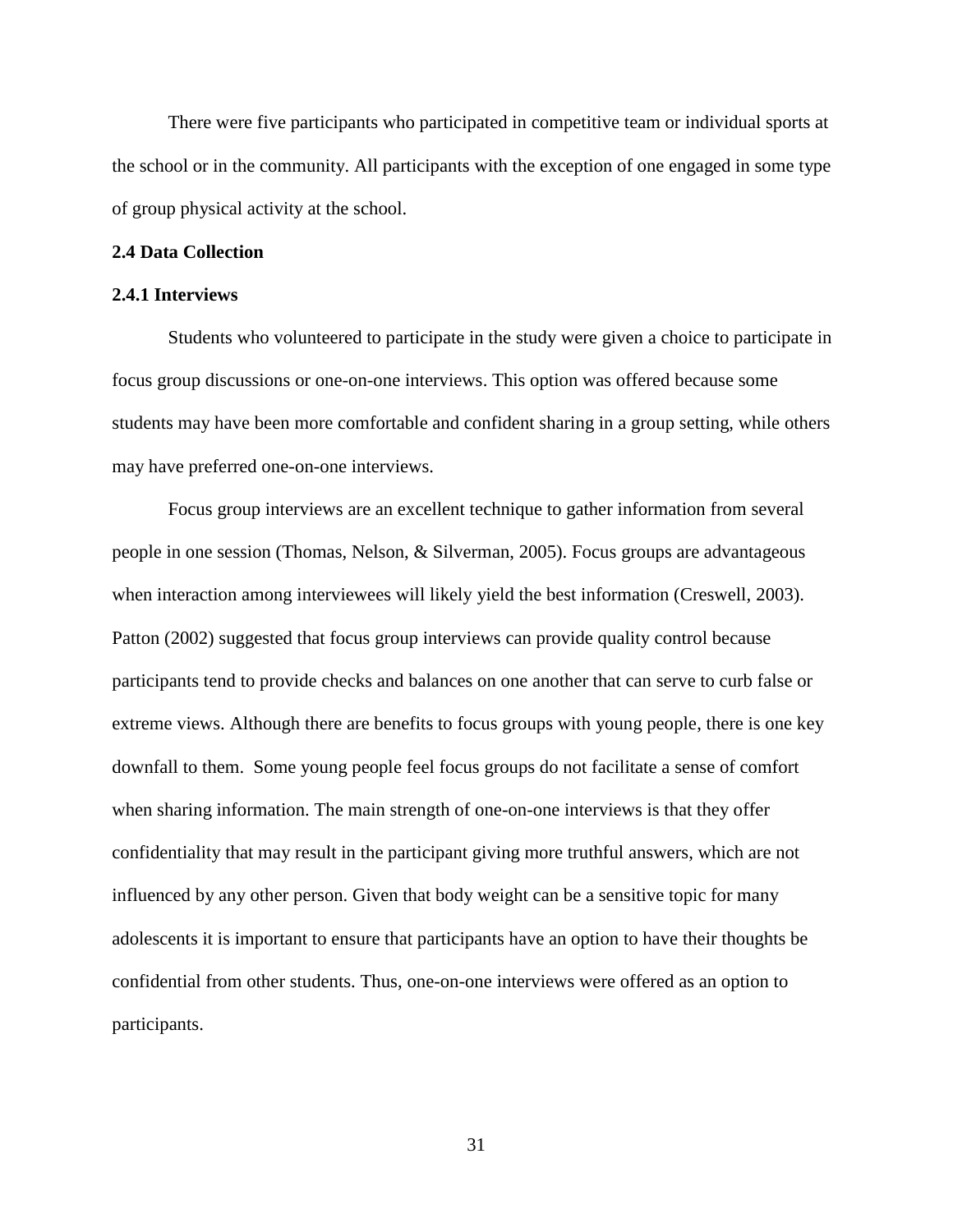Both the focus groups and one-on-one interviews used a semi-structured interview guide (Appendix E). According to Morse and Field (1995) the semi-structured interview is used when the researcher knows most of the questions to ask but cannot predict the answers. This format was used for this study because it allowed me to get all of the information I required while still giving the participants freedom to express their thoughts fully. Semi-structured interviews bring out discussions and conversations and allow the interviewer to explore topics if they feel it is important (Patton, 2002). A semi-structured interview guide also makes interviewing many different people more systematic and comprehensive, as there is an attempt to cover all important topics with all participants (Patton, 2002). The interview questions in the focus groups were the same as in the one-on-one interviews for consistency. Many of the questions in the interview guide had been piloted with Aboriginal youth who played on a basketball team I coach. All interviews were recorded on audio tape to ensure that all data is collected and recorded accurately. The tapes will be stored for five years in the College of Kinesiology at University of Saskatchewan in care of Dr. Louise Humbert.

All participants were interviewed in this study. Twelve participants participated in oneon-one interviews. Four participants wanted to be interviewed with others, and these individuals only desired to be interviewed with one other person. Initially, I thought that there would be an equal distribution of participants who desired focus groups and one-on-one interviews however, I was incorrect. As stated above, the topics discussed could have been seen as too sensitive to be discussed in front of peers, and the participants may have felt safer in discussions with one person who they knew could ensure confidentially and anonymity.

It should also be noted that informal conversations also took place in a few instances. In informal conversations there is little interruption or structure from the researcher (Patton, 2002).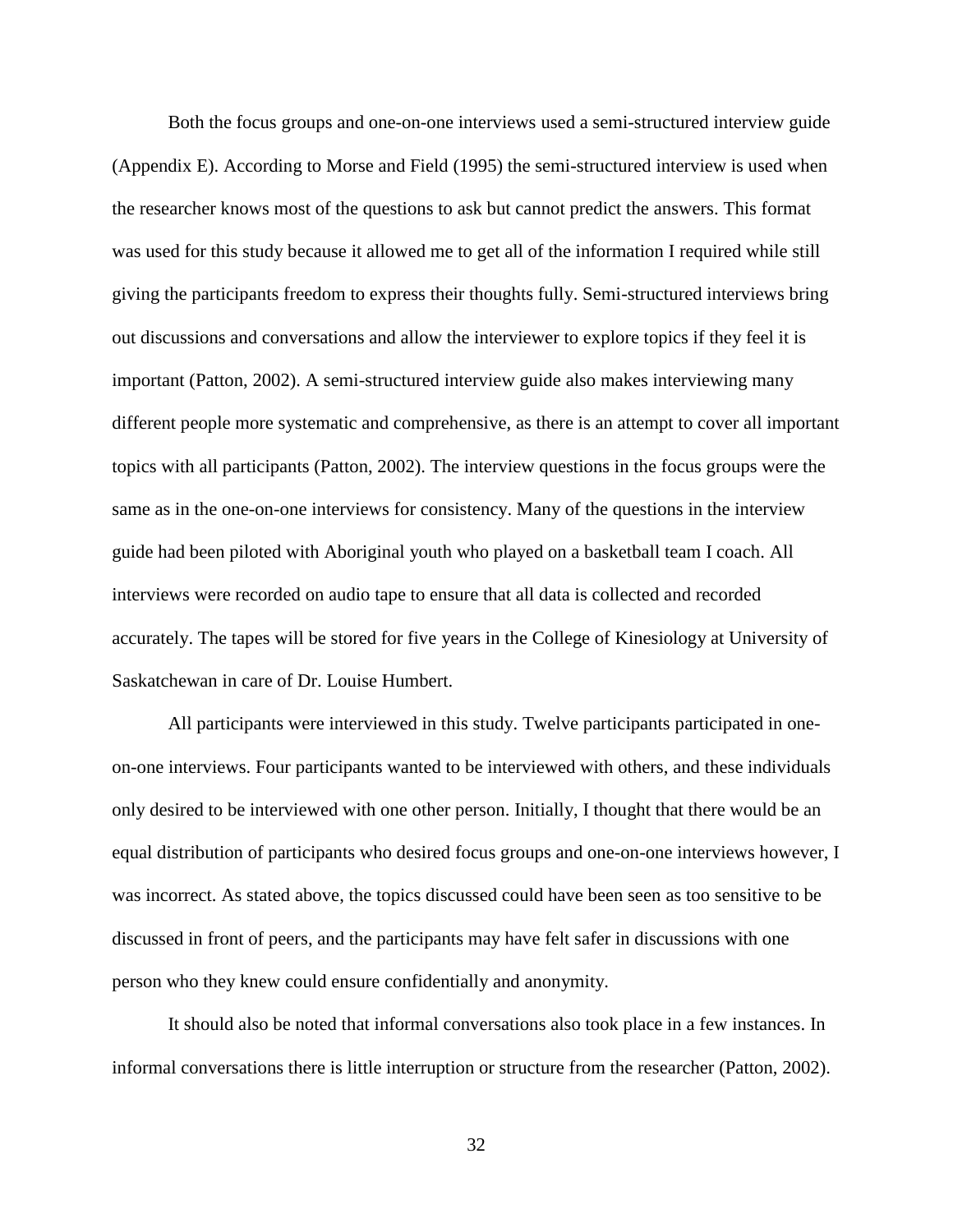In 2006, Fleming worked with young Aboriginal participants in a school based research project and found that informal conversations provided quality information and helped build trust. The conversations that I had took place during more natural social interactions, such as in the lunch room, office, or after class. These conversations were often with five key people: two teachers, two administrators and a staff member. These individuals helped me understand what I was observing and hearing from participants. After these conversations I recorded the details in my field notes. All field notes were recorded in my research journal.

#### **2.4.2 Participant Observation**

Participant observation is essential for data gathering in ethnography. Observations often include the different reactions of individuals in the social setting being studied (Morse & Field, 1995). An advantage of observation is that the researcher can see things that may be routine for the individual or cultural group and therefore might not be reported in an interview. Furthermore, direct observation gives a chance to learn things people may be unwilling to discuss in an interview (Patton, 2002).

In this study I used the participant as observer observation method. In this method the participants are aware of the researcher's dual roles. The researcher negotiates work responsibilities and delineates times for writing field notes, observing, conducting interviews, and working (Morse & Field, 1995). This seemed like a natural fit as I had already been volunteering at Oskayak for the last year in the classroom and with extracurricular activities.

My observations took place during lunch, after school, in class, and in the hallways. The following list is what observations and inquiry topics were given attention when I observed the students (Patton, 2002, P. 302):

- Description of the physical environment or setting
- Description of the social environment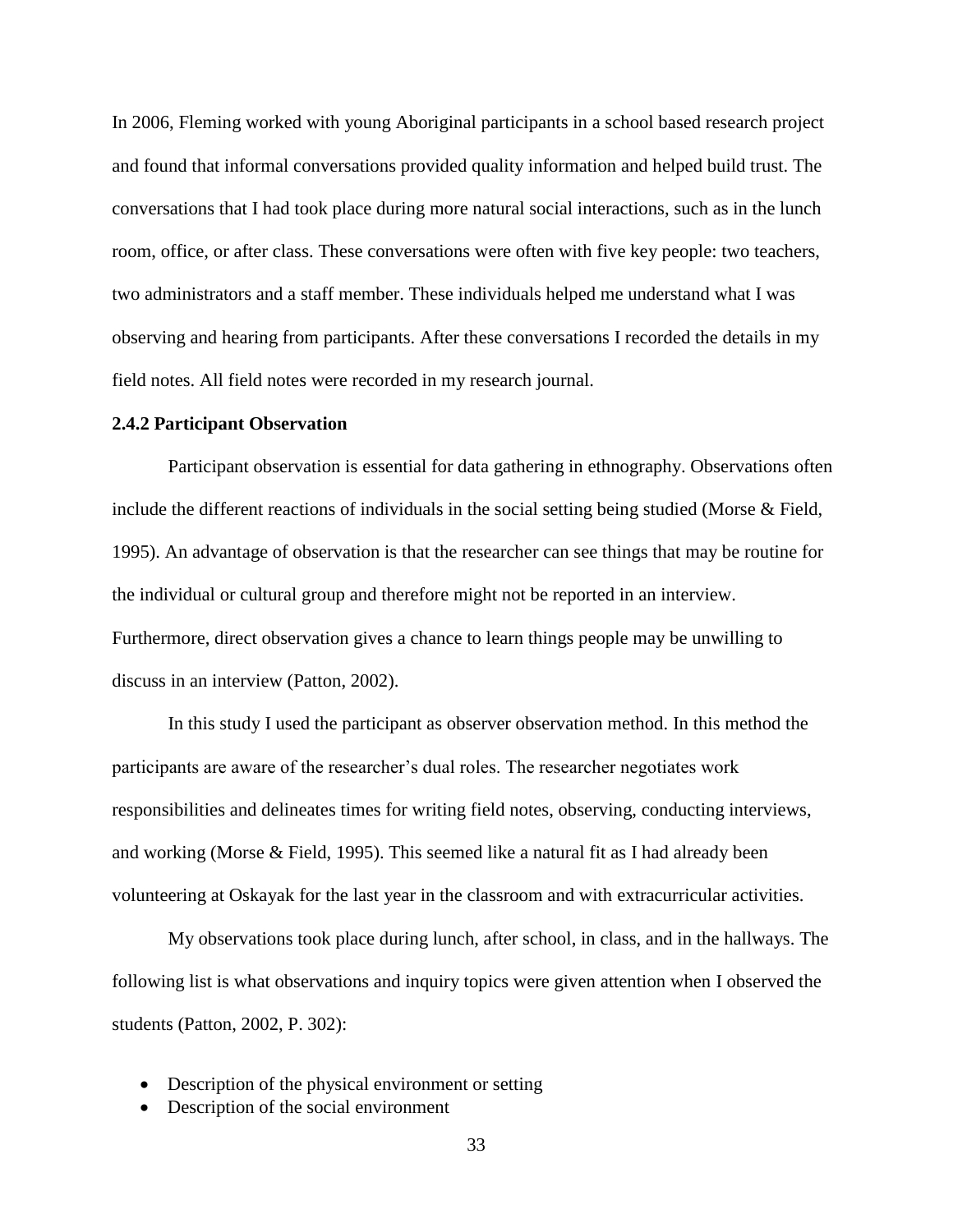- Description of the structured or planned interactions
- Observing informal interactions and unplanned activities
- Observing non verbal communication
- Commenting on what does not happen (nonoccurrence)
- Observing my own reactions and emotions in situations

In addition to the list above, health behaviors were also observed. Health behaviors included food choice and physical activity choice and level. Observations and descriptions were recorded in field notes. Field notes also contained my insights, interpretations, and the beginnings of analysis (Patton, 2002).

Many of my best observations and field notes came from my attendance and participation at cultural events. Powwows, feasts, and smudges are cultural events that I was unfamiliar with. Often when observing it was easiest to pick up on behaviors that I normally did not see; thus, I found that data from these events was very rich in description. I also found it easier to reflect upon my own reactions and emotions at cultural events, again I believe this was due to the novelty of the situations I was in.

In addition, I found that lunch time was a good time to observe health behaviors. Examining and recording what was served at lunch, who was eating what, and how much they were eating was very helpful in data analysis. Furthermore, I observed what they did after they were finished eating, such as going to the gym, going for a walk, and going outside for a cigarette.

# **2.5 Data Analysis**

I have analyzed my data according to the recommended analysis procedures for ethnography (Morse & Field, 1994). As recommended, data analysis started at the initiation of this study. From the moment I stepped into the school I began to formulate thoughts and ideas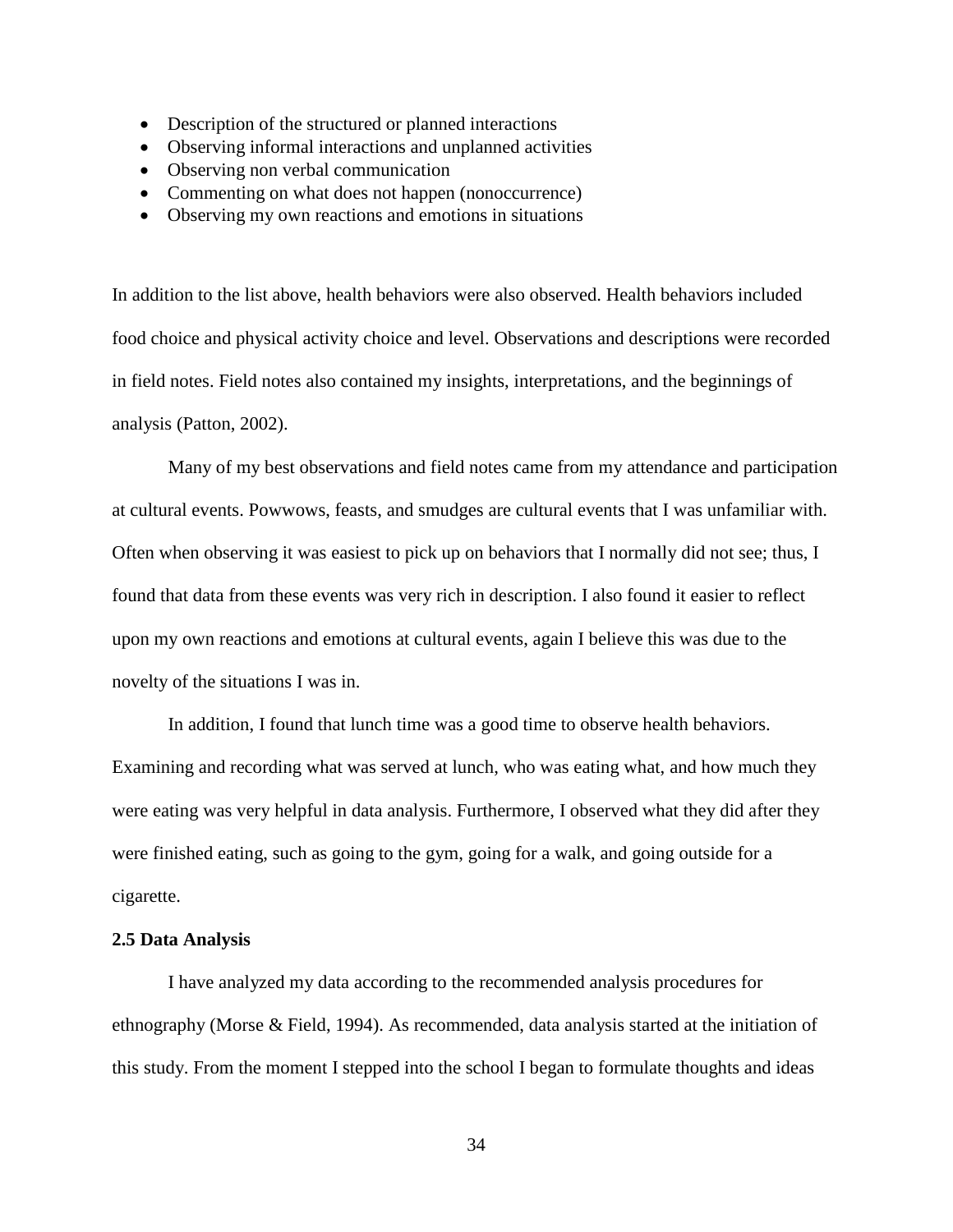and record them in my field journal. I was also recording observations from the first day onward. I transcribed all of the audio tapes soon after the interviews so that data analysis could be done continually throughout the project. As the study moved forward more interviews were transcribed and observations recorded. I began to read and re-read the interviews and the observational field notes. While going through the data I began to categorize pieces of the interviews and field notes by coding for key words, phrases, and topics. Phrases such as "I feel", "I think", "I believe"; along with action words such as "I do" "I eat" "I play" were identified. During the categorization stage the categories remain broad (Morse & Field, 1994). When categorizing and coding the data I used Microsoft Word to organize the categories. As I went though each interview and found key pieces that fit a category I copied and pasted those pieces into another Microsoft Word document that housed all the categories.

After developing 16 categories and becoming familiar with the data I began thematic analysis. Thematic analysis involves the search for common threads and relationships that extend throughout multiple categories (Hunter et al., 2006). Often themes are more abstract in nature and can be conceptualized as ideas. During thematic analysis I was reading literature related to the categories and themes that were emerging. Being in the literature assisted in determining themes because I was able to read about specific behaviors or beliefs that I was seeing and how they related to culture in other studies. As I went through the literature and categories I found nine ideas that I determined to be themes. Upon having these nine themes checked by another researcher, who was proficient in qualitative data analysis, it was determined that some of the themes were still categories and some themes could be combined, as the overarching idea behind the two themes was actually the same. Thus, results were re-analyzed and clustered into four themes.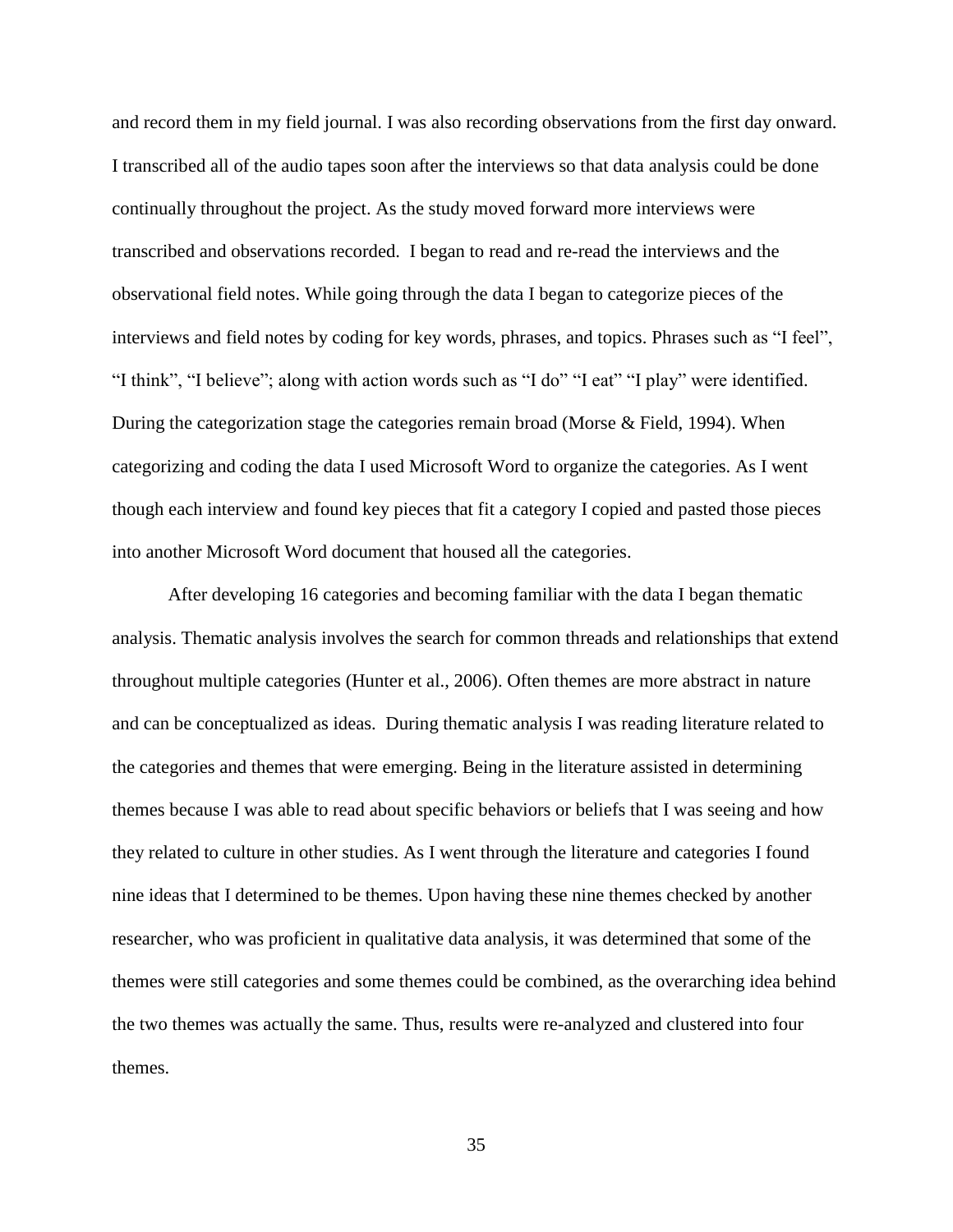The quality of the data analysis has been assessed by trustworthiness, transferability, and confirmability. Trustworthiness is a quality achieved in a study when the data collected is generally applicable and consistent (Thomas, Nelson, & Silverman, 2005). Data is applicable when the readers can become familiar with the study and assess whether the setting and results will transfer to their particular setting or future research study (Thomas et al., 2005). The applicability of this study relies on the thick description of the observations, settings, and participants I have provided (Morse & Field, 1995). In this study I ensured consistency by continuing to collect data until the point of saturation.

Transferability is defined as the potential for the results of one setting to be transferred to other settings (Thomas et al., 2005). This is very important when deciding if the results may be useful in another research setting (Thomas et al., 2005). Since generalizability is not a goal of qualitative inquiry, and most qualitative research studies do not benefit from large randomly selected populations, transferability is an important quality to establish in qualitative studies (Thomas et al., 2005). Thick description plays a role in transferability. Without a rich description of the settings, participants, and observations a reader will not be able to determine whether what is going on in my research setting is the same thing that is happening in the setting they are looking to apply the research to. Field notes have been a tool used to help me recall different aspects of the study that were not in the transcripts. The field notes on the setting, participants, and observations have been used to give a rich description.

Confirmability deals with the issue of research bias and addresses whether another individual can place faith in the results (Thomas et al., 2005). In my study confimability has been done through member checking and triangulation. All participants were asked to review interview transcripts and add anything that might have been left out. Categories and potential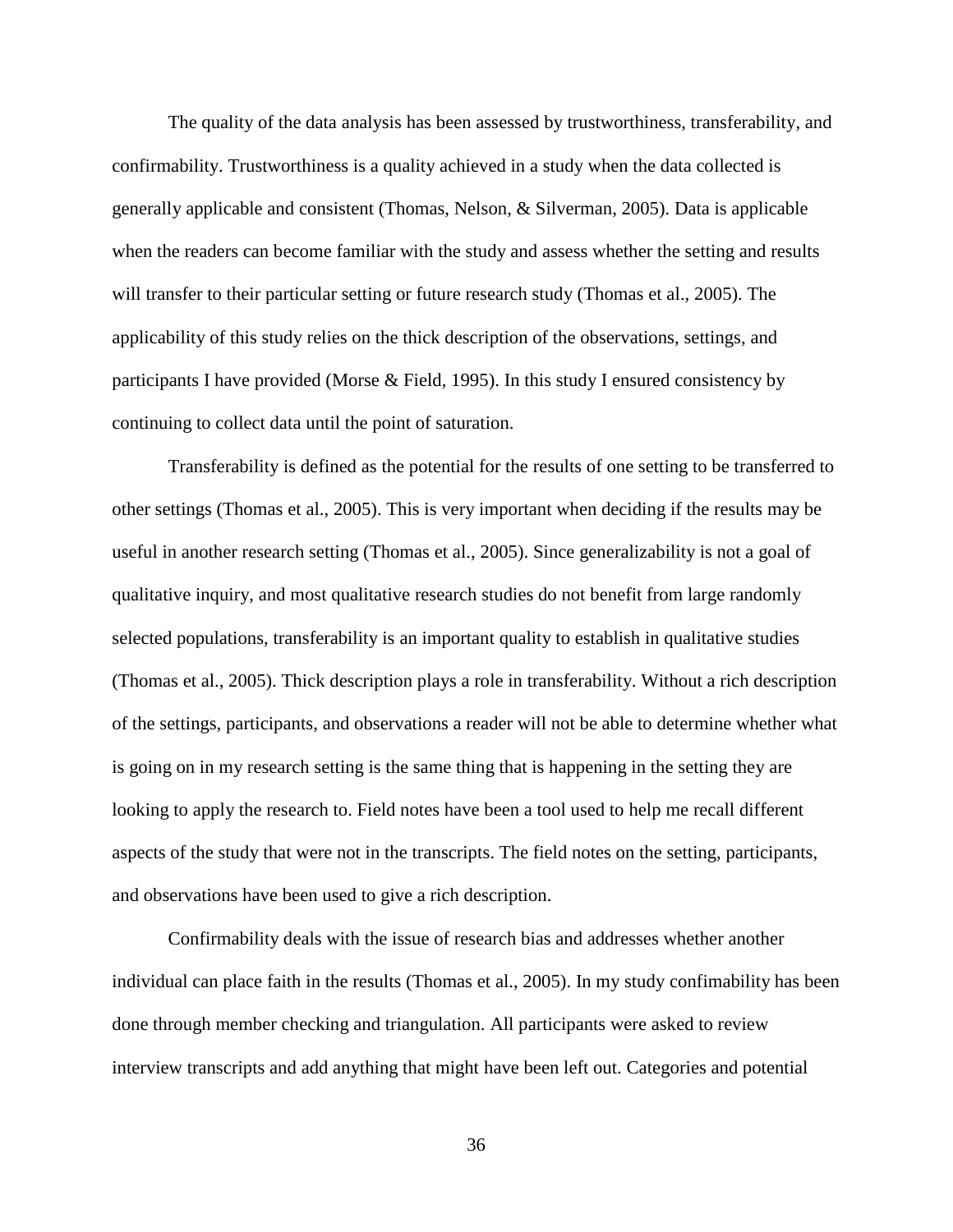themes were shared with the participants in a "talking circle" to ensure that I had interpreted the data correctly. Talking circles are a method of discussion that can be comforting to Aboriginal research participants because the circle has a long tradition in Aboriginal culture (Struthers, Hodge, Geishirt-Cantrell & De Cora, 2003). The talking circle was a customary cultural technique used by the Northern Plains Aboriginal peoples that was used to carry out group processes (Struthers et al., 2003). I did not disclose any individual's identity or interview data during the talking circle; I believe that this made the participants feel more comfortable reviewing the themes and conclusions and contributing to the discussion. During the talking circle I explained how specific categories were grouped together to develop the themes. After I discussed each theme the floor was open for participants to share their thoughts on that theme. The only rule was that there was no interrupting of another person when they were talking. Participants verified all the themes I had found at the talking circle and expanded my understanding of the behaviors of other urban Aboriginal youth that did not attend Oskayak. After I explained the themes many participants discussed how the themes might also be applicable to their siblings or friends outside of school.

Triangulation is the use of two or more methods used to build a coherent justification for themes. The observational field notes and the informal interviews have been used to triangulate the data by providing a source of data to validate and crosscheck the findings of the interviews (Patton 2002). In this study the three data sources provided similar results; thus, there is an increased chance that my results are trustworthy.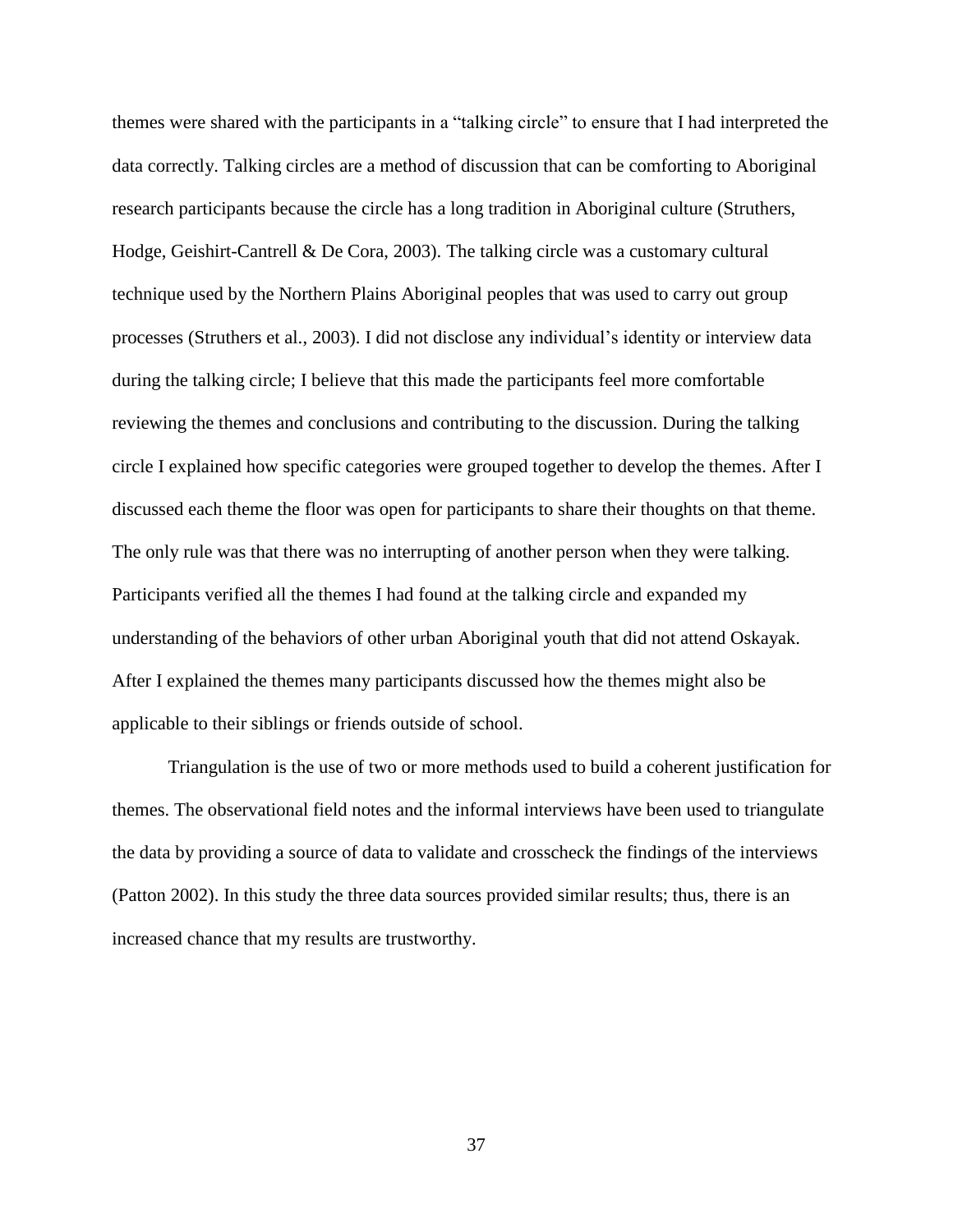## **CHAPTER THREE**

# **3.1 Results**

The purpose of this study was to provide insight into the influence culture has on urban Aboriginal youth regarding body weight, diet, and physical activity. Culture is seen as the beliefs, behaviors, norms, attitudes, social arrangements, that form patterns in the lives of members ((LeCompte & Shensul, 1999, pg. 21). For the purpose of this study culture was viewed as beliefs and behaviors, which persist over time. Beliefs were represented as what the participants felt; whereas actions represented their behaviours. Direct quotations were used to illustrate the participants' beliefs and behaviours (Hunter et al., 2006). When quoting the participants I chose to keep all of the participants wording, in an effort to accurately reflect their views. Thus, there may be expressions or terms that are not deemed appropriate by the reader, but perfectly acceptable by the participant.

Observations from my field notes have been used to complement the participants' quotations. It is important to note that the results and interpretations in this study were informed by my background. When interpreting an ethnographic product the reader needs to keep in mind the background of the researcher (Denzin & Lincoln, 2005). As stated in the introduction, I have worked for three years previous to this study with Aboriginal youth and those experiences have shaped the way I interpret data.

In this study four themes describe the influence of culture on body weight, diet, and physical activity. These themes were: (i) acceptance of our bodies, (ii) playing together, past and present, (iii) traditions and sharing and (iv) the struggle.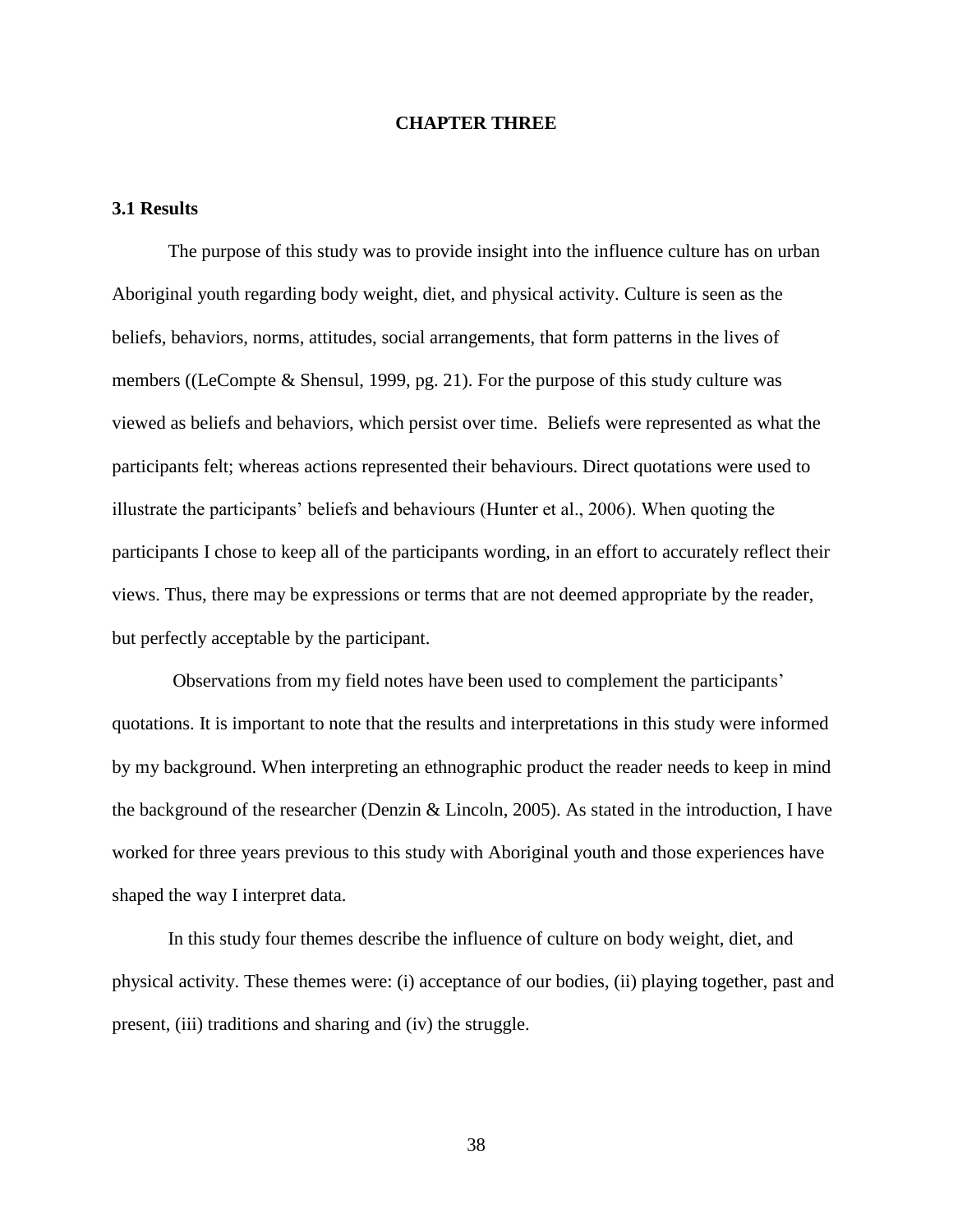## **3.1.1 Acceptance of Our Bodies**

*"Healthy bodies are all different shapes and sizes, some can be really tall but big, and still be healthy. You don't have to be really skinny to be healthy. You could still be working out and eating healthy, because everyone's bodies are different!" (P-9)*

Participants in this study believed that a healthy body comes in all sizes; thus, there was a general acceptance of diversity in body weights and sizes. When I asked a young woman to describe a healthy body weight or size she replied, "It depends on your own weight and how you want to be. If you want to be tubby, be tubby all you want, it's ok because it doesn't matter what people think. It's your body not theirs" (P-3). Another participant had a similar response, stating, "Some girls think wrong, like I'm too fat, but that's the way God made them" (P-4). Most male and female participants felt that healthy body weight and size depends on the individual person.

While there was an acceptance of different body weights among participants, two young women told me that many other Aboriginal youth "...think wrong" (P-4). They explained that many Aboriginal youth want to be thinner; however, the youth who think they need to be thinner are incorrect and that they should be happy with their weight. This may indicate that other Aboriginal youth do not feel that their body weight is healthy. Furthermore, this inconsistency may indicate that the participants in this study are unique in their beliefs about healthy body weight.

Some participants felt that Aboriginal peoples may be more accepting of different body weights compared to other people "...my culture doesn't care what size you are, as long as you are a strong person and don't care what people think" (P-4). A young man explained,

*<sup>\*</sup>P denotes participant number \* FJ denotes field journal*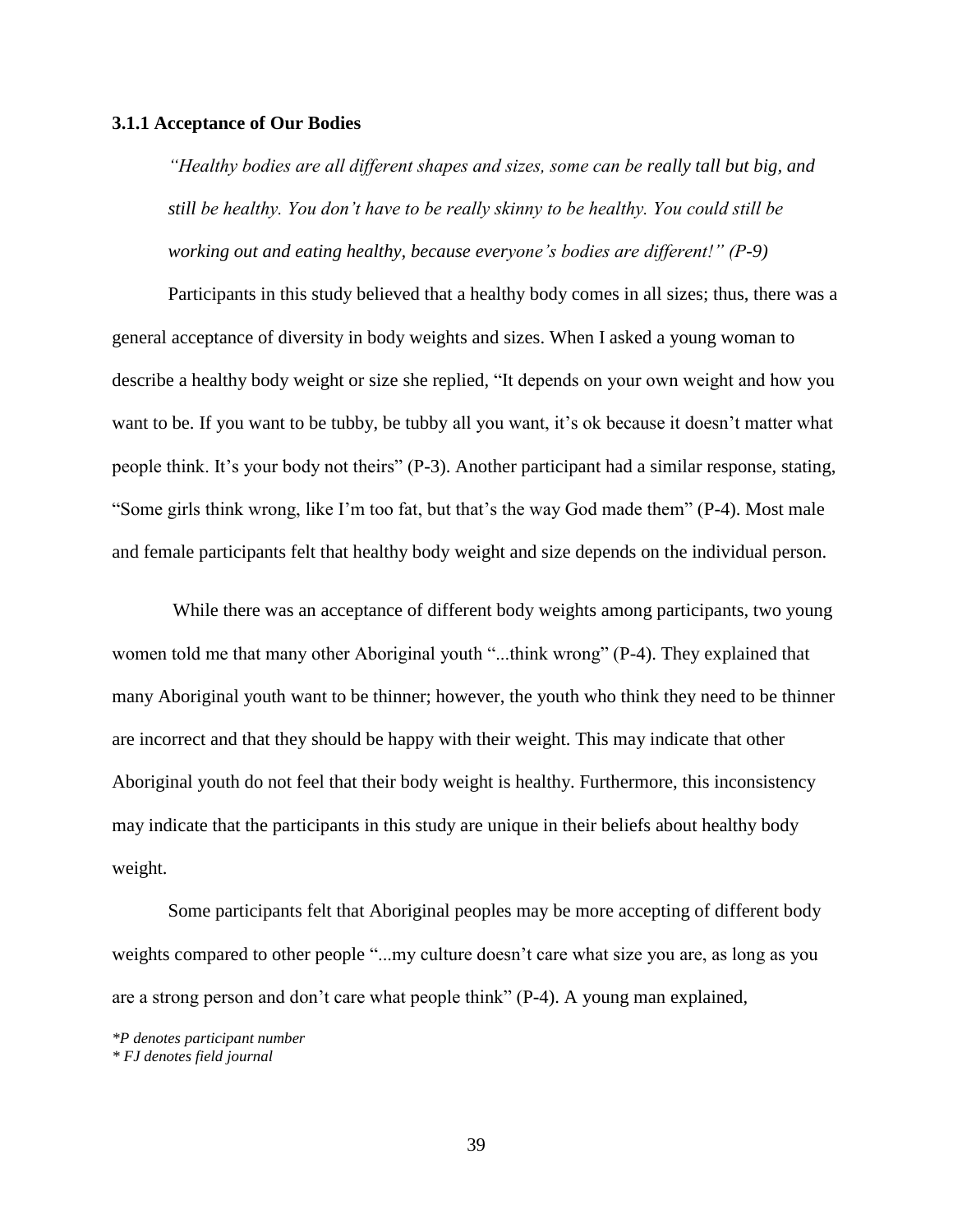―Aboriginal people are friendly. You don't really want to say that a person's weight is not a good body weight" (P-10). He further explained that Aboriginal people do not want to put themselves or others down in regards to their body weight.

Although all participants felt there were many healthy body weights, many also felt the most desirable type of body was a "...toned and muscular body" (P-5). One young man said that, "It is good when you can see that people keep themselves fit"  $(P-10)$  and another female that, "Muscle shows a healthy body weight" (P-8). This finding may denote that fitness is an important contributing factor to perceived healthy body weight for these young people. Some participants expressed internal conflict with this belief. When a small number of participants were asked about the ideal body, they gave examples of other students at Oskayak. They then expressed that they desired to have this muscular body type, like the person they described, but could not despite their efforts to do so. This finding may indicate that some participants accepted a wide range of body sizes and weights as healthy, but still strived to achieve what they felt was an ideal body weight.

While all participants reported accepting a wide range of body weights as healthy and all felt that the athletic body was the ideal; they were also aware that unhealthy body weights did exist. It was evident that participants felt that unhealthy body weights were weights that were far outside the wide range of healthy body weights. For example, "... well there are some weights that are not good like if they are too scrawny or obese"  $(P-10)$ . When probing participants to explain unhealthy body weight I noticed that many were hesitant to describe an unhealthy body weight to me. This behaviour may be related to the remarks explained earlier about Aboriginal peoples not wanting to tell others what a healthy or unhealthy body weight is.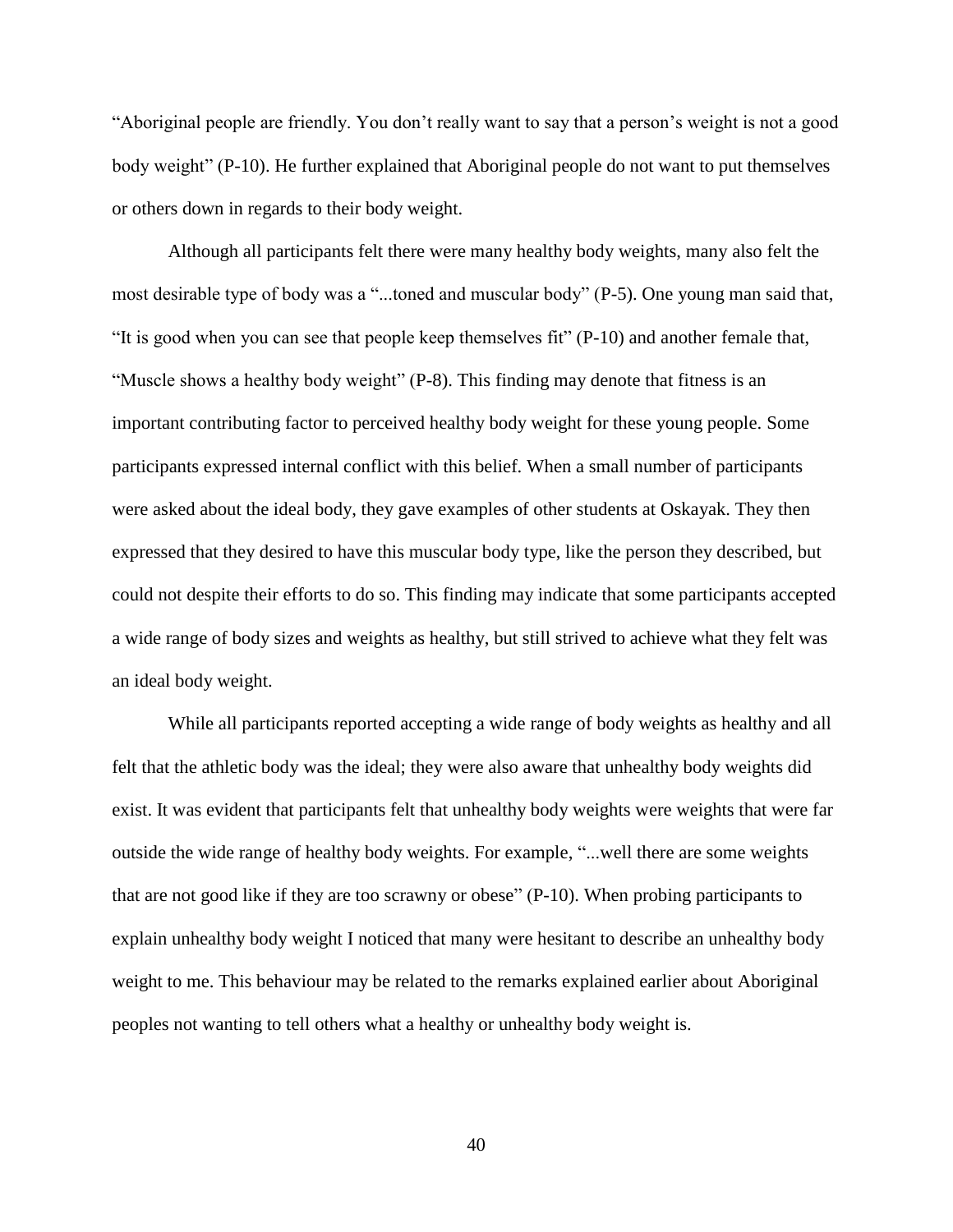Participants felt that the perceptions and opinions of others affected how they perceived their own body weights. A young woman explained that unhealthy body weights may be related to the perceptions of white people. "It's the way white people act around them (other Aboriginal girls). Some girls call them fat, so they want to get skinnier; some call them skinny so they want to get fatter"  $(P-1)$ . Although the participants acknowledged that the negative views of others exist and can sometimes have a harmful effect on how they perceived their body weights most stayed rooted in their acceptance of different healthy body weights for different people. This was expressed in a young man's comment, "People are more accepted who are skinny. Obese people are looked down upon. People are stupid"  $(P-7)$ . The young man made clear that he was saying people are stupid for judging others.

Participants believed that another cause of unhealthy body weights was drug and alcohol use. The young men and women explained that drugs and alcohol prevent you from looking after yourself. Participants described that when you are "high" or "drunk" you eat food that is not good for you, you are not active, and you just lay around. This finding highlights that drug and alcohol use were issues that many of the participants were familiar with; furthermore, it illustrates how participants in this study connect unhealthy body weights with poor dietary habits and lack of physical activity.

Participants who felt they had healthy body weights were the same participants who said they were active and ate healthy. Often participants judged whether they had a healthy body weight solely on their dietary habits and physical activity patterns, "I have a healthy body weight because I eat properly and workout" (P-1). Another girl explained, "I don't have a healthy body weight. I try my best to eat good stuff and I try to exercise but I'm too lazy" $(P-5)$ .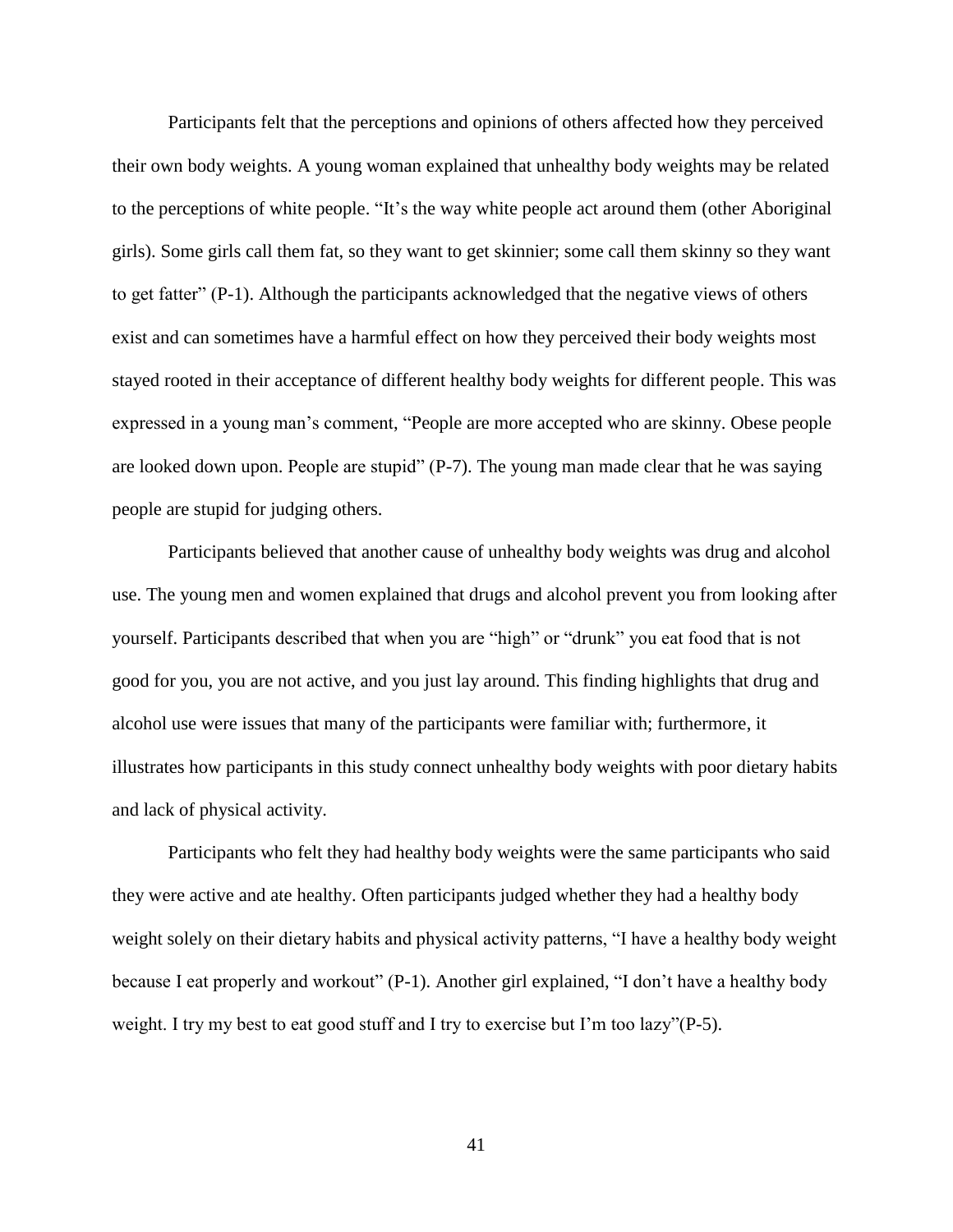The participants in this study believed that there were many different healthy body weights. Interestingly many participants, both male and female, believed that a muscular body was most desirable for themselves and their peers. Those who felt they had a healthy body weight believed it was because they were active and ate healthy. It was apparent they were basing their decision on whether they had a healthy body weight on their behaviours, not on their actual weight or size. These findings may suggest that Aboriginal youth who are active and eat healthy may have higher body image satisfaction.

## **3.1.2 Playing Together, Past and Present**

*"Culture is powwows and hoop dances, and how we grew up" (P-13).*

# *"At family get-togethers we are active together, like playing soccer and hockey"(P-8).*

Participants in this study engaged in a wide variety of physical activities and sports in group settings. For the young men and women in this study, there were many cultural influences on sports and physical activities. The key cultural influences were family, traditional physical activity, and school. All of these influences provided participants with many opportunities to be active in groups.

The young men and women liked to exercise and play sports with friends, teachers, immediate family, and extended family members. One student explained, "It's hard to be active when people don't want to play with you and you have to do it by yourself" (P-2). Participants felt that group physical activity helped "motivate" them. They also believed that the people they were active with provided "encouragement". Many young men and women said they enjoyed physical activity with others in a competitive setting. Participants enjoyed team sport events such as recreational sports tournaments. Moreover when asked what would get more urban Aboriginal youth active, competitive events were often mentioned, "Have tournaments. I'm pretty sure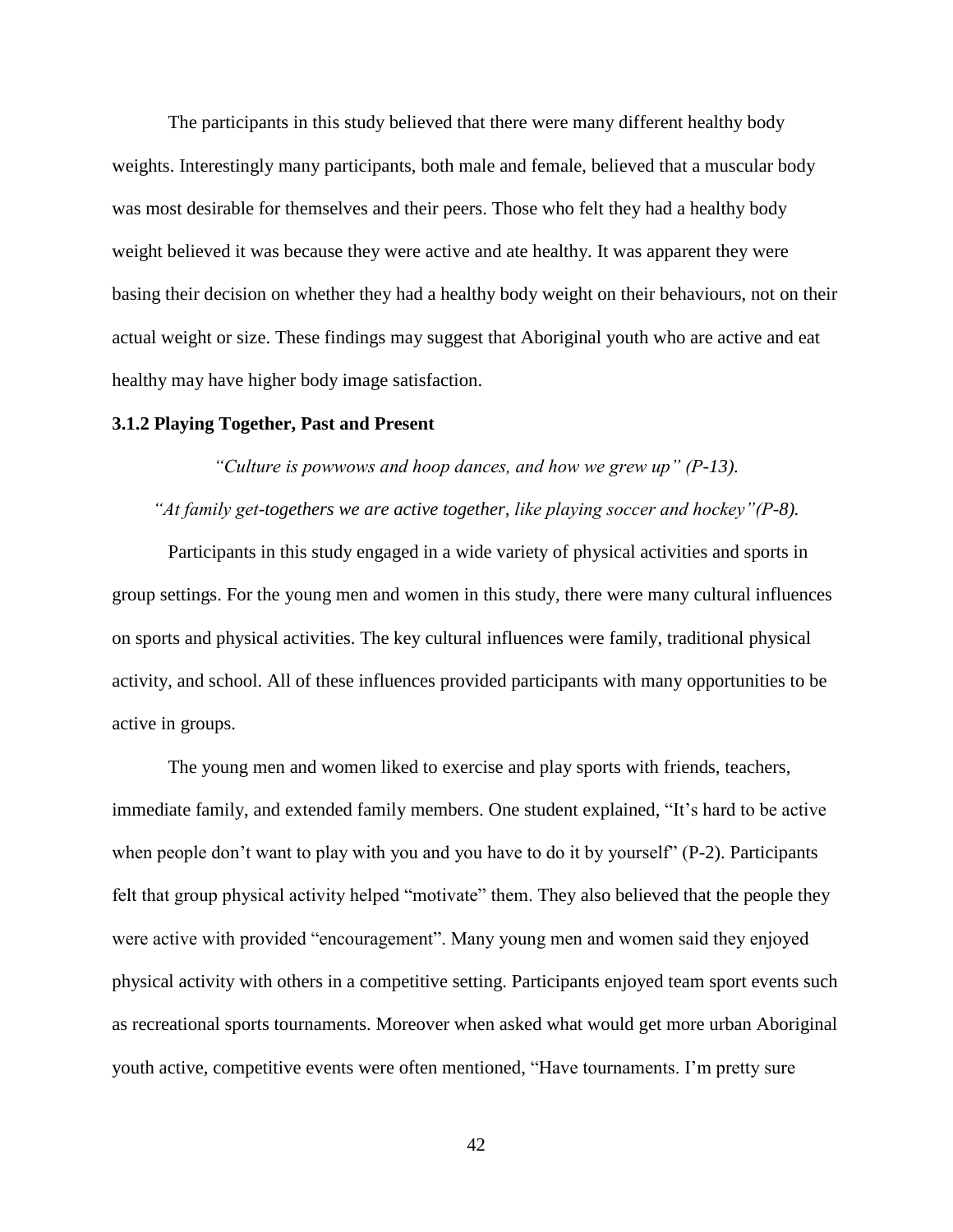people will go to them because I like to go to do that stuff with my friends  $(P-6)$ " said a young woman.

The specific group sports the participants took part in were: basketball, volleyball, hockey, baseball, softball, soccer, badminton, running, martial arts, and dancing. Students engaged in these sports on school teams, in recreational leagues, and on their own with friends and family. Most cited walking as an activity they did regularly. Walking was done for exercise, social purposes, and as a method of transportation. Weightlifting was also done for exercise. I observed many boys and girls at Oskayak workout in the school weight room at lunch, afterschool, and during spare classes. It was apparent that many were very familiar with different machines and different types of exercises. Most of the students learned about the different exercises during physical education. I joined in the grade 11/12 physical education class regularly and we did circuits in the weight room on multiple occasions. Although weightlifting and walking can be solitary activities the participants in this study did both of these activities with friends.

Family greatly influenced the participants' engagement in traditional physical activities and sports. Participants indicated that when their families were physically active, they were also active. "My sisters like to work out a lot, and that's why I work out. My dad was a runner when he was younger, so maybe that's why we are all athletic" (P-13). Conversely, participants also explained that it was hard to be active when their family was not active. When I asked a young woman what makes it hard to be active she replied, "Sometimes they (family) don't want to work out. I ask them and they say they don't feel like it" (P-6). Many participants described how there was an emphasis on sports and competition within their families, "We like to play basketball and always have competitions against one another. In the summer we go to the hill in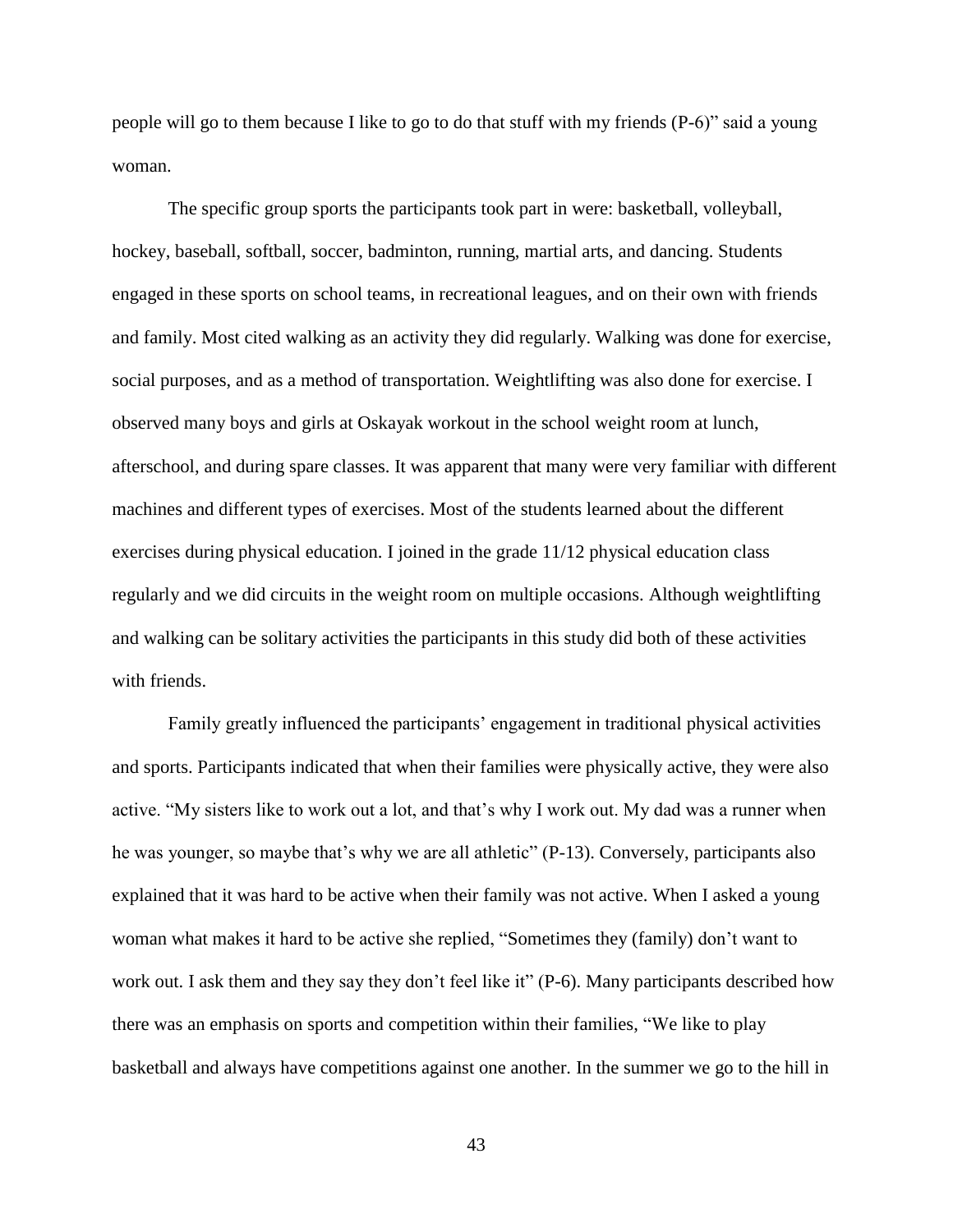Riversdale and see who can run down the fastest"  $(P-1)$  along with, "At family get-togethers we are active together, like playing soccer and hockey"(P-8). These findings may suggest that urban Aboriginal families believe physical activity, specifically group sport, is important and this belief is being passed down to urban Aboriginal youth. Additionally, these findings confirm that family is an essential ingredient in urban Aboriginal people's culture and it influences much of what they do (UAPS, 2010).

Families also influenced the participants' engagement in traditional physical activities. The participants' parents and guardians valued traditional physical activities and it was clear that these values greatly influenced the participants. Every young man and woman interviewed stated that traditional physical activities were very important. One female explained that "My Mom" makes outfits, and we go powwow trailing every summer" (P-4). Another participant further illustrated this point by stating, "Grandma takes us to sweats and ceremonies, powwows and round dances" (P-12). One young man explained that, "Dad teaches me the way of hunting and fishing" ( $P-10$ ). These findings demonstrate that urban Aboriginal peoples value traditional physical activities. These findings also highlight that parents and grandparents play a significant role in the understanding of culture for urban Aboriginal youth, and make it possible for them to travel to and participate in these events.

Some of the boys hunted and fished; both of which can be physically demanding activities. In the interviews the girls talked about traditional dancing. Only a few of the participants interviewed danced competitively or regularly but many thought that they would like to learn to "fancy dance" and "jingle dance" and compete at powwows. In informal conversations with teachers I learned that many of the young Aboriginal men and women who attended Oskayak (not interviewed) took part in round dances and powwows. I was fortunate to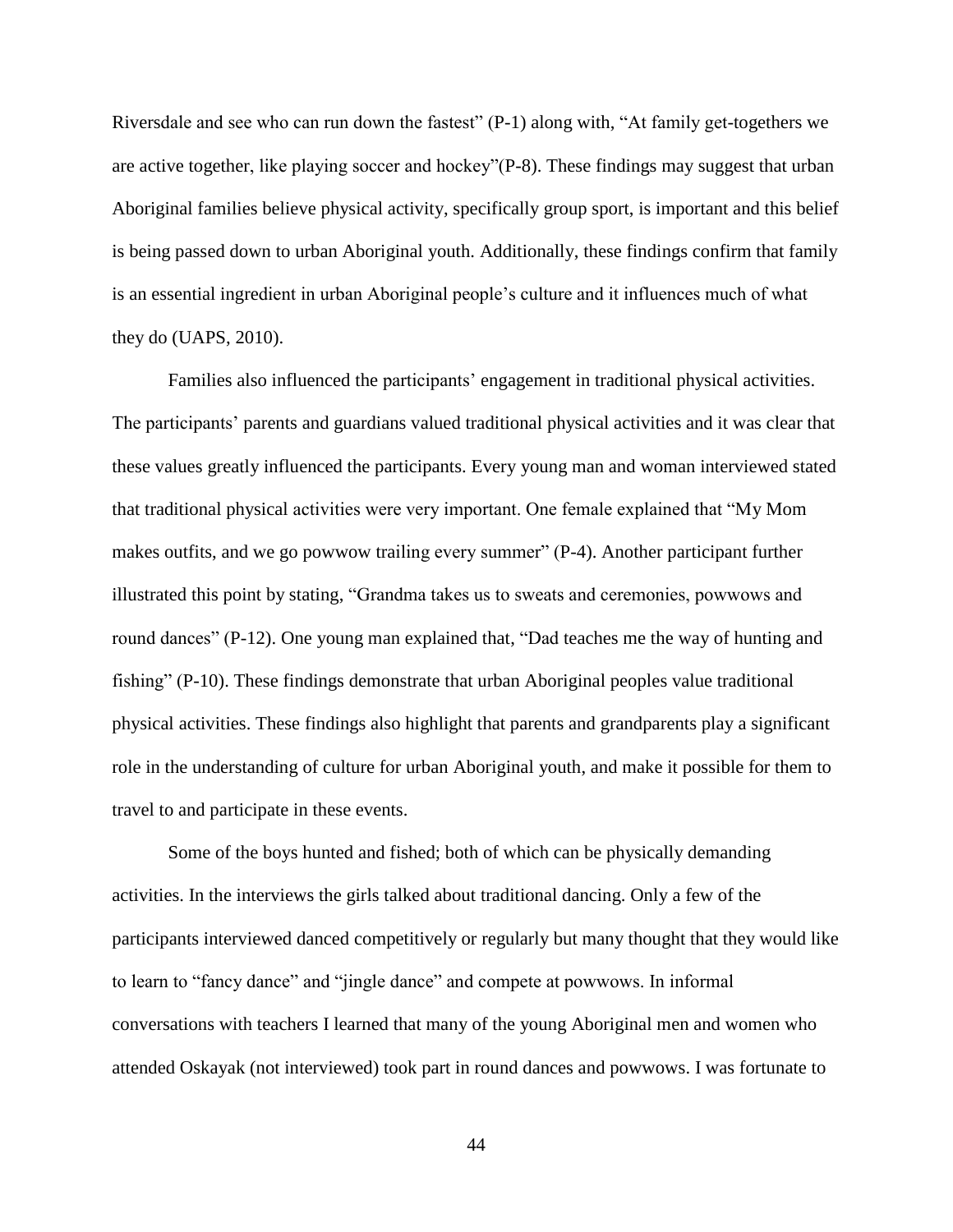be invited to many events such as feasts, powwows, smudges, and round dances. Attending these events greatly increased my understanding of the role culture played in the physical activity behaviours of the participants. At the fall powwow I observed the physical activity levels of many young people. I was surprised to see youth participating in such high intensity activity. I had never attended a powwow, and did not realize the amount of energy the dancing took. The girls danced in different styles such as "jingle" and "fancy", both of which were of a high intensity; the mens' dancing was also high intensity. The young men drummed for hours at a time at a high pace in addition to singing for many of the songs. Everywhere I looked I saw people being active; children were outside running around, or imitating the older dancers. They even had dances for people who were not in the program during the breaks. One dance, called the potato dance had two people place a potato between their foreheads and dance to the music for as long as they could without dropping it. I learned that this dance was designed many years ago to teach young people how important team work is in relationships. At the powwow I saw a fusion of physical activity, spirituality, learning, and beauty.

During the interviews many participants spoke of the sense of belonging that they felt from taking part in traditional physical activities. One participant expressed that traditional physical activities were a "...way to express your peoples' teaching" (P-8) and that culture is "...what your background is and where you come from" (P-3). Participants would often say how traditional physical activities were a big part of how they were raised, and thus a part of who they were and how they identified themselves. "Culture is powwows and hoop dances, and how we grew up" ( $P-13$ ). The young men and women also said they learned a lot at these events. One young man said, "Cultural events are very important. I learn a lot about myself doing these things. I talk to elders at powwows and I pray a lot" (P-10). From watching the young men and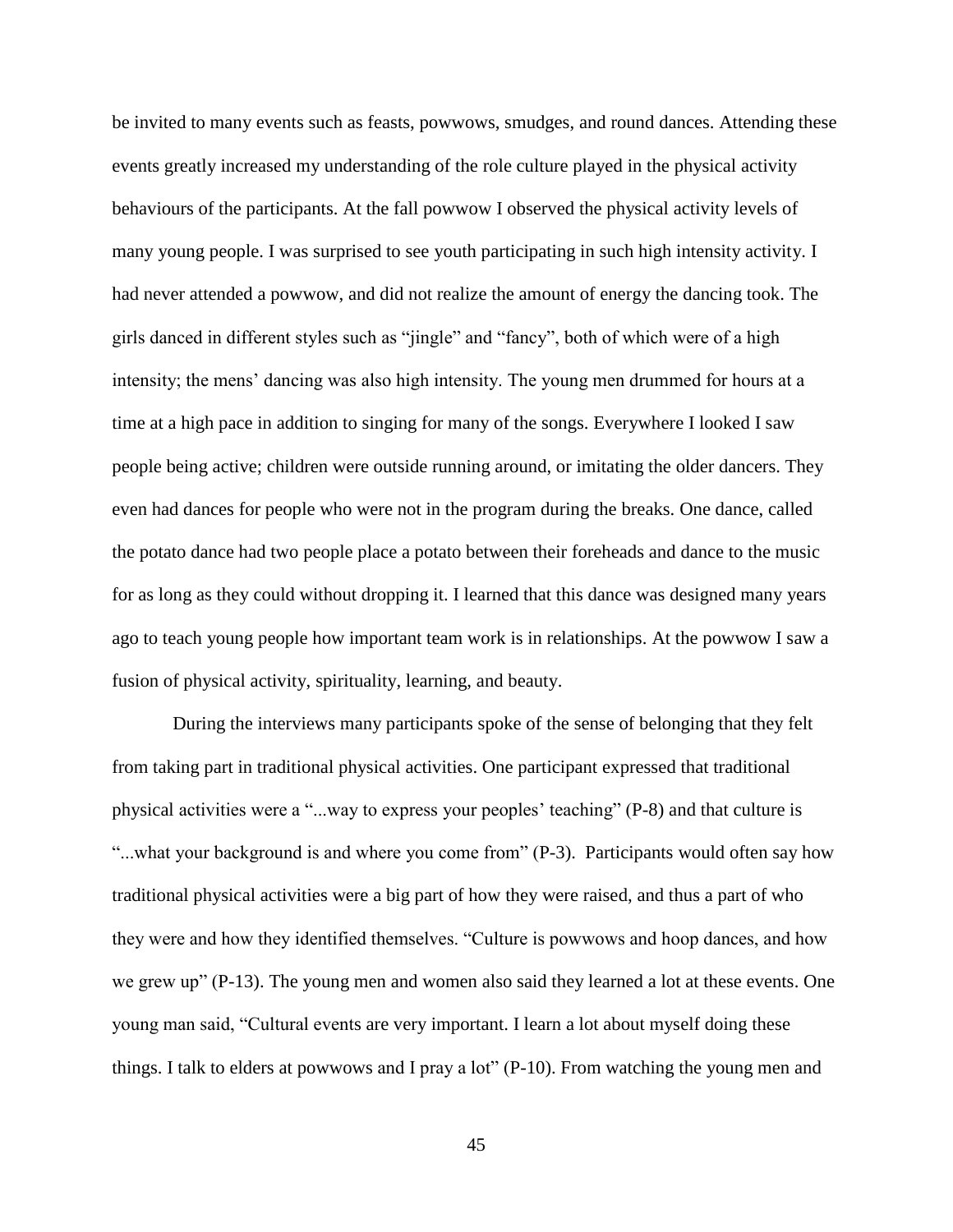women, they appeared to enjoy themselves when they were watching or engaging in traditional physical activities, this was confirmed by a young woman who explained, ―...they (traditional physical activities) are important, and they help you. Like when I go to a powwow I sit and watch and it makes me feel happy"  $(P-6)$ . These findings illustrate that traditional physical activities can be more beneficial to participants than contemporary activities or sports. Not only are Aboriginal young people physically active, they are learning about their heritage, practicing creativity, confirming their identity and experiencing spiritual growth.

The school was also a cultural influence on the physical activity behaviours of the participants. When students told of people, groups, or places in their lives that help them stay active the school was often mentioned. Although Oskayak had volleyball teams, soccer teams, running club and a hockey academy these formal teams were not brought up often in the interviews. Instead, participants frequently discussed the informal activities they engaged in at Oskayak. "During lunch (at Oskayak) you can go into the gym and work out, or afterschool the gym is open. So you have a choice to workout" (P-9). Some students who had attended other schools explained that at these schools they were not given the opportunity to play in the gym at lunch or afterschool. Another participant explained that they gym was well used by students. ―Every break you can go to the gym and like play with everyone else in whatever they are playing" (P-4). A number of participants said that when they see everyone else active "it makes" them want to be active as well".

Sometimes I would go sit in the gym at lunch and watch the students. I was stunned to see so many different activities going on at the same time with so many students participating. Often I would see ball hockey, volleyball, basketball, and soccer all going on at once in one gym. I recall thinking it was "chaos", but then re-assessing my analysis of the situation and changing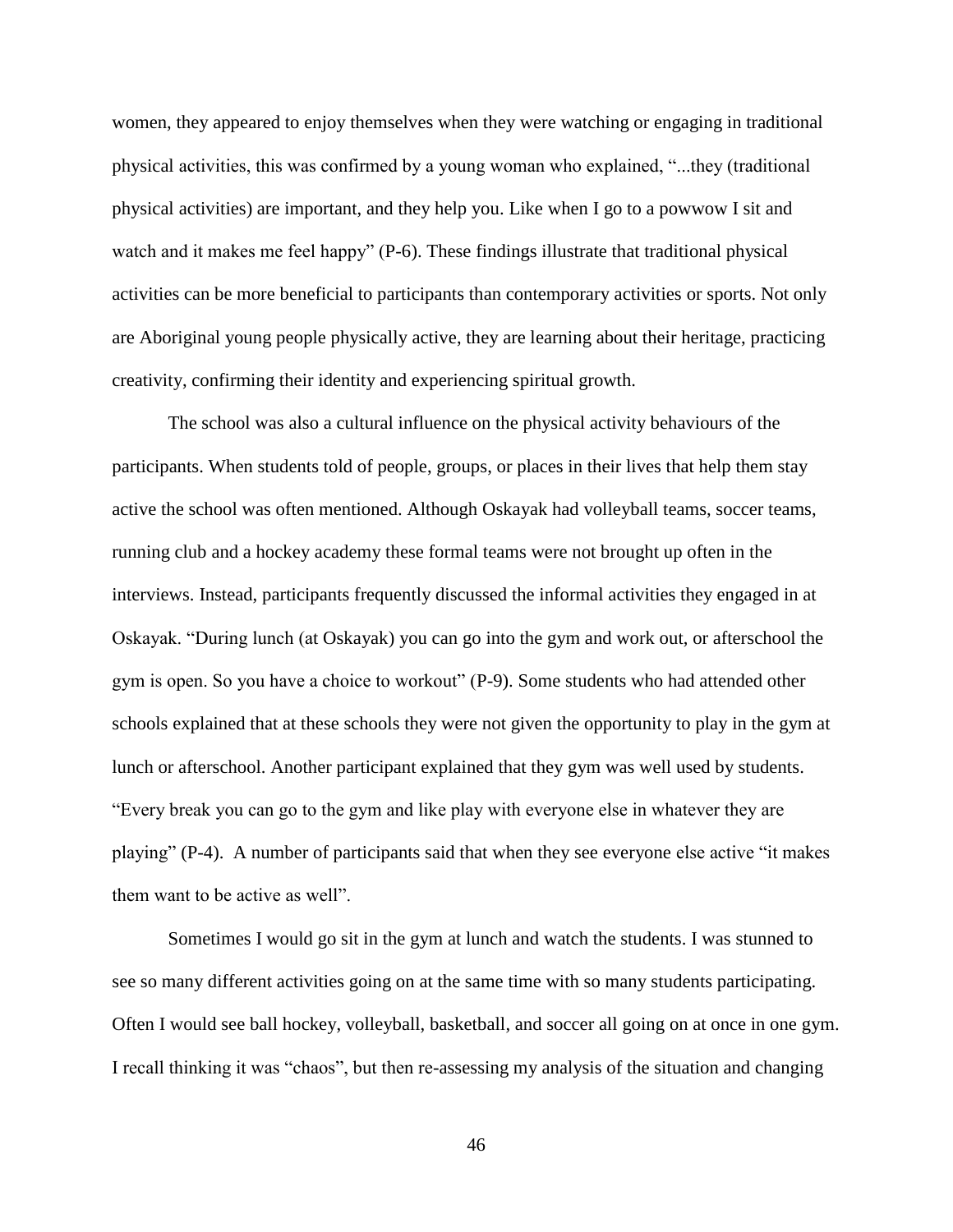my opinion to "who cares if its chaos, they're all active and having fun" (FJ, Jan 24, 2010). I was also surprised to see students playing with other students they did not know, and welcoming them into the games. Right after winter intake, when new students can enrol, I saw many new students immediately invited into the games by other students in the gym. It was not long before I was not able to sit and observe; soon enough I had students calling me into volleyball and basketball games. In an informal conversation with a teacher we discussed this phenomenon. This teacher informed me that she had never seen students be so welcoming to new students at other schools.

The offering of team sports or fitness programs could also be seen as a cultural influence. These teams and programs are group activities and foster a sense of belonging and community, which are important cultural values for urban Aboriginal peoples (UAPS, 2010). Although the participants did not bring up Oskayak team sports often in the interviews, what they did repeatedly recognize was the general coming together of students to be active. This could be a reflection of how many of the students were raised; as most grew up in families, neighbourhoods, and communities that were inclusive in nature and every effort was made to include everyone in sports and activity. Oskayak provided a place for students to integrate the physical activity behaviours they had learned at home in a school setting by allowing students to play together in a non-organized physical activity setting (e.g open gym). Thus, the school appeared to be a place that promoted inclusive group activity and this resonated with the cultural values of the participants.

In addition to promotion of inclusive group activity, Oskayak offered many opportunities for students to engage in traditional physical activities. However, it is important to note that most participants were engaging in these activities prior to coming to Oskayak. All participants had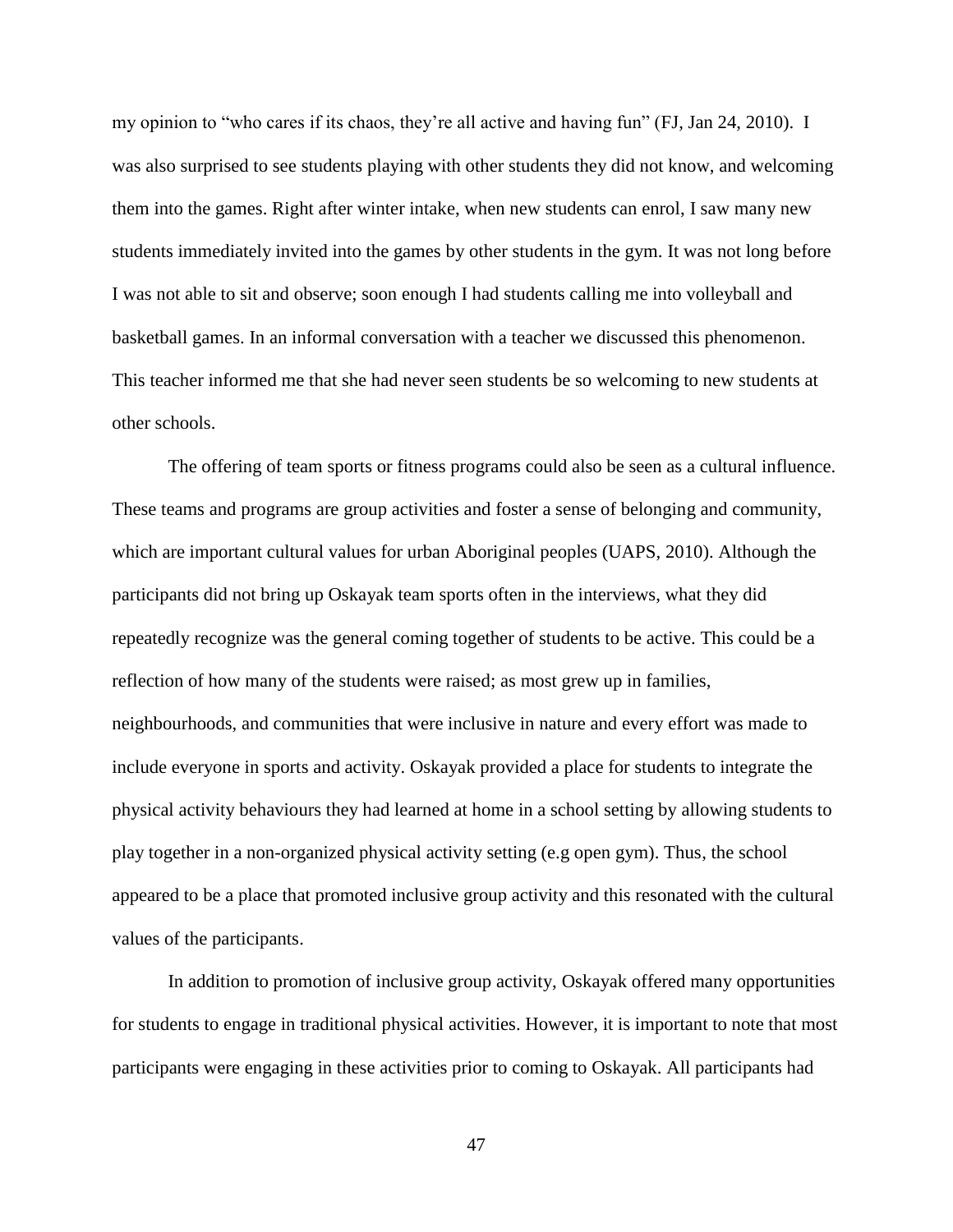been at Oskayak for less than a year and many had been involved in traditional physical activities since they were young. I further investigated this phenomenon by asking participants if friends who do not go to Oskayak do traditional physical activities. Almost all the participants said that their friends were just as involved as they were in traditional physical activities. I had to laugh at myself when I asked one participant if her friends, who did not attend Oskayak, did traditional activities and she replied, "Duh, what sort of Indians would they be if they didn't do that stuff" (P-4). Another participant reiterated this concept by saying, ―...it is more or less the color of your skin. If you're Native you go (traditional activities) and if your white you don't really know anything about it"  $(P-15)$ , implying that going to Oskayak was not the reason he was involved in traditional physical activities. It was apparent that while Oskayak gave opportunities for students to be involved in traditional physical activities, it was not only place that the participants engaged in them. This finding may indicate that some urban Aboriginal youth are experiencing increased physical activity and other health benefits due to engaging in traditional physical activities, regardless of if they go to Oskayak. The findings also highlight that a school can offer opportunities for increased involvement in traditional physical activities.

# **3.1.3 Traditions and Sharing**

*Aboriginal people have always eaten (traditional foods) and they used to all be healthy" (P-14).*

There were several cultural influences on the diets of the young men and women in this study. The influences included: traditional food, family, school, and food sharing. All of these influences were rooted in Aboriginal peoples' customs and the overarching concept of community sharing.

Many participants ate traditional foods regularly in their homes, at cultural events, and at feasts. The traditional included: moose, deer, elk, fish, potatoes, and soup. Some participants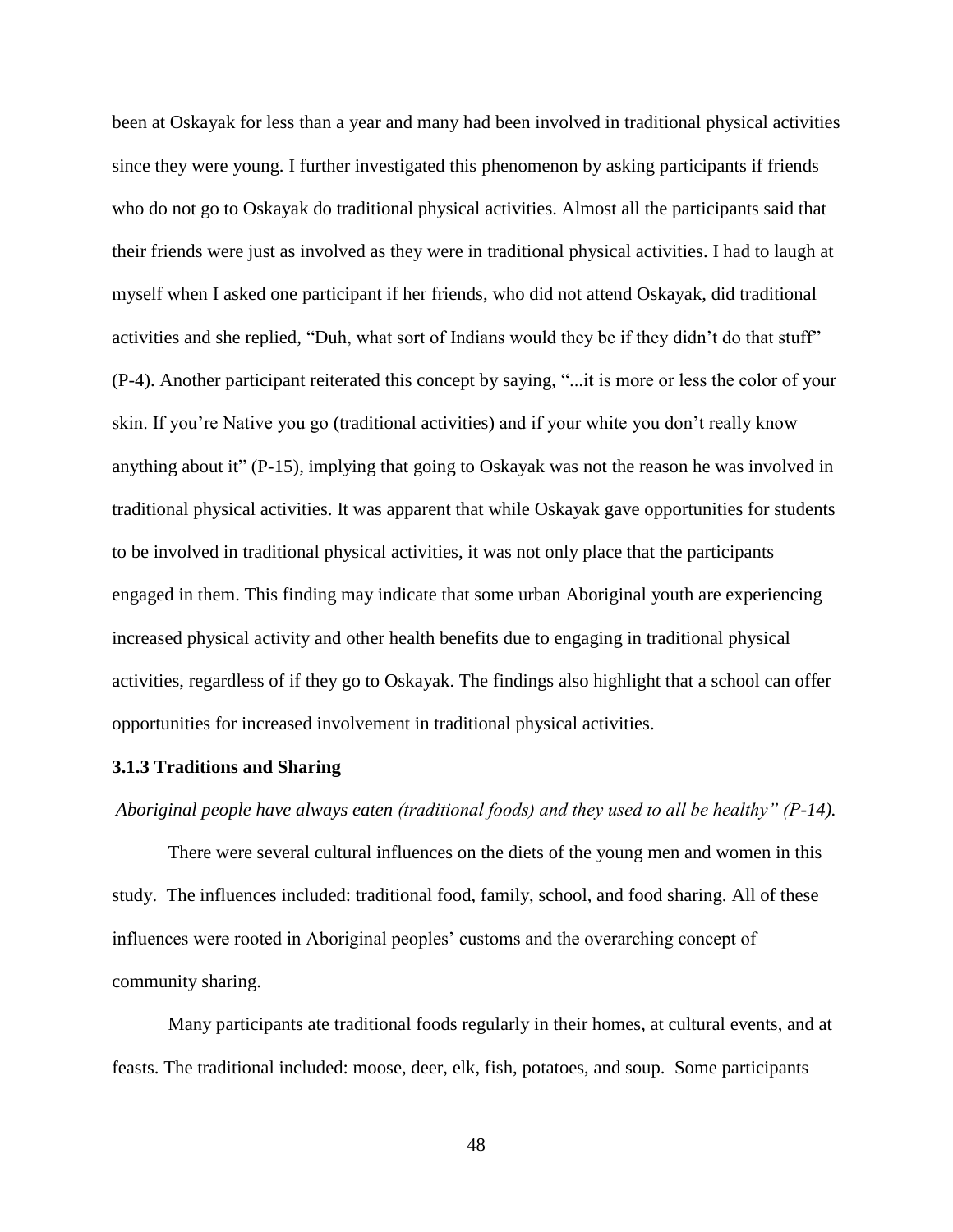thought that traditional foods were nutritious "...because Aboriginal people have always eaten them and they used to all be healthy"  $(P-14)$ . However, a few participants said that traditional foods were healthy because they were on the Canada Food Guide for Healthy Eating. The items participants listed as traditional foods were on both the Canada Food Guide for Healthy Eating and the Guide that has been adapted for First Nations, Métis, and Inuit peoples. It was interesting that although most participants felt traditional foods were healthy, there were differences in why they felt this way. Some responses were associated with a past way of life and a purely Aboriginal perspective ("We have always eaten traditional foods"), while others responses were elicited from the participants' contemporary education ("they are on the Food Guide").

In addition to believing that traditional foods were healthy, many participants enjoyed eating traditional foods. The participants who took joy in eating traditional food associated their enjoyment with family and culture. For example many students reported that they enjoyed traditional foods because "...that's what we eat at celebrations and feasts" (P-1). Many individuals who enjoyed traditional foods desired to eat more of them. One participant explained, ―If I could, I would eat it every day, like wild meat and stuff. That's why our people lived so long. There was never really anyone overweight. The meat we eat today is full of bad things" (P-9). Another added, "I'm missing traditional foods, I miss moose meat"  $(P-10)$ ; he explained that he now lived in the city most of the time and did not get to eat traditional foods as much as he did when he lived on his reserve. Many of the participants informed me they obtained traditional foods when they lived on or visited their reserves. When I asked a young man if he ate traditional foods he responded, "Not very much anymore, cause I don't live on the rez (reservation) and that's where Mushum usually cooks, and I cook there too" (P-11).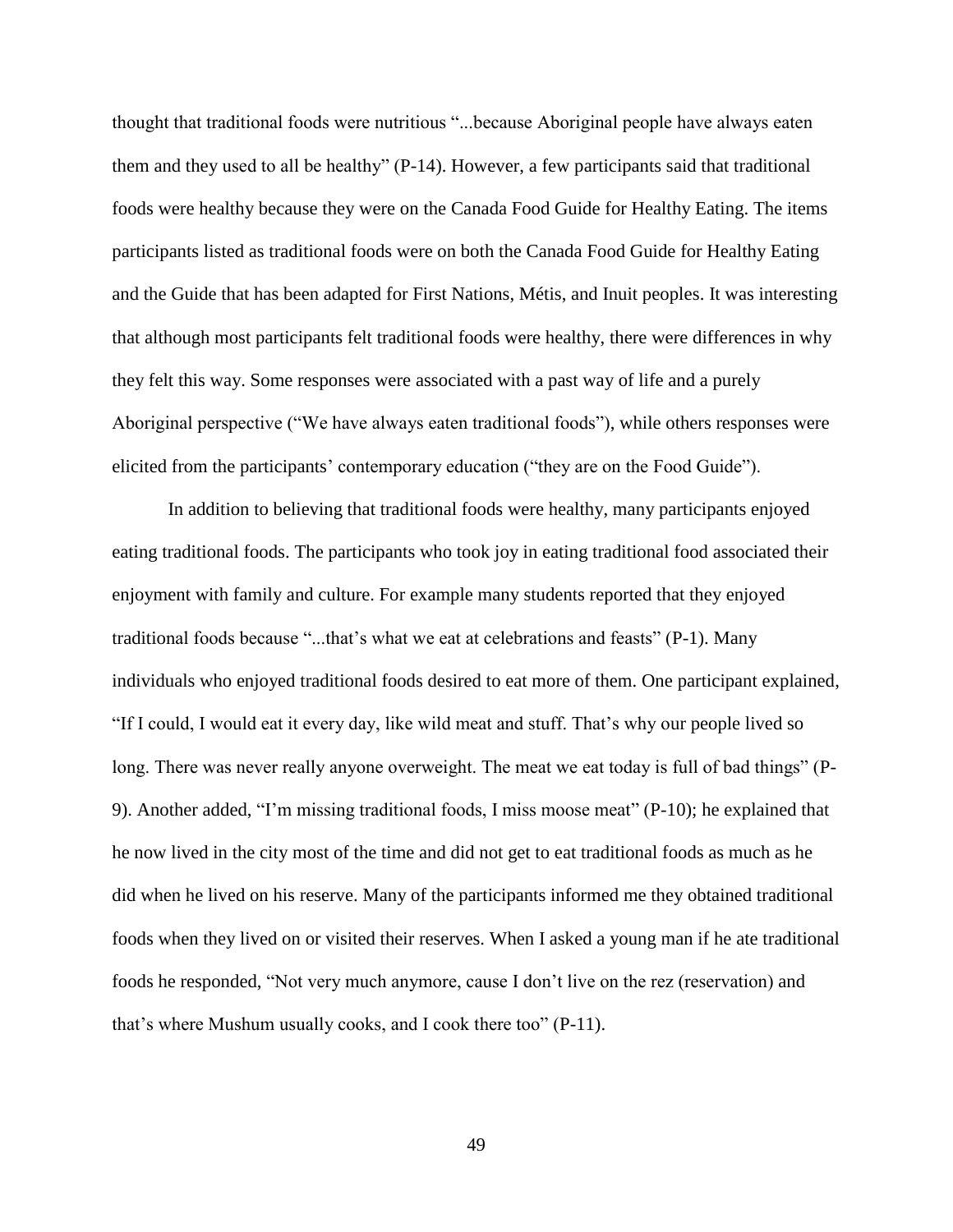Many participants noted the influence of their families on their beliefs about traditional foods and their eating habits. The participants whose families regularly cooked traditional foods enjoyed traditional foods, ate traditional foods more often, and assisted in its preparation. For example one participant said, "Mom and Grandma teach me how to make real delicious Indian food. Like different kinds of meats, bannock, and catputchen (a type of cake)"  $(P-3)$ . When the participants were on their reserves with family, they ate traditional food far more often than when residing in the city. One young woman explained, "On my mom's reserve that's all we eat (traditional food). My Mushum kills stuff. I'm out there lots in the summer"  $(P-9)$ . Extended family still living on the reserve often sent traditional food such as game into the city for the participants and their families; this is described in depth below when I discuss food sharing.

In addition to influencing the consumption of traditional foods, participants also felt that their families played a large role in their consumption of non-traditional foods. For example one participant explained that his parents encouraged him and his sister to eat healthy. Others stated that often their parents bought unhealthy foods, which affected their ability to eat nutritious foods. "Well my stepmom loves junk food, so she will always have the cupboards filled with chips, and it's right there and it's so tempting"  $(P-10)$ .

The school was also reported as a cultural influence on the participants' diets. As mentioned earlier Oskayak hosted many traditional activities including feasts where traditional food was served. I attended the Christmas Feast at Oskayak and observed many important cultural traditions; I wrote in my journal of the experience:

The women of the school cooked all morning. The young men did the serving, and as they served one of the elders preached about giving thanks for the women in everyone's lives. It was obvious they had a deep respect for women and were passing this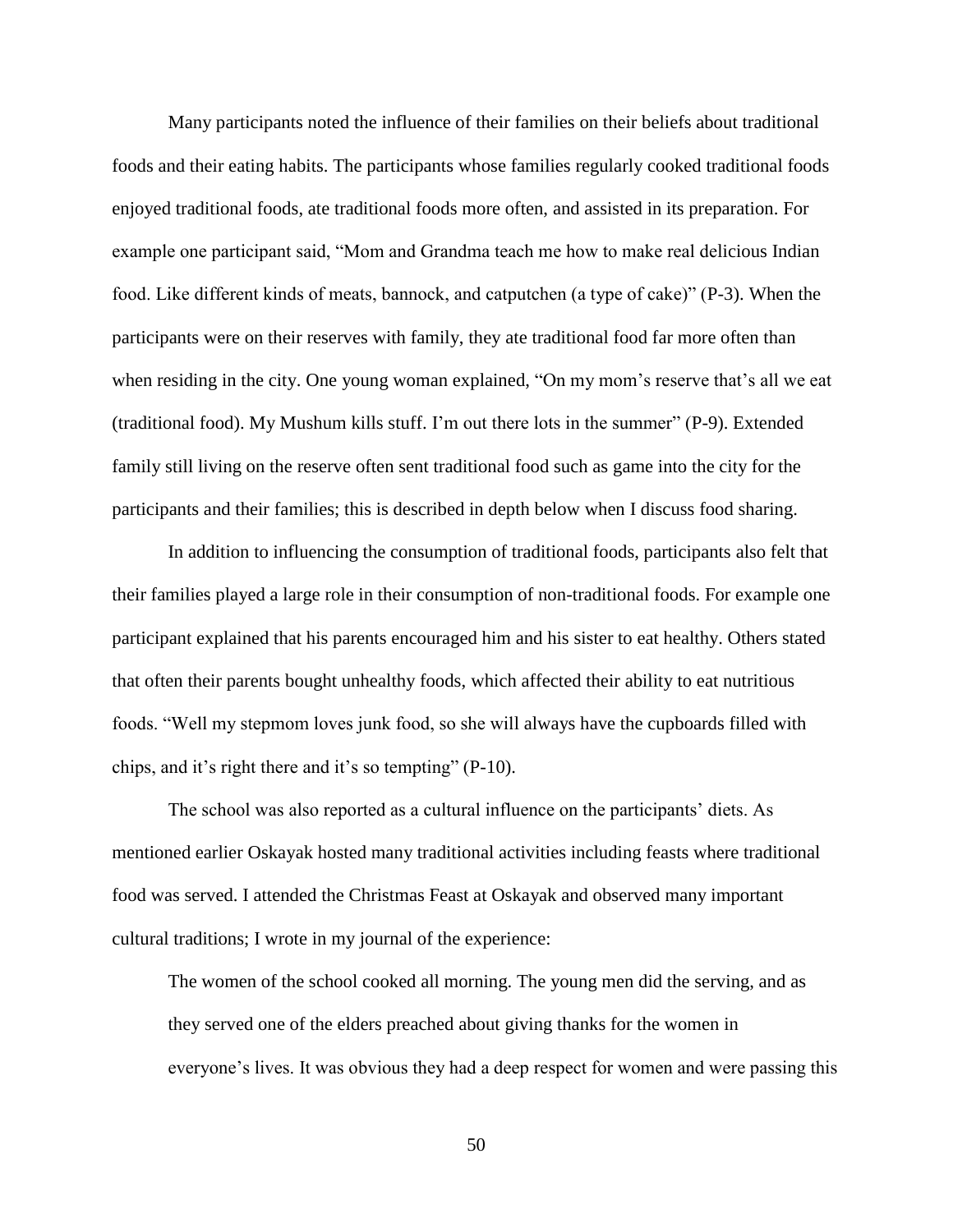down to the young men. No one is allowed to eat until prayer is finished. I sat with a young mom of twin two-year-old boys; she explained to me how it was important for them to learn to wait until prayer was done. She diligently held the young boys back from the food in front of them" (FJ, Dec 17 2009).

It was clear that the feast was about more than just eating traditional foods; it was about spirituality, community gathering, and teaching young people (teens and toddlers) about beliefs and behaviours that are desired in their culture.

Another way the school influenced the diets of the students in a cultural manner was the sharing of food to take home. I often observed the school cook offering leftover food from daily meals and from larger events to students to take home. It was evident that the cook made the effort to offer certain foods to certain students. For example, she offered milk to the young mothers to take home on the weekends, and larger quantities of food, such as bulk buns, to the students who had other siblings at home. Perhaps this offering of food is a reflection of the cultural belief that sharing food is an important way to ensure community health and well being.

The school also influenced the diets of participants in non-cultural ways. Although this study examined culture I feel it is important to note the appreciation the students had for Oskayak; a school that provided two nutritious meals a day to them. "The school makes it easier to eat healthier; I get half of my food a day here" (P-7) stated one young man. In a conversation with the school nutrition programmer and cook I was informed that vegetables and salad are served with lunch every day. She stated that, "Vegetables and salad balance out the bad food they sometimes eat, such as pizza". She added, "You need to give the students these foods (pizza) sometimes, as a treat, because they are kids‖. Furthermore, she informed me that she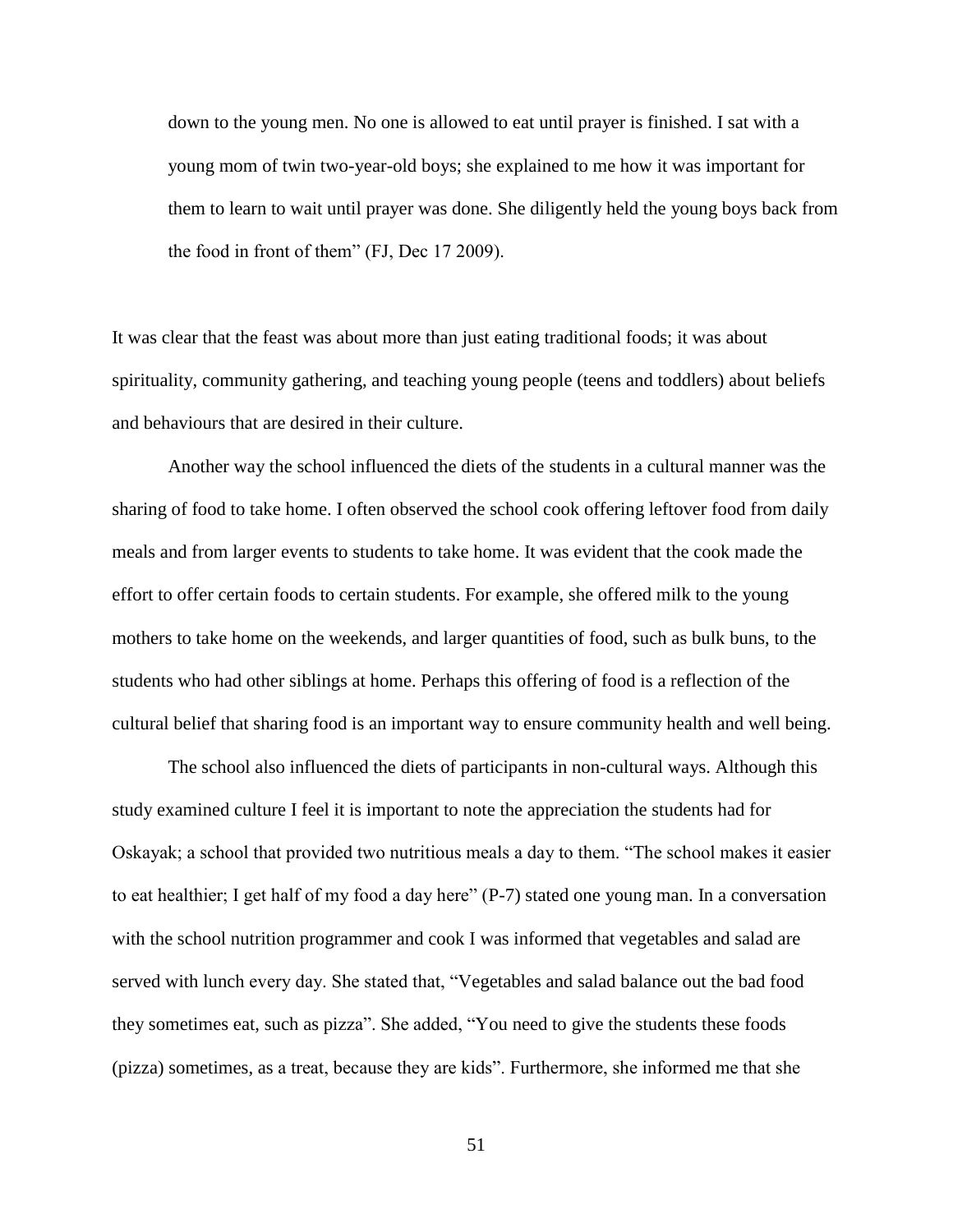"...sees the students taking a lot of veggies". When I was in the cafeteria talking with students I noticed they were eating quite a few vegetables with their lunches. One participant commented, ―The lunch room cooks good food, healthy food I think. There's a lot of vegetables and meat and bread and milk and water"  $(P-12)$ . Although the food the school provided on a daily basis was not related to culture it was evident that the students were thankful for what the school provides. Giving thanks was a behaviour that was consistent among participants in this study.

Food sharing was an act that most participants and their families engaged in. Participants reported food sharing in two ways: the sharing of traditional food, and sharing to address food insecurity. Food insecurity refers to limited or uncertain availability of nutritionally adequate, safe, and acceptable foods due to financial resource constraint (Bickel, Nord, Price, Hamilton, & Cook, 2000). Many participants had experienced hunger due to food insecurity at some point in their lives, but never for prolonged periods of time.

Traditional food sharing was also very popular among participants and their families. ―My Mushum (Grandfather) used to hunt but now he is sick. Now my uncle hunts and sends us meat" ( $P-3$ ) said one participant when I asked her where she gets traditional foods. A young woman explained that her "...next door neighbour goes hunting, and when he has too much he gives us some"  $(P-1)$ . Other students told of people going out of their way to give their family traditional foods without them asking. A participant told me that people phone her Grandma and "...ask her if she wants any meat and they will drop it off for her" (P-4). Further to this, another girl told me that, "My mom always sends us moose and deer meat"  $(P-12)$ . In the past food was not gathered by Aboriginal peoples for individuals or families alone, but also for the benefit of the community. Thus, these methods of food procurement by urban Aboriginal peoples may be rooted in the ways of their ancestors.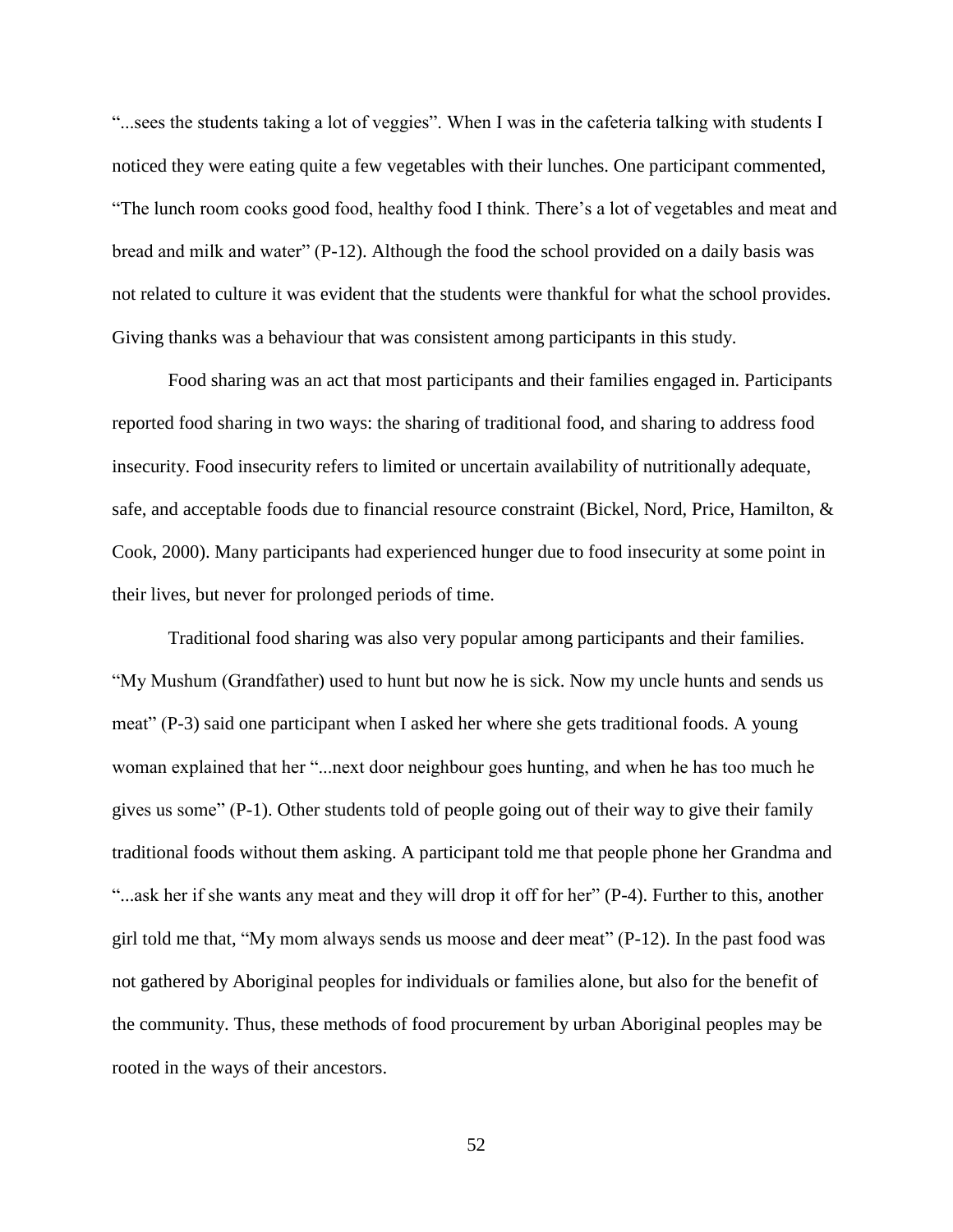Most participants discussed "borrowing" food or money for food from extended family to address food insecurity. "One month we spend all our money on rent and we just had to bum food off my stepmom's brother and he had a bunch of junk food" (P-10) said one participant. Another participant said his family "...bummed food off of my uncle when we don't have money" (P-14). A young woman who lived on her own explained that, "I go to my sister's house and get food" (P-13). Another form of food sharing that addresses food insecurity was the utilization of various food banks. Most participants said that they had eaten food from the food bank at some point in their life; however, most said that the food was of very low quality. This will be further discussed in the subsequent section.

This study's findings on diet illustrate that although the young participants were living in an urban setting, many still had eating habits that were rooted in Aboriginal beliefs and behaviours. The sharing of food was evident in the everyday habits of the young men and women, and was influenced by family and school. Traditional food was believed to be healthy and had many other benefits, such as fostering a sense of belonging and community. Again, family and school positively influenced the beliefs and behaviours surrounding traditional food.

## **3.1.4 The Struggle**

*"Lower the prices on healthy foods. I think that's what people struggle with the most" (P-7).*

In this study barriers to healthy eating and physical activity were of great interest. Often participants would discuss barriers in interviews without being prompted. The young men and women talked of the "struggles" they faced, and often shared their experiences in stories that told of how they overcame many challenges. The way the participants often described barriers implied that they were fighting to stay healthy, despite the obstacles the faced. Three key barriers to healthy eating and physical activity were identified by all participants: income, location, and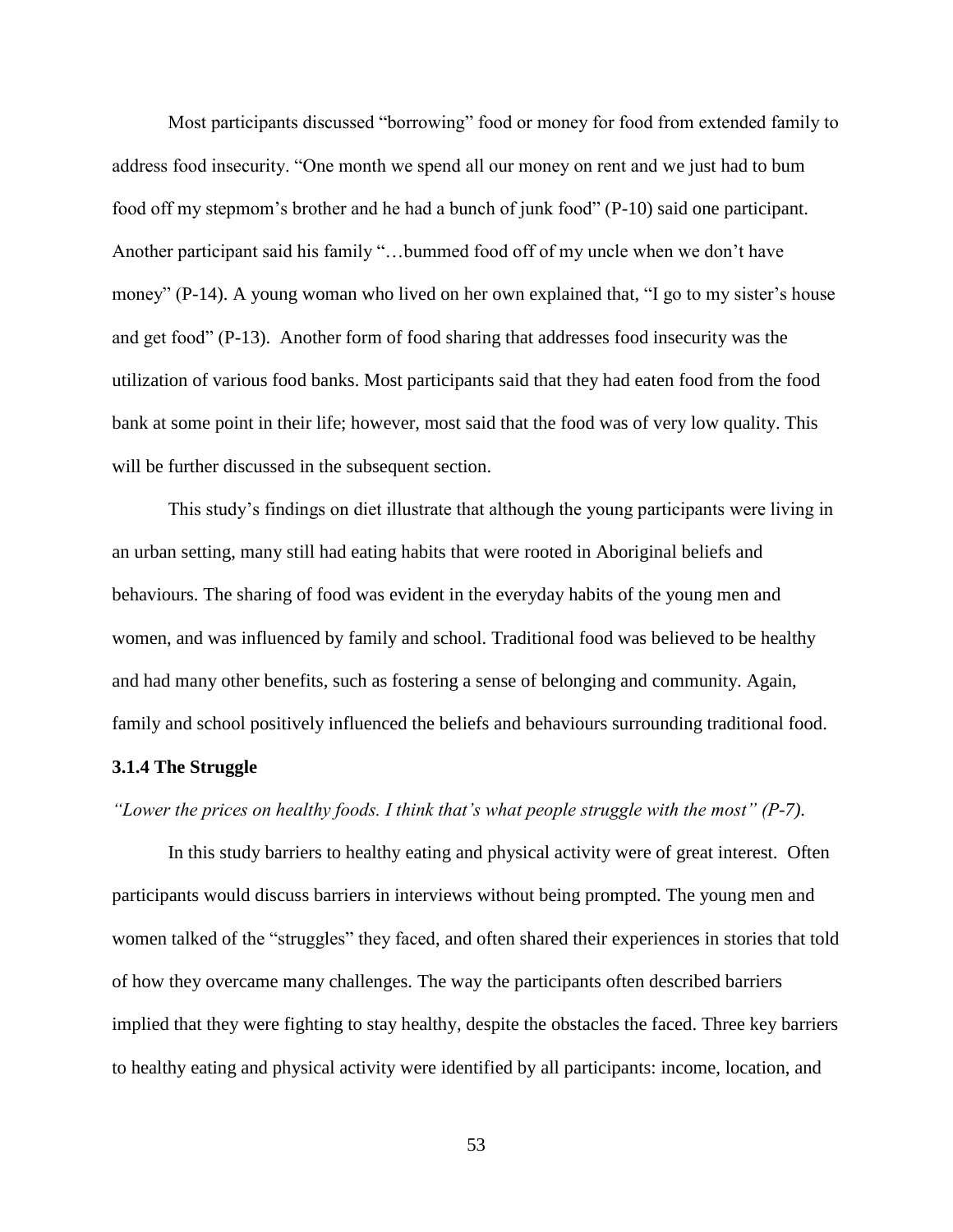transportation. All three of these barriers stemmed from poverty, a condition where basic needs are not met.

Place of residence was a poverty related barrier to physical activity for the young men and women in this study. All of the participants except two lived in low-income neighbourhoods on the West-Side of Saskatoon. Participants often referred to the area they lived in as "the ghetto". One participant explained, "...it's dangerous there. That's why we go down to the bridge and jog" ( $P-12$ ) another participant stated, "You never know when someone is gonna come grab you" (P-3). I remember vividly a conversation with one of the male participants (P-7) when I asked him about his neighbourhood he told me, "I don't go in that area (referring to walking in his neighbourhood)" I probed with "Why?" and he replied, "Well it's the hood. Too many people being stupid, then they see me, white boy all in black". I probed further, "But you're not white?" and he replied, "I look white and that's all they look for. They don't stop and question they just say you're white so we're doing this to you because of that". I asked, "So it's not really safe for you to be outside there exercising?", "Not at all" he stated soberly. I asked a few teachers about the young man and I found out that he had a history of encounters with the police, but that he had been trying to keep himself out of trouble lately. However, he was still getting jumped when he was in his neighbourhood and was forced to defend himself. Consequently, he was still having some interaction with the police.

Some participants felt that not having enough free sports programming for Aboriginal youth was a barrier to physical activity, as the participants' families did not have enough money to pay for sports. However, others felt that there was enough programming, but that Aboriginal youth did not take advantage of it. "They have so many opportunities and just throw it away. Like White Buffalo, YMCA and other youth centres" explained one participant (P-13). Another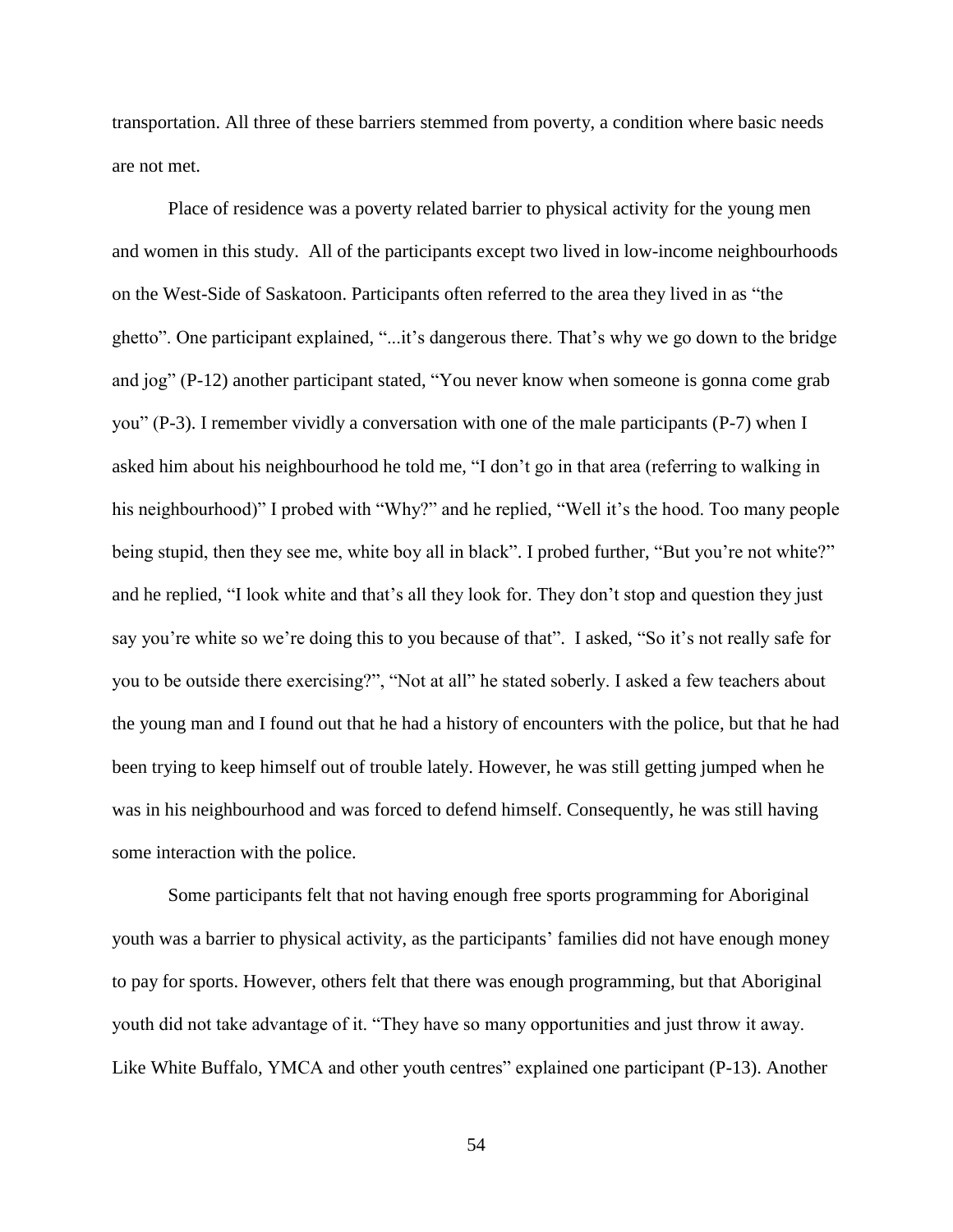participant helped me understand that young people might not know how to find the programs or they might not be informed about them. "There are quite a few (programs), but you have to know how to find them"  $(P-15)$ . This finding may indicate that there are sufficient programs for lowincome Aboriginal families but they are underutilized because the programs are not advertised in the best manner for Aboriginal youth.

In ethnography it is important to recognize the non-occurrences, particular beliefs or behaviours that do not exist. Thus, it is important to state that although there were barriers to physical activity for the participants, most felt that cold winter weather was not a barrier. I had chosen to ask a question about weather to determine if physical activity behaviours changed with the seasons. A young woman informed me that, "You just have to find different places to do them (sports), like you can go play basketball inside. Tag you can play in the gym and stay on the lines" (P-1). Another participant further explained that you find different activities and different ways to do activities in the cold. "We switch to indoor soccer, we can do basketball inside. I like to go skating"  $(P-9)$ .

In regards to poverty and healthy eating, most participants who experienced food insecurity felt that income was an immense barrier to healthy eating. "I want vegetables and fruits and stuff like that but I can't fit them in the budget" said one participant who lives on her own. Others who live with parents or other family members said that, "At the end of the month we don't have enough money for healthy food when we pay bills and rent"  $(P-14)$ . Moreover, when asked what would help people eat healthier one participant explained, "Lower the prices on healthy foods. I think that's what people struggle with the most"  $(P-7)$ .

Food banks were often used by participants with low incomes. "It's hard for some people in the city to eat healthy because in those places that give out food you don't really get a choice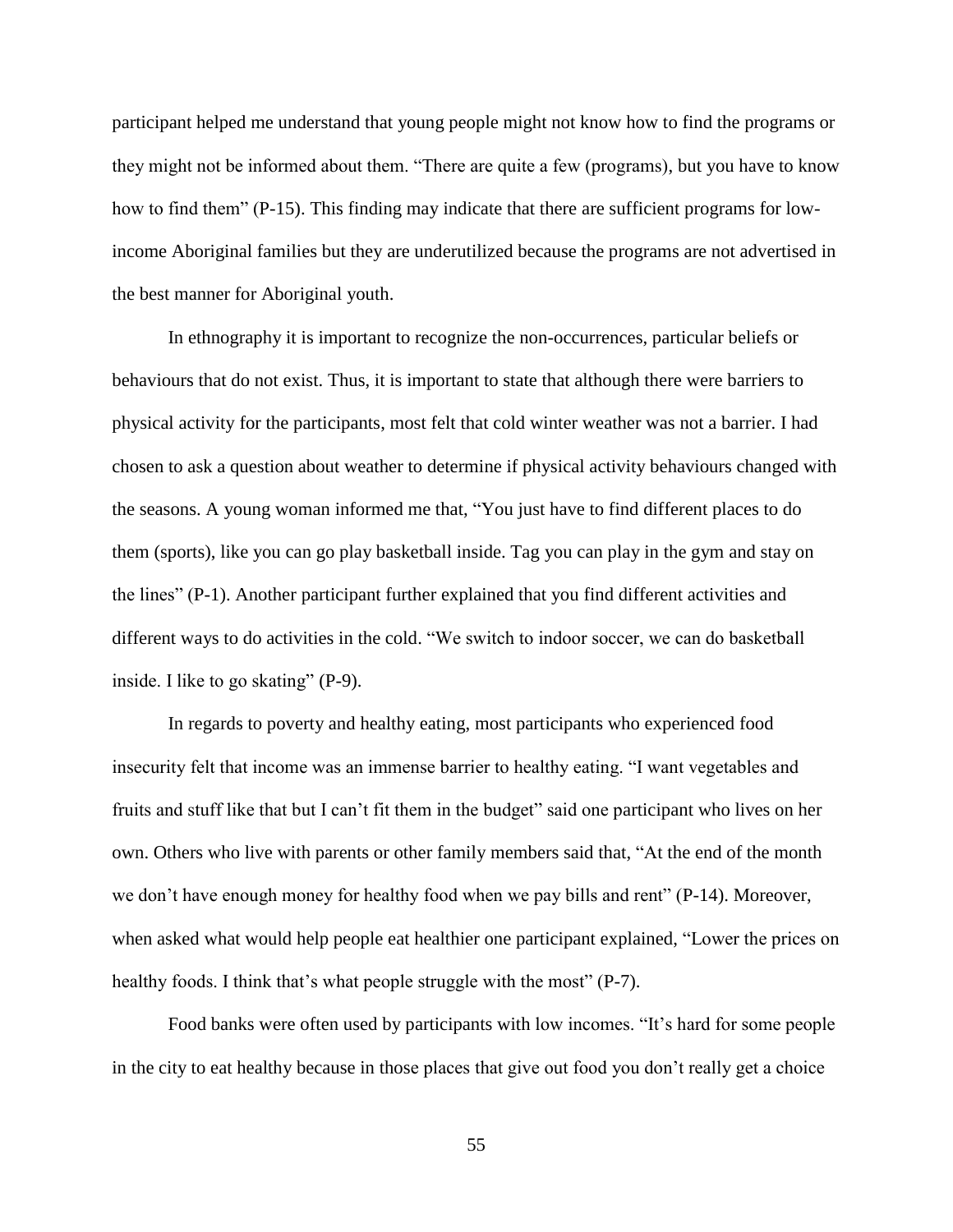in what you get, you get what they give"  $(P-1)$ . Participants frequently stated the food was inadequate. "Sometimes you don't get very good stuff" and "...its ugly food and expired" (P-13). The young men and women informed me there is rarely fresh produce and when produce is available it is often starting to go bad and there is little to go around "They (food bank) have some fresh stuff, but they're pretty cheap with it"  $(P-14)$ .

Another barrier that was connected to income was the food served or kept in the house by family members. Some participants directly related junk food at their homes to the income of their parents. When I asked one young woman about what sort of groceries her family can afford she explained that, "Mom always says 'want some chips' and we're like no. It's hard because we say no but she brings all the chips home"  $(P-4)$ . Another participant who is the mother of twin two-year-olds explained that, "...you have a budget to go by and sometimes you can't fit everything in the budget when you go to the grocery store" (P-6). She further explained that this affects what she can feed to her family "...they eat... just not what I want them to"  $(P-6)$ .

Participants in this study explained that their place of residence was a barrier to healthy eating. The low-income neighbourhoods where the participants resided were not nearby any grocery stores. Thus, finding transportation to a grocery store was necessary to get healthy food. Many of the participants came from homes where the primary method of transportation was public transit and walking because they could not afford a vehicle. Participants said that taking the bus to the grocery store "...takes a long time", and they often "...had to wait outside for the bus and then pack groceries on the bus" (P-12). All of these tasks increased the difficulty of getting healthy food from the grocery store for the participants.

Although the participants did not live near grocery stores, they did live by many fast food restaurants and convenience stores. One participant explained, "I live by  $A\&W$ , McDonalds,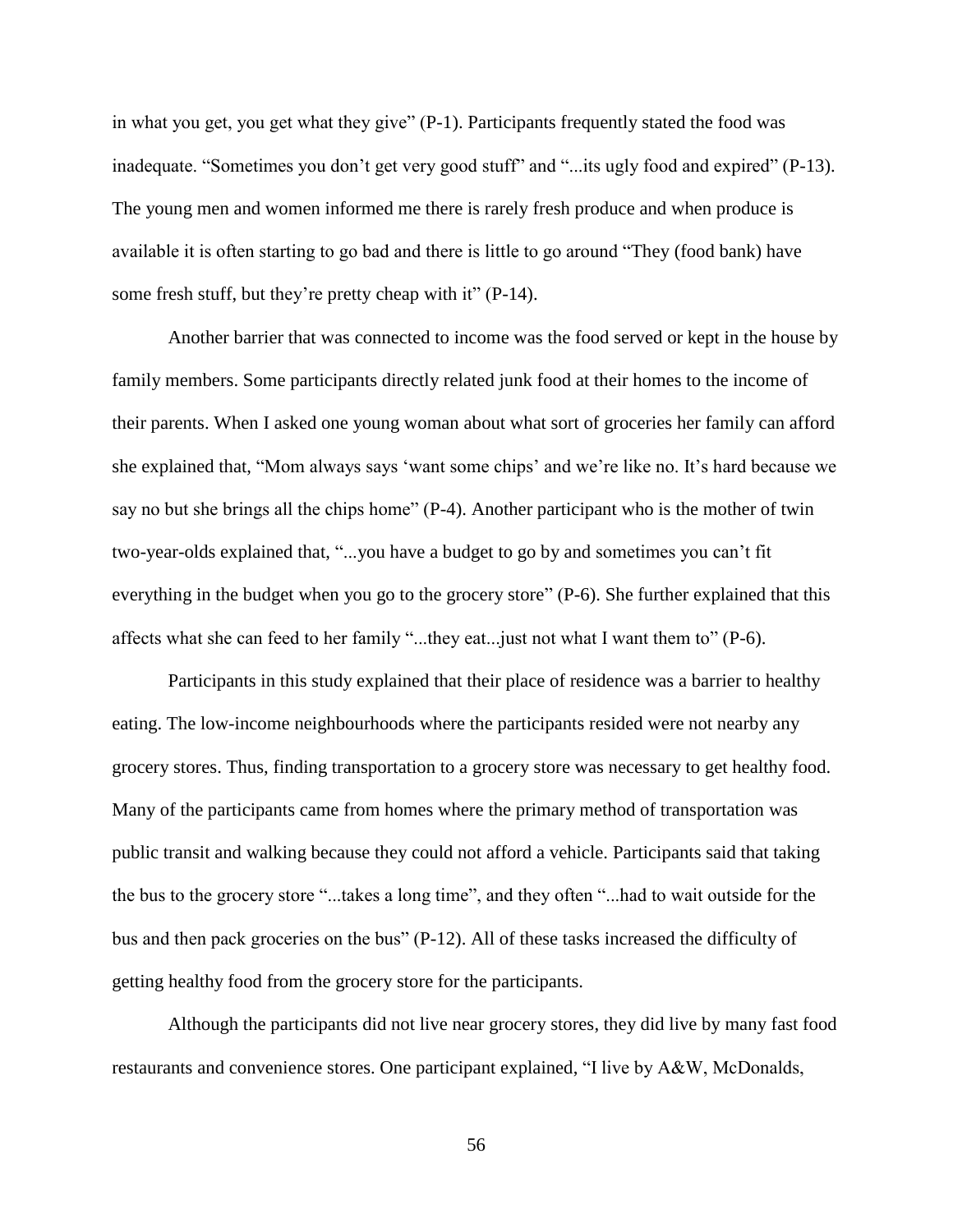KFC, and three other restaurants like that. So it's pretty hard (to eat healthy), lots of fatty foods" (P-14). Another participant illustrated that the problem is not just fast food restaurants "I live by a store. That's where I get chips and pop. It's a corner store, like a confectionary" (P-14). A young man acknowledged that there were some healthy items at the corner stores near his house, but making a healthy choice was the problem:

―You see a whole shelf of chips, and then beside it there is a little one with bread. That does make an impact, even if you do not realize it. Because then you're looking at the chips even though you need bread" (P-7).

It was apparent that the participants were very aware of the barriers that affected their ability to consume healthy food and engage in physical activity. Place of residence for participants in this study was related to poverty, as most lived in the poorest neighbourhoods in Saskatoon. Lack of transportation was related to poverty because the cost of purchasing and maintaining a vehicle was too high for most of the participants' families. Although the barriers the young participants faced were all related to poverty-something they could not control, many showed resilience in their attempts to overcome the barriers. Instead of letting the barriers stand in the way, many told stories of struggling to overcome the negative influences that affected them. For instance, when the participants could not be active in their neighbourhoods they would catch a ride, or take the bus to a place that was safer. They also chose to catch the bus to the grocery store, and pack their grocery bags back to their homes despite the time that it took.

The participants in this study believed that there were many different healthy body weights. Those who felt they had a healthy body weight believed it was because they were active and ate healthy. School and family were important cultural influences on physical activity and diet for the young men and women in this study. The results showed that the participants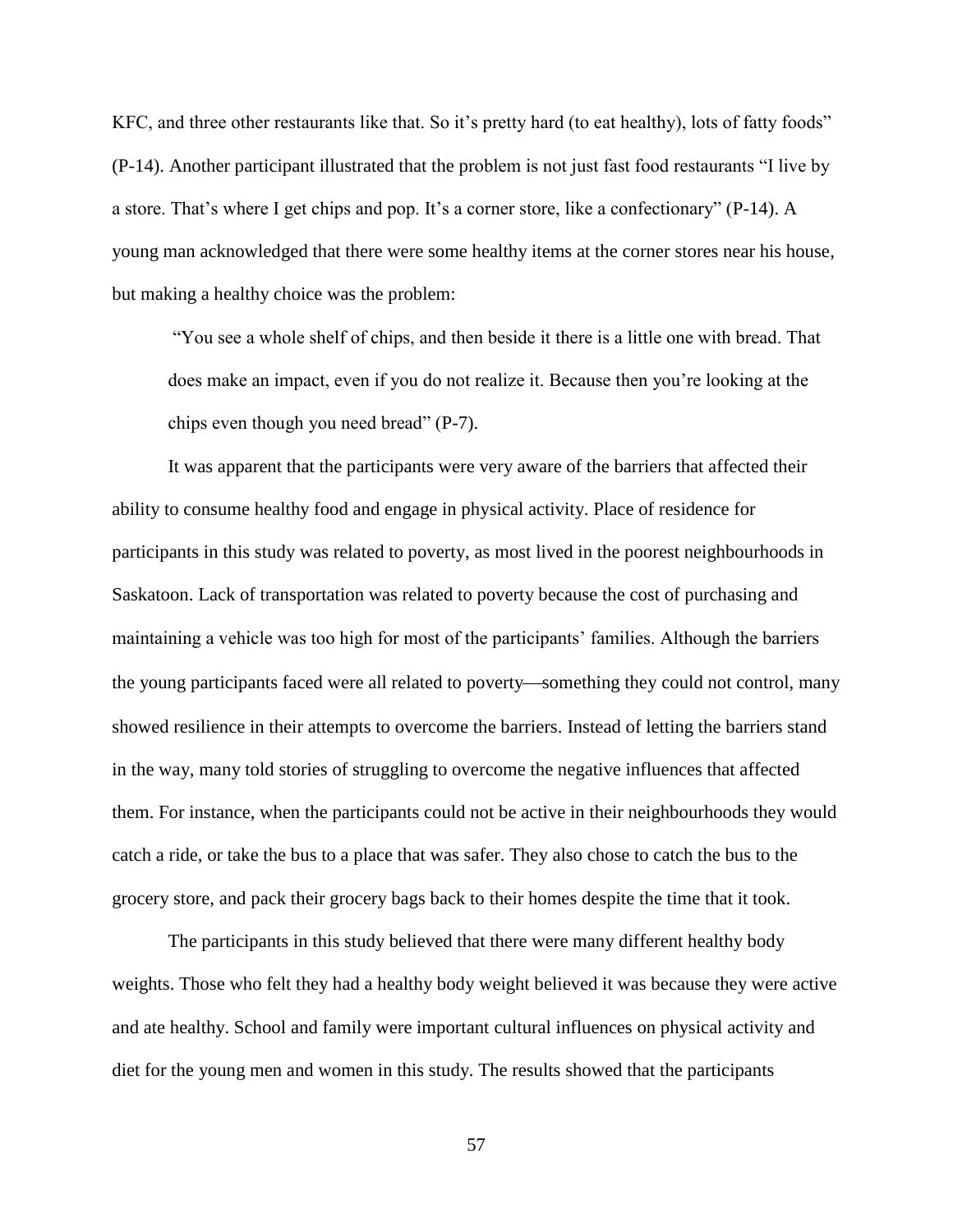engaged in traditional activities, and felt they were important to their health. Traditional food was enjoyed by many participants, and considered "healthy"; these young men and women desired to eat more traditional food. Evidently, culture was an important influence on the health of these urban Aboriginal youth.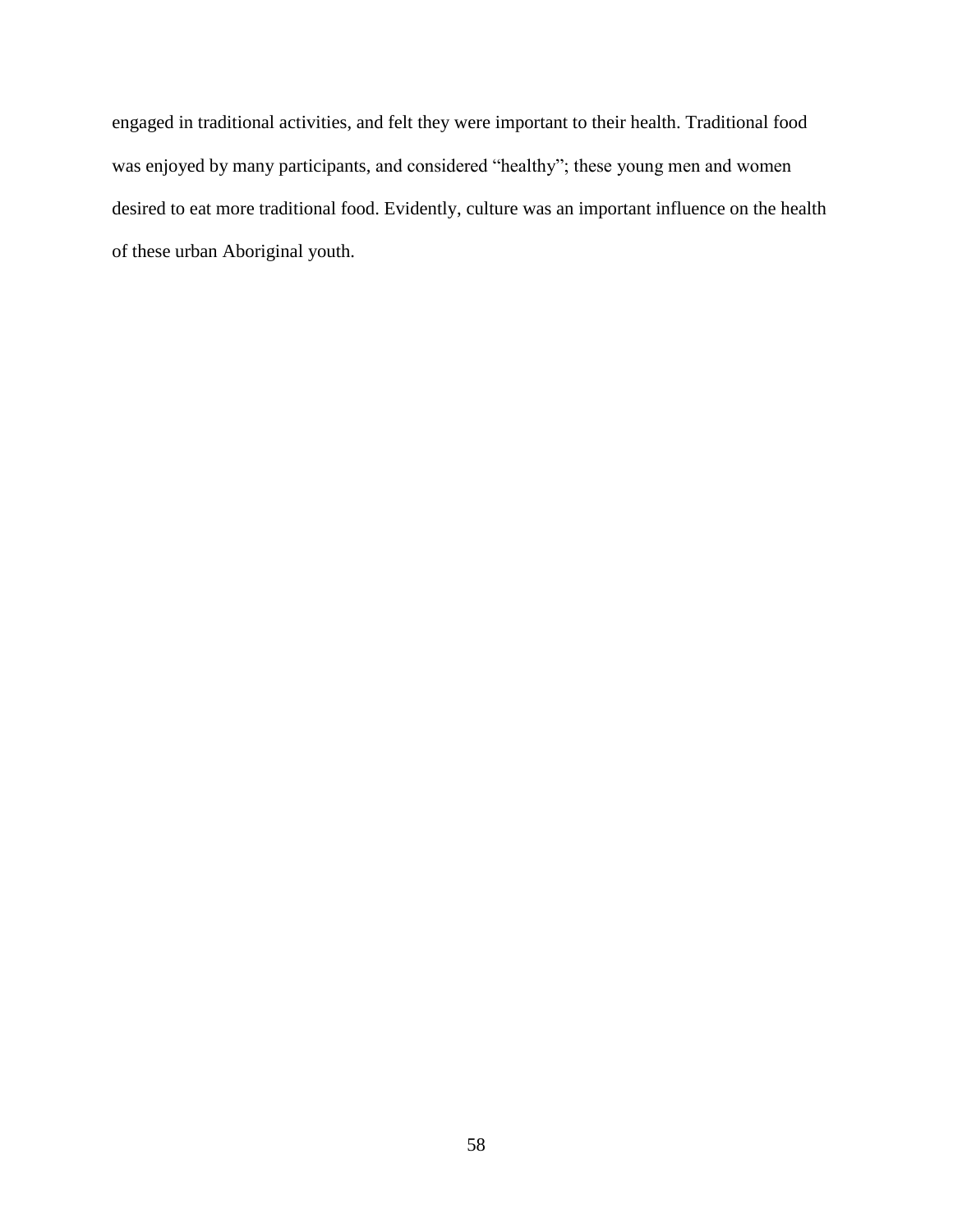# **CHAPTER FOUR**

# **4.1 Discussion**

Using ethnographic methods the present study identified many cultural influences on body weight, physical activity, and diet for urban Aboriginal youth. Prior to discussing the main findings, I will provide a synopsis of my personal experience conducting focused ethnography. Within the main findings section the cultural influences will be discussed and compared to relevant literature regarding Aboriginal youth. Lastly, the findings will be discussed and compared to Aboriginal worldviews, and the concept of enculturation along with its role in theory will be discussed.

## **4.1.1 On the use of Focused Ethnography**

Prior to starting this study, I found that the literature on Aboriginal health provided inadequate insight into the complex lives of urban Aboriginal youth. Further to this, I could not find any literature that presented the voices of urban Aboriginal youth, especially in a cultural context. At the same time I was exploring literature on obesity and overweight and found that very few studies involved urban Aboriginal participants. Although my research interest grew to be about far more than overweight and obesity I still wanted to conduct research that had relevant value; as Aboriginal youth are more overweight and obese than their non-Aboriginal counterparts (Assembly of First Nations, 2007). I then found a method (focused ethnography) that fit both of my research desires, problem based research that was about culture and research that was exploratory in its nature.

Ethnographic literature states that the researcher is a key tool in ethnographic studies (Lecompte & Schensul, 1999). Within ethnographic studies there are often expectations of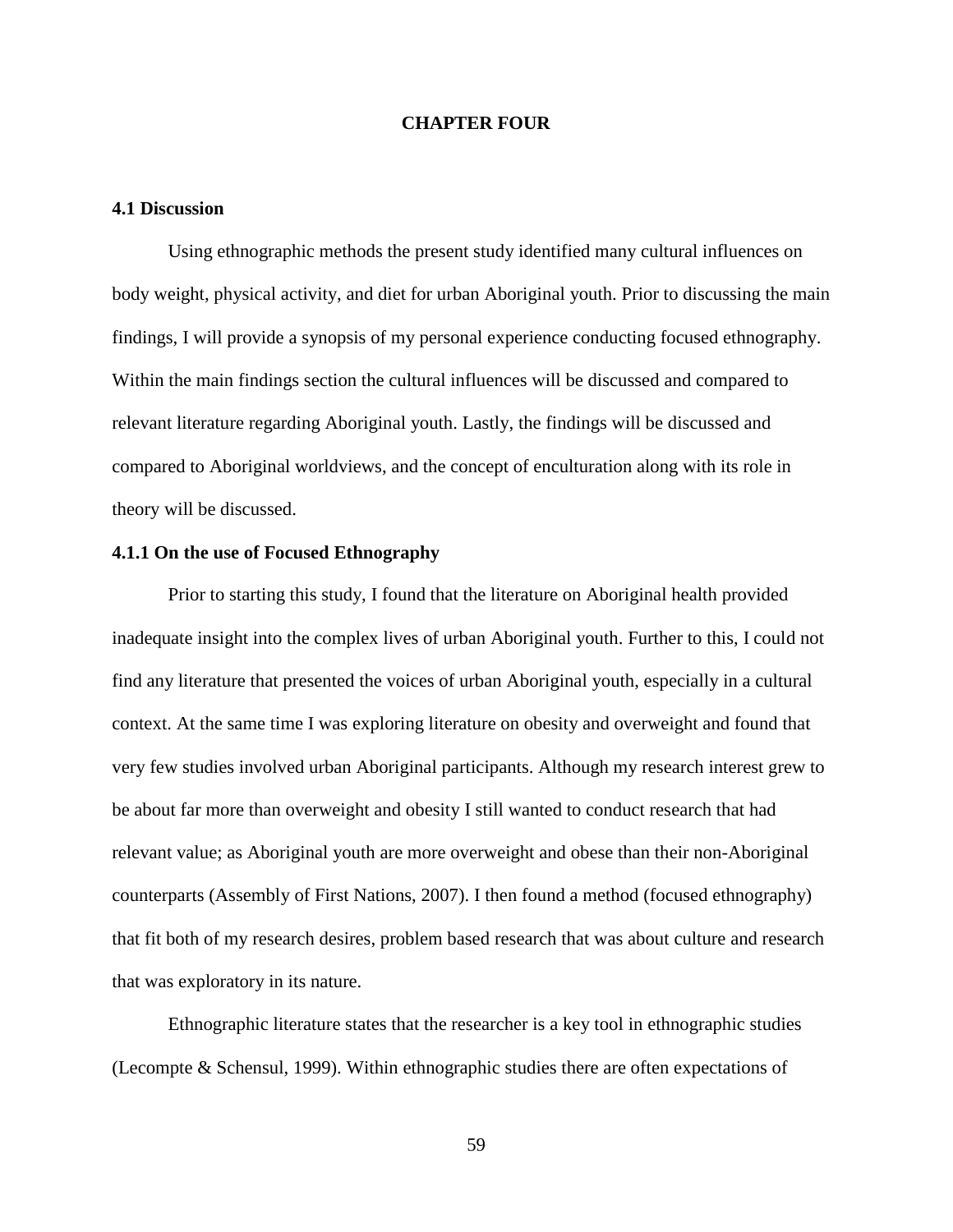reciprocity, help, assistance and participation in the social life of the community. I feel that I am naturally a social and helpful person and these qualities have been my strengths as a 'research tool' in this study. I have always found it easy to build relationships and tend to find some common grounds with most people I interact with. Further to this, I enjoy helping people particularly in a learning environment. These personal traits have made it easy for me to engage in reciprocity and participation in multiple ways throughout this study; this greatly benefited the end product. Although there are several advantages to conducting focused ethnography, there are still some difficulties that I encountered.

Concern about the brevity of the ethnographers contact with participants is a critique of focused ethnography (Mueke, 1994). If the researcher does not spend enough time with participants they will not be able develop trust or accurately give thick description (Mueke, 1994). Prior to starting my study, I had spent months in Oskayak with students and educators building trust and observing. I feel this time spend in the school, prior to the initiation of the study, addressed the common concern of lack of time on site.

The greatest risk of focused ethnographies is that the boundaries of their focus unknowingly exclude what is relevant. Problems emerge when the initial scope of the study is too narrow (Mueke, 1994). When I designed the study I wanted it to be very exploratory as to not encounter the above problem. As I collected data and started to analyze, I began to wonder if I was in over my head. I had hundreds of pages of transcripts, and countless categories that I needed to sift through. At times this large amount of data on multiple topics was overwhelming; however, in the end I realized that having a large quantity of data was essential in the writing of ethnography.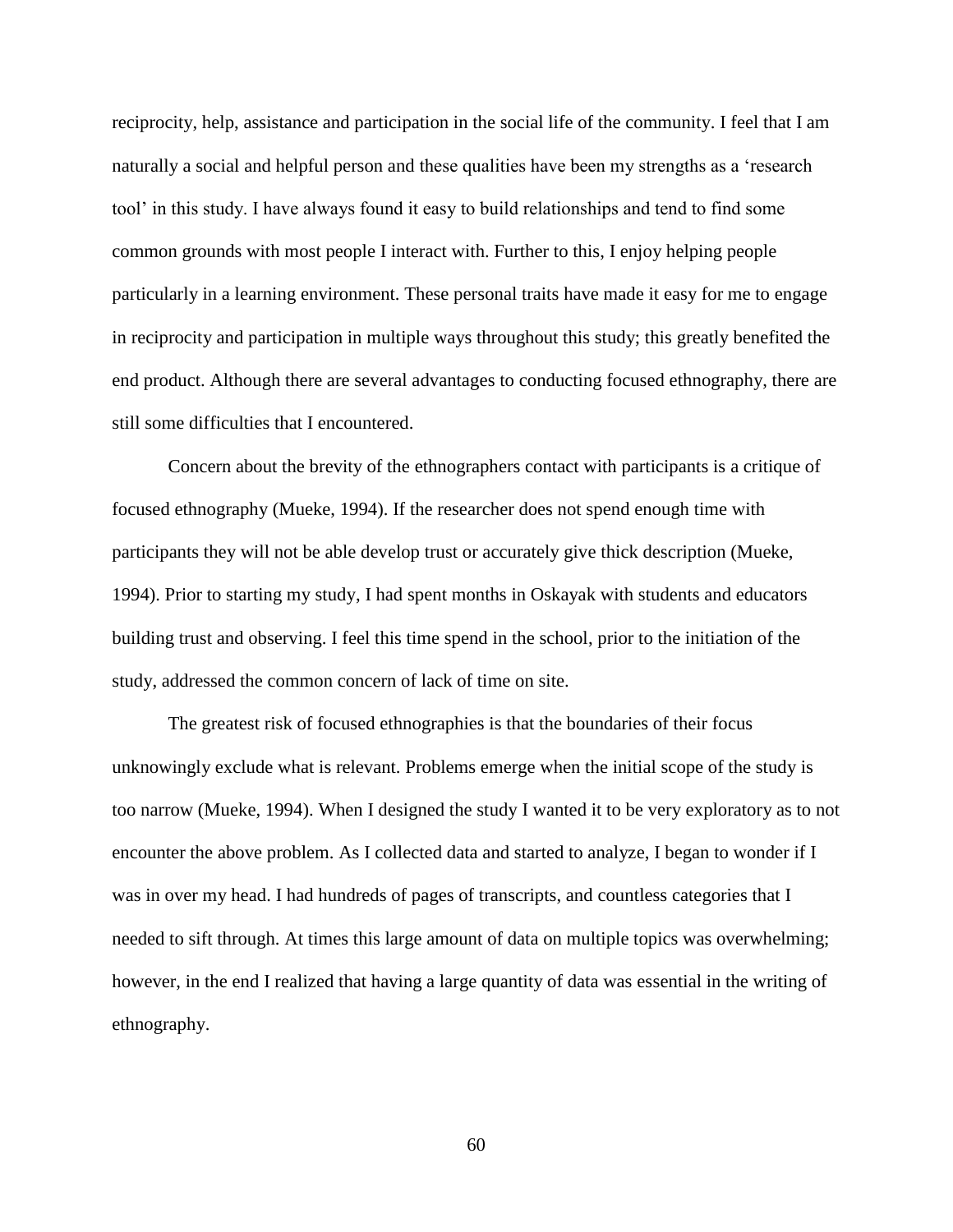## **4.1.2 Main Findings**

Throughout this study data from male and female participants was very similar. Without quote identifiers interview data from males and females might have been indistinguishable. I was surprised to see in my observational data that the both young men and women had very similar physical activity and dietary behaviors. In the gym, I saw equal numbers of young men and women playing sports at lunch and afterschool. In the lunchroom, both sexes chose similar foods, and similar quantities of those foods. This equality may be due to the influence of culture and family.

As stated in the findings, many of the participants grew up in families and communities that encouraged inclusive group physical activity. The female participants often told of growing up playing with their brothers and other male relatives. Thus, they may have developed the same preferences in physical activity as the males they grew up with. In regards to eating habits, the preference for traditional food by both genders may be because of the role traditional food plays in Aboriginal communities. Options for other types of food may not have normally existed in the past; therefore, both men and women learned to eat and enjoy the same foods. Additionally, for many participants food insecurity when living in the city was a reality, consequently food choice may not have been available much of the time for these young people. Acceptance of a wide range of body weights was influenced by culture, as many of the participants said this is what Aboriginal peoples believe. In this case, perhaps Aboriginal culture was a much stronger influence than current media influences, or other influences that affect youth's body size preference.

Participants in this study stated that there was diversity in healthy body weights and sizes; healthy body weights were different for every person. There was a general level of body size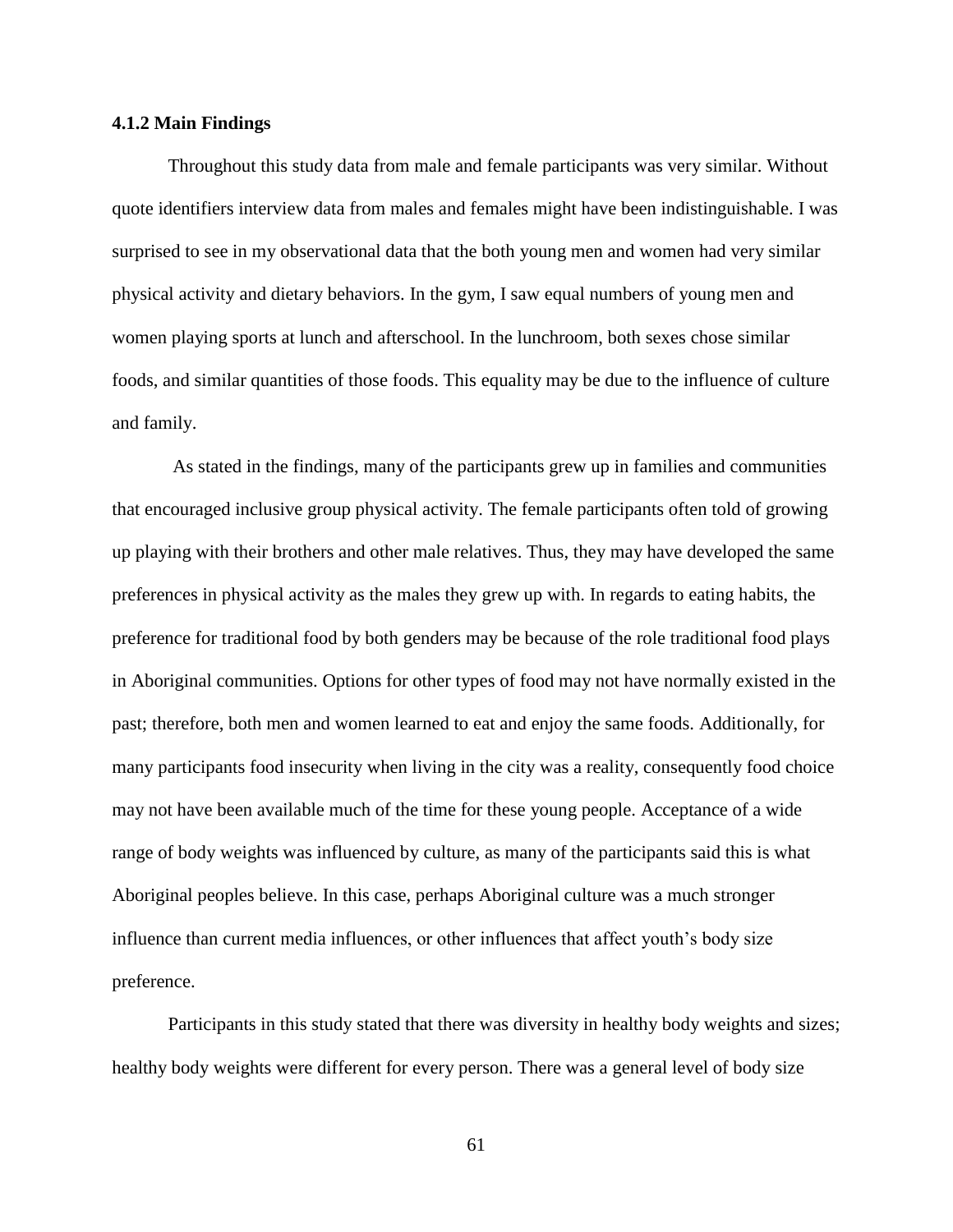satisfaction among the young men and women who participated in this work. This study's finding on body weight satisfaction was consistent with the findings of Fleming et al. (2006), who looked at the body-related emotional experiences of urban Aboriginal female youth from Saskatoon and found that participants experienced acceptance and satisfaction with their bodies. Both the present study and Fleming et al. (2006) had urban Aboriginal participants from Saskatoon, used qualitative methods, and had findings that are inconsistent with most of the previous research. One difference between Fleming's study and my study is that my study involved male and female participants. All males in the study reported being satisfied with their body weight and believed there was great diversity in healthy body weights.

Although my findings were consistent with the findings of Fleming et al. (2006), they contradicted most of the previous studies on Aboriginal peoples body image. Most previous research describes a general level of body dissatisfaction with Aboriginal youth ( e.g., Gittelsohn et al., 1996, Hanley et al., 2000; Marchessault, 2004; Rinderknecht & Smith, 2002). In Fleming et al. (2006) the author described how the young women's emotions were situation specific; how they felt about their bodies was different in different situations and when different people where viewing them. The findings of my study could also be related to the context in which the participants were interviewed. Due to my volunteer work at the school I had developed strong relationships with most participants, and this helped to facilitate a relaxed and comfortable environment during interviews. Thus, participants may have felt better about their bodies when discussing them with me, an individual with whom they felt at ease with.

The literature on minority populations indicates that Black and Hispanic populations have higher levels of body size satisfaction despite higher body weights (Cachelin, Rebeck, Chung & Pelayo, 2002). There is limited research on minority male body image, but the majority of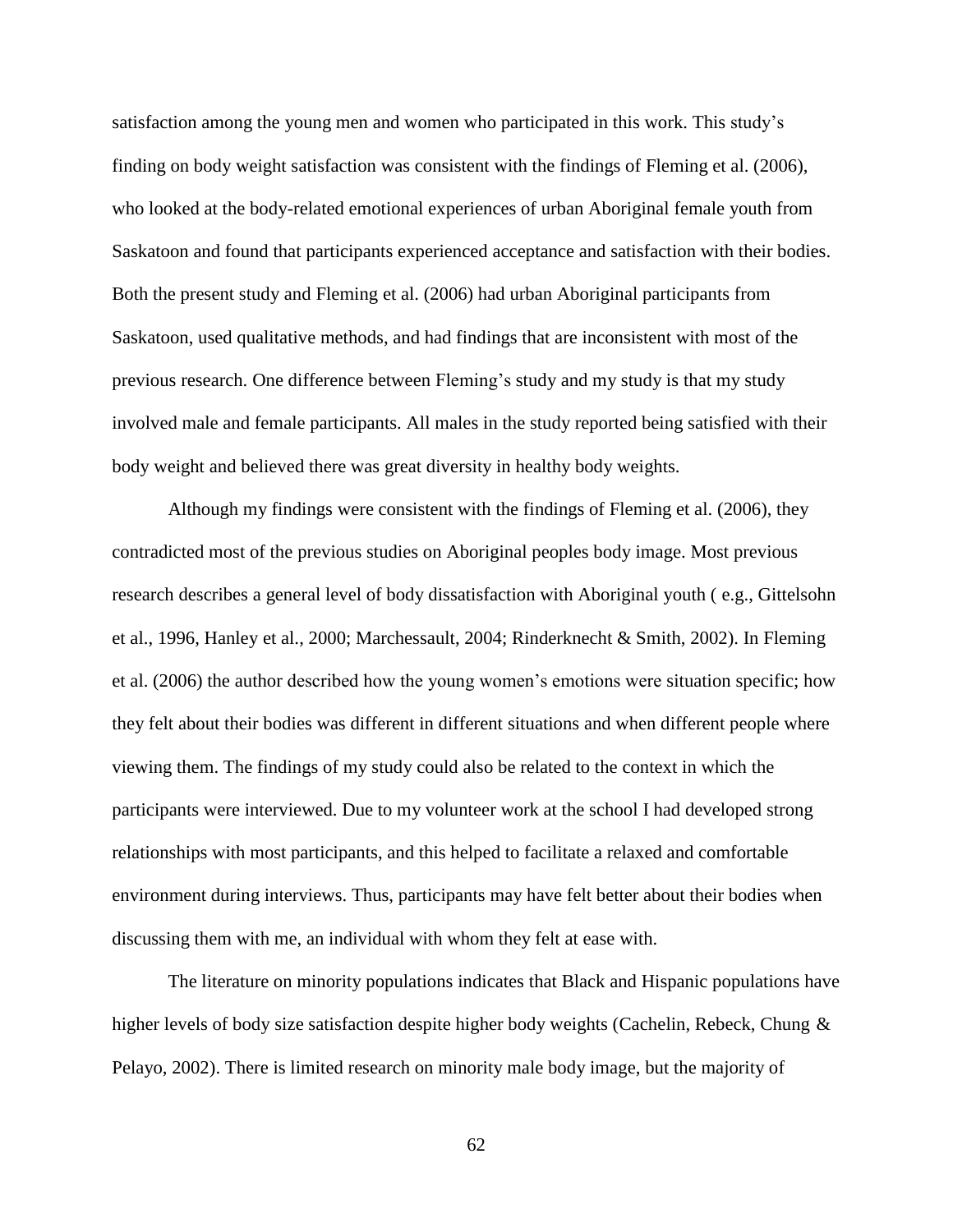studies that exist show that there is not a difference between ethnic minority males and whites on body satisfaction (Cachelin et al., 2002). Many female ethnic minority participants believe they had smaller body sizes than they actually do (Cachelin et al., 2002); this may be another rationale for the body size satisfaction of the participants in my study. However, it may be more likely that the high body satisfaction among my studies participants was due to their health enhancing behaviors.

The participants in this study who thought they had healthy body weights often stated that they tried to be physically active and eat healthy. This finding is supported by data from the Urban Aboriginal Peoples Study (2010), which found that 85% of participants surveyed believed that physical activity was an important determinant of health and 76% of participants believed that diet was an important determinant of health. This finding is noteworthy because it may indicate that eating healthy and being physically active positively enhances self-image for urban Aboriginal youth. In the teen years self-image and self-esteem are important determinants of mental health, particularly for Aboriginal youth (Rinderknecht & Smith, 2002).

The young men and women in this study participated in many physical activities, but enjoyed group physical activity the most. This emphasis on the social connections that groups can offer was consistent with the results from a larger national study, which found that Aboriginal youth enjoy team sports (Assembly of First Nations, 2007) and is further supported by Thompson et al., (2000), whose findings showed that sport and everyday activities that are socially oriented positively affected the balance of important social connections in urban Aboriginal peoples in Australia. Nelson (2009) also found similar results as many of the Australian urban Aboriginal participants in her study felt that physical activity connected them with their family, friends, and community. Aboriginal worldview places great importance on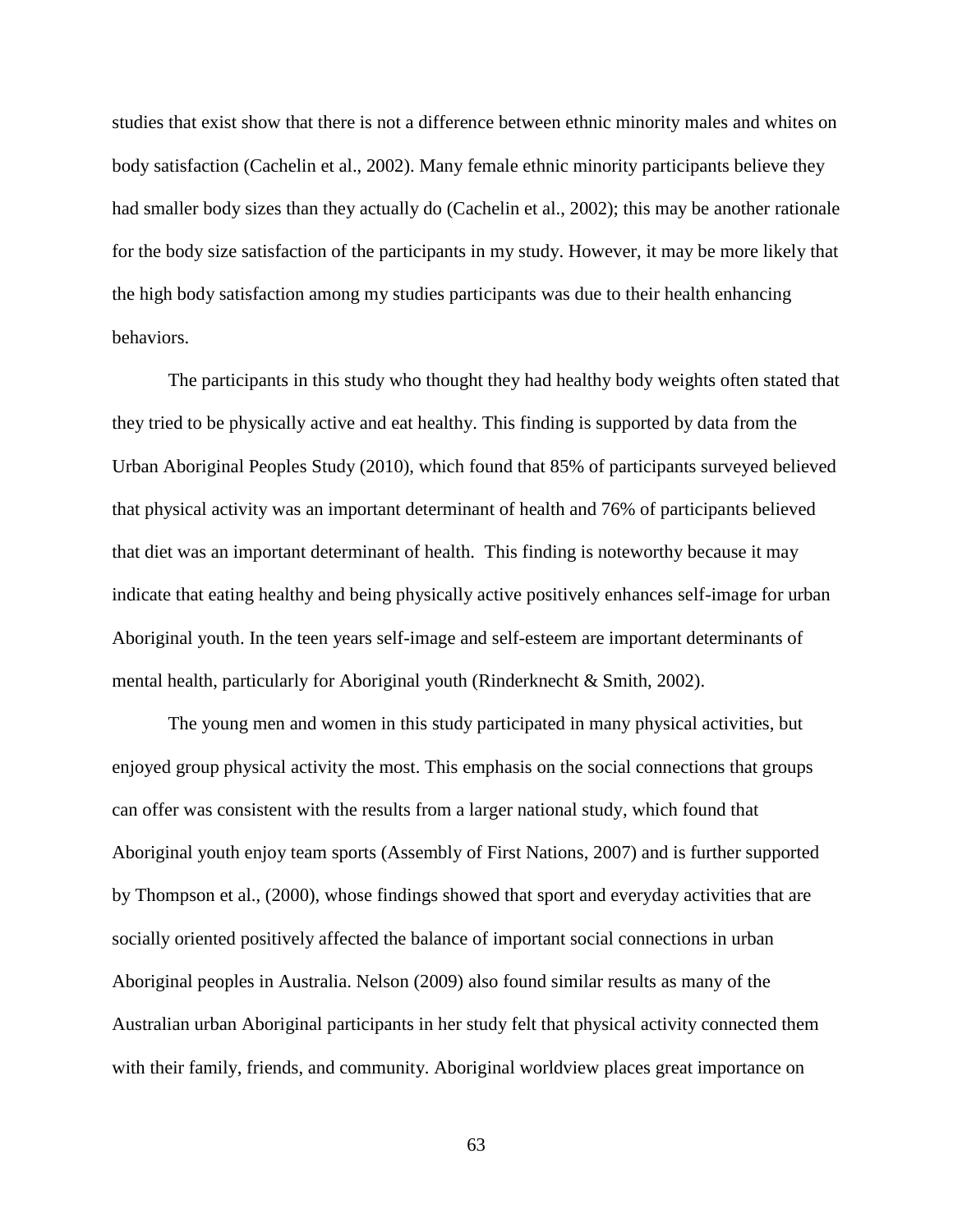family and community (Government of Alberta, 2010). In the 2010 Urban Aboriginal Peoples Survey, the vibrancy of Aboriginal communities within Canadian cities was highlighted. If urban Aboriginal youth are being raised to value community and family, physical activity is a perfect vehicle to instill these values. It could be presumed that if these youth are raised to value inclusive group physical activity, then they will grow to be adults that value family and community.

In addition to taking pleasure in group physical activity, most participants enjoyed some level of competitive sport. This finding was consistent with two Australian studies on urban Aboriginal peoples and physical activity preference. Hunt et al. (2008), found that adult participants enjoyed competitive sports such as rugby, netball, and football. A study conducted in an urban Australian community also found that organised sport was favoured by Aboriginal youth participants "...because you can go in competitions and be in a team" (Nelson, 2009, P. 105). Nelson (2009) found that many young people spoke of winning as both a motivation for and reward from playing sport. Lastly, a study with urban Aboriginal female youth who were involved in organized sport in Saskatoon revealed that one of the key reasons participants played organized sport was for competition (Smyth & Humbert, 2009). The findings from previous studies, and this study indicate that future programming for urban Aboriginal youth should incorporate competitive activities and events. This desire to be involved in competitive sports may indicate a desire for belonging. Although group physical activity can foster a sense of belonging, competitive group sports may offer an opportunity to have a shared goal. To achieve that goal, individuals must play and practice together for prolonged periods of time on a regular basis. This large amount of time spent together, to achieve a common goal, can give young athletes a sense of attachment and association that they may not otherwise have.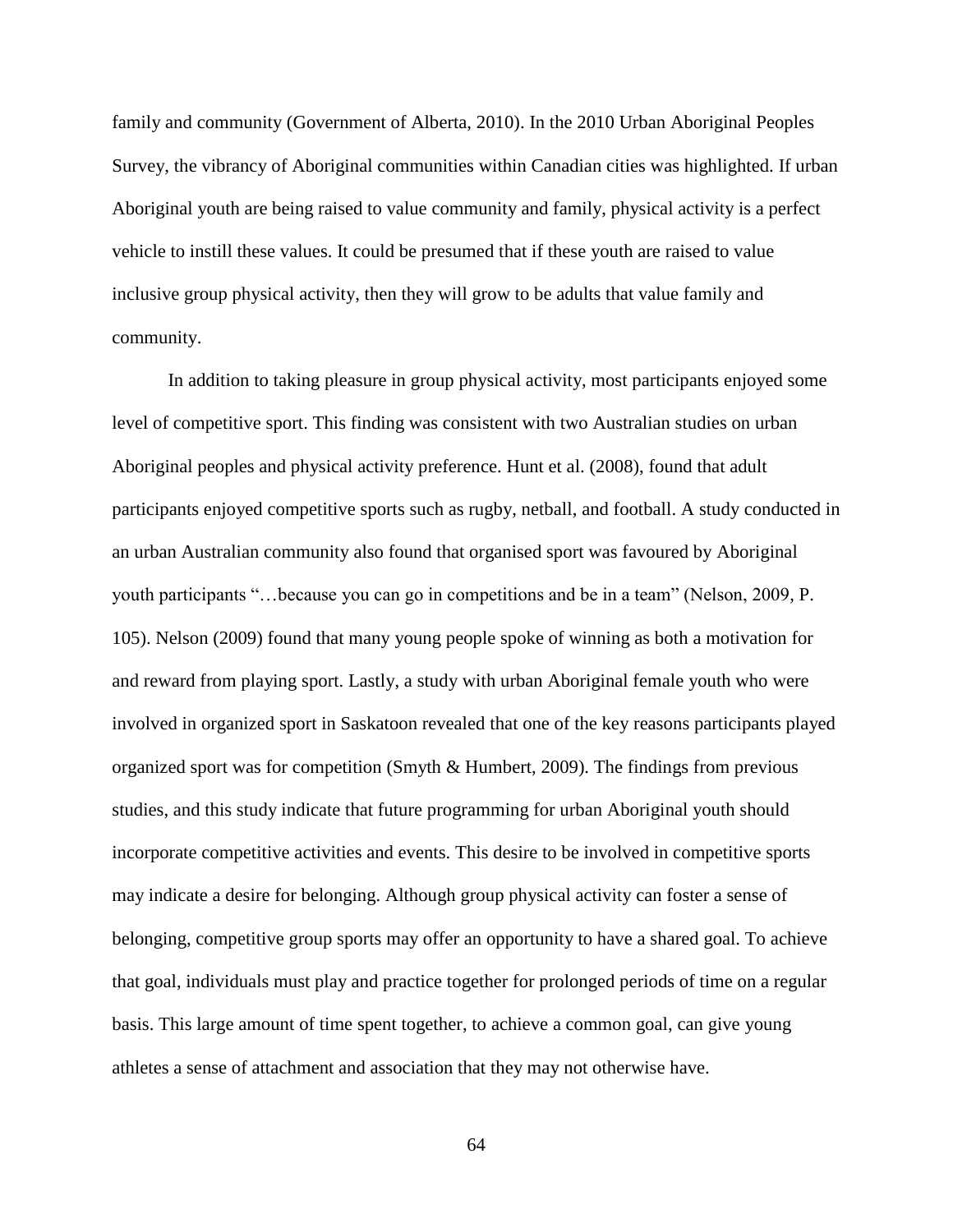In addition to participating in mainstream sports, most youth in this study took part in traditional physical activities such as dancing, hunting, fishing, and drumming. This finding was consistent with the First Nations Regional Longitudinal Health Survey (Assembly of First Nations, 2007) which found that Aboriginal youth participate in traditional physical activities. However, it is important to note that the First Nations Regional Longitudinal Health Survey involved youth living on-reserve or in rural areas (Assembly of First Nations, RHS, 2007). My study may be one of the first Canadian studies to investigate and discover urban Aboriginal youth enjoy traditional physical activities. The only study that previously looked at traditional activities and urban Aboriginal youth was a smaller study done in Australia (Nelson, 2009). Nelson's study found that dancing was done by many young women as a way to connect to culture, which supports findings of my study. Given that the youth in this study were all living in a city, it may have been more challenging for them to engage in their culture, compared to youth living on-reserve. Participation in traditional physical activities may have been a way for these young people to remain enculturated.

Not only did participants enjoy traditional physical activities, they also believed that they were very important for maintaining and increasing health. When participants were involved in traditional activities such as powwows, round dances, and feasts they recognized that they had higher levels of physical activity and often ate healthier food. Many participants felt that these activities also supported their mental and spiritual wellbeing. There is mounting evidence that participation in traditional activities can be a protective factor against adverse health conditions such as depression and substance abuse (McIvor, Napolean, & Dickie, 2009). However, a recent review determined that very few studies have examined other health benefits of traditional activity for urban Aboriginal peoples (McIvor et al., 2009). Furthermore, to my knowledge there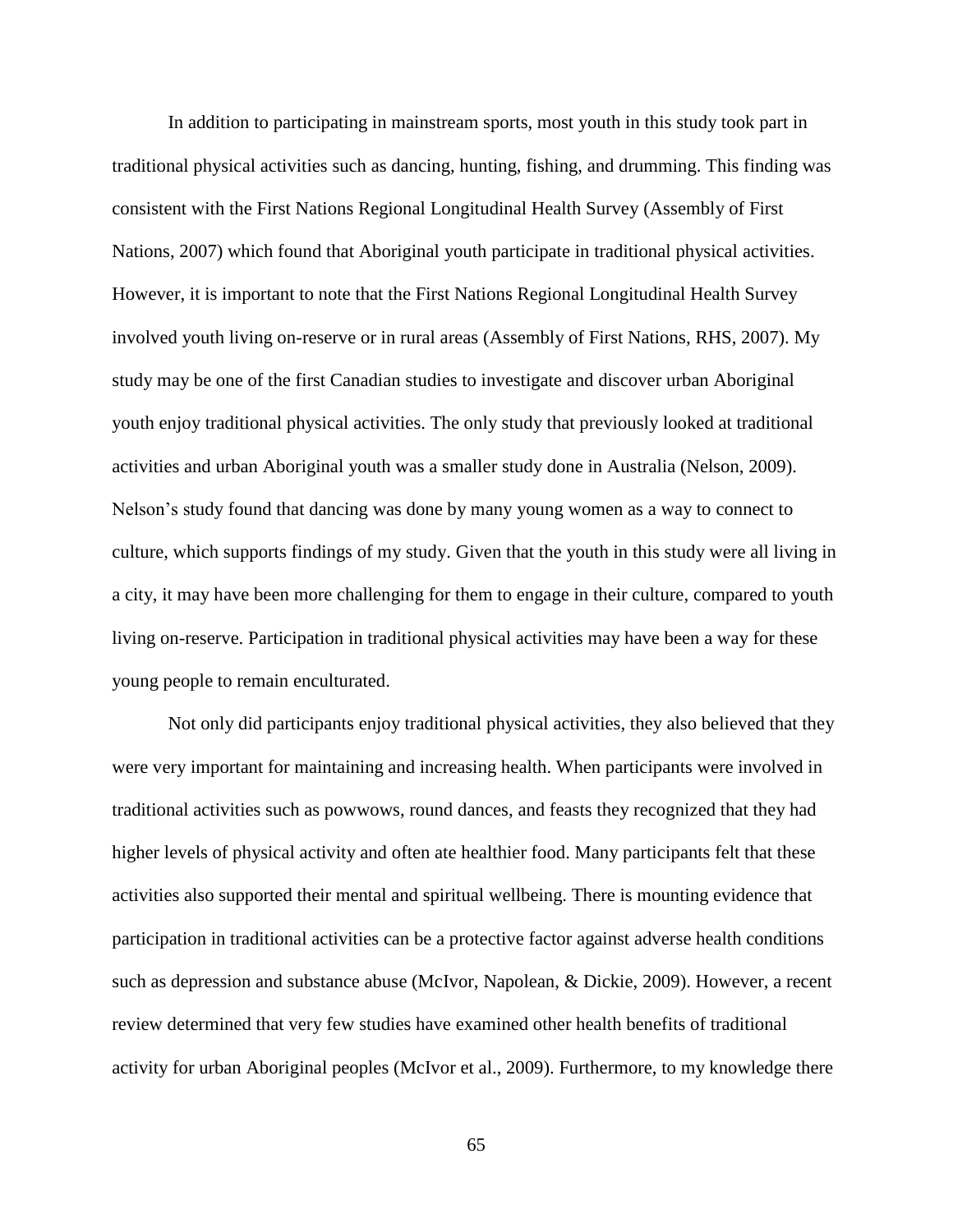are no studies that look at the health benefits of traditional activity among urban Aboriginal youth; thus, this is an area of research that needs to be further investigated.

Most participants discussed the importance of traditional physical activities as part of their culture (e.g. dancing), but they did not classify contemporary sports they played (e.g. basketball) as part of their culture. This finding contradicts a study in Victoria that found that athletics was an important aspect of culture that had a powerful positive impact on the young Aboriginal peoples who took part in certain sports (Riecken et al., 2006). In some communities non-Aboriginal sports have evolved into traditional physical activities because they have their own Aboriginal styles, for example in basketball in Northwestern BC and soccer on Vancouver Island (McIvor et al., 2009). When I worked as a Program Coordinator for Aboriginal Sports and Recreation B.C. I observed how basketball and soccer were perceived as traditional Aboriginal activity. When attending sports events I often saw how Aboriginal spirituality was woven into the events. For example prayers to the Creator were often said by teams before events, unique phrases were developed from Aboriginal words that described different sports terminology, and aspects of Aboriginal art were used for trophies and jerseys. Although investigating contemporary sport as a traditional physical activity was beyond the scope of this study it would be interesting to explore this in greater depth with urban Aboriginal youth. If youth do see some contemporary sports as cultural, this may be a way to engage more youth in cultural activities. Aspects of Cree, Dene, Metis (along with other First Nations groups) culture could be taught to Saskatchewan Aboriginal youth through many contemporary sports, such as at the North American Indigenous Games.

In addition to enjoying traditional forms of physical activity, participants enjoyed traditional foods and believed traditional foods were very healthy. Many participants felt that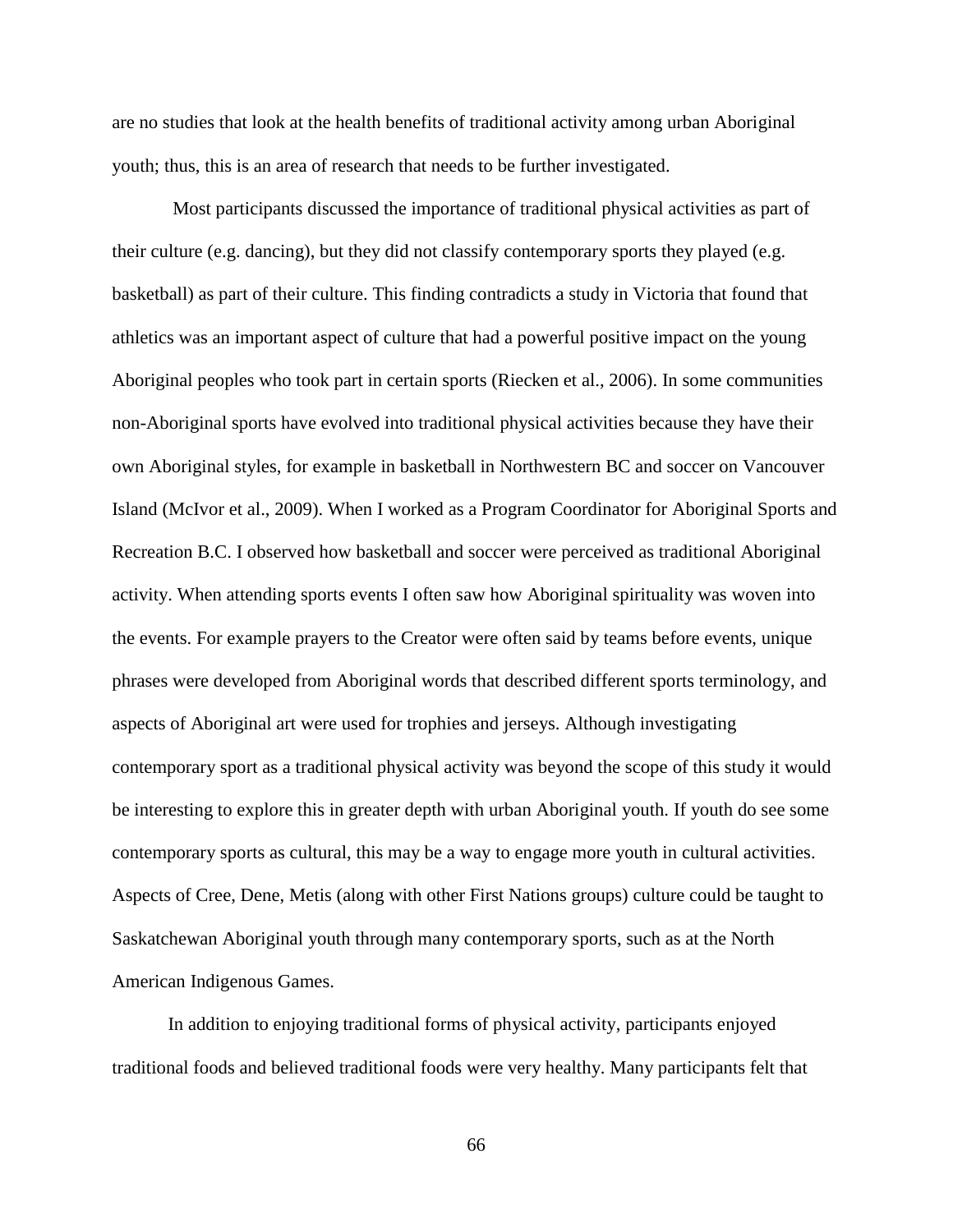they would like to eat more traditional foods. These findings were consistent with the findings of Gittlesohn et al. (1996) who found in an Ojibway-Cree community that there was a perceived healthiness of "Indian Foods". A subsequent study by Gittlesohn et al. (2010) discovered that an Inuit population in Nunavut also perceived country foods (traditional food) as healthy. Participants in my study also enjoyed eating traditional foods because they were associated with family and celebration. This finding supported previous research by Thomson et al., (2000) who found that urban Aboriginal peoples in Australia enjoyed eating foods that were symbolic of family and culture and took a long time to prepare, such as food used in celebrations.

Although my findings were consistent with existing literature, it is important to note there is a lack of literature that looks at traditional foods beliefs and behaviors in urban Aboriginal populations and in Aboriginal youth (McIvor et al., 2009). To my knowledge this was the first study that examined urban Aboriginal youth beliefs and behaviors on traditional foods in Canada. Given that the youth in this study enjoyed traditional food and desired more of it, effort to increase availability of traditional food for urban Aboriginal peoples may be an important future direction. Some participants in this study already engaged in hunting and fishing with their family, and enjoyed these activities. Possible training for more Aboriginal youth on hunting, fishing, and gathering for the attainment of traditional food might be an avenue to explore.

The participants in the present study believed that eating traditional foods was healthy, and evidence does exist to support the theory that eating a traditional diet can be healthier than eating non-traditional foods. Most traditional foods are unprocessed and high in nutrition (Milburn, 2004). Wild game meats are higher in iron than pork, moose and deer meats are also lower in fat and higher in protein than beef, and game contains no antibiotics or hormones (McIvor et al., 2009). Fish contains a large quantity of high quality omega-3 fatty acids (McIvor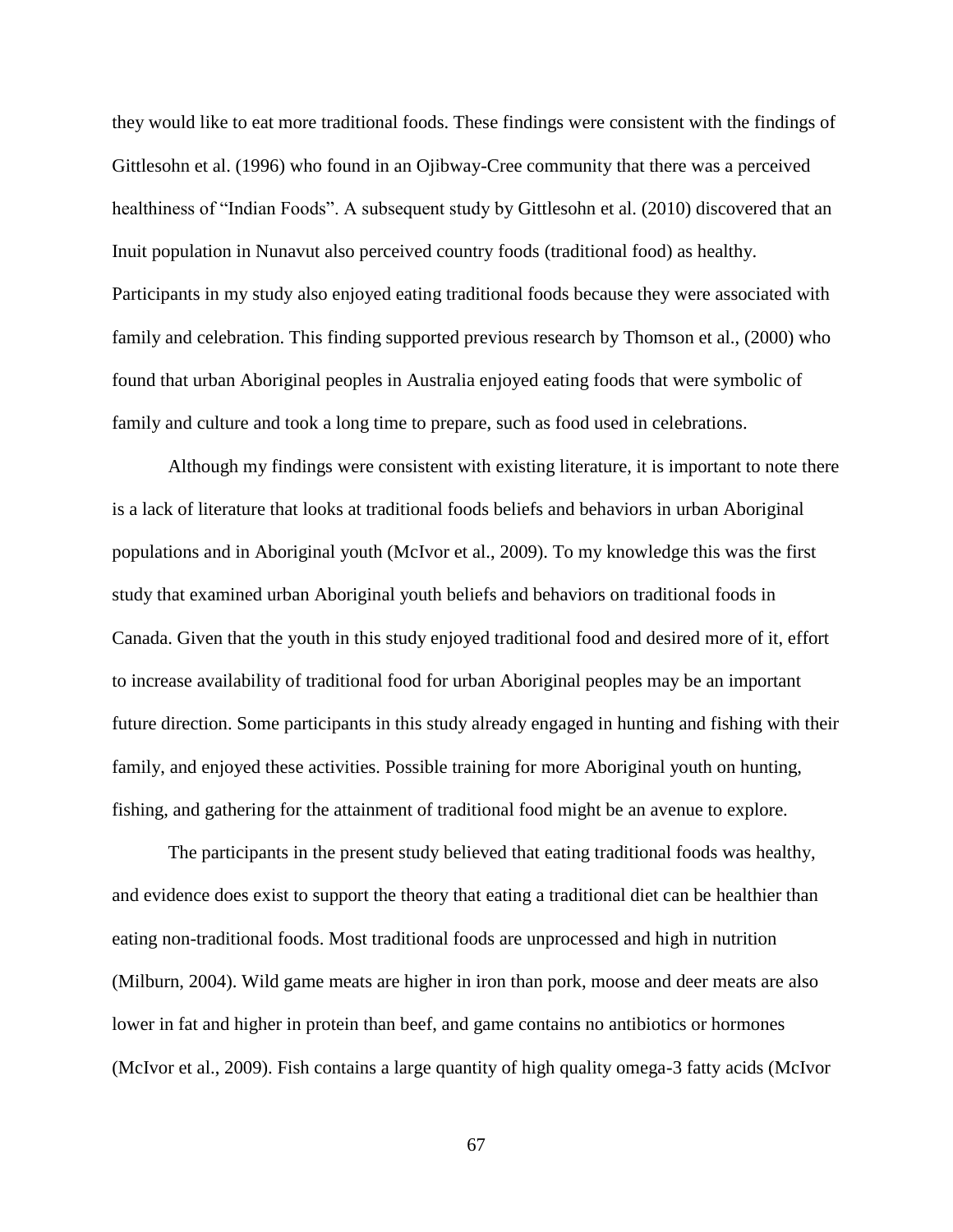et al., 2009). Another advantage of traditional food is affordability. Many urban Aboriginal peoples, including this study's participants, live at or below the poverty line and are forced to shop for low end commercial foods (Willows, 2005). Even when the increased cost of fuel, ammunition, and supplies are factored in the cost is still cheaper to harvest traditional foods (McIvor et al., 2009). Thus, making traditional food available for urban Aboriginal peoples may possibly be a way to address to food insecurity due to poverty and increase the nutritional quality of food consumed.

Another way that Aboriginal peoples have addressed the effect poverty had on food attainment is through food sharing (Willows, 2005). In this study the participants and their families engaged in food sharing to address food insecurity and to get traditional foods. This is consistent with previous literature that found that Aboriginal peoples engage in the sharing of traditional food and non-traditional food to address food insecurity (Gittlesohn et al., 2010; Willows, 2005). Participants and their families in this study had food sharing networks to specifically obtain traditional food such as meat from residents on their home reserves. Most literature on successful food sharing has been with Aboriginal peoples who live on-reserve or in remote locations (Willows, 2005). There may be less effort required to share traditional foods in reserve or remote locations because individuals do not need to organize the transportation of the food over long distances. For example wild game would already be in the remote community and when it was harvested it would be brought to a local community freezer (Willows, 2005). Participants in my study who engaged in sharing traditional food explained a more complex process of getting food from their reserves to the city; the process involved packing the food and then finding a way to send it to the city. Thus, more effort and planning was required to share traditional foods between the city and a reserve community. This highlights the strong desire that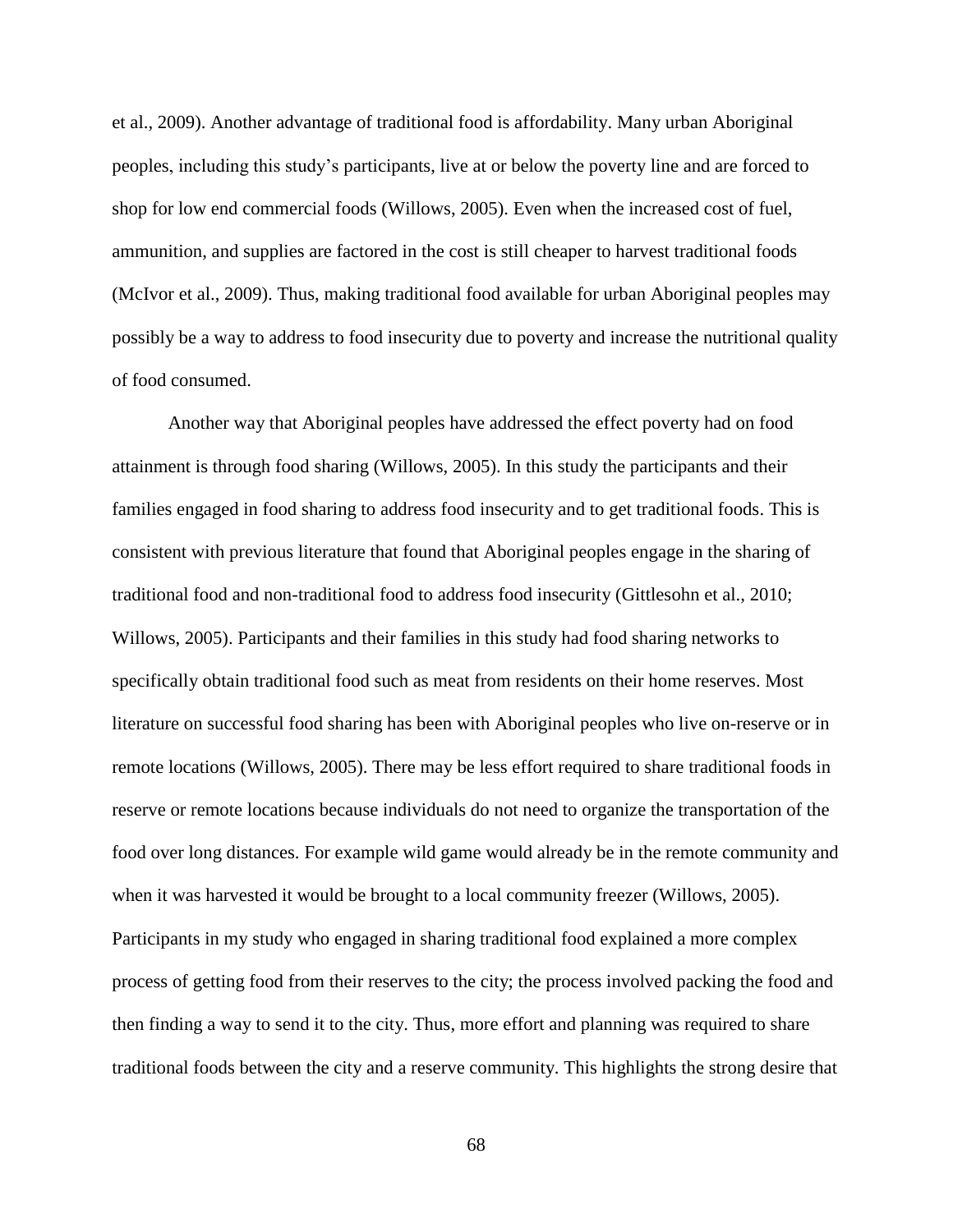some urban Aboriginal peoples have for traditional foods and the ingenuity necessary to get these foods. The findings from this study could also suggest that food sharing is a characteristic that some urban Aboriginal peoples have retained from when they lived on-reserve, as many of the participants and their families had lived on a reserve at some point in their lives.

The urban Aboriginal high school that all the participants attended played a significant role in the participants' healthy eating habits and physical activity. Oskayak offered the students two nutritious meals a day, many different opportunities for physical activity, and helped them maintain their cultural identity by teaching them about their culture and providing traditional activities. Furthermore, the participants felt the school offered large amounts of encouragement to be physically active. Teachers and administrators were always encouraging the students to go the gym or weight room in their free time and join a sports team or club. The participants believed this encouragement helped them stay motivated to do physical activity, and it created an atmosphere that was conducive to health enhancing behaviors.

The above findings are consistent with the current literature on the role that schools play in the health of students. The school environment plays a critical role in nutrition and physical activity patterns of youth, due to the amount of time the students spend at school and their exposure to food and physical activity opportunities while on site. Schools have been identified as a setting for promoting healthy eating and physical activity behaviors among young people (Active Healthy Kids Canada, 2010). The findings from this study illustrate that the school can also be a place that promotes culturally specific values towards healthy eating and physical activity.

The family played a large role in the promotion of physical activity, healthy eating, and cultural knowledge for the participants in this study. Most young men and women indicated that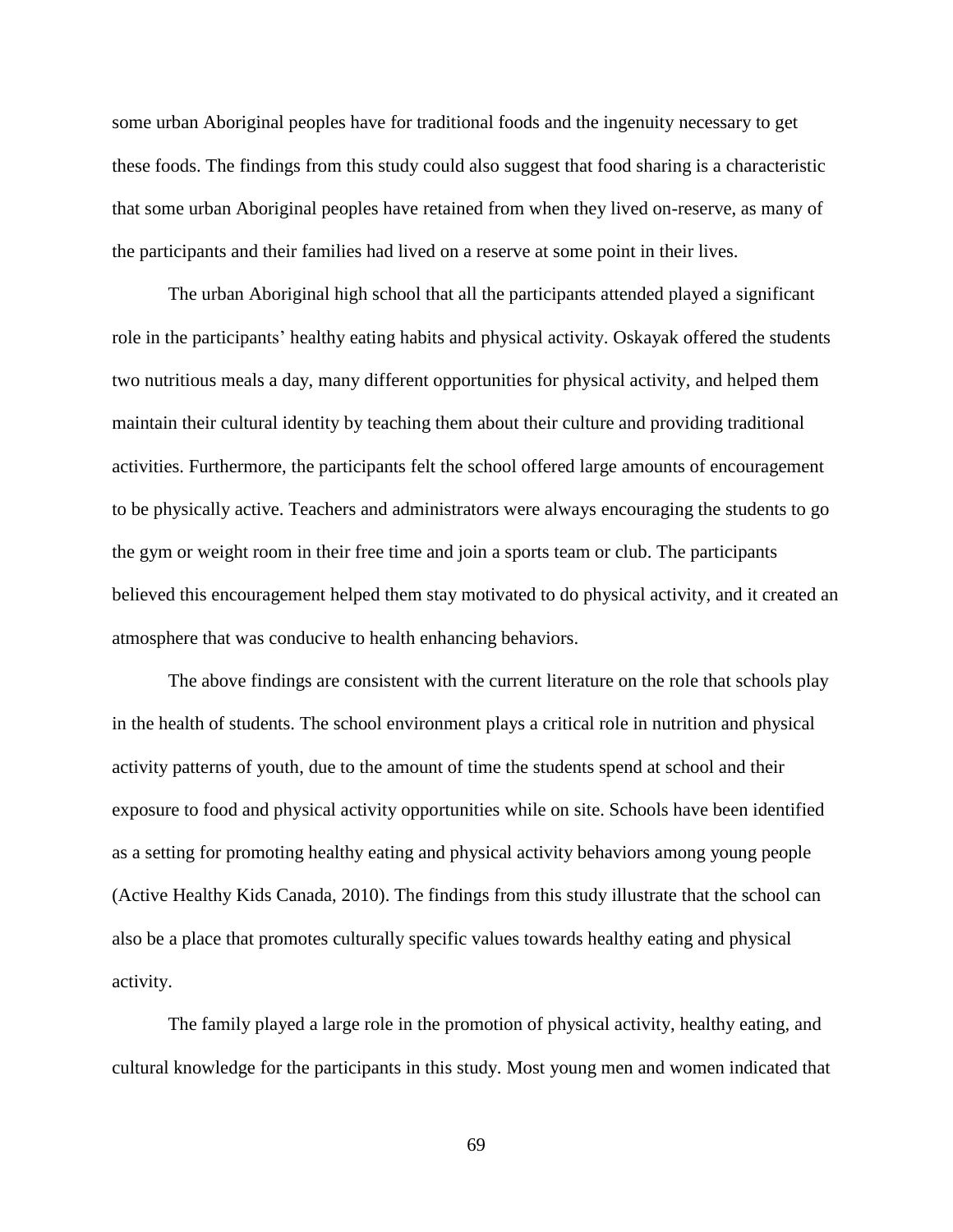when their families were active, they were active. There was also an emphasis on sports and competition within the families. These findings are consistent with the results from Nelson (2009), who found with urban Aboriginal Australian youth family appeared to heavily influence participation in both organised sport and physical activity. Another study with urban Aboriginal participants in Australia looked at strategies to increase physical activity (Hunt et al., 2008); findings showed that participants felt there was a need to provide opportunities for families to be active together reflecting the importance of family in Aboriginal culture. Findings from this study and previous studies with Aboriginal youth may indicate that future physical activity programming for Aboriginal peoples should attempt to incorporate the entire family. Health promotion material should also continue to encourage physical activity within the home. Furthermore, it may be advantageous for this material to feature Aboriginal peoples and families, as most of the current material promoting at home physical activity features non-Aboriginal peoples. Participants often explained that family physical activity happened in the back yard, on the street, or in a park nearby. Many families were very busy with more than one generation working, and some family members working more than one job. Thus, encouraging physical activity that does not require transportation and time to and from programming might be well suited to this population.

Participants also acknowledged that their family was the main influence for dietary habits, including the consumption of traditional food. Participant's whose families cooked traditional food said they enjoyed traditional food, ate traditional food more often, and helped assist in its preparation. This finding is comparable to the results of Thompson et al. (2000) who, in an ethnographic study looking at the beliefs and behaviors of urban Aboriginal peoples in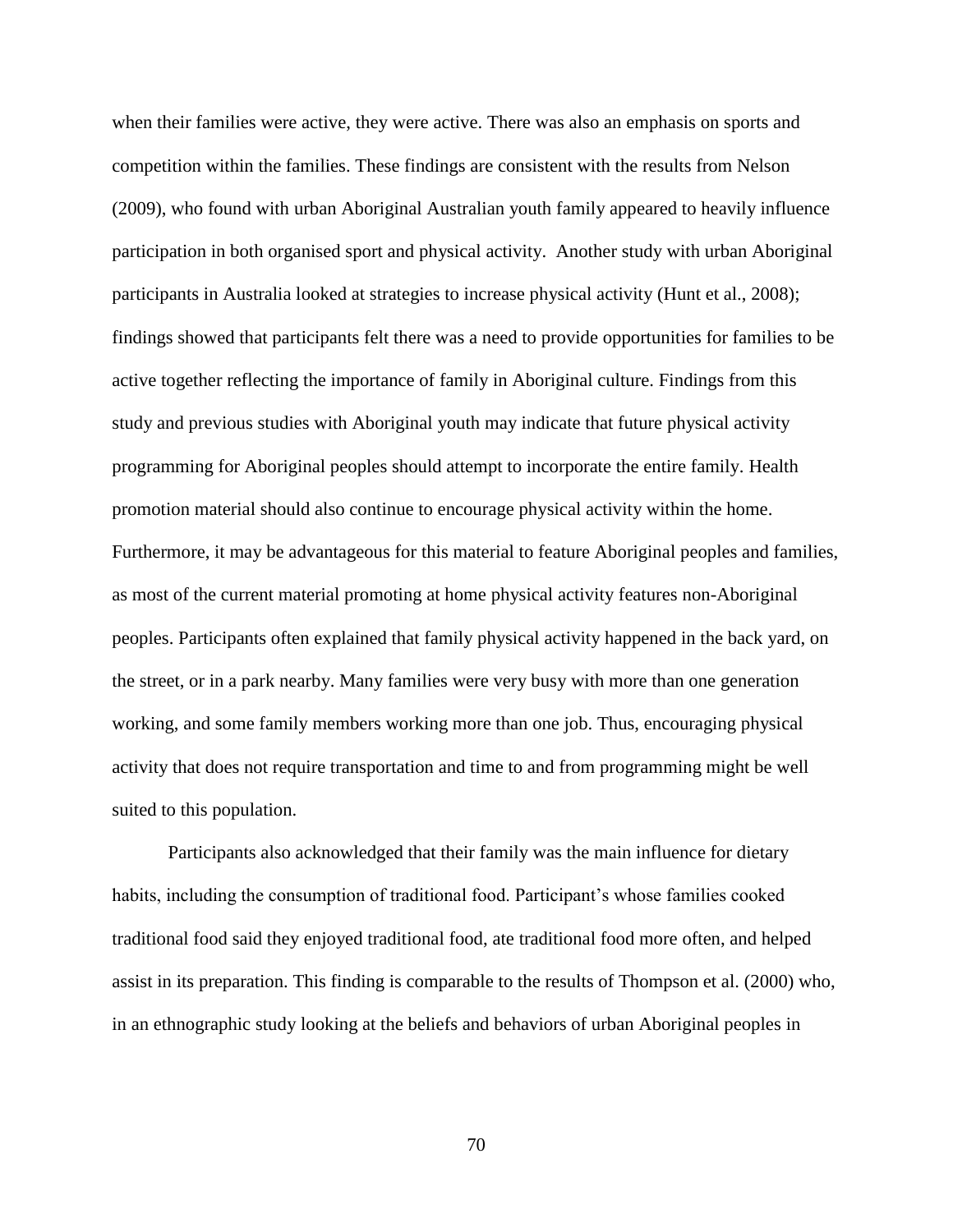Australia, found that family was central to every aspect of food, including choice, preparation, and what it represents.

Although there were many optimistic findings in this study, it is clear that poverty was a barrier to healthy eating and physical activity for the participants and their families. This finding is consistent with much of the literature on barriers to health for Aboriginal peoples in Canada (Waldram et al., 2006). One quarter of Aboriginal peoples in Canada experience food insecurity due to lack of money (Che & Chan, 2003). Because participants sometimes experienced food insecurity they had to eat whatever food they could get. Often these foods were low quality foods such as snack foods and highly processed foods. A recent study on the eating habits of offreserve Aboriginal peoples reported that Aboriginal peoples ate significantly more foods from the "Other" food group on Canada Food Guide than non-Aboriginal peoples. Other foods included soft drinks, pizza, snacks (such as chips), along with many other items (Garriguet, 2008). Income and education level were directly related to the poor eating habits of the participants surveyed (Garriguet, 2008). This indicates that increasing opportunities for urban Aboriginal youth to attain higher levels of education is an important step to addressing poverty. Higher levels of education usually translate to higher incomes. With higher incomes more choice exists on what types of food is purchased.

Another common barrier to healthy eating was the location of the participants' place of residence. The homes of the young men and women in this study were located in low-income neighborhoods in Saskatoon that were nearby multiple fast food restaurants. The young men and women also lived a considerable distance away from grocery stores. This relationship between low-income homes and distance to fast food outlets and grocery stores is consistent with findings from a recent study done in Edmonton, Alberta. Findings showed that in Edmonton the odds of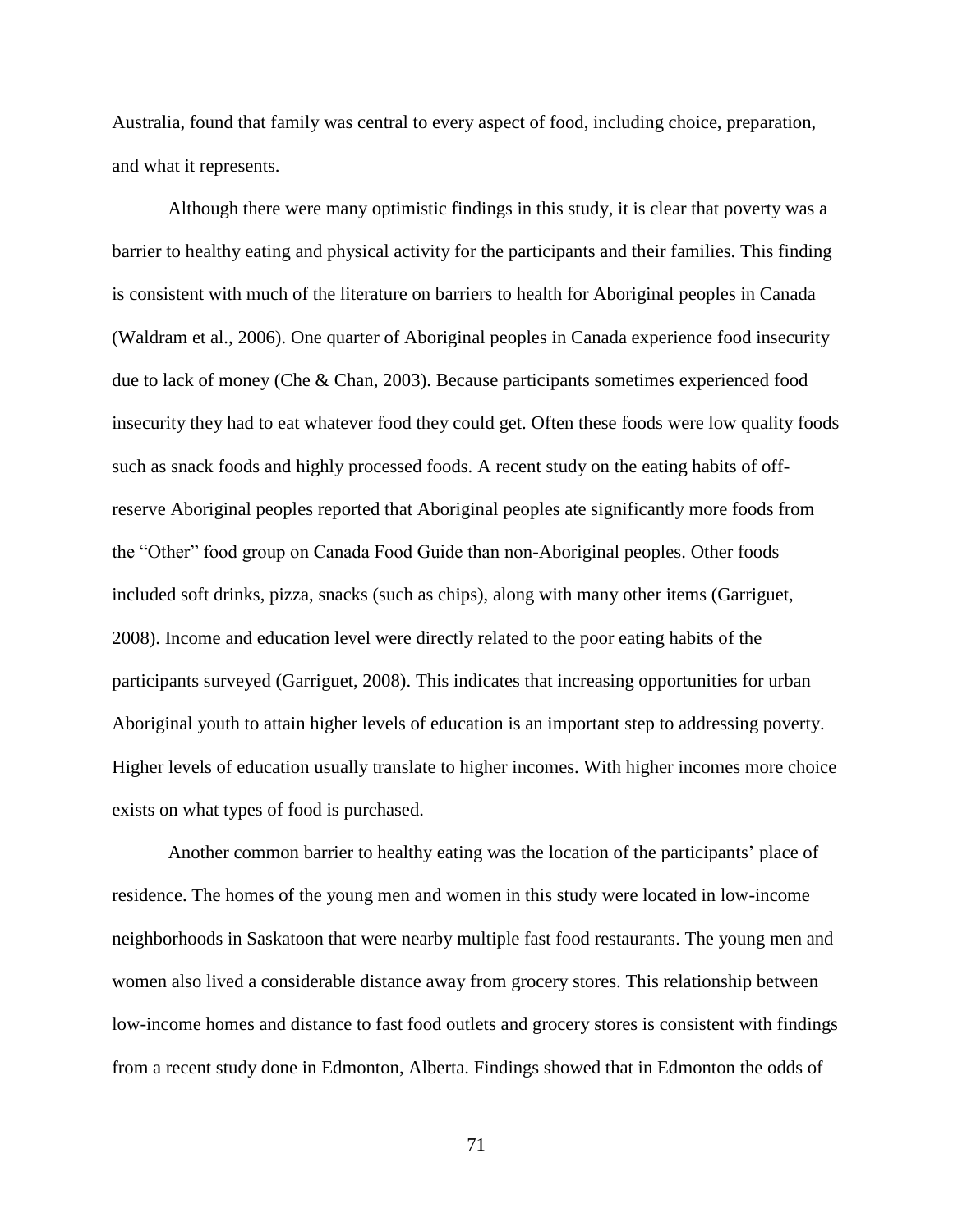exposure to fast food outlets, were greater in areas with more Aboriginal peoples, renters, lone parents, low-income households, and public transportation commuters; and lower in those with higher median income and dwelling value (Smoyer-Tomic et al., 2008). Furthermore, in the study conducted in Edmonton low wealth, renter-occupied and lone parent neighborhoods often had very few grocery stores. It has been suggested that enacting zoning laws to regulate the ability of fast food restaurants to cluster in certain areas might encourage a greater range of healthy food retailers to enter particular neighbourhoods (Smoyer-Tomic et al., 2008); such an initiative might prevent the further clustering of fast food restaurants in Saskatoon's low-income areas.

Lack of transportation was a repeated barrier to healthy eating for participants and their families because they did not have enough money to purchase or maintain a vehicle. This finding was similar to other findings on low-income urban families. Many urban low income families cannot afford a vehicle and use public transport as their primary method of transportation (Kumanyika & Grier, 2006). Although public transportation exists in Saskatoon, it may not be an attractive option for transportation for many because of the length of time it takes to travel on public transportation. Most participants felt that the time it took to get to the grocery store on transit busses was too long. If more express or direct routes to major supermarkets were developed this problem may be partially addressed.

Many participants felt that where they lived was a barrier to physical activity, as many felt that their neighbourhoods were unsafe. A review on neighbourhood safety and physical activity found that low levels of active transport and physical activity among children in their neighbourhood was associated with a lack of perceived neighbourhood safety (Carver, Timperio, & Crawford, 2008). However, most studies have recorded only perceptions of safety, rather than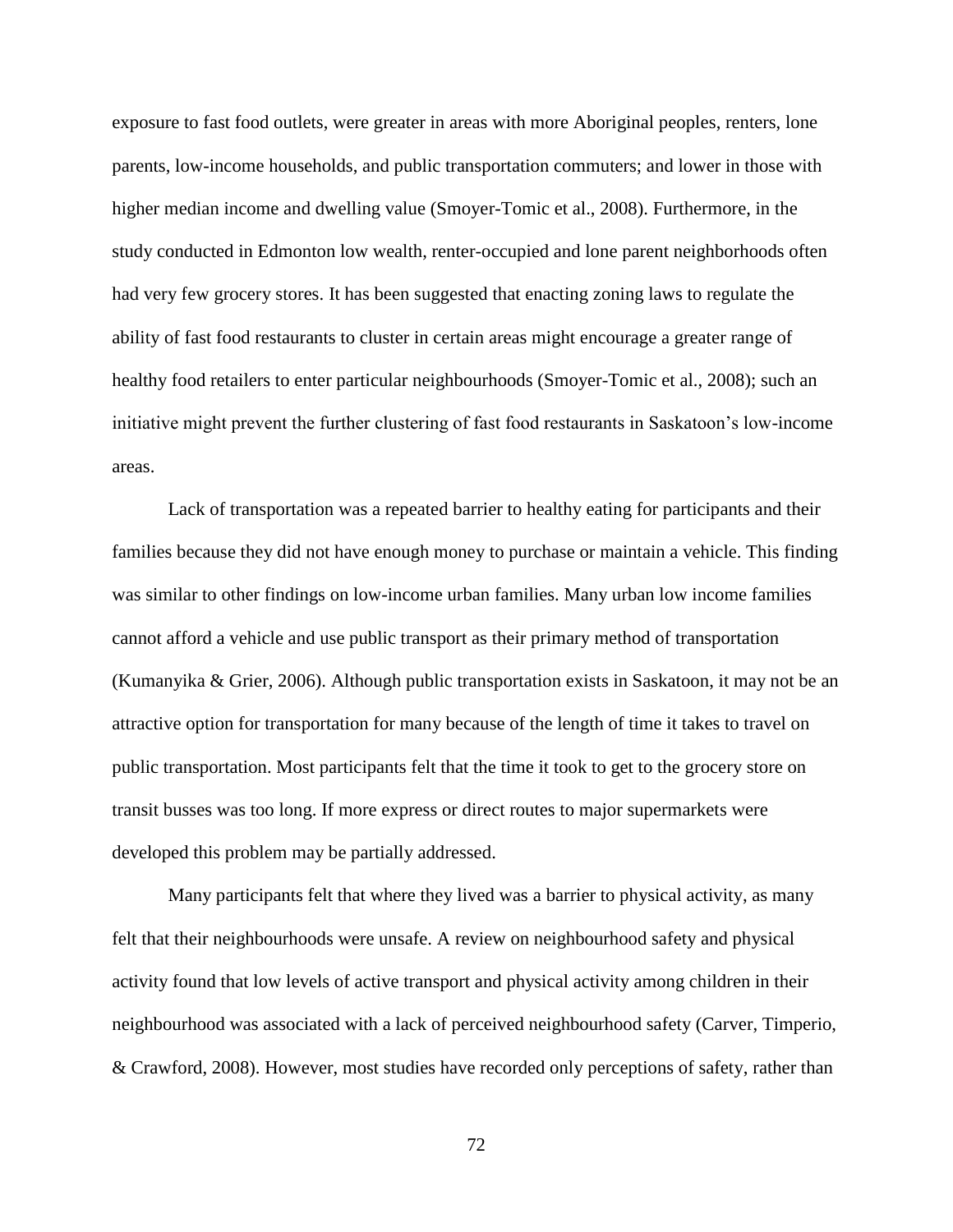objective measures (Carver et al., 2008). Although my study does not objectively measure crime in the participants' neighborhoods it is know that Saskatoon has a higher crime rate than all other metropolitan areas in Canada since 1991 (Statistics Canada, 2008).

Further to this, in 2001 the downtown area and the central neighborhoods of Riversdale and Pleasant Hill, located on the west side of the South Saskatchewan River, accounted for large portions of all types of crime in Saskatoon (Statistics Canada, 2008). To a lesser degree, the Confederation shopping area and the commercial strips on Idylwyld Drive, 8th Street and 33rd Street, also represented crime hotspots (Statistics Canada, 2008). All but two participant lived in these listed neighborhoods; thus, it is probable that their perception of violence and crime in their neighborhoods is accurate. Focusing on decreasing crime in these neighbourhoods may increase the amount of physical activity in these neighbourhoods (Gomez, Johnson, Selva & Sallis, 2004).

There are few studies that examine physical activity barriers in neighbourhoods where crime has been objectively measured; I have identified two recent studies where this has occurred. My study's findings are consistent with the findings of a study done in Washington, D.C (Roman & Chalfin, 2008), which found that levels of violence and the presence of gangs were positively associated with fear/avoidance of walking outside. My study is also consistent with the findings of a study done with female urban Mexican-American youth, which found that neighborhood violent crime may be a significant environmental barrier to outdoor physical activity (Gomez et al., 2004). Only a small number of studies objectively measure crime and physical activity; this signifies a paucity of research using behavioral and crime-specific measures to examine the relationship between real and perceived crime-related risks and physical activity (Foster & Giles-Corti, 2008). Future research may want to objectively measure the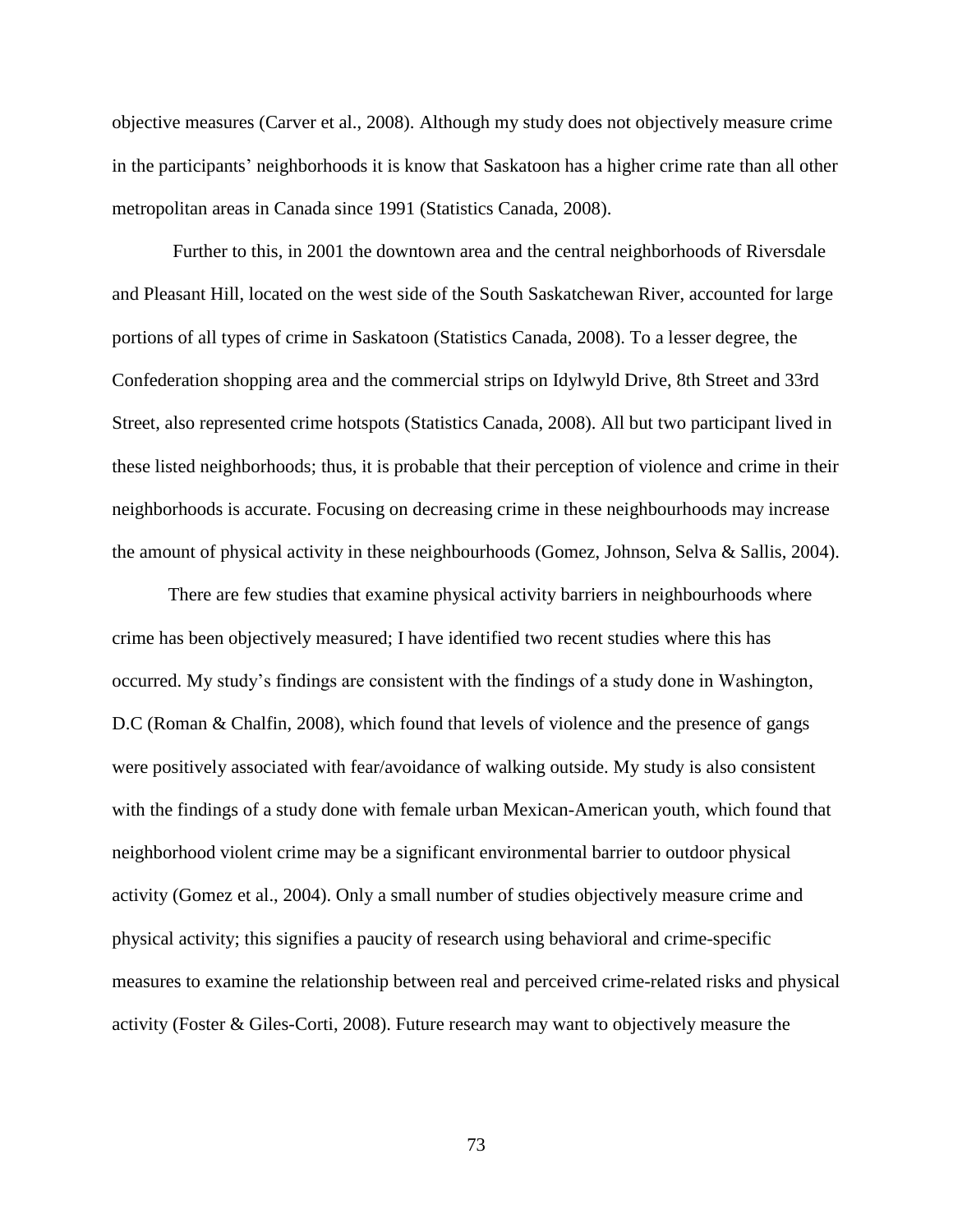relationship of crime and physical activity in Saskatoon to better determine if crime is a significant barrier to physical activity for different demographic groups across the city.

Participants in this study varied in opinion on whether lack of sports programming available was a barrier to physical activity. Some young men and women felt that there was not enough programming for Aboriginal youth, whereas others felt that the issue was lack of advertisement for existing programs. This discrepancy is consistent with the findings of the Report Card on Physical Activity for Children and Youth (Active Healthy Kids Canada, 2010). This report found that a variety of appropriate programs exist for youth in different neighborhoods across Canada, but that less than half of Canadian youth use community amenities and programs that are available to them to be physically active (Active Healthy Kids Canada, 2010). Recommendations for action in this report are consistent with the requests of the participants in this study. The students in this study believed that more young Aboriginal peoples would engage in recreational programs if they were better advertised. Thus, community recreation leaders should consider increasing resources allocated to advertising and recruiting participants in order to attract people to use the programs and facilities in their neighborhood (Active Healthy Kids Canada, 2010).

An interesting finding of my study was that participants did not cite weather as a barrier to physical activity. The young men and women explained the many options that they have and the adjustments they make to continue to be active in the winter. This finding is inconsistent with the literature on physical activity barriers in Canada (Spence, Cutumisu, Boule, & Edwards, 2010). A recent review found that physical activity levels of children and youth were affected by season in 83% of the studies (Spence et al., 2010). Future research should further investigate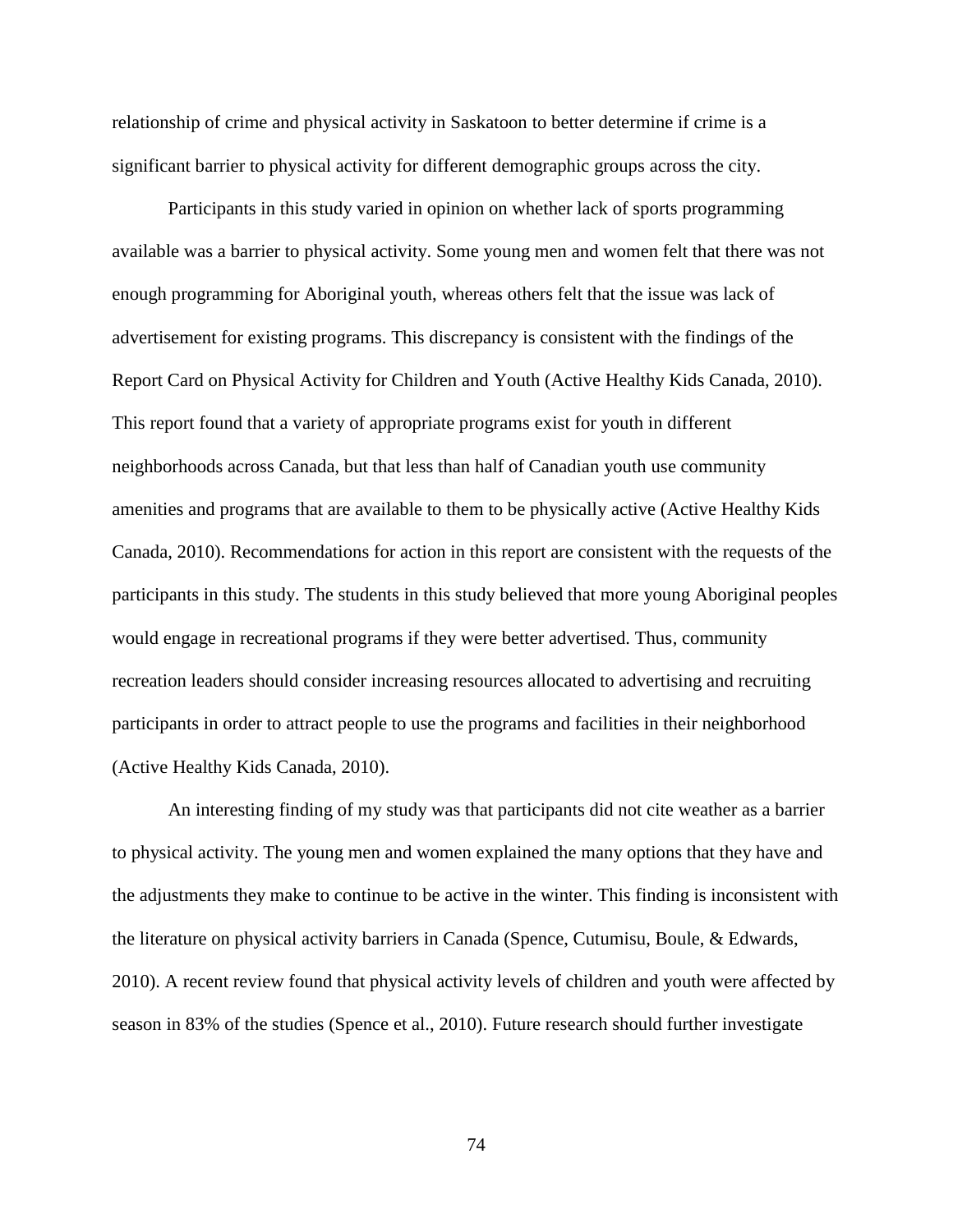what physical activities are done by urban Aboriginal youth in the winter and consider promoting those activities in Canada during the winter months.

#### **4.1.3 Aboriginal Worldview and Enculturation**

The young men and women who took part in this study held similar perspectives on health as many Aboriginal peoples in Canada. Although Aboriginal culture is very diverse in Canada, there are some similar worldviews held in common by many Aboriginal peoples in North America (Four Worlds, 2006). In this study there appeared to be an interconnectedness between the influences on the beliefs and behaviours of the participants regarding body weight, diet and physical activity. Family, community, and school influenced all three of these variables in very significant ways, and the participants felt that these influences were very important in their culture. This finding supports the belief of many Aboriginal groups in Canada that interconnectedness is a key aspect of health (Government of Alberta, 2010).

The Aboriginal perspective on interconnectedness also relates to the four elements of health that many Aboriginal peoples believe well-being is made up of. The four components of health are mental, emotional, spiritual, and physical, and they make up the Medicine Wheel (Hunter et al., 2006). These four components are interconnected, and good health cannot be achieved without all four working together (Four Worlds, 2006). The health benefits of the cultural activities that the young men and women in this study participated in were not seen as just physical health benefits. Cultural activity also benefited the participants' mental, emotional, and spiritual health. Thus, many young men and women understood the interconnected role that all four of these components played in maintaining good health.

There is not only a need for all four of these components to be present, there also needs to be a balance between them. If balance is not maintained, an opening for sickness is created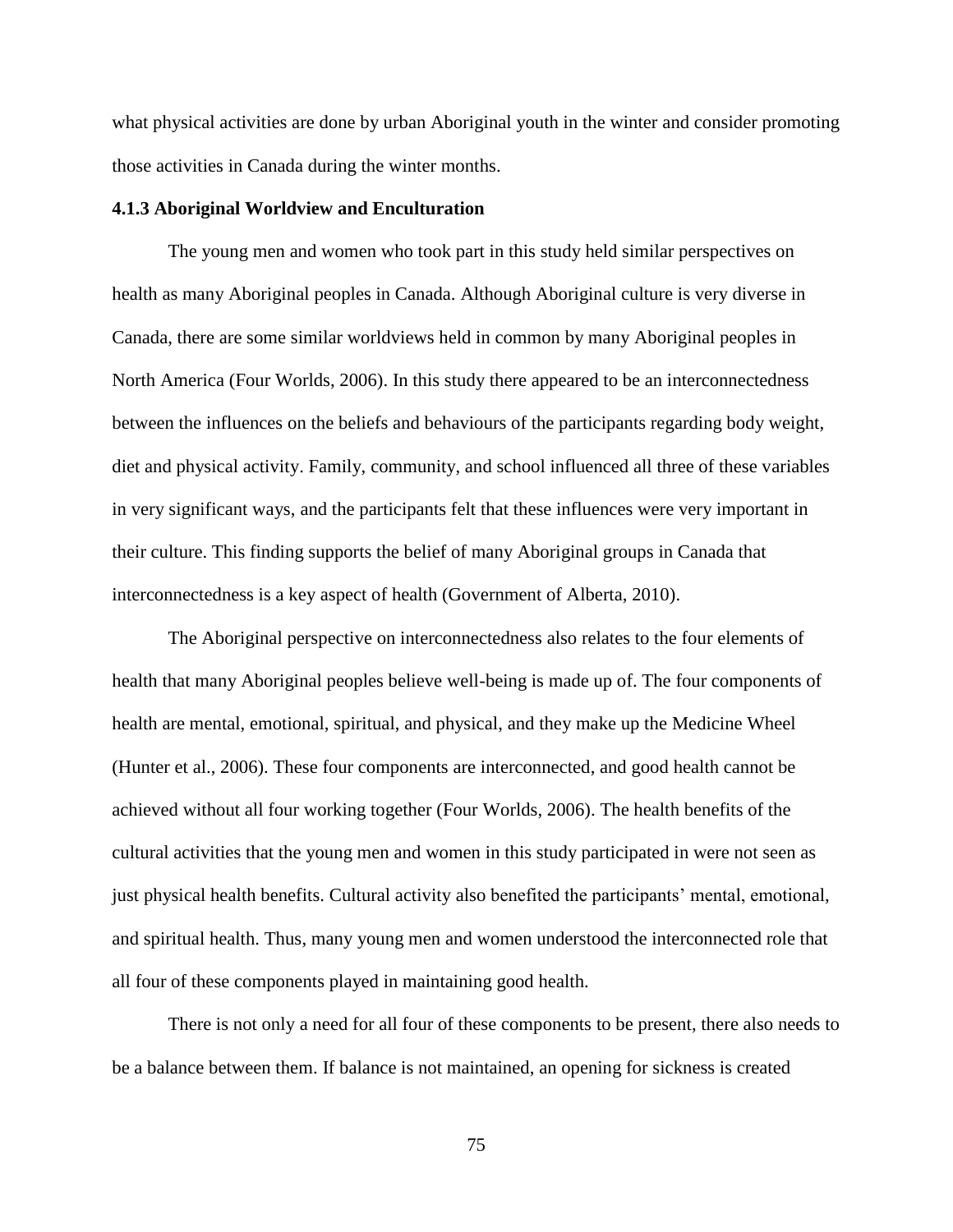(McIvor et al., 2009). It appeared that many young men and women in this study understood that good health was achieved by maintaining a balance of these four elements. Some participants mentioned that cultural events helped them achieve balance. This further demonstrates that these urban Aboriginal youth had similar perspectives on health as many other Aboriginal peoples.

Another similarity between the beliefs of the urban Aboriginal participants in this study and Aboriginal worldview is the value of elders. Participants in this study felt that elders in the community, school, and family helped them understand their culture. Most Aboriginal groups in Canada highly value elders as knowledge keepers (Four Worlds, 2006). Interestingly, participants in this study not only valued elders for their knowledge and the role they play teaching them about culture, but also for the more tangible assistance they give. For example, participants were thankful for their grandparents and other elders who drove them to powwows or helped them make their regalia.

The above examples confirm that many participants in this study had beliefs that aligned with Aboriginal perspectives on health. Aboriginal peoples who hold these traditional perspectives on health often are individuals who are encultured. Enculturation is defined as the degree to which an individual is maintaining one's cultural identity by embedding oneself in traditional cultural norms and values (Whitbeck, Chen, Hoyt, & Adams, 2004). It appeared that most of the young men and women in this study were encultured individuals. Furthermore, many participants stated they learned about Aboriginal perspectives on health from engaging in cultural activities and talking with elders.

There is some research that indicates that enculturation can be a protective mechanism against ill health (McIvor et al., 2009). A review by McIvor et al. (2009) showed that there are a few in-depth studies examining the influence of culture on health. These studies indicate that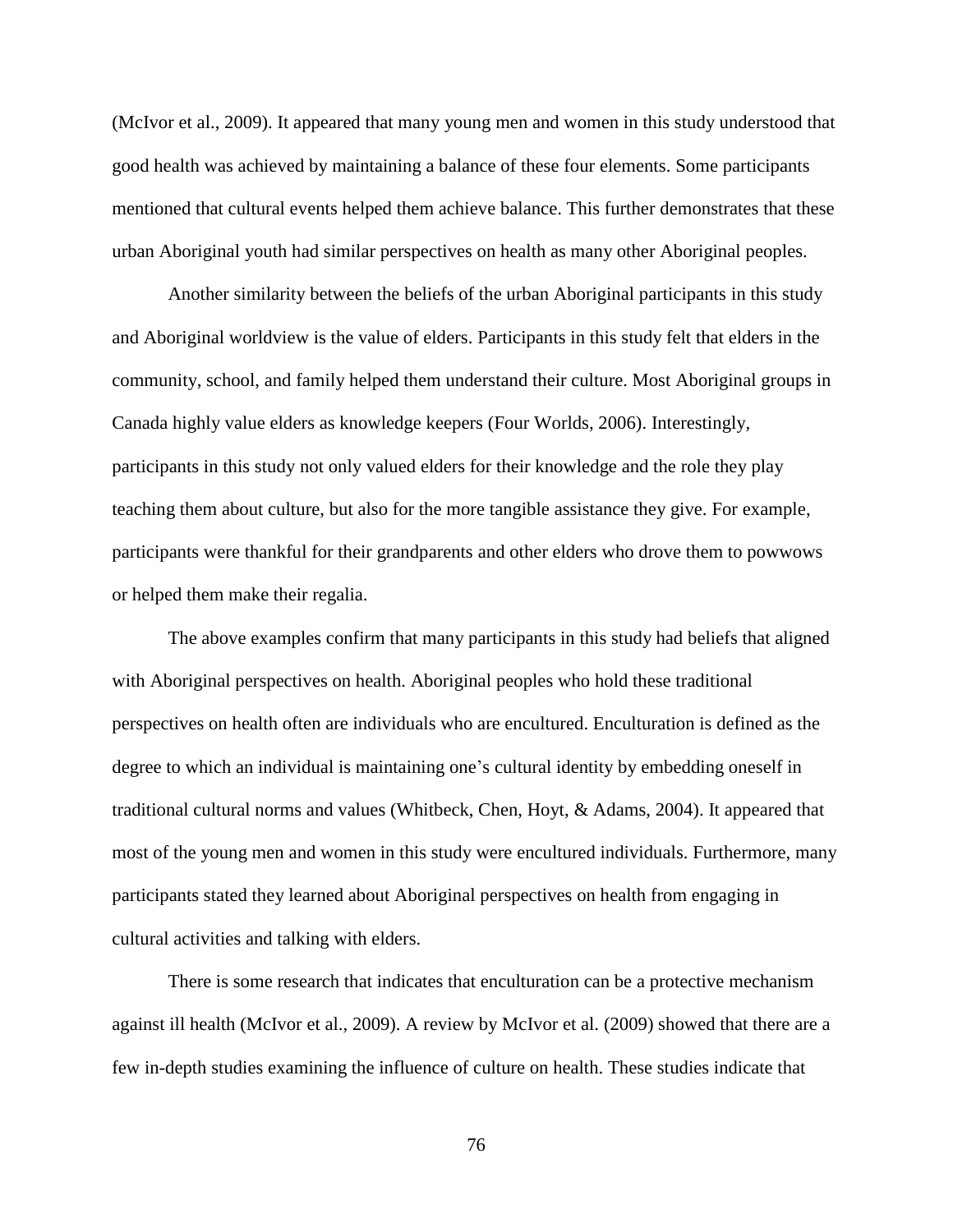enculturation has a positive influence on health. Enculturation has been shown to act as a protective mechanism against alcohol abuse, depression, and suicide (McIvor et al., 2006). However, there is lack of research investigating enculturation as a protective mechanism against other forms of ill health, such as chronic disease. Furthermore, there is an absence of studies that focus on urban Aboriginal peoples and enculturation as a protective mechanism (McIvor et al., 2006).

As stated earlier, ethnography can lead to the development of a theory about how people think, believe, or behave that is situated in local time and space (Lecompte & Schensul, 1999). Theory, by definition is a systematic explanation of an event in which constructs and concepts are identified and relationships are proposed or predictions made (Morse & Field, 1995; Mueke, 1994). These theories can provide a basis for hypothesis, hunches, or interpretations, even in other settings (Lecompte & Schensul, 1999). This study was a type of ethnography, but it was not a traditional ethnography. Because focused ethnography is smaller scale ethnography, and it is problem focused, it may not have the ability to generate theory. However, it can notably contribute to an existing theory, or a theory that will potentially be developed. Thus, the findings from this research can contribute to the developing theory and discourse on culture as a protective mechanism to ill health.

I began to theorize this relationship when I noticed that the participants who stated they had a healthy body weight and good health were often the ones who felt that culture and cultural activity were very important to them. Many participants who felt culture was important participated in cultural activities. Several of these activities increased their physical activity levels and healthy eating habits. Many young men and women danced or drummed at powwows and round dances. Participants also ate traditional foods at feasts and in their homes. There is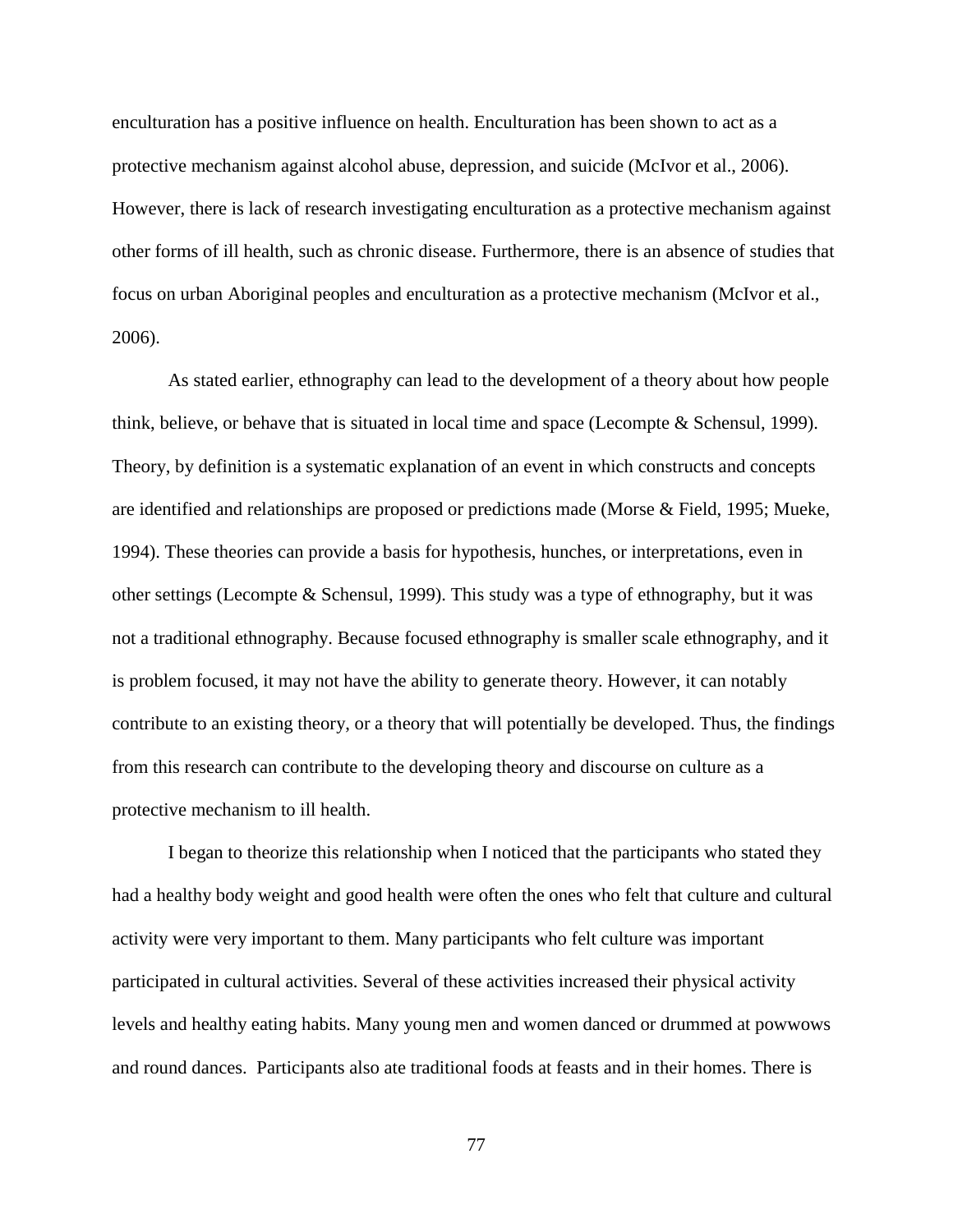evidence that traditional foods are healthy and protect against many chronic diseases (Milburn, 2004). Some male participants also engaged in the hunting and gathering of traditional foods. Evidence exists that the hunting and gathering of traditional foods increases physical activity, and is associated with better spiritual health (Milburn, 2004). Participants also took part in spiritual activities such as smudges, sweat lodges, and pipe ceremonies, all of which have been proven to enhance spiritual health (Fleming & Ledogar, 2008). For the young urban Aboriginal participants who took part in this study, engaging in cultural activity enhanced their health.

Most of the young men and women believed that they had healthy body weights; this in itself is an indicator of good health (Neumark-Sztainer et al., 1997). Current literature shows that concerns about body weight have been associated with several health compromising behaviors such as dieting and eating disorders (Goldschmidt et al., 2008). Furthermore, many participants associated their acceptance of diverse body weights with their culture, (e.g "My culture doesn't care what size you are"). Thus, being connected to ones culture could result in a more accepting attitude to body weight, and therefore better mental health.

The participants in this study believed, for the most part, that they had good health. They believed that they ate relatively healthy when they had the means to, were physically active, and had healthy body weights. Their behaviours demonstrated their engagement in many health enhancing activities, and many of these activities were rooted in cultural beliefs. These findings indicate that enculturation may enhance the overall health and healthy body weights of urban Aboriginal youth. Although barriers were identified, participants attempted to overcome them when it was possible, which highlights a resiliency among urban Aboriginal youth. Resiliency is the ability to overcome change or hardship and make positive adaptations. The recent Urban Aboriginal Peoples Survey (2010) states that many Aboriginal populations in Canada face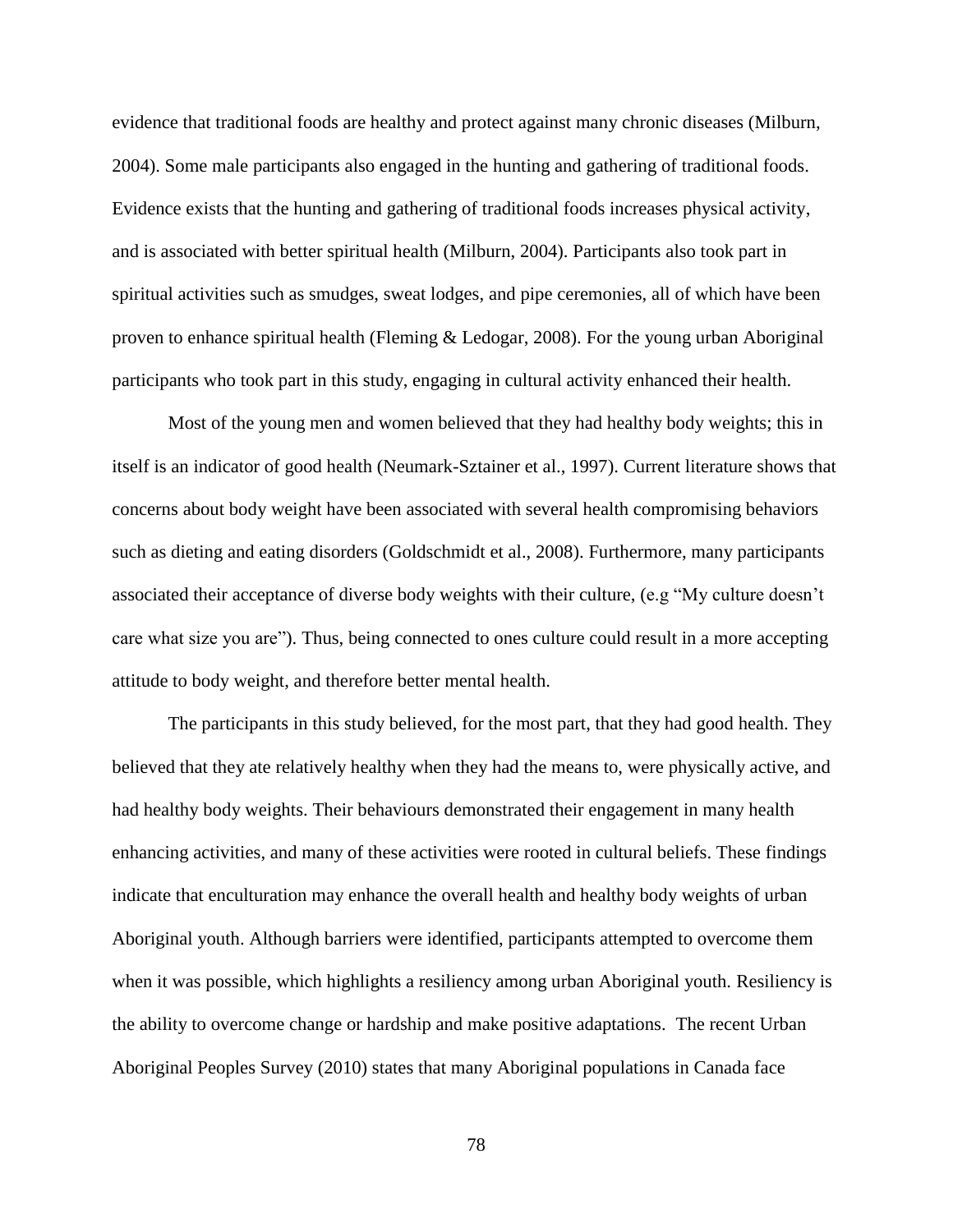substantial challenges; however, the picture in cities is more diverse and hopeful than often acknowledged. I hope that my research serves to further emphasize the notion that urban Aboriginal youth hold many positive health behaviours and beliefs that are strongly tied to culture.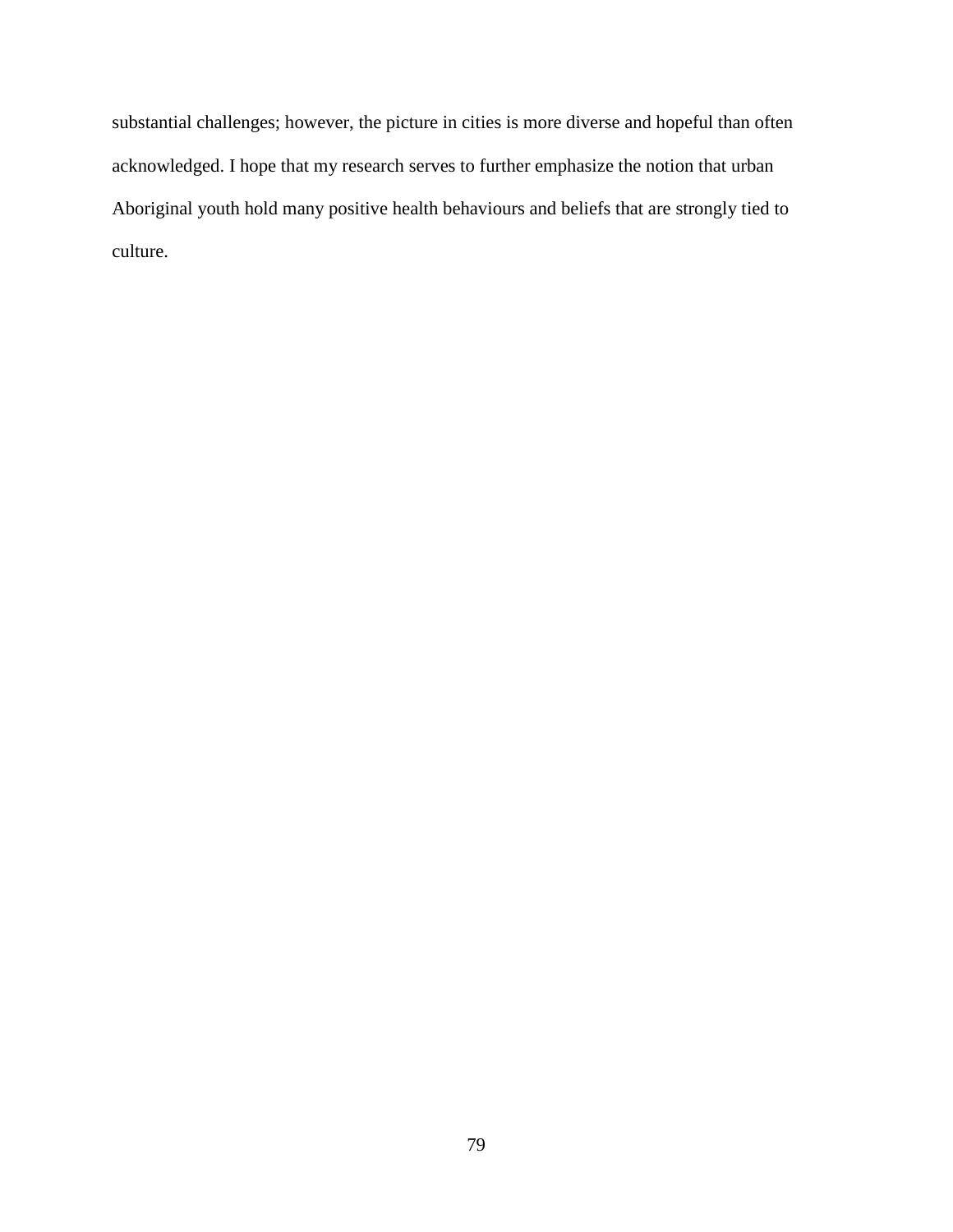#### **CHAPTER FIVE**

#### **5.1 Summary and Conclusion**

Currently there is a paucity of research on the influence of culture on body weight, physical activity, and diet for urban Aboriginal youth. Culture is seen as the beliefs, behaviors, norms, attitudes, social arrangements, that form patterns in the lives of members (LeCompte  $\&$ Shensul, 1999, pg. 21).The overall purpose of this study was to explore the influence of culture on urban Aboriginal youth regarding body weight, diet and physical activity. Focused ethnography was the methodology used in this study. Multiple methods of data collection were used including: interviews, observations, informal conversations, and a talking circle. Fifteen participants participated in the interview, four males and 11 females. The four themes developed were: acceptance of our bodies, playing together, past and present, traditions and sharing, and the struggle.

The young urban Aboriginal participants in this study believed that a healthy body weight can be reflected in a variety of sizes. There was a general acceptance in the diversity of healthy body weights and sizes. This finding may suggest that urban Aboriginal youth are more accepting of different body weights and sizes than previous literature has shown. Participants who felt they had healthy body weights were often the same participants who believed that they ate healthy and were physically active. This relationship might indicate that Aboriginal youth who are active and eat healthy may have higher body image satisfaction and consequently, better mental health.

Group physical activity and competitive activity was favoured among participants. Traditional physical activities such as dancing, hunting, and fishing were cited as important by all participants. For the participants, traditional activity was about far more than just being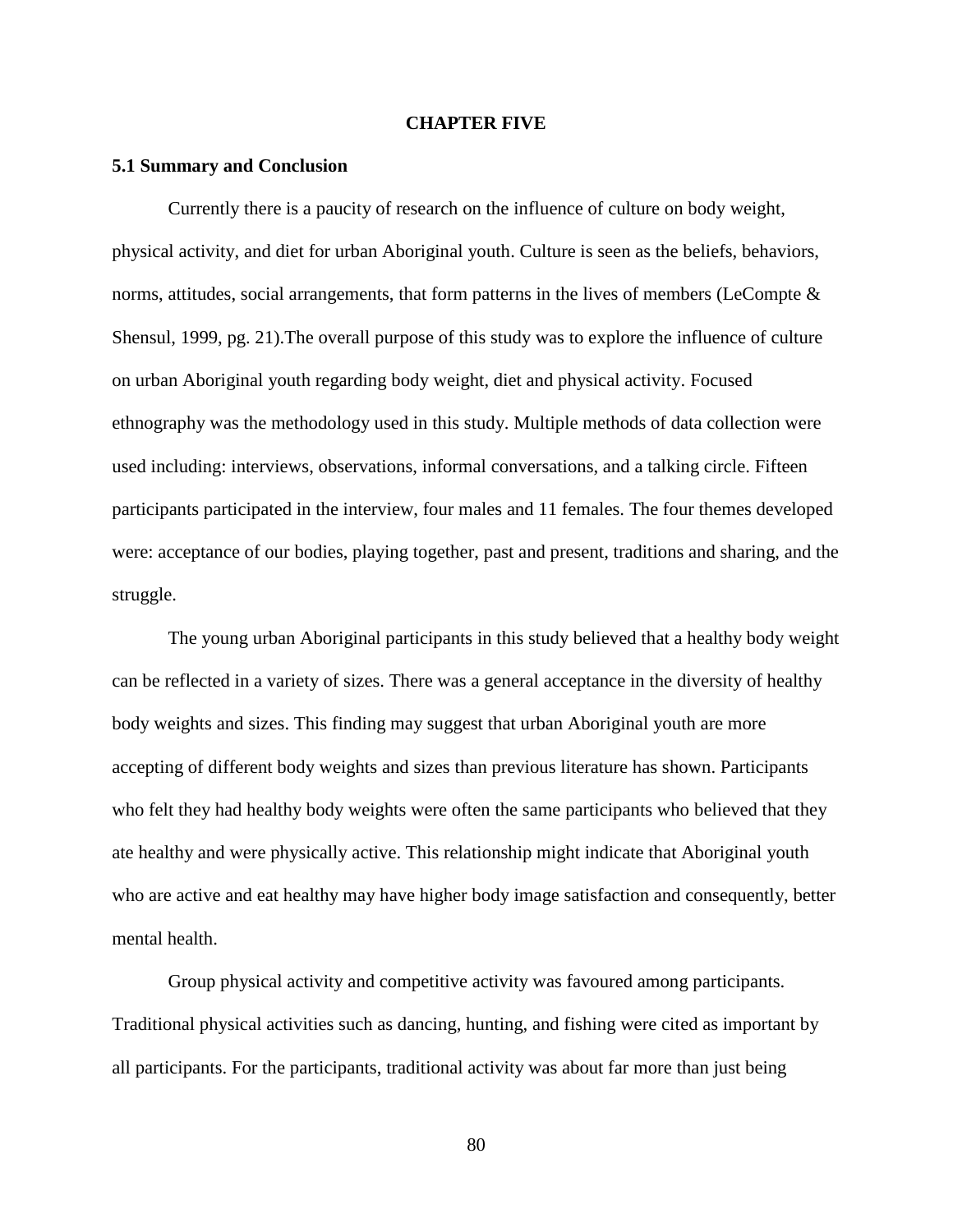active; it was about practicing creativity, learning about heritage, confirming identity, and experiencing spiritual growth.

Participants believed traditional foods to be healthy and desirable, and those who reported eating traditional foods less frequently desired to eat them more often. Food sharing networks consisting of friends and family were reported as a way to address food insecurity and acquire traditional foods. These findings highlight the complexity of food procurement, cultural influence and food preference for Aboriginal youth living in urban areas.

In this study barriers to physical activity and healthy eating for urban Aboriginal youth included income, location or residence, and transportation. All of these barriers stemmed from poverty, a condition where basic needs are not met (Statistics Canada, 2010). Although barriers were identified, participants worked to overcome them whenever possible; this highlights a resiliency among urban Aboriginal youth.

Many of the participants in this study felt they had good health, and had healthy body weights. These same participants also felt that culture and cultural activity was important because cultural activities increased their healthy eating habits and physical activity levels, and improved their spiritual and mental health. These findings indicate that engaging in cultural activities may enhance the health of urban Aboriginal youth.

## **5.1.1 Strengths and Limitations**

The main strength of this work is its contribution to the literature. The previous studies examining beliefs and behaviours on body weight, physical activity, and diet have primarily focused on females, children, adults, and rural or on-reserve populations (McIvor et al., 2009; Waldram et al., 2006; Willows, 2005). At present, there is lack of literature focused on urban Aboriginal youth.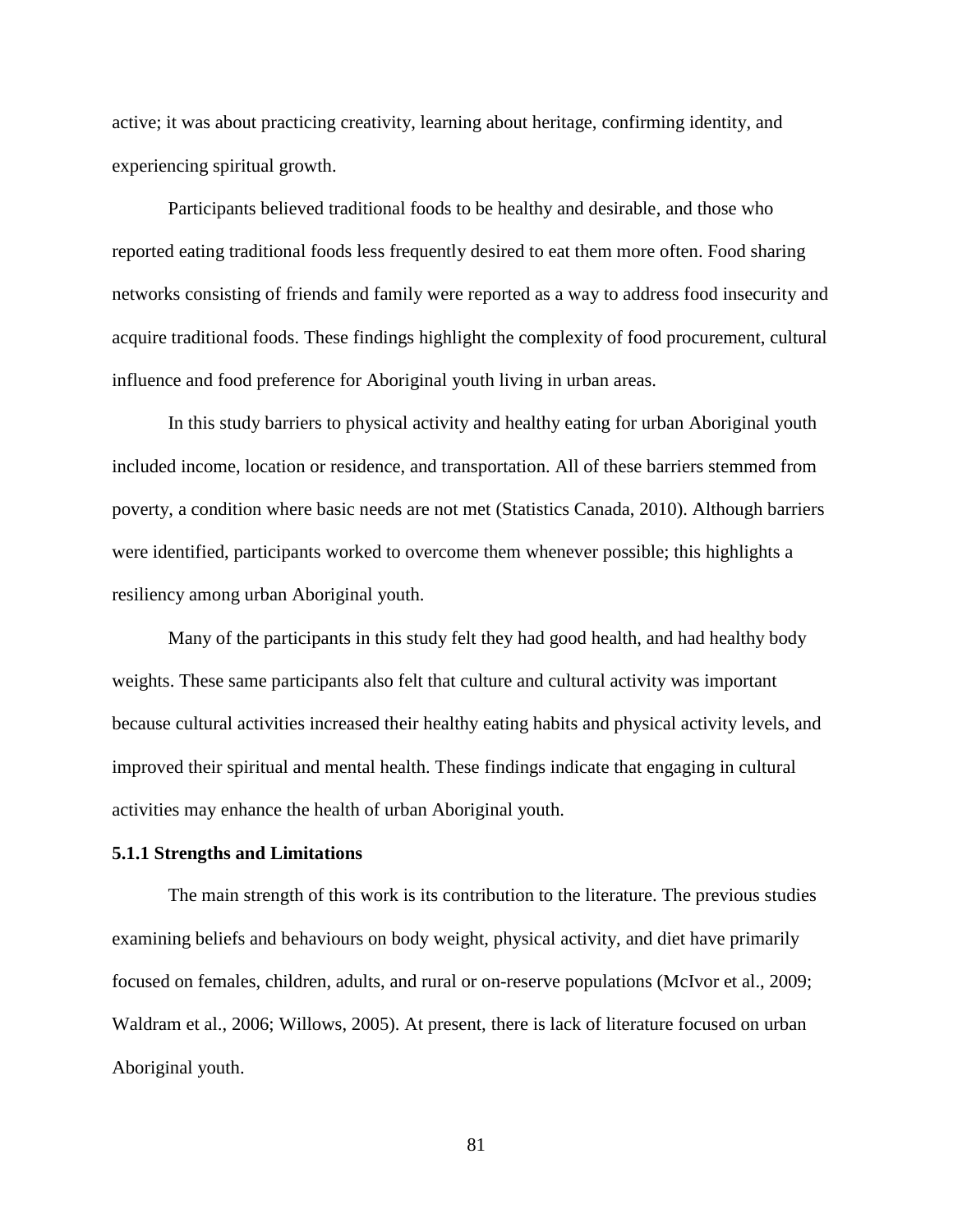There is a need for health research with Aboriginal groups in Canada to be locally and geographically specific in order to capture the rich diversity of social, economic, political, and environmental variances (Waldram et al., 2006). Thus, the findings of previous studies involving rural or on-reserve Aboriginal peoples may not be transferable to an urban Aboriginal population in Canada, or more specifically Saskatchewan. Furthermore, the voices of urban Aboriginal youth and the perspectives and views they have regarding health issues are currently absent from Aboriginal health literature (UAPS, 2010; Fleming, 2006). Lastly, much of the research on urban Aboriginal groups is portrayed through a problem lens, which often masks the positive beliefs and behaviours of urban Aboriginal peoples (UAPS, 2010). My study addressed the previous gaps in the literature on body weight, physical activity, and diet by working with both male and female urban Aboriginal youth to present their voices in a positive light.

Another important strength of this study was its methodology. This study used the qualitative methodology of focused ethnography, which is seen as an acceptable method for research with Aboriginal peoples (Clark, 1997). Ethnography promotes relationships, reciprocity, and ongoing communication in a research project; qualities that are important in Aboriginal research as they are consistent with Aboriginal worldview and community ethics (Castellano, 2004).

As described above, the strength of this study was its contribution to the literature on urban Aboriginal youth. However, as with all studies there are limitations. A common criticism and possible limitation of ethnographic work is that it lacks breadth (Myers, 1999). This lack of breadth leads to in-depth knowledge about one particular group, which cannot be easily utilized in other settings (Myers, 1999). This concern can be responded to in two ways. My first retort to this common criticism is that when there is an obvious lack of research about a sub-population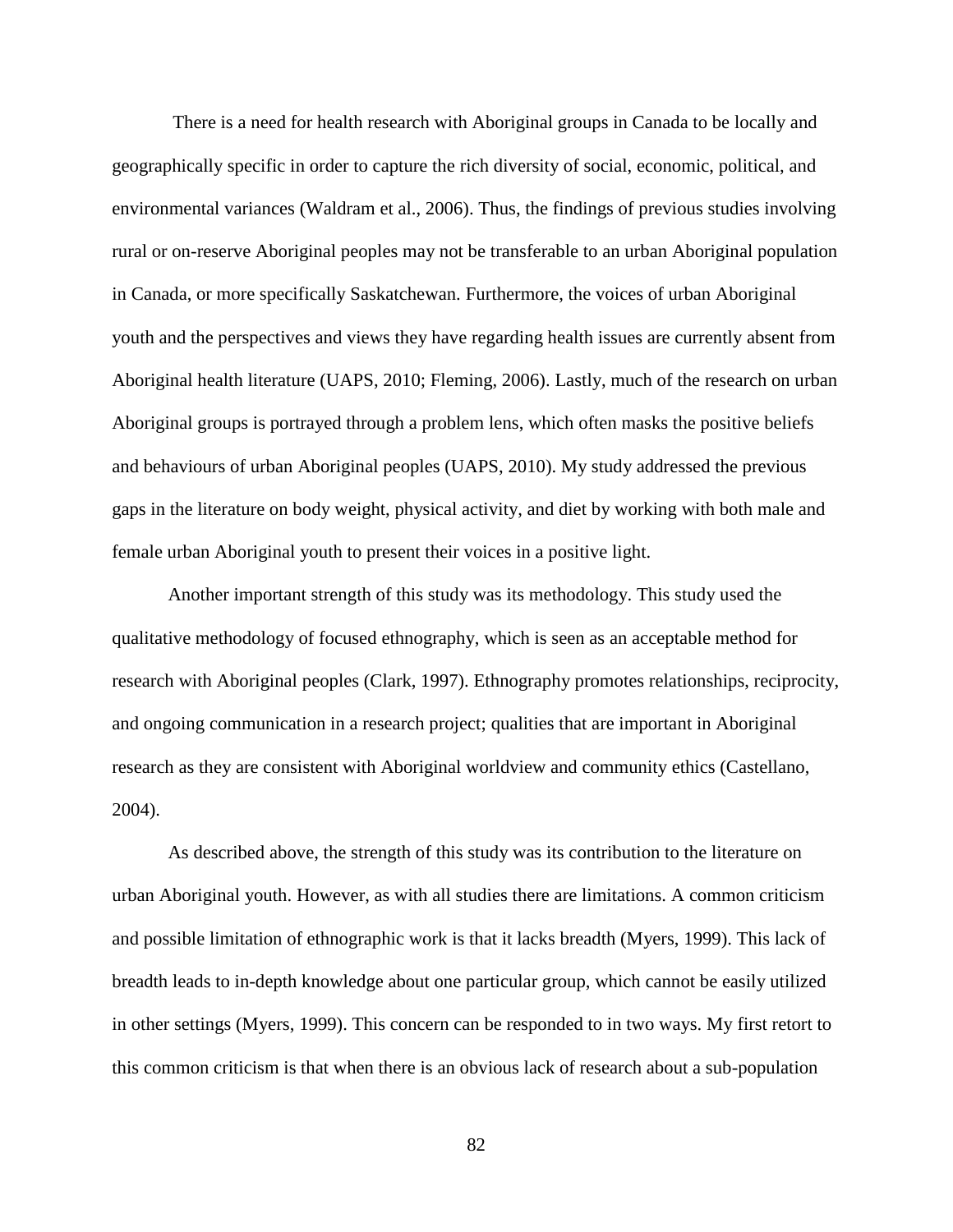(e.g., urban Aboriginal youth), then in-depth knowledge about the group is necessary. My second response to this possible limitation is that if thick description is used when writing the ethnography, transferability of certain pieces of knowledge to other settings may be possible. In this study I have attempted to use thick description to assist the reader in determining if this research is transferable to another setting. However, like other qualitative work, the transferability lies in the hands of the reader.

Another methodological limitation that is common in focused ethnography is lack of time spent in the research setting by the researcher (Mueke, 1994). This lack of contact with participants could jeopardize the development of participant trust and the researcher's ability to provide thick description (Mueke, 1994). For my study I have spent 10 to 15 hours a week at Oskayak for eight months. During this time I felt I had developed trust with participants and had spent enough time on site to offer a rich description to the reader. However, more time on site may have provided me with an even stronger understanding of the beliefs and behaviours of urban Aboriginal youth.

The lack of males interviewed in this study (4 males) is a further limitation. I attempted to recruit both male and female participants equally; however, more females came forward as potential participants. I used snowball method (Patton, 2002) to recruit participants who did not come forward right away; three males were recruited this way. Teachers and female participants recommended the three males because they felt that these individuals matched my requests for participants with varying physical activity levels, different socioeconomic backgrounds. I also knew the young men through my classroom volunteering experience. All three males I approached agreed to participate. After the interviews I asked the male participants if they could think of any other young men who might like to participate. One said he could not think of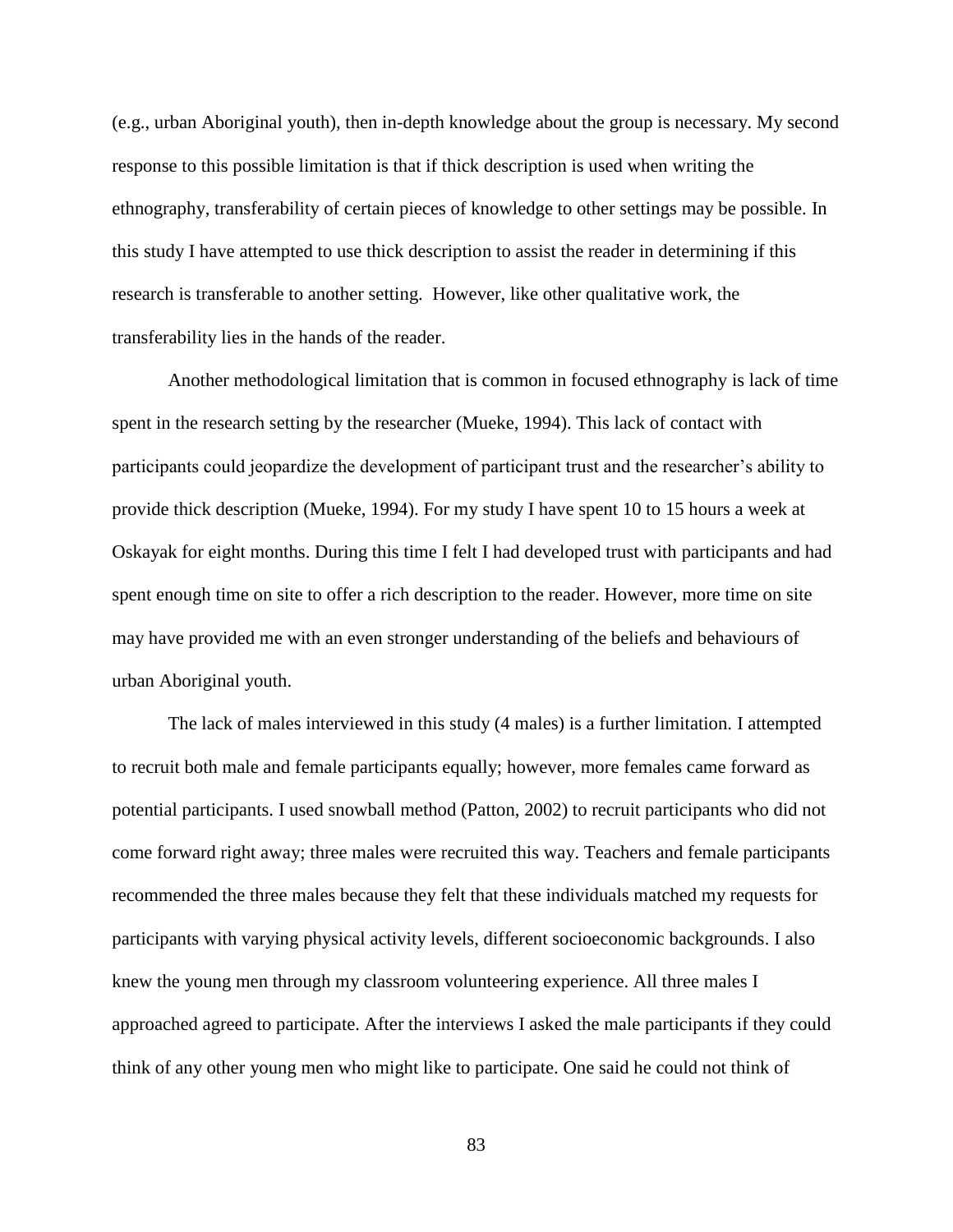anyone and two recommended a few other potential participants. The few names that I did get I pursued, but the potential participants were not interested. Although there were not as many males as females in my study, there was a consistency in the findings between the four young men and those findings were also consistent with the findings from the female participants.

Consent may also be viewed as a limitation in this study. Often interviews were put off for large amounts of time because participants would forget to get consent signed by their parents or guardians. In some instances the participants were temporarily not staying with their parent or guardian. Other participants' parents and guardians were working when the participants were at home after school, and in the evening. Likewise, some participants worked after school or in the evening, and did not see their parents and guardians often due to this. For these above reasons there were a few participants that I would have liked to interview, but could not. These potential participants, which I was not able to recruit, may have provided further insight into the complex lives of urban Aboriginal youth. Their home lives may have been different than the participants who easily got consent signed, and because of this they might have had different beliefs and behaviours. Thus, the findings of this study may not be transferable to all urban Aboriginal youth, particularly those who may have more complex family and home dynamics.

#### **5.1.2 Recommendations for Future Research**

Based on the findings of this study I have several recommendations for future research. There is a need for more descriptive qualitative research on the beliefs and behaviours of urban Aboriginal youth, as it relates body weight, physical activity, and diet. Although a few national studies exist they tend to have relatively simple interview questions whereas, smaller qualitative studies usually employ more intensive methods, providing a more detailed picture of beliefs and behaviors (Young & Katzmarzyk, 2007). Qualitative data can give insight into why individuals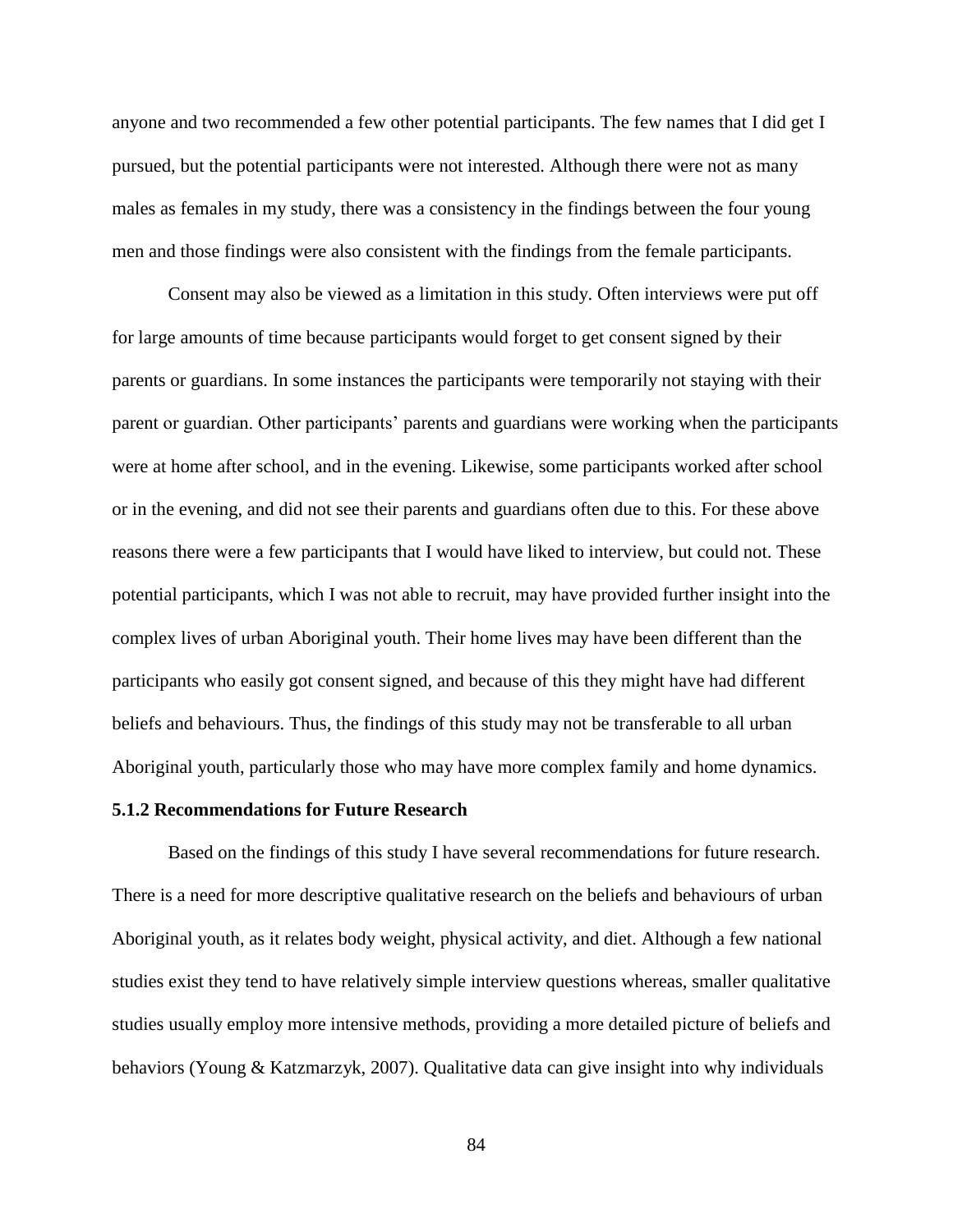behave the way they do, and how specific factors and beliefs influence their behaviors. This information can then be used to develop health promotion programs and services tailored to the needs of urban Aboriginal youth. To my knowledge, this study was the first to look in depth at the beliefs and behaviors of urban Aboriginal youth in Canada. Much of the literature that informed this study came from Australian studies with urban Aboriginal youth. Thus, more qualitative Canadian studies are needed on the beliefs and behaviors of urban Aboriginal youth.

Through the development and use of ethical guidelines for research with Aboriginal Peoples, researchers are attempting to ensure that past wrongdoings are not repeated. These guidelines, such as CIHR's Guidelines for Health Research Involving Aboriginal peoples (2008) have been developed from the longstanding ethics of Aboriginal peoples. In this project I have developed reciprocal relationships, and have been involved in the community (Oskayak) for a prolonged period of time. In the future, research needs to continue to not only follow ethical guidelines for research with Aboriginal Peoples, but become cognizant of why those guides were developed, and with what Aboriginal worldviews and ethics they are developed from. By understanding that Aboriginal communities have longstanding ethics, and have always conducted their own research, researchers may gain a better understanding of why the current guides have been developed, and why it is vital to the community that they be followed. In addition to understanding ethics, future research needs to continue to benefit the community in which it the research is being done. Aboriginal communities have always done their own research to benefit their own people (Costello, 2004) and this needs to be continued.

More Aboriginal Peoples in Canada are living in, and moving into urban areas (Statistics Canada, 2008). As this trend continues there will be an even larger need for research with urban Aboriginal Peoples. In Canada, there are many differences between urban, rural, and on-reserve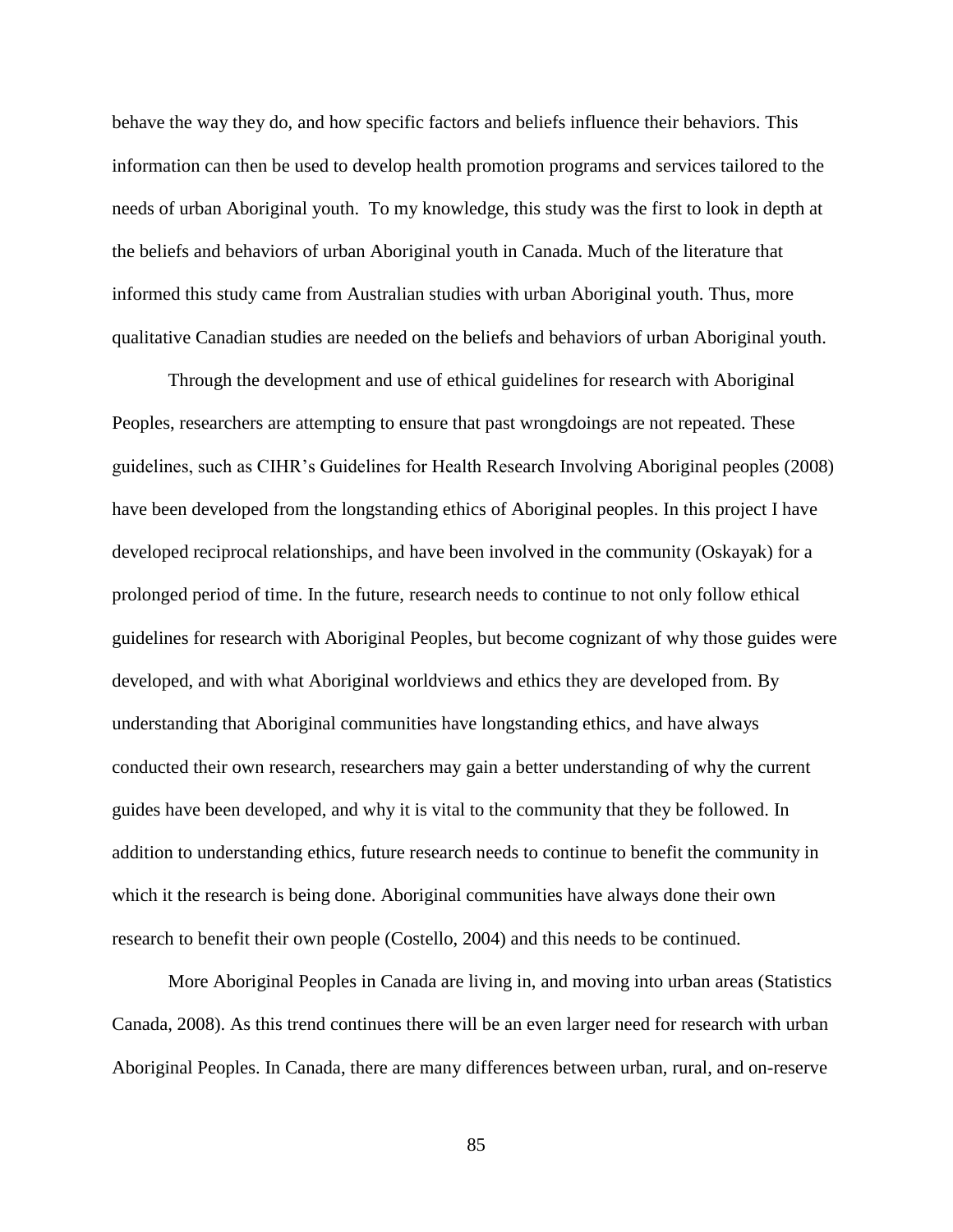communities. Thus, generalizations cannot be made about the experiences of youth in rural communities to youth in urban communities. There are challenges to engaging urban Aboriginal Peoples in research, such as participant recruitment and retention. However, there are ways to address these potential challenges. Aboriginal peoples in urban areas still have a strong sense of community (UAPS, 2010) and gather together at many places. Recruitment through Aboriginal community organizations such as Friendship Centers, youth centers, schools and other urban Aboriginal associations could assist in addressing recruitment and retention issues.

There is also a need for more research on cultural engagement as a health enhancing mechanism. Few studies actually examine the role that culture plays in health, yet there is a plethora of research calling for culturally appropriate programs and services (McIvor et al., 2009). The studies that do exist show promise; research has illustrated that enculturation can be a protective mechanism against suicide and depression. Enculturation now needs to be looked at in terms of increasing physical activity and healthy eating habits. Furthermore, enculturation needs to be looked at in urban Aboriginal peoples. Given that the majority of Aboriginal Peoples in Canada now live in cities (Statistics Canada, 2008), it is important to understand how they retain their cultural heritage, and if it assists in protecting them from ill health. Quantitative methods that control for other variables, and have larger sample sizes will be needed in future studies that look at enculturation as a protective mechanism.

The results of this study indicate that competition and sport are enjoyed by urban Aboriginal youth. Participants of both genders and of all ages believed that competition was a good thing. The participants in my study grew up in families where sport and physical activity competitions were favored. Some participants thought there should be more competitive sport programs available; yet, others said there were enough programs and they just need to be better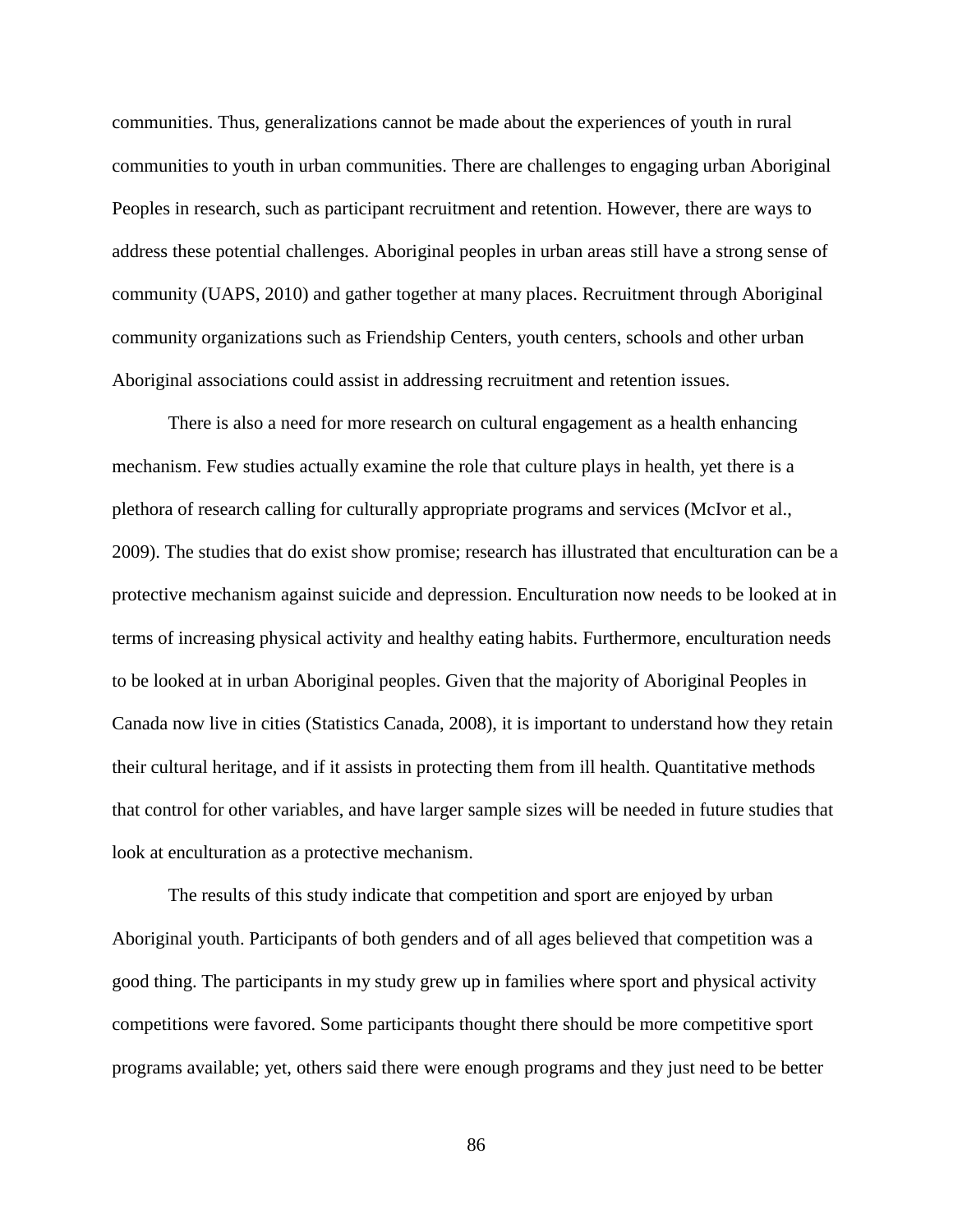advertised to Aboriginal youth. How to best advertise and promote programs to Aboriginal youth should be investigated in the future. Additionally, future endeavors should continue to address the barriers to sport that urban Aboriginal youth face.

This study found that Aboriginal youth engage in traditional physical activities, such as dancing, drumming, fishing, and hunting. I did not inquire about which contemporary activities may be seen by participants as cultural. Future research should look at specific sports as cultural activity for Aboriginal youth in Saskatchewan. A study conducted at the University of Victoria (Riecken et al., 2006) found that basketball and soccer were seen as cultural activities by some Aboriginal youth in B.C. Future research exploring enculturation and its effect on health should determine what activities Aboriginal youth consider as cultural.

Lastly, future research with Aboriginal peoples should become more action oriented. Action research has many different definitions, and these definitions can differentiate between disciplines; however, two common characteristics of almost all action research are that it evokes change and it is research done with participants (Altrichter, Kemmis, McTaggart, & Suber-Skerritt, 2002). Action research within Aboriginal health research can be used as a way to change patterned thinking of individuals and society (Hunter et al., 2006). In the past, research often investigated only ill health in Aboriginal peoples. This research has shaped the way many communities view Aboriginal peoples, and particularly urban Aboriginal youth (UAPS, 2010). In this study, I have worked with Aboriginal youth to highlight many health enhancing beliefs and behaviors that are influenced by Aboriginal culture. My study has also confirmed that a city can be a place of cultural vitality for Aboriginal youth (UAPS, 2010). Future research should continue to focus on what makes urban Aboriginal youth healthy, and not focus solely on negative health behaviors.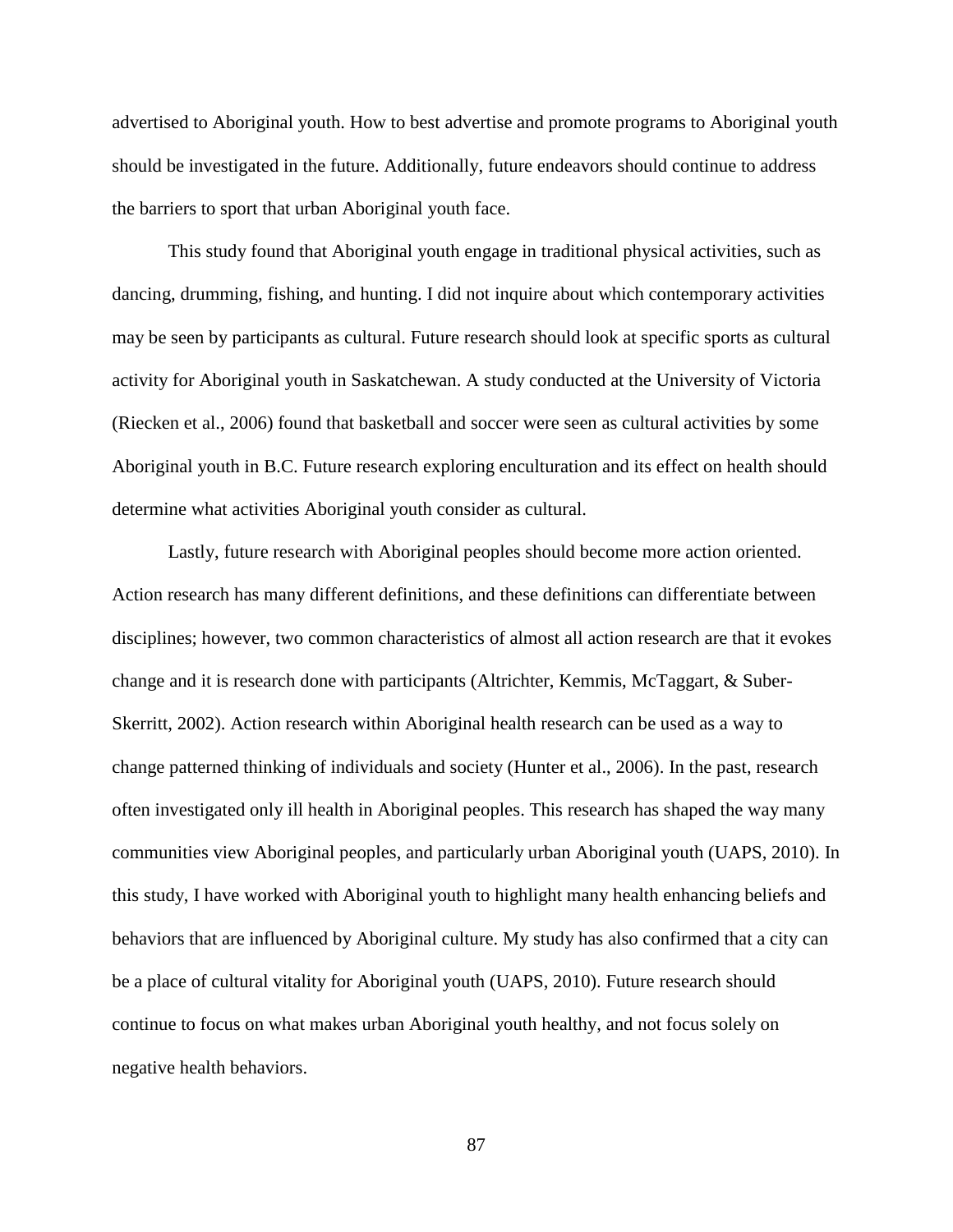## **5.1.3 Personal Impact**

I felt out of place the first time I entered Oskayak two years ago. I realized in those first days at Oskayak, when I knew no one, that relationships and community were important when working with Aboriginal peoples. Within a week of volunteering I began to feel comfortable at the school. One of my favorite things to do during my time at Oskayak was sit in the foyer and chat with students and teachers. At the time I was just happy to know that I was making friends and felt comfortable at a place where I was spending my days. In retrospect, I realize that my time spend hanging out in foyer, talking about what we were doing on the weekend, solidified my relationships and brought me closer to being part of the community of Oksayak.

I regularly visited Oskayak after I had finished data collection to visit the friends I had made during this project. I continued to coach *Team Spirit* basketball this spring and was pleased to see many of the students I had got to know during the study were participating. However, there was about a month where I did not visit Oskayak due to my busy schedule. During that time, I was coaching *Team Spirit* in the evenings, as well as writing my thesis and teaching during the days. After this absence from Oskayak, I visited the school one last time before summer. As I walked into the grade nine class that I had spent a lot of time with in the last year I heard two girls squeal "Serene!" and get out of their desk to greet me. I knew that these girls were very fond of me, as I was of them too, and it was wonderful to see that I was missed. I then sat with the students and asked if they had any last questions about my research before school was out for summer. One quiet young man put up his hand and asked "Where have you been the last month?"

Sometimes it is the simplest question that causes complex emotions to arise. Knowing that a student, whom I assumed did not care if I was there or not all year, possibly missed my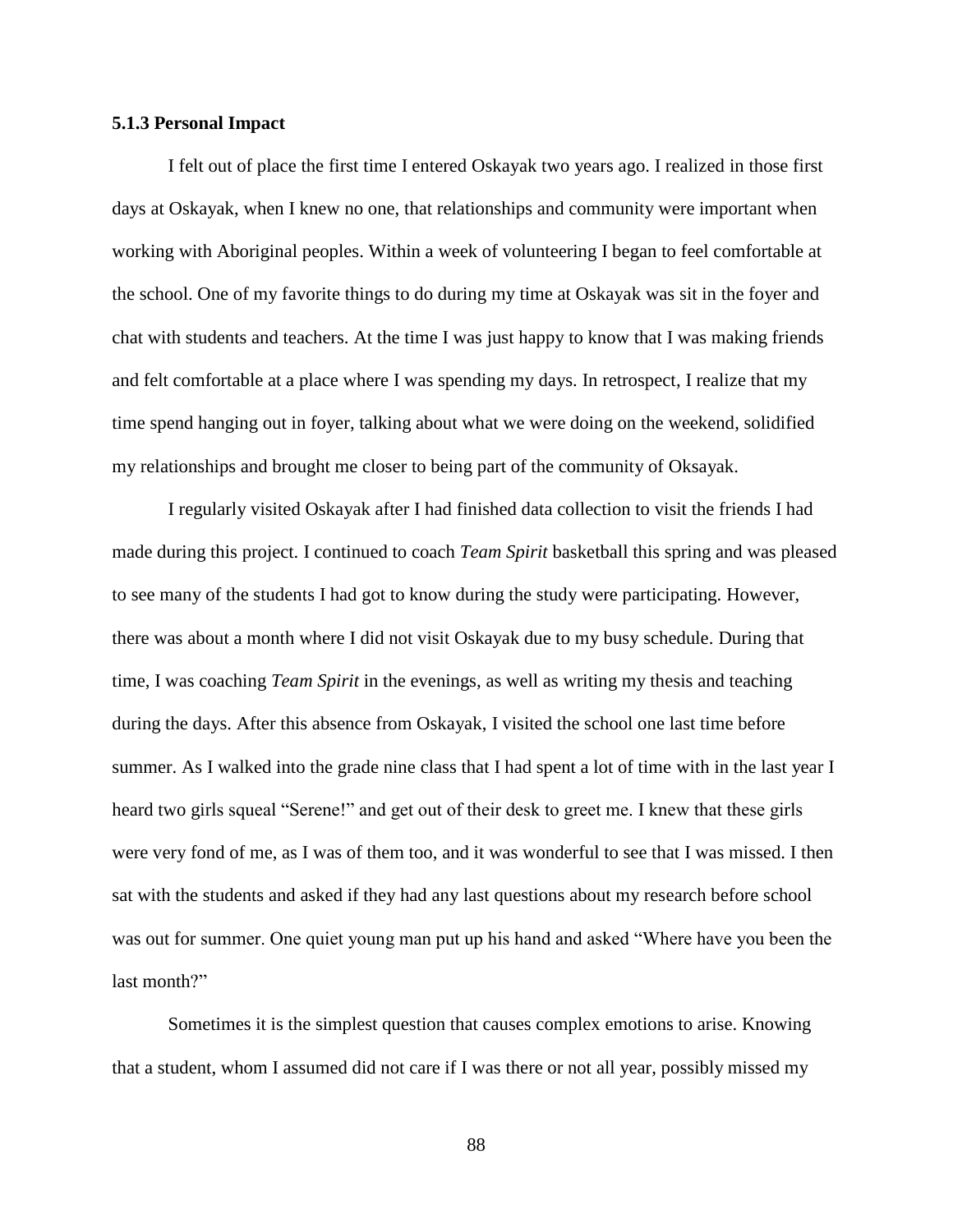presence made me feel happy, yet at the same time I could not help but feel somber. The journey was over, and I knew I may not see some of these students again. Nobody told me when I started graduate school that research can leave you vulnerable to these sorts of emotions.

Another lesson I have learned from working with the participants in this study is that youth can place immense value on culture. Although I have worked with Aboriginal youth for four years previously, the young men and women in this study challenged my thoughts on the beliefs and behaviors of Aboriginal youth regarding culture. In the past when I worked with Aboriginal youth, it was normally only the youth whose families were leaders in their Aboriginal communities that highly valued culture and were engaged in traditional activity. In this study many participants with different backgrounds valued their culture. Their unwavering belief that culture is a key component in health was inspiring.

This project resulted in the discovery of many positive, health enhancing beliefs and behaviors. Because of these findings, and the process of actively seeking out these positive beliefs and behaviors, I have learned to focus on the positive. This project has made me more aware of the many positive things happening in the community, and in my own life. In the future, when I reflect on this project I will be reminded of the importance of seeking the positive. I believe that looking for the positive in life is not something that comes easily to many people; a conscious effort needs to be made to do so. Furthermore, I feel that it is important that when you do challenge yourself to see the positive you share that observation with those around you.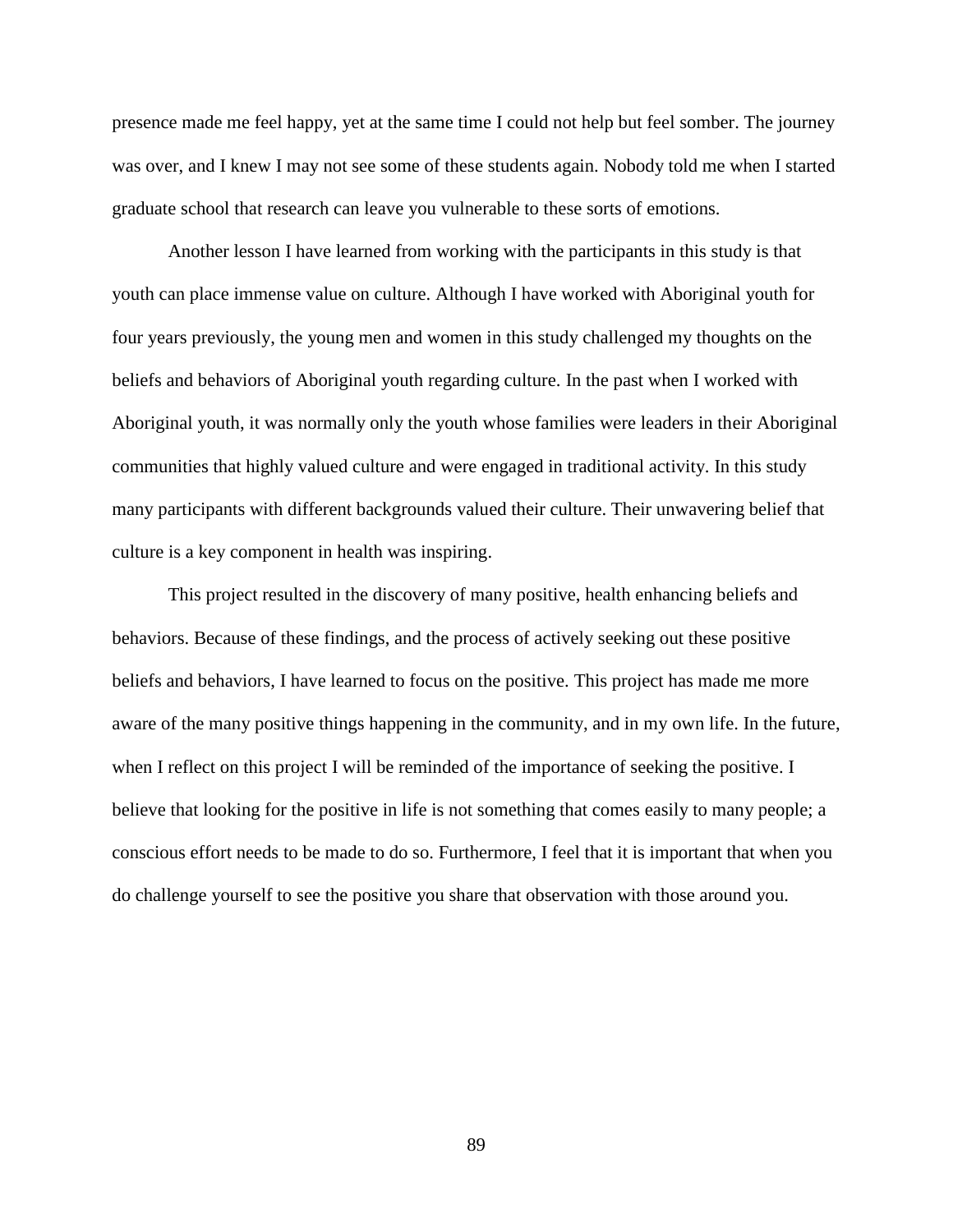### **REFERENCES**

- Active Healthy Kids Canada. (2010). *Healthy habits start earlier than you think. The active healthy kids Canada report card on physical activity for children and youth.* Toronto, ON.
- Altrichter, H., Kemmis, S., McTaggart, R., & Suber-Skerritt, O. (2002). The concept of action research. *The Learning Organization*, 9, 3/4, 125.
- Assembly of First Nations. (2007). *First Nation Regional Longitudinal Health Survey: Results for adults, youth and children living in First Nation communities*. Ottawa, ON. National Aboriginal Health Organization.
- Bernard, H. R. (1994). *Research methods in anthropology: Qualitative and quantitative approaches*. Thousand Oaks, CA: Sage.
- Bernard, L., Lavallee, C., Gray-Donald, K., & Delisle, H. (1995). Overweight in Cree schoolchildren and adolescents associated with diet, low physical activity, and high television viewing. *Journal of American Dietetic Association.* 95, 800.
- Bickel, G., Nord, M., Price, C., Hamilton, W., & Cook, J. (2000). *Guide to Measuring Household Food Security.* United States Department of Agriculture Food and Nutrition Service. Alexandria :VA.
- Bobet, E., & Health Canada. (1998). *Diabetes among First Nations people.* Ottawa: ON. Ministry of Public Works and Government Services Canada.
- Bruner, B. (2008). *Environmental influences on physical activity and diet of Woodland Cree women in northern Saskatchewan.* Unpublished Doctorate of Philosophy, University of Saskatchewan, Saskatoon, SK.
- Canadian Institutes of Health Research. (2008). *CIHR guidelines for health research involving Aboriginal people*. Ottawa: ON.
- Carver, A., Timperio, A., & Crawford, D. (2008). Playing it safe: The influence of neighbourhood safety on children's physical activity—A review. *Health & Place,* 14, 217- 227.
- Castellano, M. B. (2004). Ethics of Aboriginal research. *Journal of Aboriginal Health, January*, 98.
- Che, J., & Chen, J. (2001). Food insecurity in Canadian households. *Health Reports, 12*(4), 11- 22.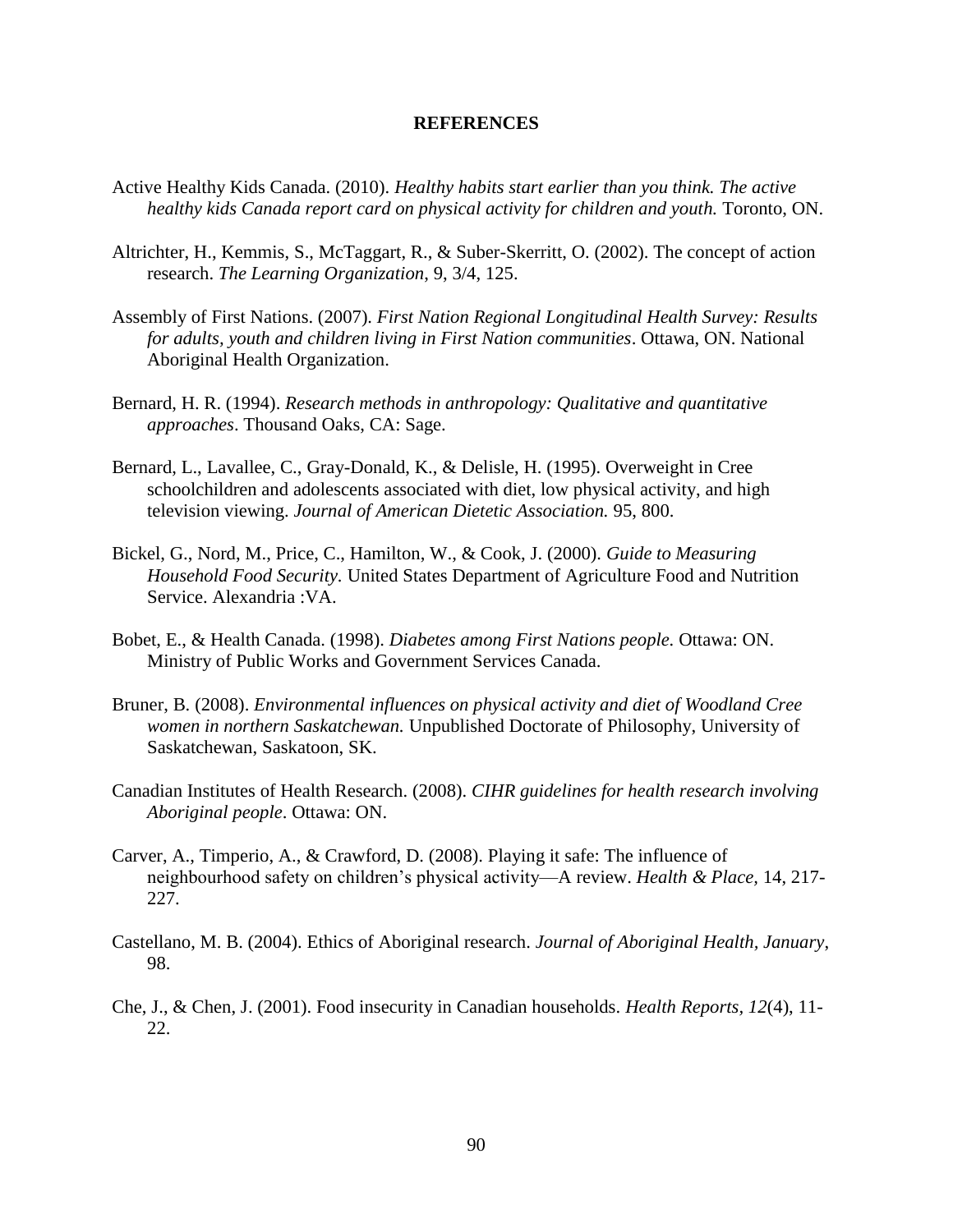- Cachelin, F., Rebeck, R., Chung, G., & Pelayo, E. (2002). Does Ethnicity Influence Body-Size Preference? A Comparison of Body Image and Body Size. *Obesity Research*, 10 (3). 158- 166.
- Clark, H. F. (1997). Research in nursing and cultural diversity: Working with first nations people. *Canadian Journal of Nursing Research, 29*(2), 11-25.
- Creswell, J. W. (2003). *Research design. qualitative, quantitative, and mixed methods approaches.* (Second ed.). Thousand Oaks: Sage Publications.
- Davis, M. M., Gance-Cleveland, B., Hassink, S., Johnson, R., Paradis, G., & Resnicow, K. (2007). Recommendations for prevention of childhood obesity. *Pediatrics, 120 Suppl 4*, S229-53.
- Davis, S. P., Northington, L., & Kolar, K. (2000). Cultural considerations for treatment of childhood obesity. *Journal of Cultural Diversity, 7*(4), 128-132.
- Denzin, N. K., & Lincoln, Y. S. (Eds.). (2005). *The sage handbook of qualitative research* (3rd ed.). London: Sage.
- Fast Consulting. (2004). *City of Saskatoon community development & leisure services Aboriginal program plan*. Saskatoon, SK.:
- Fleming, J., & Ledogar, R. (2008). Resilience and Indigenous spirituality: A literature review. *Pimatisiwin: A Journal of Aboriginal and Indigenous Community Health, 6*, 7-23.
- Fleming, T., Kowalski, K., Humbert, L., Fagan, C., Cannon, M. (2006). Body-Related Emotional Experiences of Young Aboriginal Women. Qualitative *Health Research,* 16, (4) 517-537.
- Fleming, T. (2004). *Body-related emotional experiences of young Aboriginal women.*  Unpublished Masters of Science, University of Saskatchewan, Saskatoon, SK.
- Foster, S., & Giles-Corti, B. (2008). The built environment, neighborhood crime and constrained physical activity: An exploration of inconsistent findings. *Preventive Medicine, 47*(3), 241.
- Garriguet, D. (2008). Obesity and the eating habits of the Aboriginal population. *Health Reports / Statistics Canada, Canadian Centre for Health Information, 19*(1), 1-12.
- Gittelsohn, J., Harris, S. B., Thorne-Lyman, A. L., Hanley, A. J., Barnie, A., & Zinman, B. (1996). Body image concepts differ by age and sex in an Ojibway-Cree community in Canada. *The Journal of Nutrition, 126*(12), 2990-3000.
- Gittelsohn, J., Harris, S. B., Burris, K. L., Kakegamic, L., Landman, L. T., Sharma, A., et al. (1996). Use of ethnographic methods for applied research on diabetes among the Ojibway-Cree in northern Ontario. *Health Education & Behavior, 23*(3), 365-382.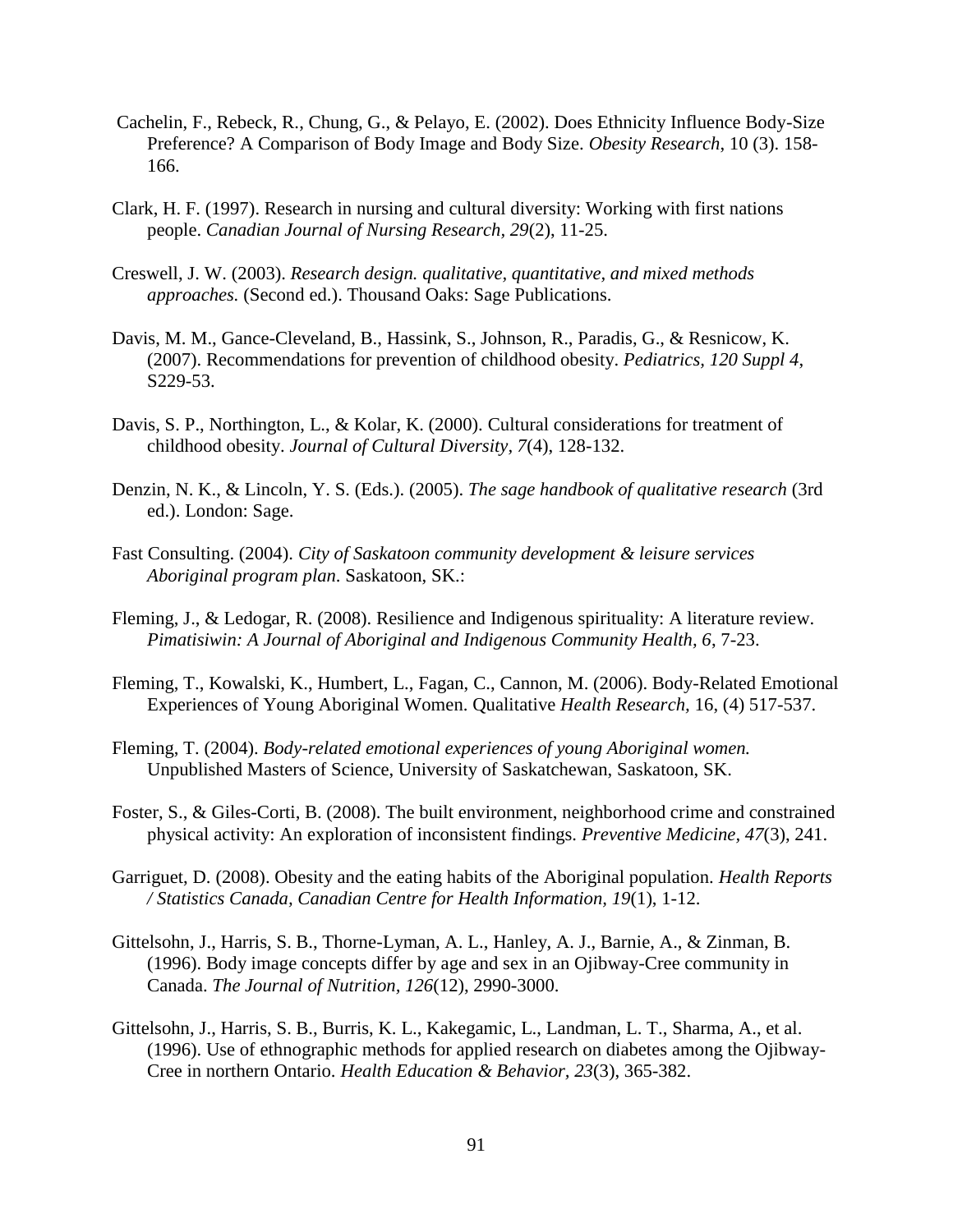Gittelsohn, J., Roache, C., Kratzmann, M., Reid, R., Ogina, J., & Sharma, S. (2010). Participatory research for chronic disease prevention in inuit communities. *American Journal of Health Behavior, 34*(4), 453-464.

Goldschmidt, A., Aspen, V., Sinton, M., Tanofsky-Kraff, M., & Wilfley, D. (2008) Disordered Eating Attitudes and Behaviors in Overweight Youth. *Obesity* 16, 257–264.

Gomez, J. E. (2004). Violent crime and outdoor physical activity among inner-city youth. *Preventive Medicine, 39*(5), 876.

Government of Alberta (2010). Understanding Heath and Wellness from the Perspective of Aboriginal Peoples in Canada. Retrieved June 29<sup>th</sup>, 2010, from http://healthyalberta.com/HealthyPlaces/852.htm

- Hanley, A. J. G. (2000). Overweight among children and adolescents in a Native Canadian community: Prevalence and associated factors. *The American Journal of Clinical Nutrition, 71*(3), 693.
- Hanselmann, C. (2001). *Urban Aboriginal people in Western Canada: Realities and policies*. Calgary, AB.: Canada West Foundation.
- Health Canada. (2010). Canada Food Guide for Healthy Eating. Retrieved June  $29<sup>th</sup>$ , 2010, from http://www.hc-sc.gc.ca/fn-an/food-guide-aliment/index-eng.php
- Henderson, R., Simmons, D. S., Bourke, L., & Muir, J. (2002). Development of guidelines for non-Indigenous people undertaking research among the indigenous population of north-east Victoria. *The Medical Journal of Australia, 176*(10), 482.
- Hunt, J., Marshall, A., & Jenkins, D. (2008). Exploring the meaning of, the barriers to and potential strategies for promoting physical activity among urban Indigenous Australians. *Health Promotion Journal of Australia, 19*(2), 102-108.
- Hunter, L., Logan, J., Goulet, J., & Barton, S. (2006). Aboriginal healing: Regaining balance and culture. *Journal of Transcultural Nursing, 17*(1), 13-22.
- Katzmarzyk, P. T. (2008). Obesity and physical activity among Aboriginal Canadians. *Obesity Research, 16*(1).
- Knoblauch, H. (2005). Focused ethnography. *Qualitative Social Research, 6*(3).
- Kulchyski, P., McCaskill, D., & Newhouse, D. (Eds.). (1999). *In the words of elders: Aboriginal cultures in transition* (First Edition ed.). Toronto: University of Toronto Press.
- Kumanyika, S., & Grier, S. (2006). Targeting interventions for ethnic minority and low-income populations. *The Future of Children, 16*(1), 187-207.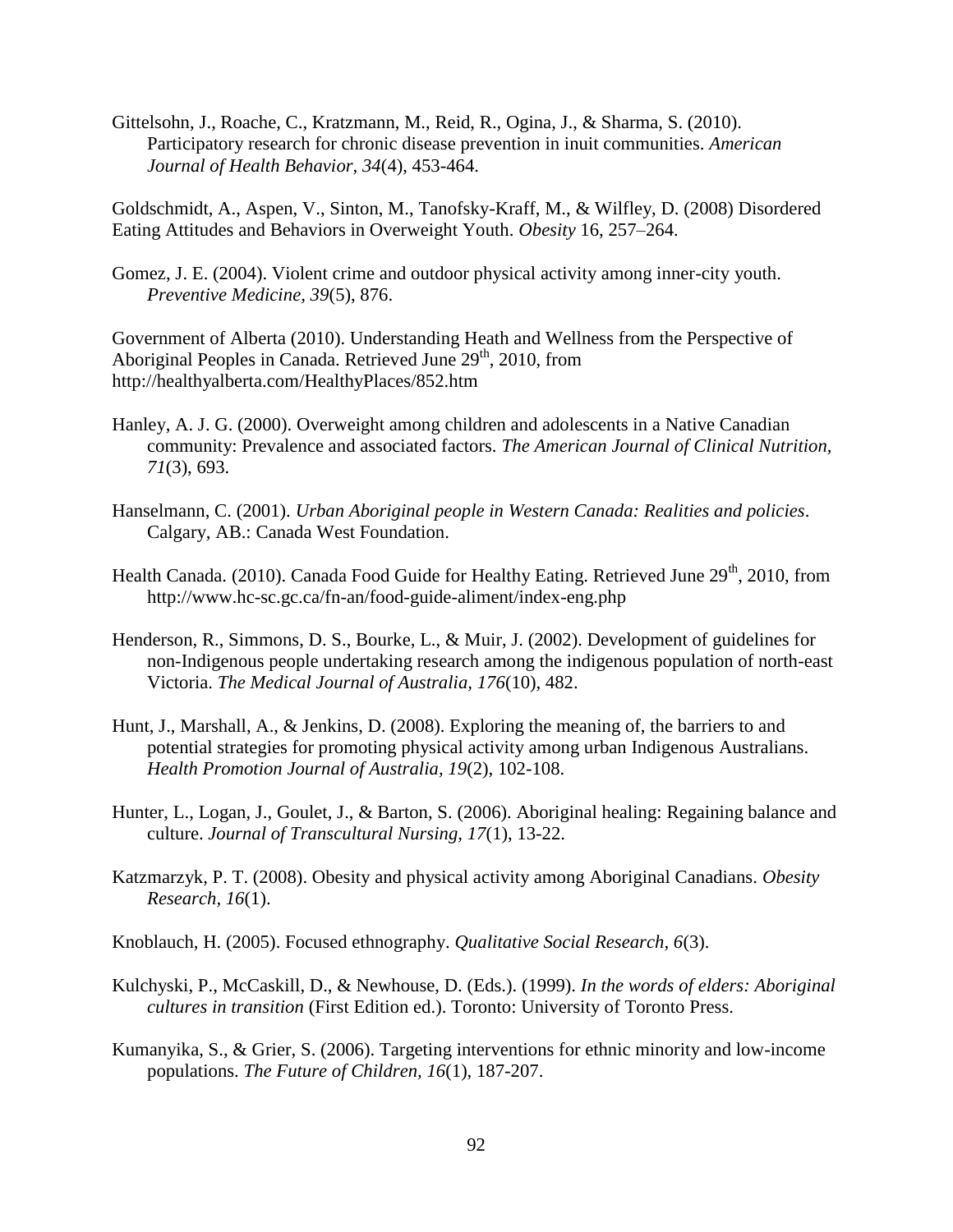- Kumanyika, S. K. (1993). Special issues regarding obesity in minority populations. *Annals of Internal Medicine, 119*(7 Pt 2), 650-654.
- Lecompte, M., & Schensul, J. (1999). *Analyzing and interpreting ethnographic data*. Lanham, MD.: Altamira Press.
- Macaulay, A., Valaskakis, G., Tugwell, P., Hogg, W., Chartrand, L., Martin, C., et al. (2004). Health sciences research and Aboriginal communities: Pathway or pitfall? *Journal of Obstetrics and Gynaecology Canada, 26*(3), 211.
- Marchessault, G. (2004). Weight Body Shape Perceptions of Aboriginal and Non-Aboriginal Girls and Women in Southern Manitoba, Canada. *Canadian Journal of Diabetes, 228 (4):369-379*
- Marshall, P. A., & Rotimi, C. (2001). Ethical challenges in community-based research. *American Journal of the Medical Sciences, 322*(5), 259.
- Meadows, L. M., Lagendyk, L. E., Thurston, W. E., & Eisener, A. C. (2003). Balancing culture, ethics, and methods in qualitative health research with aboriginal peoples. *International Journal of Qualitative Methods, 2*(4)
- Milburn, M. (2004). Indigenous nutrition: Using traditional food knowledge to solve contemporary health problems. *American Indian Quarterly, 28*, 411-434.
- Morse, J. M., & Richards, L. (2002). *Read me first for a users guide to qualitative research.* (1st ed.). Thousand Oaks, California: Sage Publications.
- Morse, J. M., & Field, P. A. (1995). *Qualitative research methods for health professionals* (Second ed.). Thousand Oaks, CA.: Sage.
- Muecke, M. A. (1994). On the evaluation of ethnographies. In J. M. Morse (Ed.), *Critical issues in qualitative research methods* (pp. 187). Thousand Oaks, CA.: Sage.
- MvIvor, O., Napoleon, A., & Dickie, K. (2009). Language and culture as protective factors for at-risk communities. *Journal of Aboriginal Health, 5*(1), 6-24.
- Myers, M. (1999). Investigating Information Systems with Ethnographic Research. *Communications of the Association for Information Systems*, 2 (23).
- Nelson, A. (2009). Sport, physical activity and urban Indigenous young people. *Australian Aboriginal Studies, 2*, 101-111.
- Neumark-Sztainer, D. (1997). Psychosocial concerns and health-compromising behaviors among overweight and non-overweight adolescents. *Obesity Research, 5*(3), 237.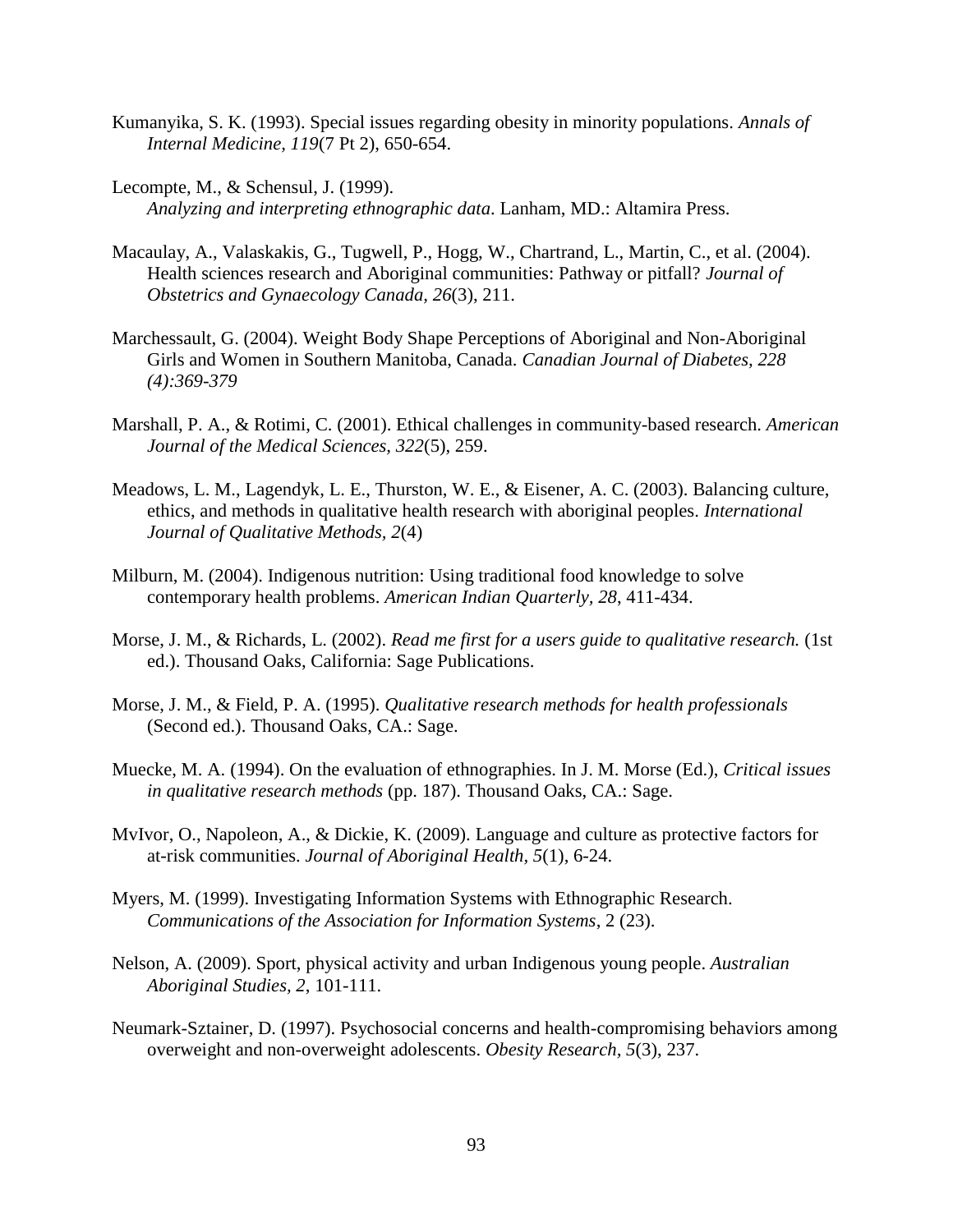- Nielsen, S. J. (2002). Trends in food locations and sources among adolescents and young adults. *Preventive Medicine, 35*(2), 107.
- Patton, M. Q. (2002). *Qualitative research and evaluation methods* (3rd ed.). London: Sage.
- Poudrier, J., & Kennedy, J. (2008). Embodiment and the meaning of the" healthy body": An exploration of First Nations women's perspectives of healthy body weight and body image. *Journal of Aboriginal Health, 4*(1), 15-24.
- Reading, J. (2009). *The crisis of chronic disease among Aboriginal peoples: A challenge for public health, population health and social policy*. University of Victoria, British Columbia: Centre for Aboriginal Health Research.
- Rhodes, E. T., & Ludwig, D. S. (2007). Childhood obesity as a chronic disease. *Journal of the American Medical Association, 298*(14), 1695-1696.
- Riecken, T. (2006). Resistance through re-presenting culture: Aboriginal student filmmakers and a participatory action research project on health and wellness. *Canadian Journal of Education, 29*(1), 265.
- Rinderknecht, K., & Smith, C. (2002). Body-image perceptions among urban Native american youth. *Obesity Research, 10*(5), 315-327.
- Roman, C., & Chalfin, A. (2008). Fear of walking outdoors: A multilevel ecologic analysis of crime and disorder. *American Journal of Preventive Medicine, 34*(4), 306.
- Royal Commission on Aboriginal Peoples. (1996). *People to people, nation to nation: Highlights from the report of the royal commission on Aboriginal peoples.* Ottawa, ON. Government of Canada.
- Schwimmer, J., Burwinke, T., & Varni, J. (2003). Health-related quality of life and severely obese children and adolescents. *Journal of Gerontology, 58*(2), 110-119.
- Shields, M. (2006). Overweight and obesity among children and youth. *Health Reports / Statistics Canada, Canadian Centre for Health Information, 17*(3), 27-42.
- Smoyer-Tomica, k., Spenceb, j., Rainec, K., Amrheind, C., Camerond, N., Yasenovskiyd, v., et al. (2008). The association between neighborhood socioeconomic status and exposure to supermarkets and fast food outlets. *Health Place, 14*(4), 740.
- Smylie, J., & Anderson, M. (2006). Understanding the health of Indigenous peoples in Canada: Key methodological and conceptual challenges. *Canadian Medical Association Journal, 175*(6), 602.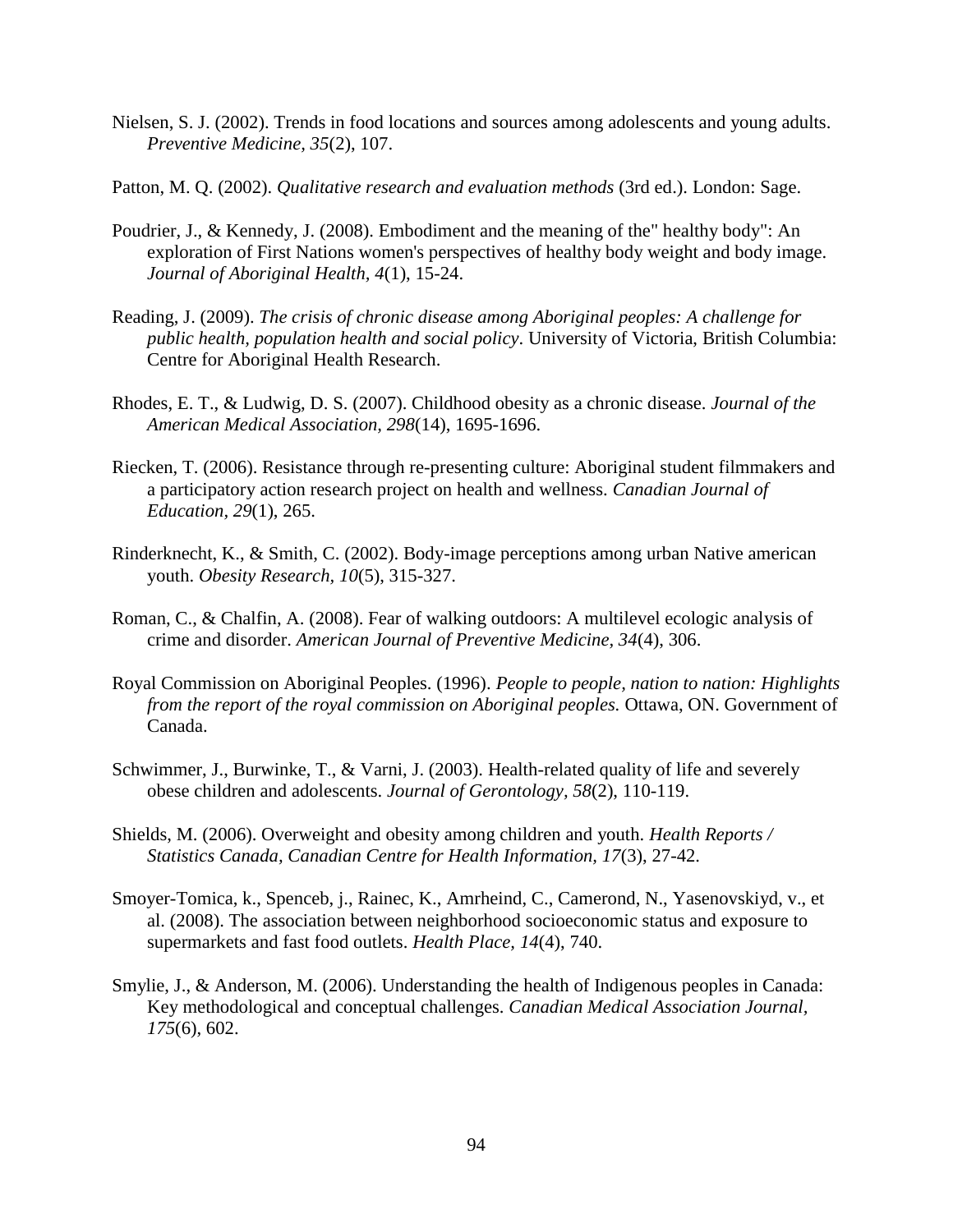- Smyth, S., & Humbert, M. (2009). Team spirit: The creation of a physical activity program for first nation and métis female urban youth. *National Aboriginal Health Organization Conference.* Ottawa, ON.
- Spence, C., Cutumisu, J., Boule, N., & Edwards, J. (2010). Seasonal variation in physical activity among pre-school children in a northern Canadian city. *Research Quarterly for Exercise & Sport.* In Press.
- Statistics Canada. (2004). *A portrait of Aboriginal children living in non-reserve areas: Results from the 2001 Aboriginal peoples survey.* No. 89-597-XIE. Ottawa, ON.
- Statistics Canada. (2008). *Aboriginal peoples in Canada in 2006: Inuit, Métis and First Nations, 2006 census.* No. 97-558-XWE2006001. Ottawa: ON.
- Statistics Canada. (2008). *Crime and justice research paper series.* No. 85-561-MWE. Ottawa: ON.
- Story, M., Hauck, F., Broussard, B., White, L., Resnick, M., & Blum, R. (1994). Weight perceptions and weight control practices in American Indian and Alaska native adolescents: A national survey. *Archives of Pediatrics Adolescent Medicine, 148*(6), 567.
- Struthers, R., Hodge, F., Geishirt-Cantrell, B., & De Cora, L. (2003). Participant experiences of talking circles on type 2 diabetes in two northern plains American Indian tribes. *Qualitative Health Research, 13*(8), 1094.
- Thomas, J. R., Nelson, J. K., & Silverman, S. J. (2005). *Research methods in physical activity* (Fifth Edition ed.). Champaign, IL.: Human Kinetics.
- Thompson, S. J., Gifford, S. M., & and Thorpe, L. (2000). The social and cultural context of risk and prevention: Food and physical activity in an urban Aboriginal community. *Health Education and Behavior, 27*(6), 725.
- Tjepkema, M. (2002). *The health of the off-reserve Aboriginal population* No. 82-003. Ottawa, ON. Statistics Canada.
- Tremblay, M. S., Perez, C. S., Ardern, C. I., Bryan, S. N., & Katzmarzyk, P. T. (2005). Obesity, overweight and ethnicity. *Health Reports / Statistics Canada, Canadian Centre for Health Information, 16*(4).
- Waldram, J. B., Herring, D. A., & Young, T. K. (2006). *Aboriginal health in Canada: Historical, cultural, and epidemiological perspectives.* Toronto, ON. University of Toronto.
- Weijer, C., Goldsand, G., & Emanuel, E. J. (1999). Protecting communities in research: Current guidelines and limits of extrapolation. *Nature Genetics, 23*(November), 275.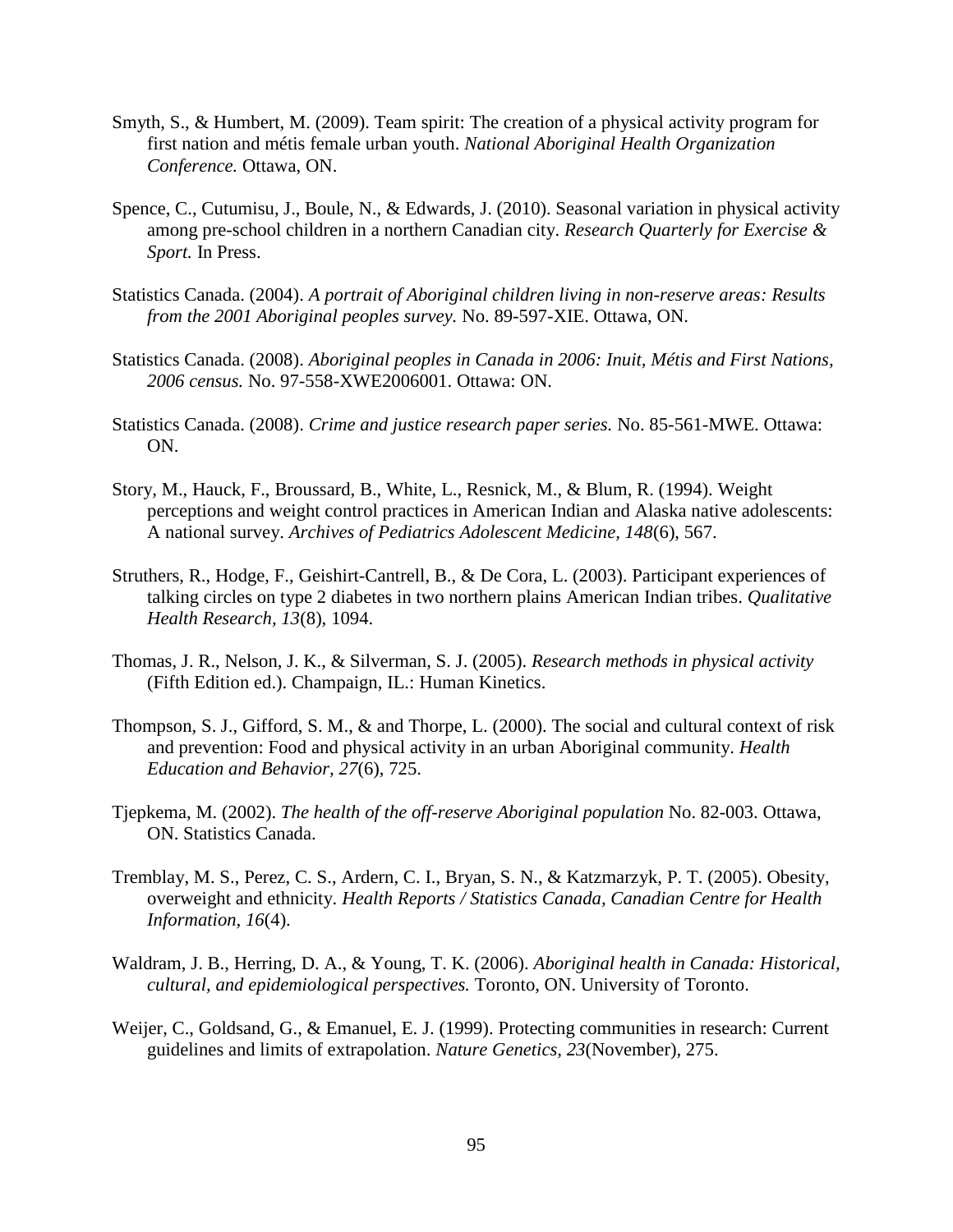- Whitbeck, B. (2004). Discrimination, historical loss and enculturation: Culturally specific risk and resiliency factors for alcohol abuse among American Indians. *Journal of Studies on Alcohol, 65*(4), 409.
- Willows, N. D. (2005). Overweight in First Nations children: Prevalence, implications, and solutions. *Journal of Aboriginal Health,* (March), 76-86.
- Willows, N. D. (2005). Determinants of healthy eating in aboriginal peoples in Canada: The current state of knowledge and research gaps. *Canadian Journal of Public Health, 96 Suppl 3*, S32-6, S36-41.
- Wilson, K., & Young, T. K. (2008). An overview of aboriginal health research in the social sciences: Current trends and future directions. *International Journal of Circumpolar Health, 67*(2-3), 179-189.
- Young, T. K. (2003). Review of research on Aboriginal populations in Canada: Relevance to their health needs. *Quality Safety in Health Care, 327*(7412), 419.
- Young, T. K., & Katzmarzyk, P. T. (2007). Physical activity of Aboriginal people in canada. *Canadian Journal of Public Health, 98 Suppl 2*, S148-60.
- Young, T. K., Sevenhuysen, G. P., Ling, N., & Moffatt, M. E. (1990). Determinants of plasma glucose level and diabetic status in a northern Canadian Indian population. *Canadian Medical Association Journal, 142*(8), 821-830.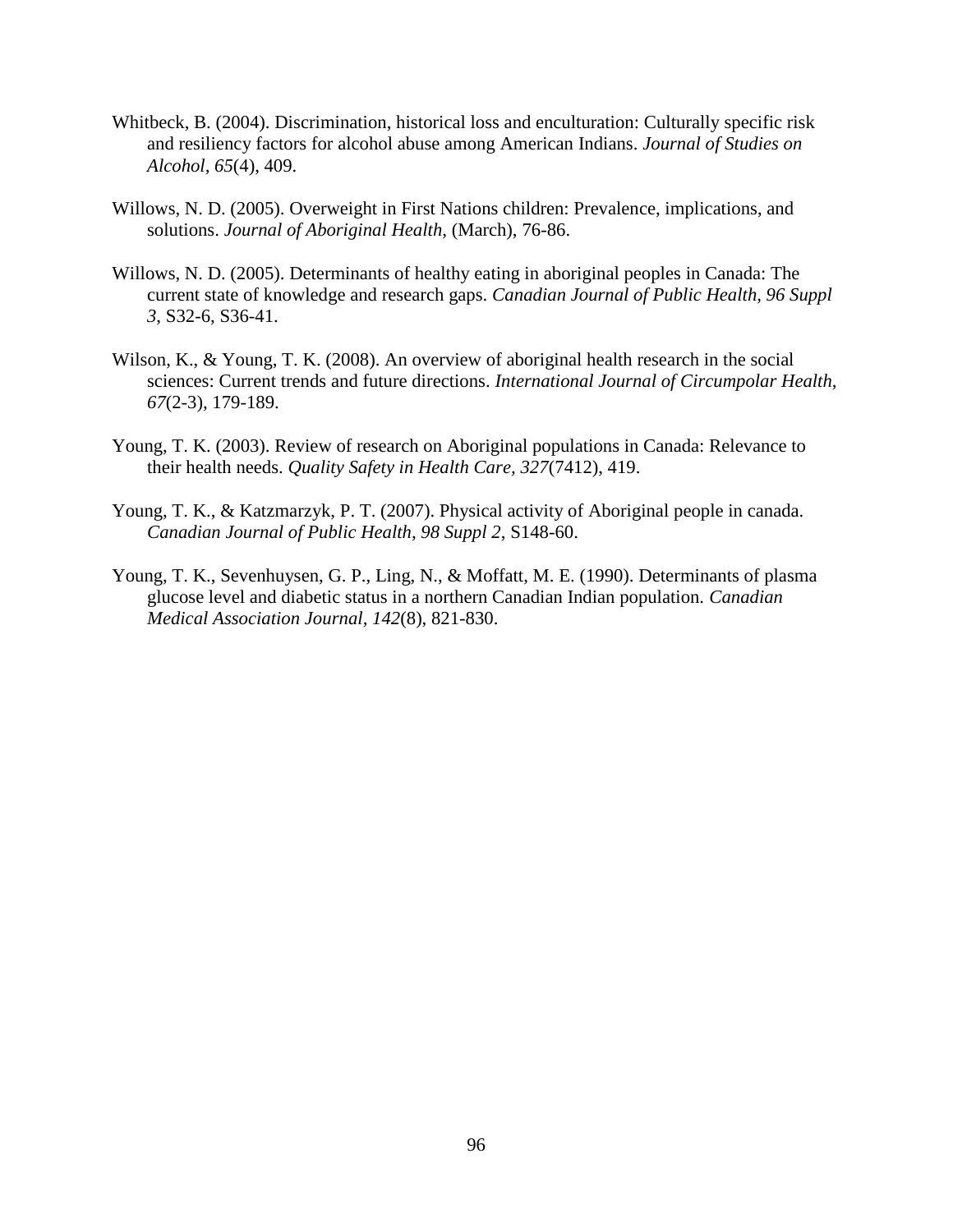# **APPENDICES**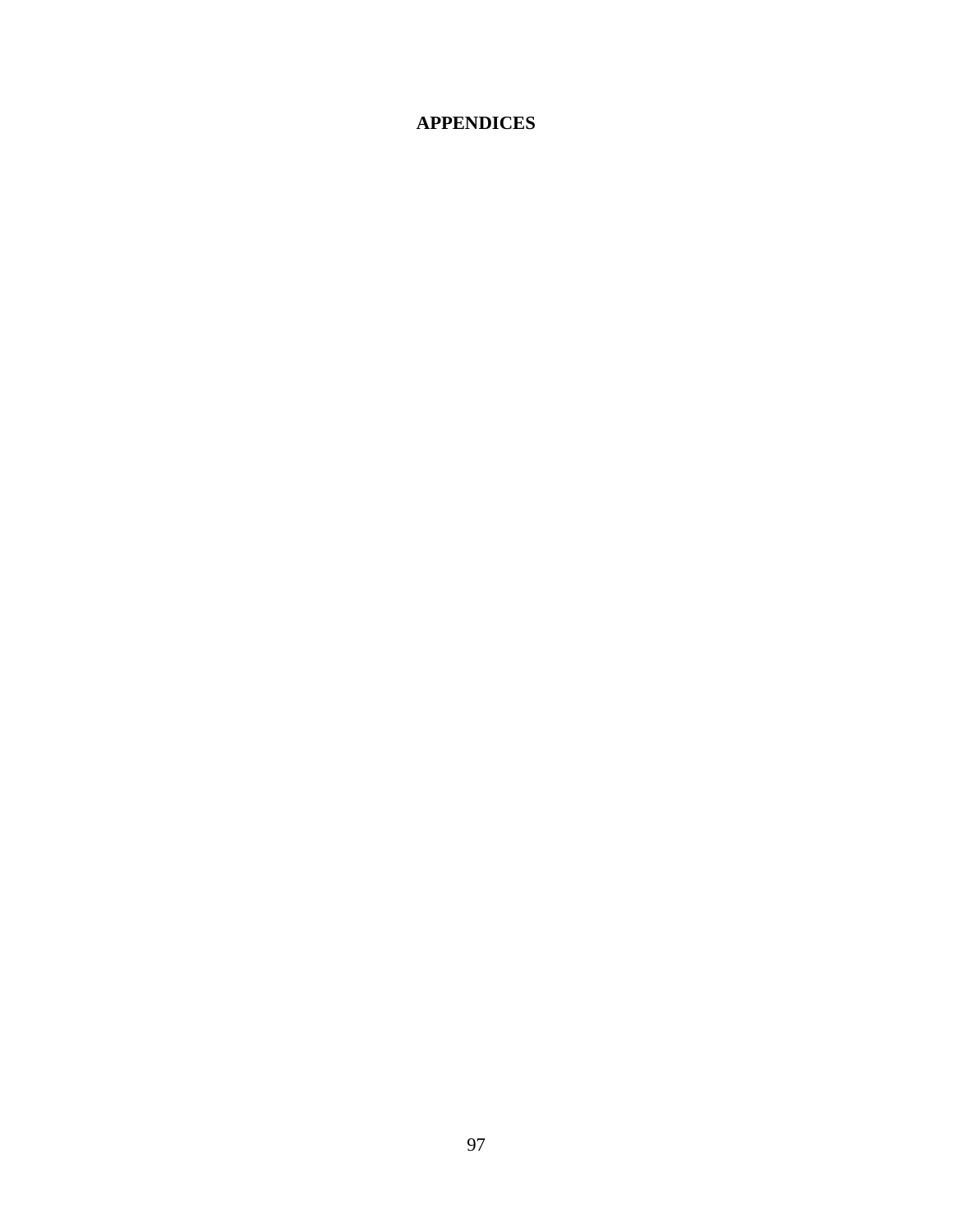# **Appendix A**

# **Serene Smyth Thesis Procedures Timeline**

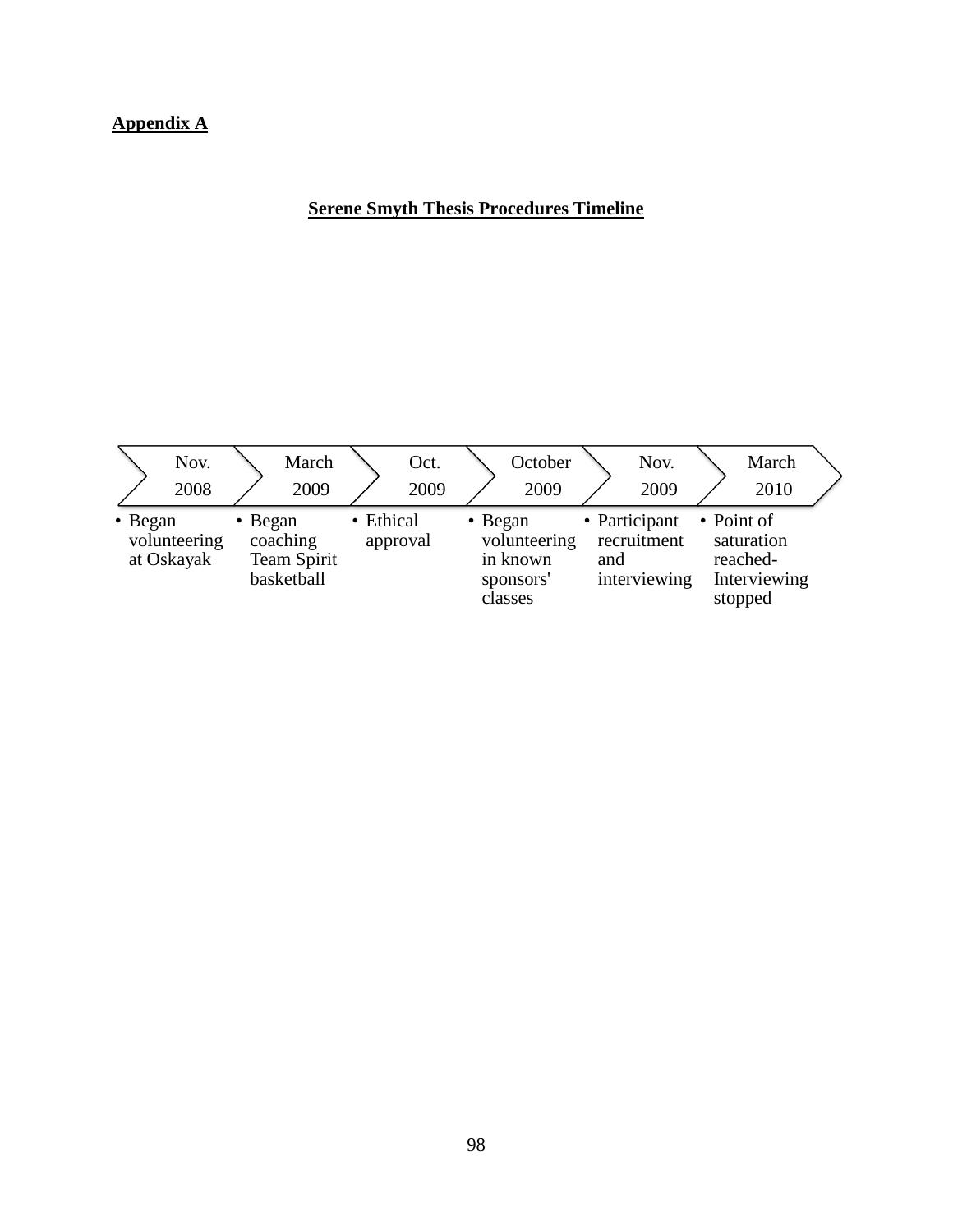# **Appendix B**

# **Ethical Approval**

| PRINCIPAL INVESTIGATOR<br>Louise Humbert                                                                                                                                                                                          | <b>DEPARTMENT</b><br>Kinesiology                                                                                                                                                                                                                                                                                                                                                                                                                                                                                                                                                                                                                        | BEH#<br>09-194                    |
|-----------------------------------------------------------------------------------------------------------------------------------------------------------------------------------------------------------------------------------|---------------------------------------------------------------------------------------------------------------------------------------------------------------------------------------------------------------------------------------------------------------------------------------------------------------------------------------------------------------------------------------------------------------------------------------------------------------------------------------------------------------------------------------------------------------------------------------------------------------------------------------------------------|-----------------------------------|
| INSTITUTION(S) WHERE RESEARCH WILL BE CONDUCTED<br>University of Saskatchewan                                                                                                                                                     |                                                                                                                                                                                                                                                                                                                                                                                                                                                                                                                                                                                                                                                         |                                   |
| <b>STUDENT RESEARCHERS</b><br>Serene Smyth                                                                                                                                                                                        |                                                                                                                                                                                                                                                                                                                                                                                                                                                                                                                                                                                                                                                         |                                   |
| <b>SPONSOR</b><br>CANADIAN INSTITUTES OF HEALTH RESEARCH (CIHR)                                                                                                                                                                   |                                                                                                                                                                                                                                                                                                                                                                                                                                                                                                                                                                                                                                                         |                                   |
| <b>TITLE</b>                                                                                                                                                                                                                      | Understanding the Cultural Factors that Affect Body Weight in Urban Aboriginal Adolescents                                                                                                                                                                                                                                                                                                                                                                                                                                                                                                                                                              |                                   |
| ORIGINAL REVIEW DATE<br>28-Aug-2009<br>08-Oct-2009                                                                                                                                                                                | <b>APPROVAL ON</b><br><b>APPROVAL OF:</b><br><b>Ethics Application</b><br><b>Consent Protocol</b>                                                                                                                                                                                                                                                                                                                                                                                                                                                                                                                                                       | <b>EXPIRY DATE</b><br>07-Oct-2010 |
| <b>Full Board Meeting</b><br>$\Box$                                                                                                                                                                                               | Date of Full Board Meeting:                                                                                                                                                                                                                                                                                                                                                                                                                                                                                                                                                                                                                             |                                   |
|                                                                                                                                                                                                                                   |                                                                                                                                                                                                                                                                                                                                                                                                                                                                                                                                                                                                                                                         |                                   |
| ⊠                                                                                                                                                                                                                                 | The University of Saskatchewan Behavioural Research Ethics Board has reviewed the above-named research project. The proposal<br>was found to be acceptable on ethical grounds. The principal investigator has the responsibility for any other administrative or<br>regulatory approvals that may pertain to this research project, and for ensuring that the authorized research is carried out according to<br>the conditions outlined in the original protocol submitted for ethics review. This Certificate of Approval is valid for the above time<br>period provided there is no change in experimental protocol or consent process or documents. |                                   |
|                                                                                                                                                                                                                                   | Any significant changes to your proposed method, or your consent and recruitment procedures should be reported to the Chair for<br>In order to receive annual renewal, a status report must be submitted to the REB Chair for Board consideration<br>within one month of the current expiry date each year the study remains open, and upon study completion. Please<br>refer to the following website for further instructions: http://www.usask.ca/research/ethics review/                                                                                                                                                                            |                                   |
| Rigby, Chair                                                                                                                                                                                                                      |                                                                                                                                                                                                                                                                                                                                                                                                                                                                                                                                                                                                                                                         |                                   |
|                                                                                                                                                                                                                                   |                                                                                                                                                                                                                                                                                                                                                                                                                                                                                                                                                                                                                                                         |                                   |
| <b>Delegated Review</b><br><b>CERTIFICATION</b><br>Research Ethics Board consideration in advance of its implementation.<br><b>ONGOING REVIEW REQUIREMENTS</b><br>University of Saskatchewan<br>Behavioural Research Ethics Board |                                                                                                                                                                                                                                                                                                                                                                                                                                                                                                                                                                                                                                                         |                                   |
|                                                                                                                                                                                                                                   |                                                                                                                                                                                                                                                                                                                                                                                                                                                                                                                                                                                                                                                         |                                   |
| Please send all correspondence to:                                                                                                                                                                                                | <b>Research Ethics Office</b><br>University of Saskatchewan<br>Box 5000 RPO University, 1602-110 Gymnasium Place<br>Saskatoon SK S7N 4J8                                                                                                                                                                                                                                                                                                                                                                                                                                                                                                                |                                   |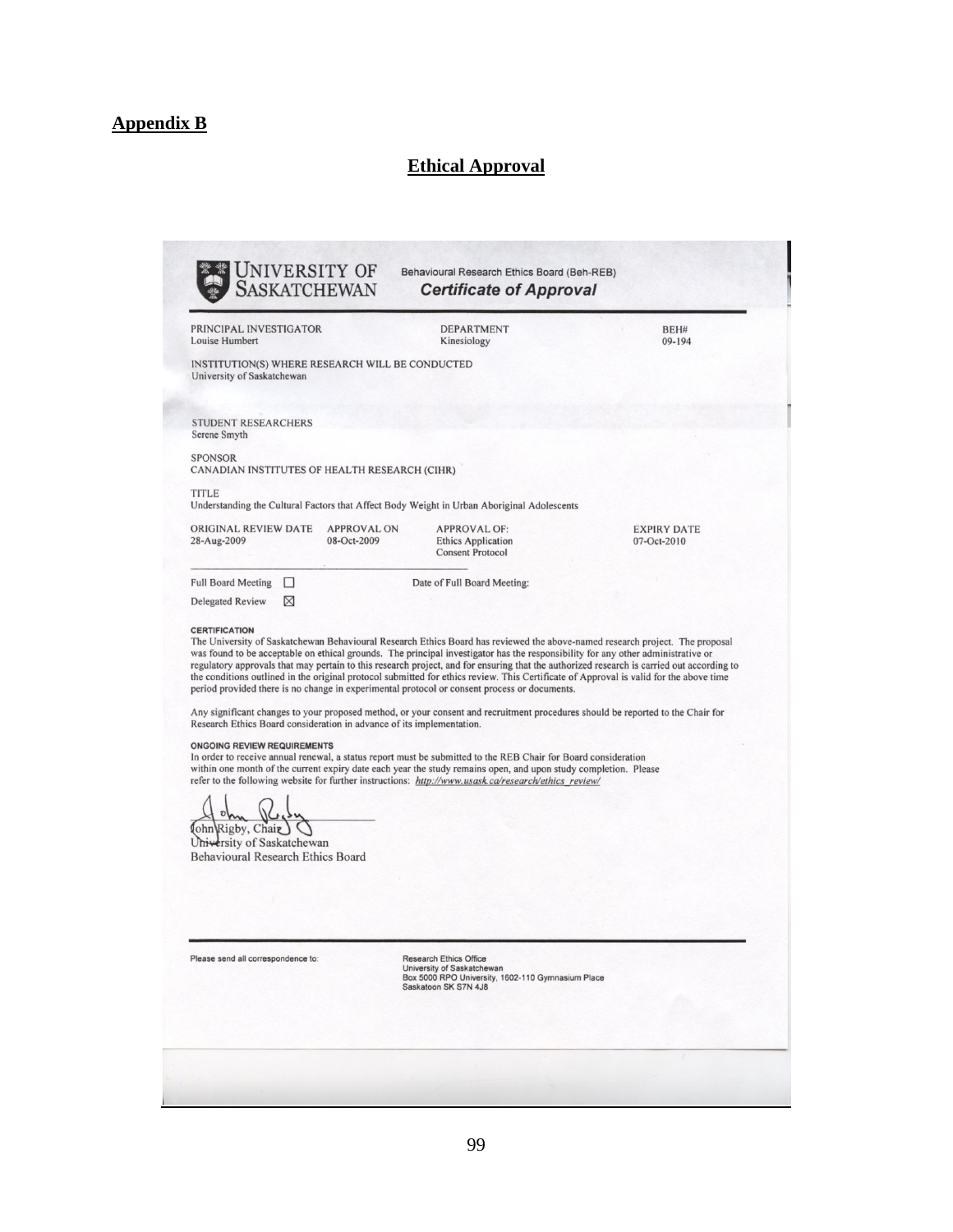### **Appendix C**

### **Student Interest and Contact Information**

Are you interested in participating in the research project described to you?  $\neg$  Yes  $\neg$  No

If you chose 'Yes' please put your contact information below. If you chose "No" you do not need to fill the rest of the form out.

Name: \_\_\_\_\_\_\_\_\_\_\_\_\_\_\_\_\_\_\_\_\_\_\_\_\_\_\_\_\_\_\_\_\_\_\_\_\_\_\_\_\_\_\_\_\_\_\_\_\_\_\_\_\_\_\_\_\_\_\_\_\_\_\_\_\_\_\_\_\_\_\_\_

Phone number:  $(home)$ 

Do you live with a parent or guardian?  $\neg$  Yes  $\neg$  No

If you chose 'No' please specify who you live with, or if you live on your own.

\_\_\_\_\_\_\_\_\_\_\_\_\_\_\_\_\_\_\_\_\_\_\_\_\_\_\_\_\_\_\_\_\_\_\_\_\_\_\_\_\_\_\_\_\_\_\_\_\_\_\_\_\_\_\_\_\_\_\_\_\_\_\_\_\_\_\_\_\_\_\_\_

How old are you?

\_\_\_\_\_\_\_\_\_\_\_\_\_\_\_\_\_\_\_\_\_\_

 $\Box$  One on One  $\Box$  Focus group

Would you like to do one on one interviews or focus group interviews for this project? One on one interviews will be between you and the researcher (Serene) only. Focus group interviews will be with 5-7 other students at the same time. Both types of interviews will have the same questions.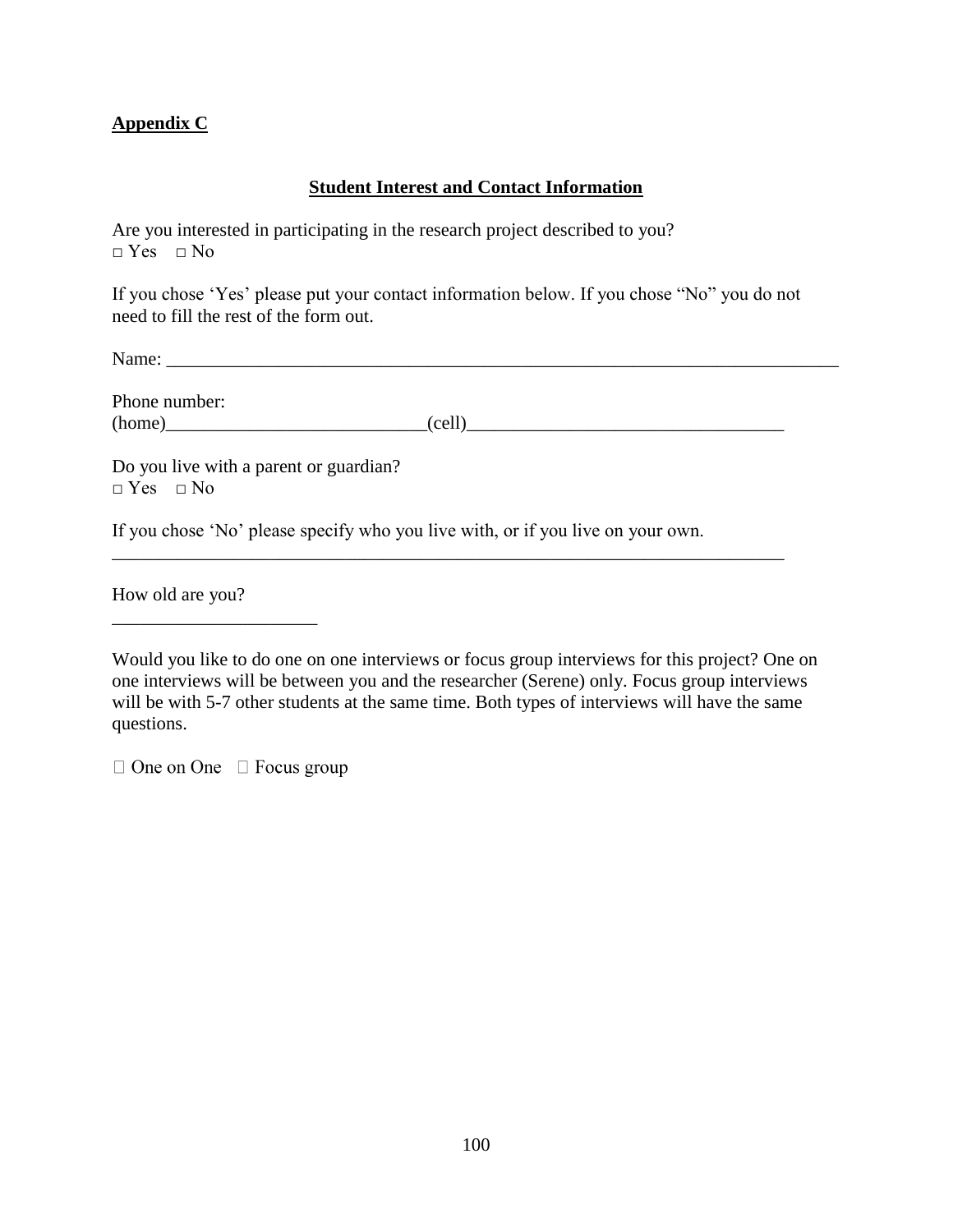# **Appendix D**

# **Assent and Consent Forms**

### ASSENT LETTER (Youth Participants)

### **Understanding the cultural factors that affect body weight in urban Aboriginal youth**

You are invited to participate in a study that is being carried out by researchers from the University of Saskatchewan. Your participation in this study is in no way connected with regular school work at your school and participation in this study is completely optional and voluntary. The purpose of this study is to understand the factors that affect body weight in urban Aboriginal youth. I hope that the findings from this study will help to successfully promote healthy body weight.

If you choose to participate in this study, you will be asked to take part in a tape recorded one on one or group interviews. There will be 3 interviews and one session to go over the interviews. The interviews will take place at your school and will take about one hour. You may request at any time that you would like the tape recorder turned off. If this request is made the tape recorder will be turned off immediately.

Participation is completely voluntary and you can withdraw for any reason, at any time, without penalty of any sort. If you do decide to withdraw from the study any information that you have provided will be destroyed. Feedback will be given to you throughout the duration of the study. You will be encouraged to ask questions during the interviews session if you do not understand something you are asked.

Any information you give to our research team will be kept private and not shared with other students or teachers. After the interview, you will be given the opportunity to review the transcript of your interview, and to add, alter, or delete information from the transcripts as you see fit. In addition, no one from your school will be present during the interviews. Nor will anyone from your school have access to the audio recording of the interviews.

If you chose to participate in the focus group interview there will be other students present. Sometimes people feel more comfortable in discussions when other students are present. However, since other students are present they will hear what you say. The researcher will attempt to safeguard the confidentiality of the discussion, but cannot guarantee that other members of the group will do so. Please respect the confidentiality of the other members of the group by not disclosing the contents of this discussion outside the group, and be aware that others may not respect your confidentiality. Please remember that participation in the focus groups is optional and that the one-on-one interviews may be a more comfortable and private alternative.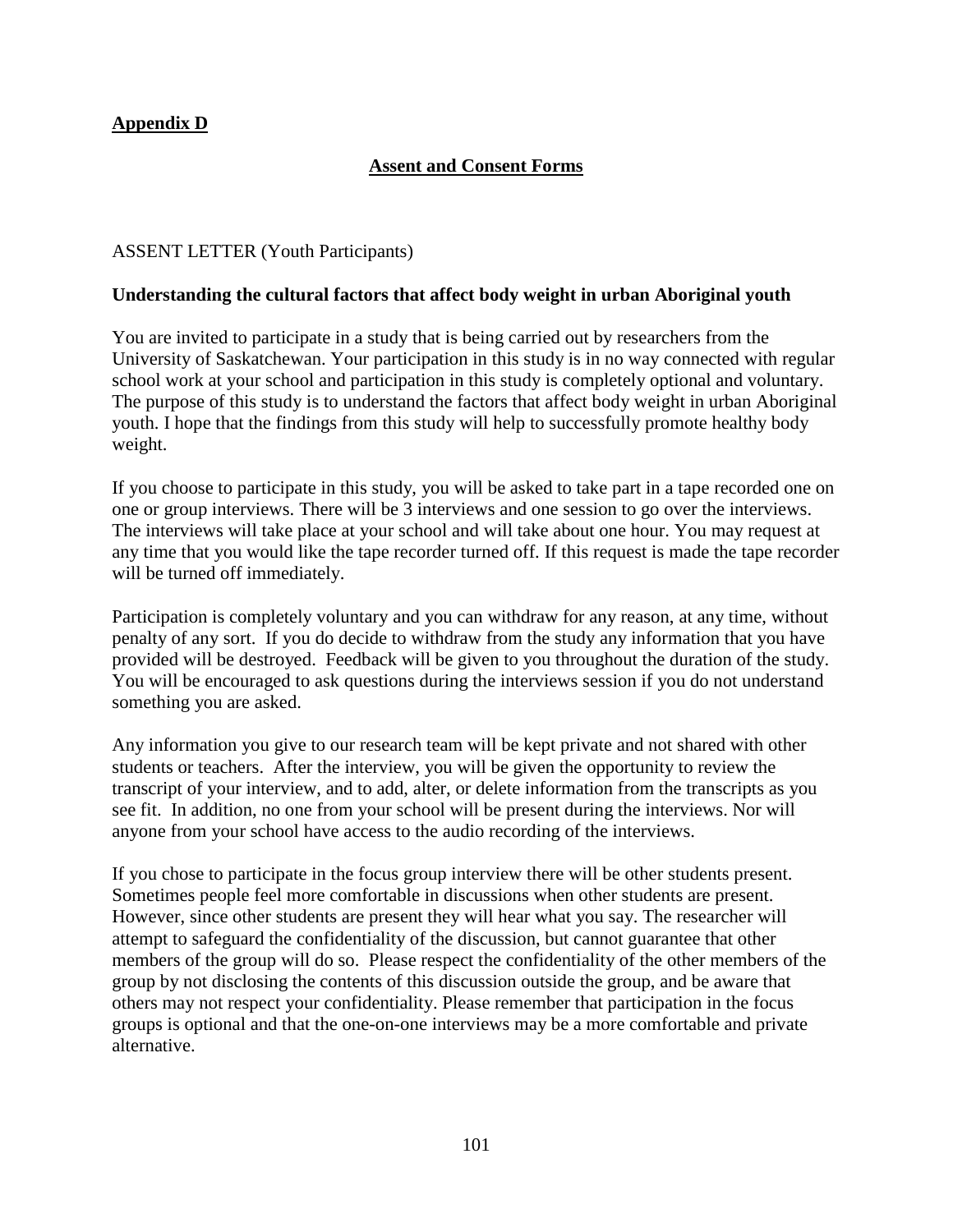All of the information provided through the interviews will be confidential and stored by Dr. Louise Humbert in a locked office on the University Campus for a minimum of five years after the completion of the study. If you begin the study and then decide you do not want to continue, you may withdraw at any time, for any reason, without penalty or without causing anyone to be upset.

Before the interview begins you will be told that you do not have to answer the questions if you do not want to. In addition, after the interview is finished, you will be provided with the name and contact information of a school councilor you can talk to, if you experience negative emotional experiences and feel you may need guidance. If you or your parent or guardian has any questions or concerns about this study, please do not hesitate to contact Serene Smyth (966- 1123) or Dr. Louise Humbert (966-1070) at any time.

After you have read this letter, please read over the attached consent form included in this package. If your guardians and you decide that you would like to be a participant in this study, then you must complete the participant consent form and your parent(s)/guardian(s) must also complete their consent form. Signing the consent forms will signify your understanding of your rights as a participant and will give your consent to participate in this study. Lastly, as a participant in this study, you will be informed of any new information that may affect your decision to participate.

Once you have handed your assent and consent forms back to the researcher (Serene) or to the office Serene will contact you by phone or she will find you at school to set up times for the interviews.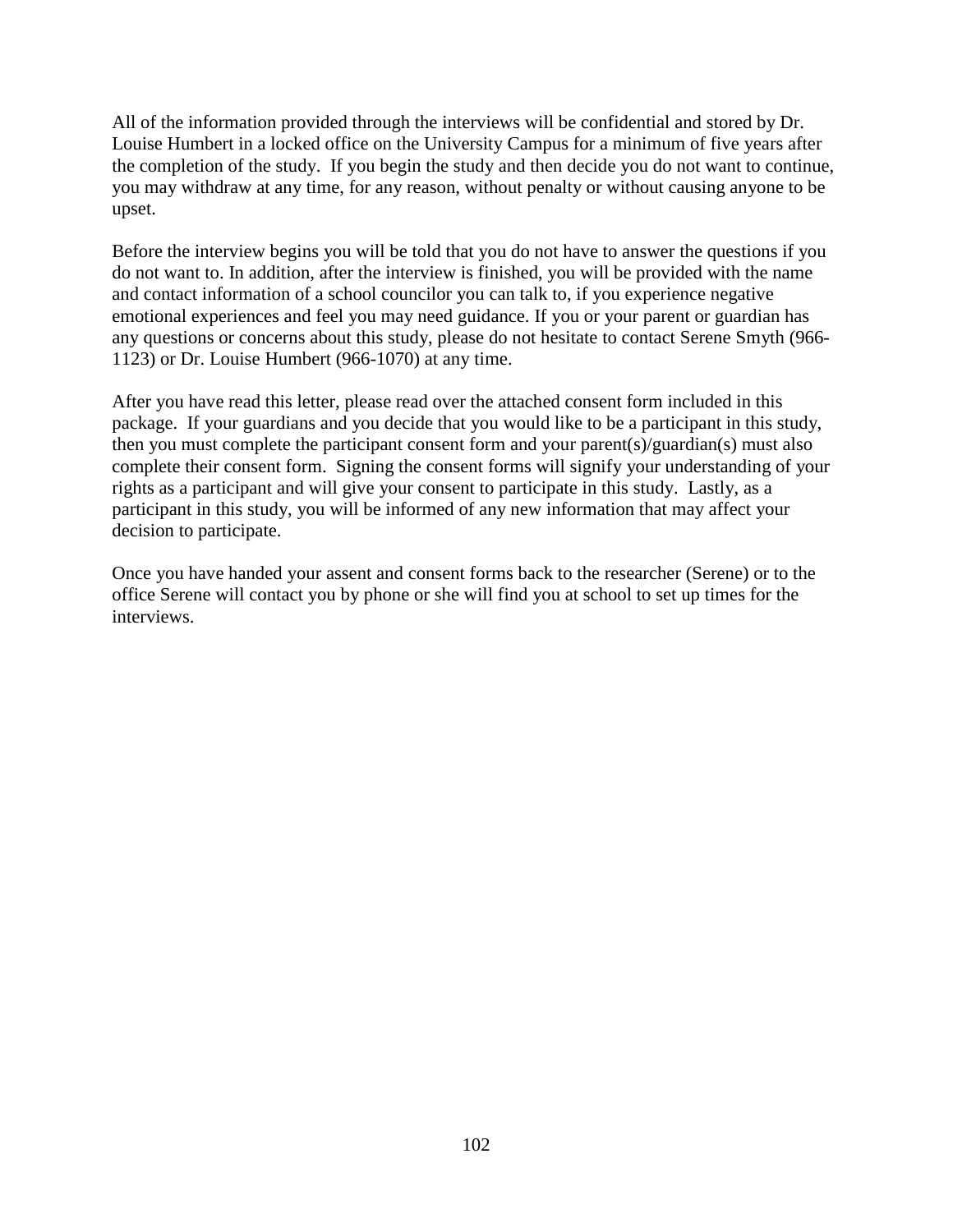#### **Student Assent**

I \_\_\_\_\_\_\_\_\_\_\_\_\_\_\_\_\_\_\_\_\_\_\_\_\_\_\_\_\_\_\_\_\_\_\_\_\_\_\_\_ voluntarily consent to participate in the study: Understanding the cultural factors that affect body weight in urban Aboriginal youth. I understand the purpose of the study and my involvement, and that I have the option to withdraw from the study at any time without penalty of any sort. I also agree that if I withdraw from the study at any time, any data that I have provided will be destroyed. My information will be used for research purposes only, and any details that may reveal who I am will not be included in study reports and presentations. If my caregiver or I have any questions, I may call the Ethics Office (966-2084) at the University of Saskatchewan. A copy of this consent form has been given to me for my records.

Participants Signature:\_\_\_\_\_\_\_\_\_\_\_\_\_\_\_\_\_\_\_\_\_\_\_\_\_\_\_\_\_\_\_\_\_ Date:\_\_\_\_\_\_\_\_\_\_\_\_\_ If you have any questions or concerns about this study, please do not hesitate to contact Serene Smyth or Dr. Louise Humbert at any time at the address below.

Researchers Signature:\_\_\_\_\_\_\_\_\_\_\_\_\_\_\_\_\_\_\_\_\_\_\_\_\_\_\_\_\_\_\_\_\_ Date:\_\_\_\_\_\_\_\_\_\_\_\_\_ The University of Saskatchewan Advisory Committee on Ethics in Behavioural Sciences Research approved this research project in Oct.23, 2007.

Ms. Serene Smyth Dr. Louise Humbert Student Researcher Principal Investigator College of Kinesiology College of Kinesiology University of Saskatchewan University of Saskatchewan Saskatoon, Saskatchewan Saskatoon, Saskatoon, Saskatchewan S7N 5B2 S7N 5B2 Phone: 966-1123 Phone: 966-1070

Email: serene.smyth@usask.ca Email: louise.humbert@usask.ca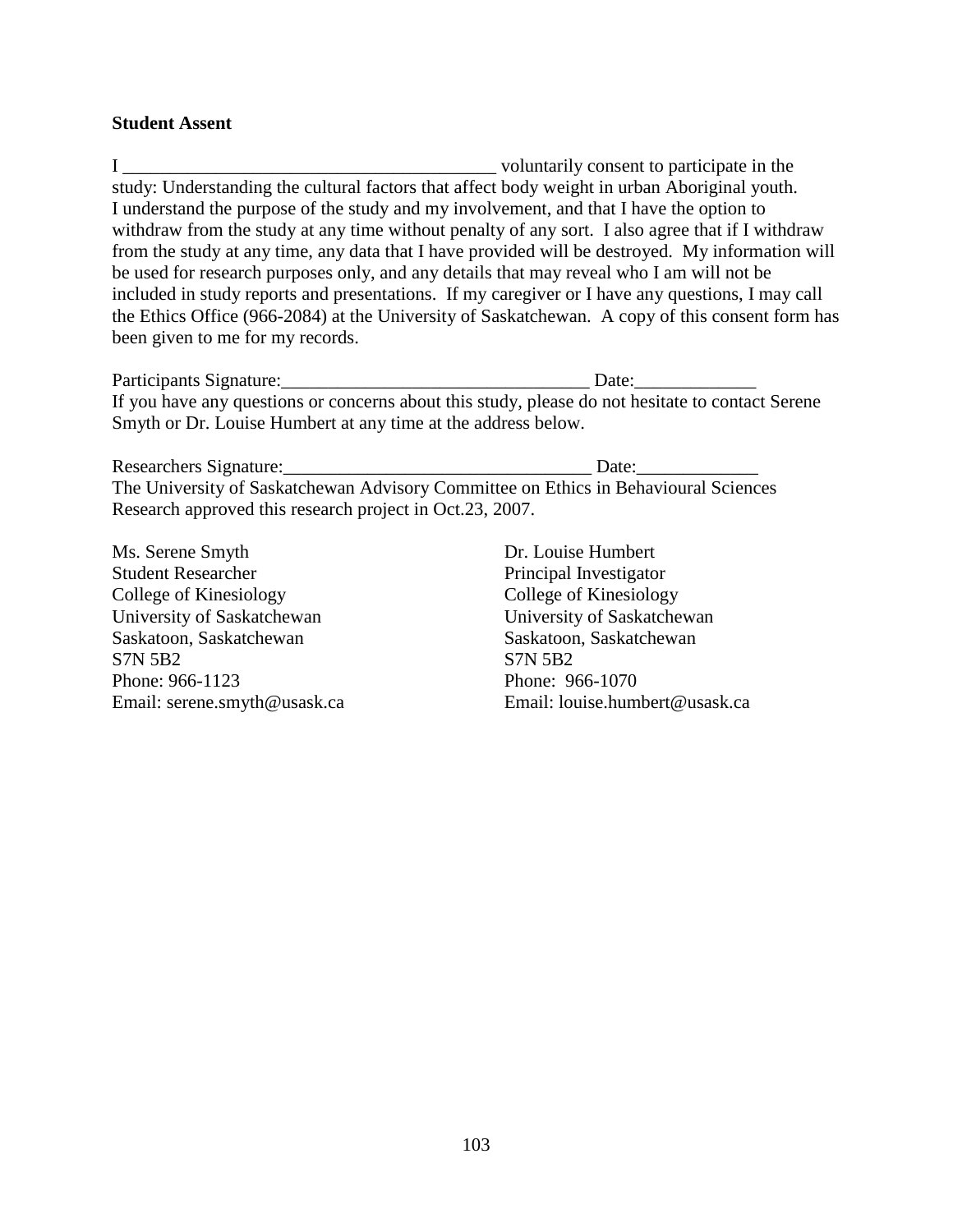### CONSENT LETTER (Parents/Guardians)

### **Title of the study: Understanding the cultural factors that affect body weight in urban Aboriginal youth.**

We would like to ask for your son or daughter's assistance with a study that is being carried out by the College of Kinesiology at the University of Saskatchewan. The results of this study will help us to determine how to better promote healthy body weight in urban Aboriginal youth. If your son/daughter decides to volunteer, his/her role will be to complete a background questionnaire and 3 interviews as well as be observed. Your son/daughter will have a choice to participate in focus group interviews or one on one interview. The focus groups will have 5-7 other students being interviewed with your son/daughter at the same time; somewhat like a discussion group. One on one interviews will be between just your son/daughter and the researcher. The interviews will take place at your son/daughter's school. The focus group and one on one interviews will be recorded with the use of a tape recorder. Your son or daughter may request at any time that they would like the tape recorder turned off. If this request is made the tape recorder will be turned off immediately.

This study will also use participant observation. Observation will take place around the school and possibly out of school during lunch and after school. The following list is what possible observations and inquiry topics will be given attention when observing students.

- Description of the physical environment or setting
- Description of the social environment
- Description of the structured or planned interactions
- Observing informal interactions and unplanned activities
- Observing non verbal communication
- Commenting on what does not happen (nonoccurrence)
- Observing health behaviors such as food choice and physical activity level.

Participation is entirely voluntary. There will be no reward for participating and no negative consequences for non-participation. Your son/daughter can withdraw from the study for any reason, at any time, without penalty of any sort (his/her grade). If your son/daughter does decide to withdraw from the study, any information that they have provided will be destroyed. The results of the study will be completely anonymous as no names or means of identification will be used in any printed or published reports. If your son/daughter's words are used in the final report, confidentiality will be assured through the use of a pseudonym (false name). A master list of participant's names and their assigned pseudonyms will be stored separately from the audiotapes and transcripts. In addition, no one from your son/daughter's school will have access to the audio recording of the interview following its completion.

The data collected will be kept as anonymous and confidential as possible. However, group interview will be used in this study, so there are limits to which confidentiality of information can be ensured. For example, we cannot guarantee that other participants in our group will not share information discussed in the group with others. The researcher will attempt to safeguard the confidentiality of the discussion, but cannot guarantee that other members of the group will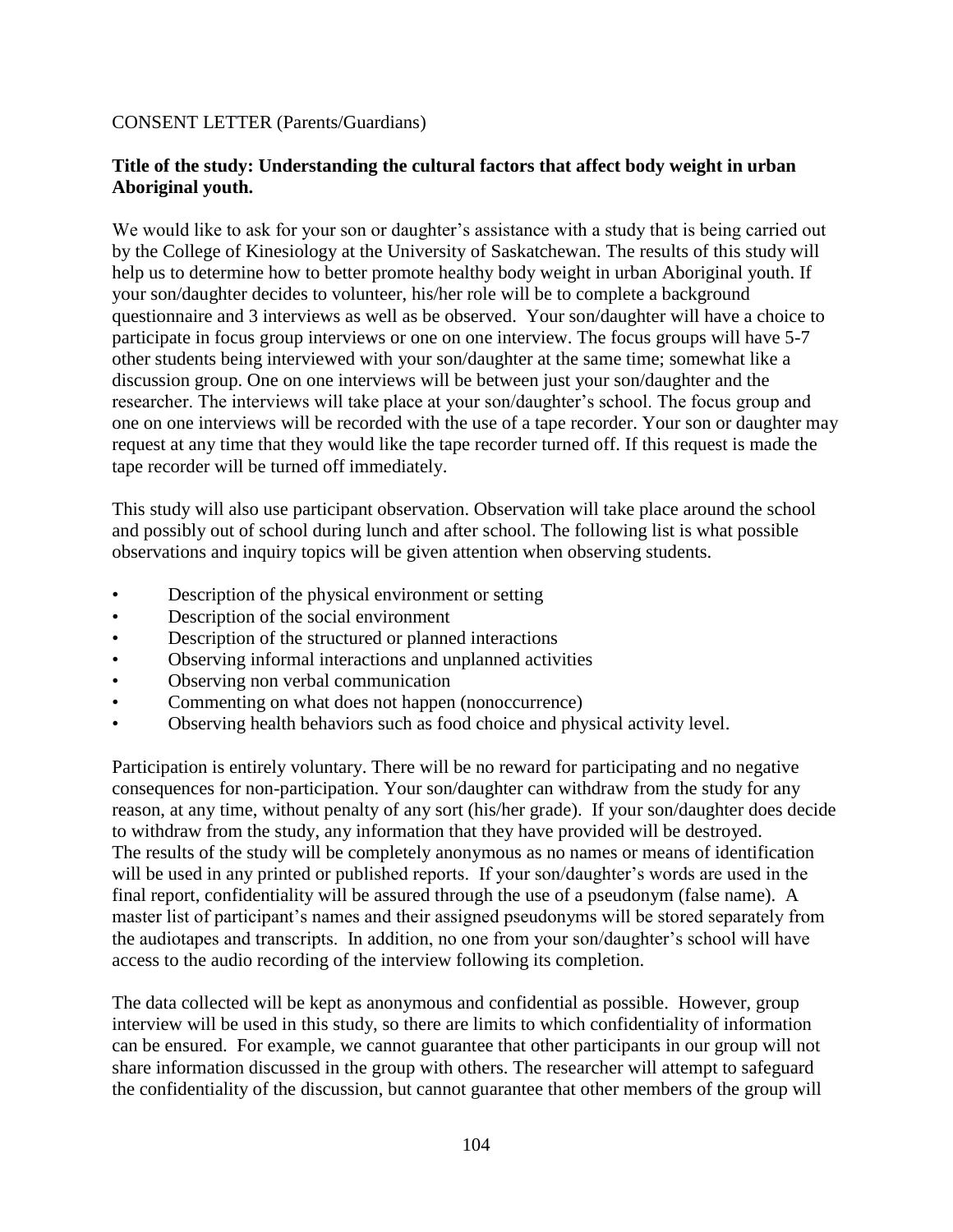do so. If your son or daughter chooses to participate in the focus group please ask her or him to respect the confidentiality of the other members of the group by not disclosing the contents of this discussion outside the group, and be aware that others may not respect your confidentiality. This will be reiterated to them at the beginning of the focus group meetings. Please remember that participation in the focus groups is optional and that the one-on-one interviews may be a more comfortable and private alternative for your son or daughter.

After each interview is finished, your son or daughter will be provided with the name and contact information of a school councilor they can talk to, if you experience negative emotional experiences and feel they may need guidance.

All the information provided will be confidential and stored by Dr. Louise Humbert in a locked office on the University Campus for a minimum of five years after the completion of the study.

If you and your son/daughter decides that he/she would like to be a part of this study, please complete the attached form. If you or your son/daughter has any questions or concerns about this study, please do not hesitate to contact Dr. Louise Humbert (306-966-1070) at any time.

Once your son or daughter have handed their assent and consent forms back to the researcher (Serene) or to the office Serene will contact them by phone or she will find you them at school to set up times for the interviews.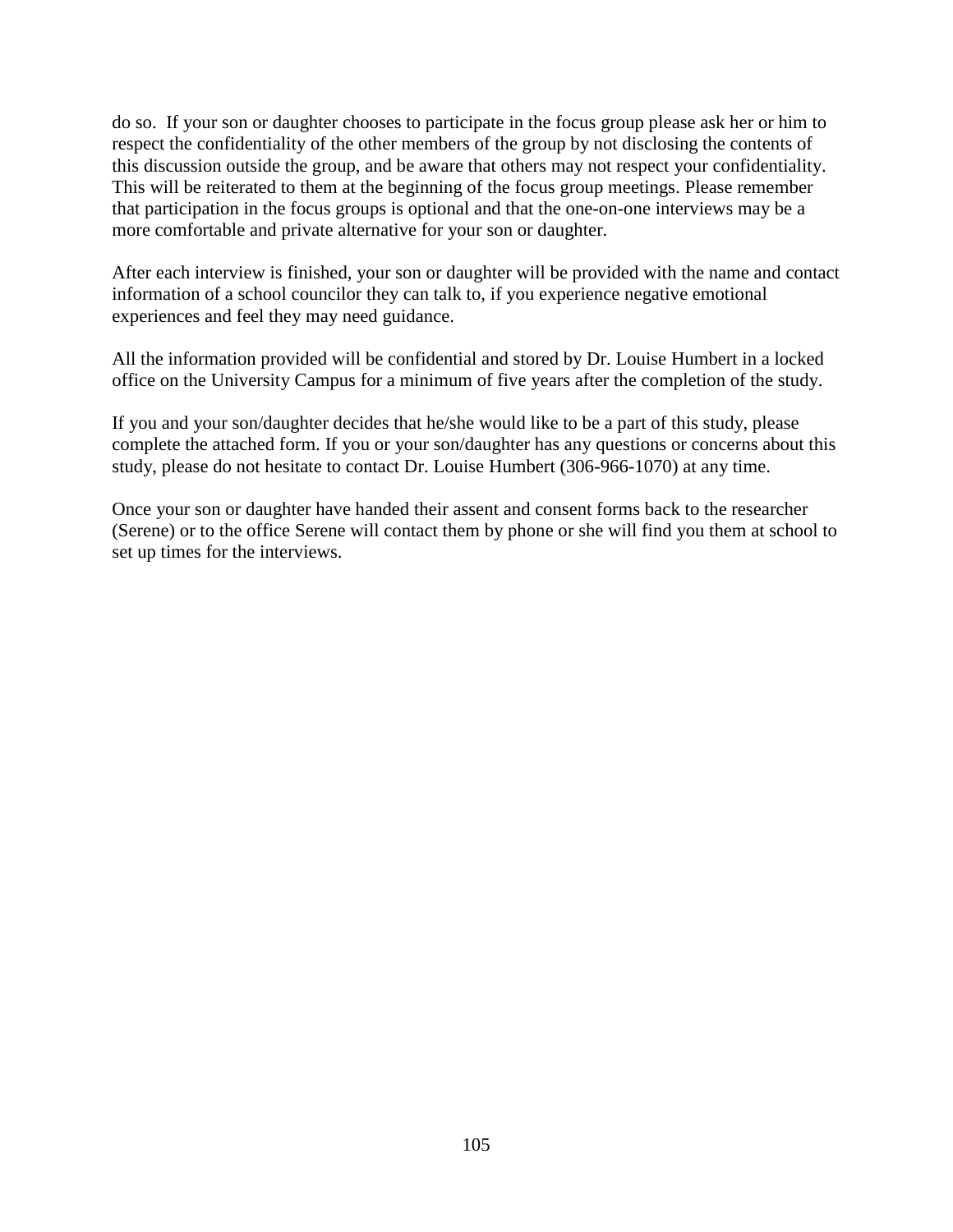### **Parents/ Guardians Consent**

I have read and understand the purpose of this study and my son's/daughter's involvement in this study. I am aware that my son/daughter will remain anonymous throughout the study and in any written results of the data collection through participation in this project. I am aware that my son/daughter has the right to refrain from answering any questions that they feel uncomfortable answering and that they have the right withdraw from the study at any time. I acknowledge that I have received a copy of the consent letter for my records. If I have any questions or concerns I can contact Dr. Louise Humbert (306-966-1070) in the College of Kinesiology at the University of Saskatchewan. If I wish to clarify the rights of my son/daughter as a research participant, I may call the Ethics Office (306-966-2084) at the University of Saskatchewan.

| give permission to allow |  |
|--------------------------|--|
|--------------------------|--|

to participate in the study conducted by the College of Kinesiology.

| Parent/Guardian's Signature | Date |
|-----------------------------|------|
| Researcher's Signature      | Date |

The University of Saskatchewan Advisory Committee on Ethics in Behavioural Sciences Research approved this research project on October 23<sup>rd</sup> 2009.

Ms. Serene Smyth Dr. Louise Humbert Student Researcher Principal Investigator College of Kinesiology College of Kinesiology University of Saskatchewan University of Saskatchewan Saskatoon, Saskatchewan Saskatoon, Saskatoon, Saskatchewan S7N 5B2 S7N 5B2 Phone: 966-1123 Phone: 966-1070

Email: serene.smyth@usask.ca Email: louise.humbert@usask.ca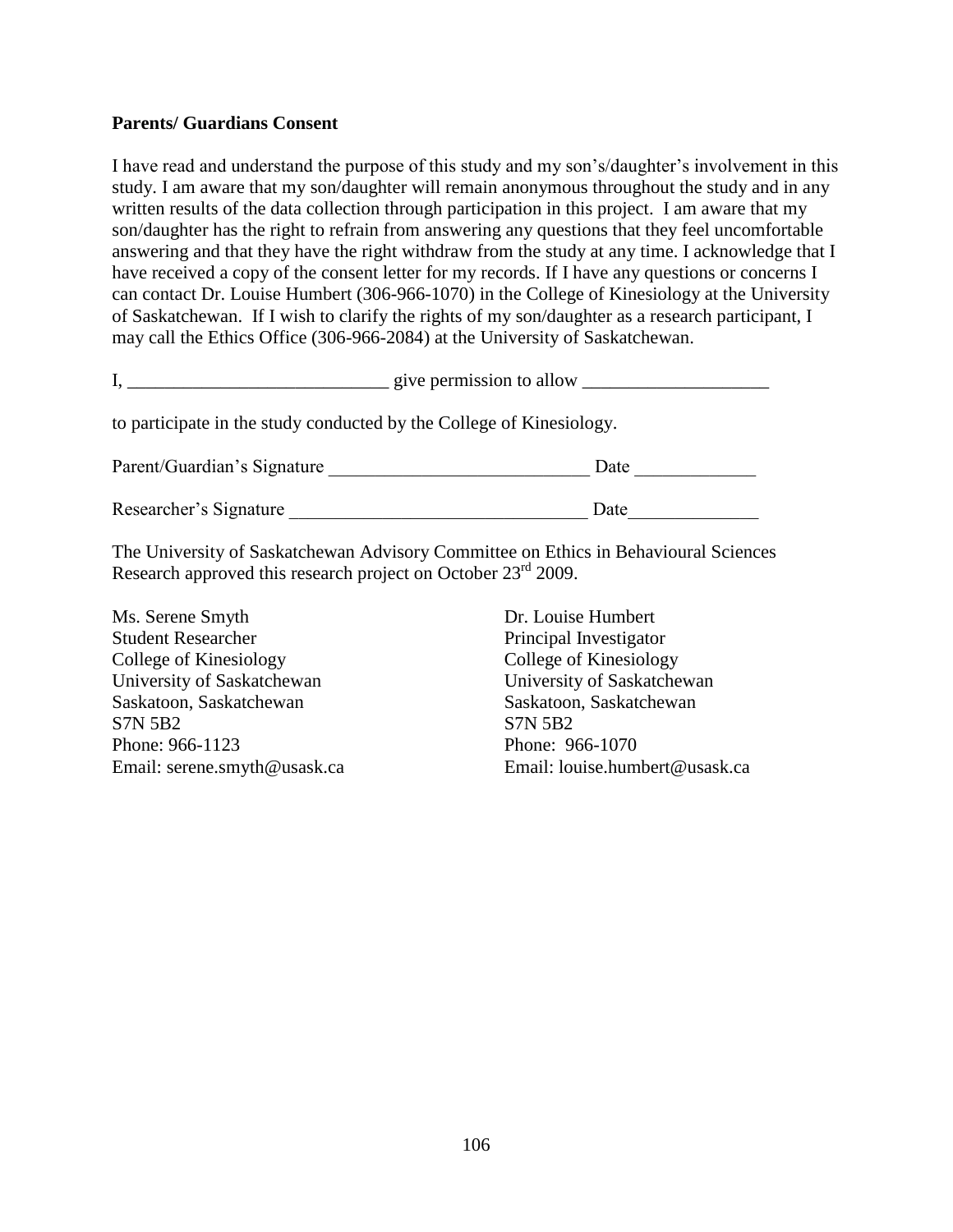# **Appendix E**

### **Interview Guide**

Before each interview provide a brief explanation of the purpose for the interview – to explore their knowledge, attitudes and beliefs, about healthy body weights, healthy eating and physical activity.

Explain that the purpose for tape recording is to help me be as accurate as I can with the words that they say and that if I were to write things down I might miss something. Stress how important their words are to me and that no one would be able to listen to the tape except for the person interviewing and the person who will do the transcribing. I will write everything out and go over it with them in person and if they choose at that time, they can keep the tape.

To begin, I'd like to know a little bit about you:

How old are you? How long have you lived in Saskatoon? Have you lived anywhere else? Who currently lives with you? How far do you live from Oskayak High School? How long have you attended Oskayak High School? Have you attended any other high schools? What do you enjoy about Oskayak? What do you find challenging about Oskayak?

### **Culture:**

- 1. What do you think culture is?
- 2. Who helps you in understanding your culture? Probe: School, Elders, Grandparents, Parents, Friends, Community?
- 3. How important are traditional cultural events in your life? Probe with examples such as powwows, sweat lodges, pipe ceremonies and community feasts.
- 4. Do you speak your or any First Nations language? Extension: Is it important to learn First Nations languages?
- 5. What do you think health is? Extension: What is a healthy body/mind?
- 6. How would you define good health?
- 7. Would you say you have good health? Can you tell me why you feel this way?
- 8. What do you think makes people healthy? What about things that make people unhealthy?
- 9. What do you think are health issues in your school or community?

### **Healthy Body Weights:**

- 1 What do you think healthy body weight means?
- 2 What does a healthy body look like to you?
- 3 In your culture are some body types (weights) more accepted than others? If so, what? Extension: Are people encouraged to be heavier (lighter)?
- 4What do you feel causes some people to have unhealthier bodies than others?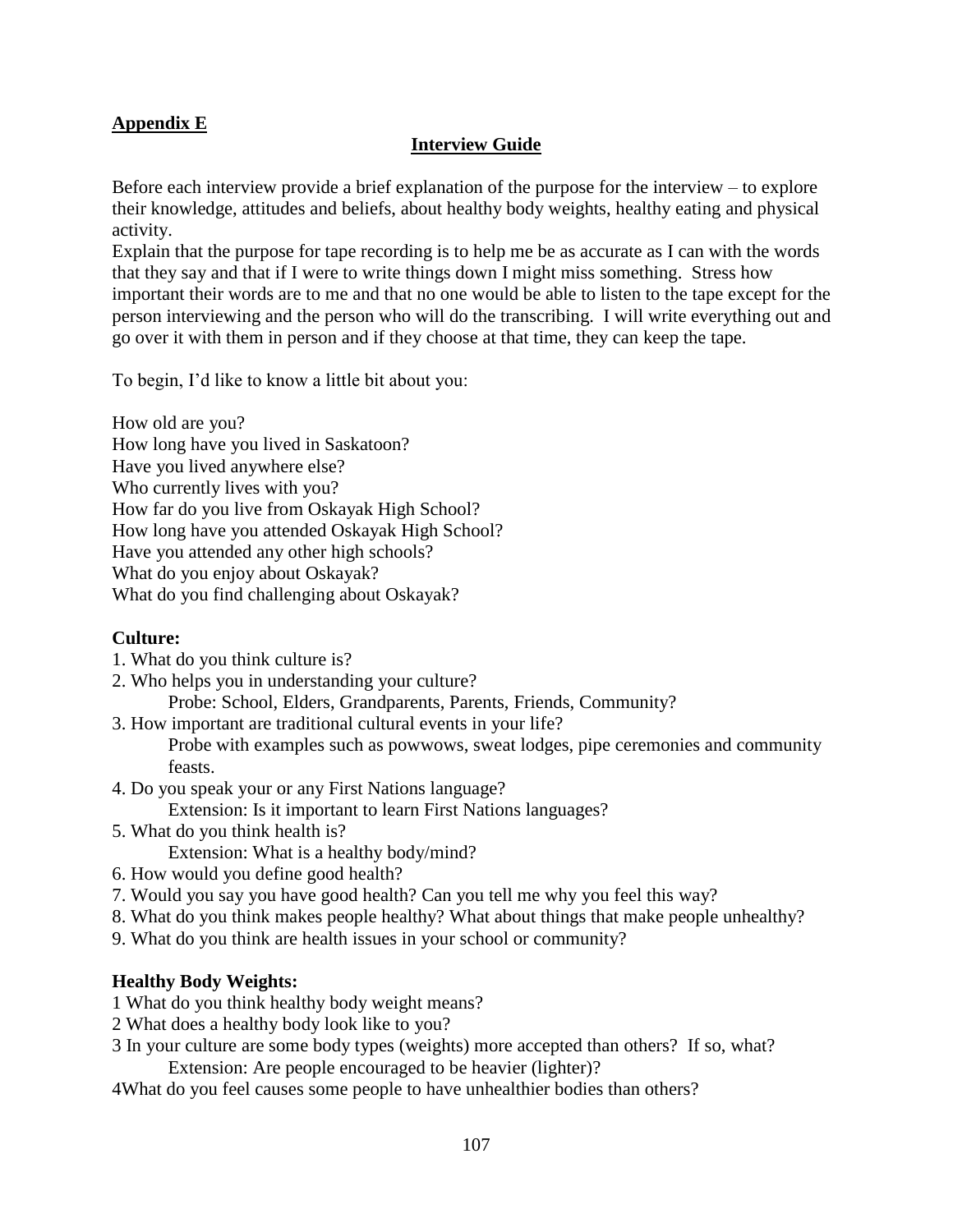5Do you see unhealthy bodies (or body weights) as a being a problem in your community? 6Do you think you have a healthy body weight?

7What factors in your school, family and community affect your ability to have a healthy body weight?

8Is there anything else that you would like to tell me that we haven't talked about already?

# **Physical Activity:**

1What do you think is meant by the term physical activity?

2When talking about 'physical activity' (the range of activities that moves your body), what would a physically active person be doing? What would an inactive person be doing? 3Do you consider yourself to be physically active? Can you give me a description of what you do? Does anyone do these activities with you?

a.Do these activities change with the seasons? (Are they different in the summer compared to the winter)?

4 Remember when we talked about culture in the last interview? (Re-cap what they said and what I said about culture and what it is). Do you think that physical activity and culture have anything to do with one another? Why or why not?

5Do you think people in different cultures like different physical activities?

6Do you think that different cultures value or like physical activity more than other cultures? Why? What particular cultures?

7 Think about your school. Is there anything about your school that makes it easy or hard for you to be active?

8 Think about your family. Is there anything that your family does that makes it easy or hard for you to be physically active?

aTalk a bit more about family supports/barriers

bTalk a bit more about levels of support (parents, children, sisters/brother, aunties/uncles, cousins)

9 Think about where you live. Is there anything about your community that makes it easy or hard for you to be active?

10 What do you think are some things that would make young people in the community want to do physical activities?

11 Are there things in the community that could help, i.e. being outdoors/indoors,

groups/individual, women only, older and younger together/separate

12 What do you think are some things that would make you want to do more physical activity?

13 Is there anything else that you would like to tell me that we haven't talked about already?

# **Healthy Eating:**

1 What would you describe as 'healthy eating'?

a What would be some foods you would eat on a 'healthy food day' or a 'good for you day'?

b Is it difficult for you to get some of these foods? Why? (money, availability?)

2 What would you describe as 'healthy foods' in your culture?

a What would be the healthiest/unhealthiest?

b When would you eat these foods?

c Where do you get these foods?

d How would you prepare these foods?